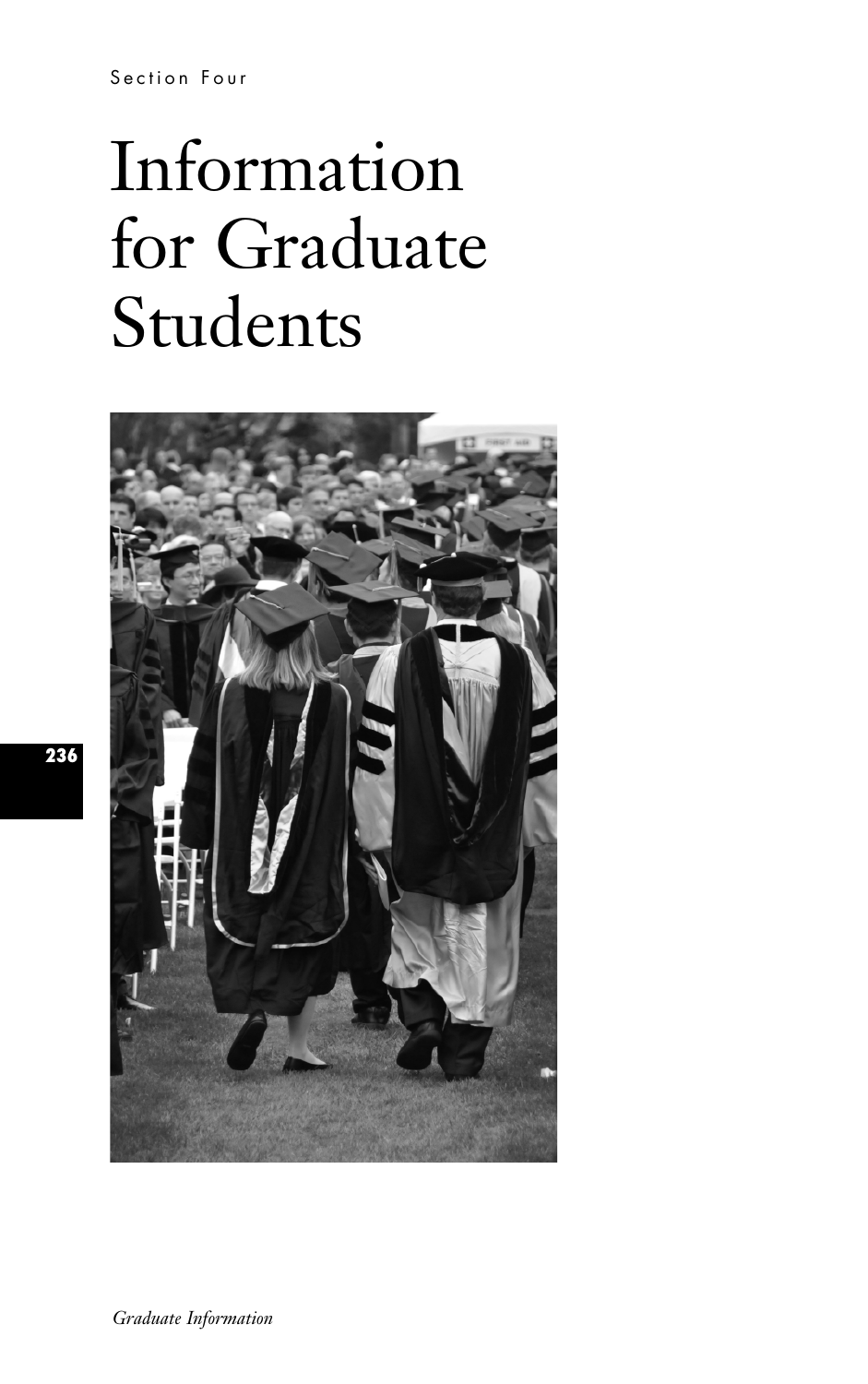The Institute offers graduate work leading to the degrees of Master of Science and Doctor of Philosophy. In addition, it offers the following intermediate degrees: Aerospace Engineer, Civil Engineer, Electrical Engineer, and Mechanical Engineer.

The academic work of the Institute is organized into six divisions: Biology; Chemistry and Chemical Engineering; Engineering and Applied Science; Geological and Planetary Sciences; the Humanities and Social Sciences; and Physics, Mathematics and Astronomy.

Graduate work at the Institute is further organized into graduate options, which are supervised by those professors whose interests and research are closely related to the area of the option, within the administrative jurisdiction of one or more of the divisions. The graduate student working for an advanced degree in one of the graduate options is associated with an informal group of those professors who govern the option, other faculty including research associates and fellows, and other graduate students working for similar degrees.

A faculty member serves as the representative for an option. The option representative provides consultation on academic programs, degree requirements, financial aid, etc., and provides general supervision to graduate students in the option. The Committee on Graduate Studies, which includes the option representatives, elected members of the faculty at large, and graduate students appointed by the Graduate Student Council, exercises supervision over the scholastic requirements established by the faculty for all advanced degrees, provides policy guidance to the dean of graduate studies, and certifies all candidates for graduate degrees to the faculty for their approval. The option representatives for 2010–11 are as follows:

| Aerospace                          | Prof. D. Meiron                 |
|------------------------------------|---------------------------------|
| Applied and Computational          |                                 |
| Mathematics                        | Prof. H. Owadi                  |
| <b>Applied Mechanics</b>           | Profs. N. Lapusta and T. Heaton |
| <b>Applied Physics</b>             | Prof. S. Troian                 |
| Astrophysics                       | Prof. C. Hirata                 |
| Behavioral and Social Neuroscience | Prof. R. Kiewiet                |
| Biochemistry and Molecular         |                                 |
| <b>Biophysics</b>                  | Prof. R. Phillips               |
| Bioengineering                     | Prof. N. Pierce                 |
| Biology                            | Prof. B. Hay                    |
| Chemical Engineering               | Prof. K. Giapis                 |
| Chemistry                          | Prof. P. Dervan                 |
| Civil Engineering                  | Prof. T. Heaton                 |
| Computation and Neural Systems     | Prof. S. Shimojo                |
| Computer Science                   | Prof. C. Umans                  |
| Control and Dynamical Systems      | Prof. R. Murray                 |
| <b>Electrical Engineering</b>      | Prof. A. Hajimiri               |
| Environmental Science and          |                                 |
| Engineering                        | Prof. P. Wennberg               |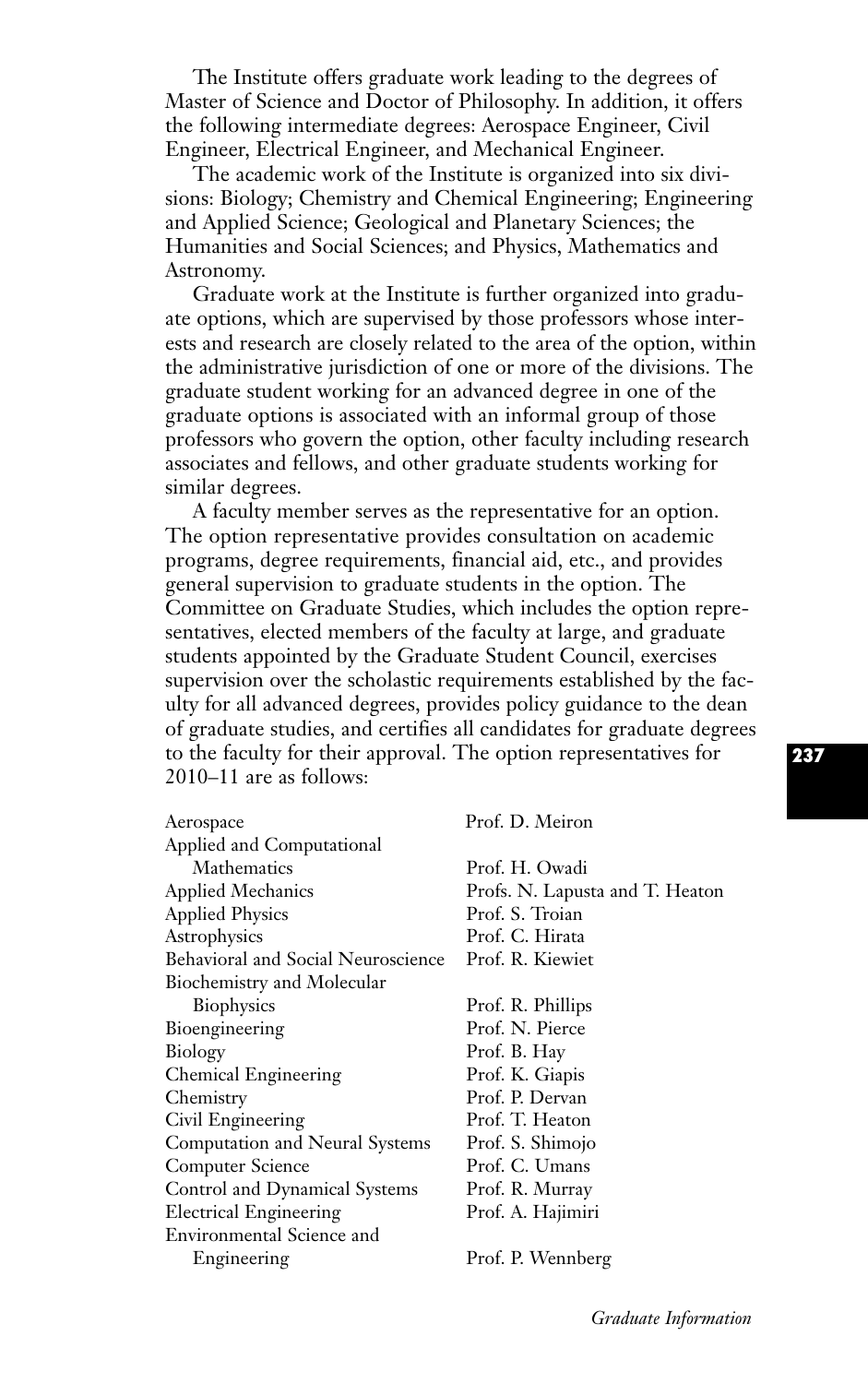| Geological and Planetary Sciences | Prof. D. Stevenson |
|-----------------------------------|--------------------|
| Materials Science                 | Prof. B. Fultz     |
| Mathematics                       | Prof. A. Kechris   |
| Mechanical Engineering            | Prof. N. Lapusta   |
| Physics                           | Prof. F. Porter    |
| Social Science                    | Prof. R. Kiewiet   |
|                                   |                    |

## **GRADUATE POLICIES AND PROCEDURES**

#### 

## **Admission to Graduate Standing**

#### *Application*

An application for admission can be completed electronically at http://www.gradoffice.caltech.edu. Admission will be granted *only to a limited number of students of superior ability,* and application should be made as early as possible. In general, admission to graduate standing is effective for enrollment only at the beginning of the next academic year. The California Institute of Technology encourages applications from members of groups underrepresented in science and engineering, including women. Applicants will automatically be considered for financial aid; no additional application is required. Completed applications are due in the Graduate Office between December 15 and January 15. Please refer to http://www.gradoffice.caltech.edu for specific deadlines. Some options will review an application received after the deadline, but that applicant may be at a disadvantage in the allocation of financial assistance or in the priority for admission.

To be admitted to graduate standing, an applicant must in general have received a bachelor's degree representing the completion of an undergraduate course in science or engineering equivalent to one of the options offered by the Institute. He or she must, moreover, have attained such a scholastic record and present such recommendations as to indicate fitness to pursue, with distinction, advanced study and research. Admission sometimes may have to be refused solely on the basis of limited facilities in the option concerned.

#### *Required Tests*

The verbal, quantitative, and analytical components of the Graduate Record Examination are required by all graduate options, and subject scores are required by most options as part of the application for graduate admission.

#### *International Students*

In order to be admitted for graduate study, students from non-English-speaking countries are expected to read, write, and speak English and comprehend the spoken language. Although not *required* for admission, it is important to demonstrate a strong capability in English prior to admission to Caltech, as it is one of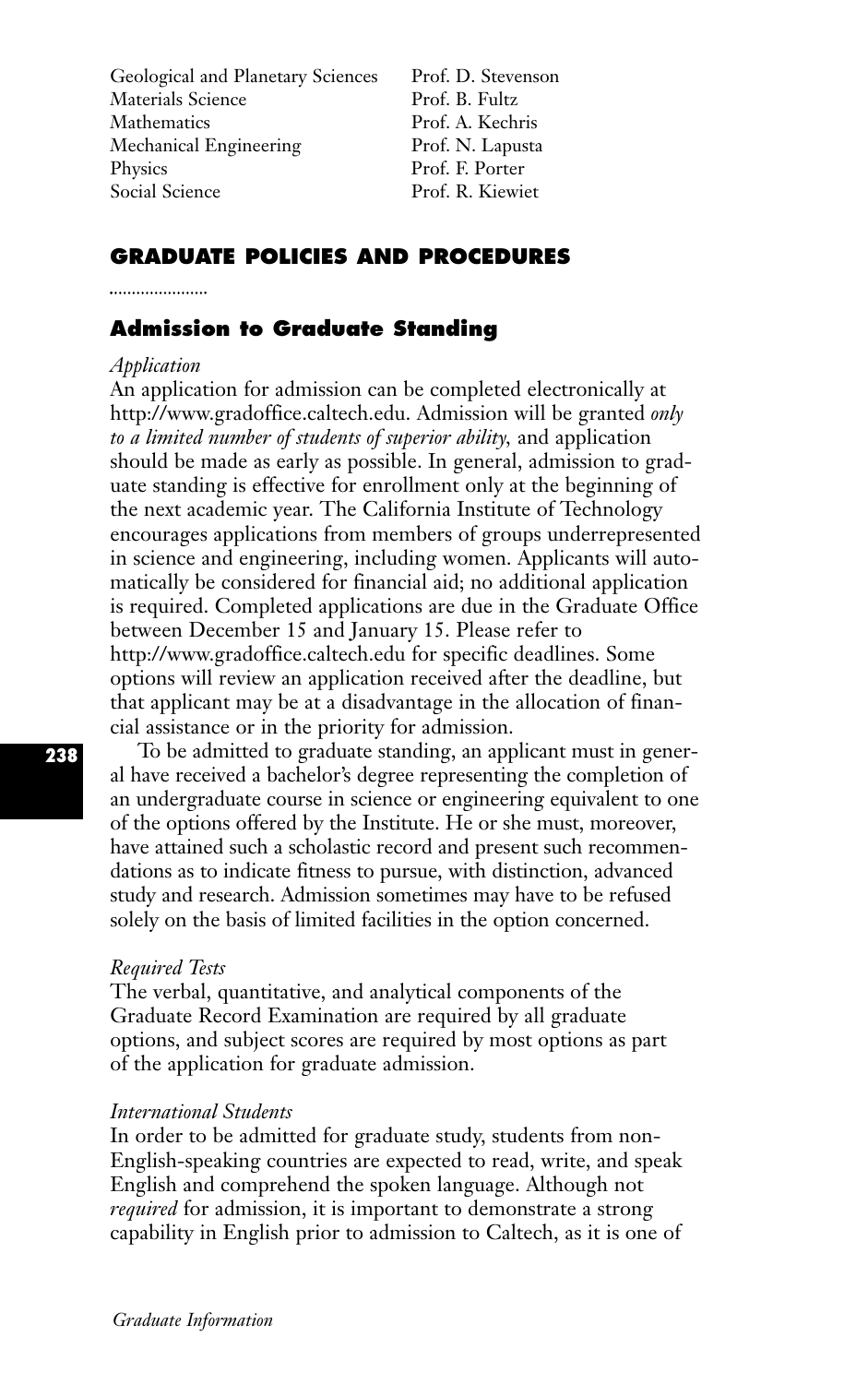the criteria for admission and financial aid. In addition, to be a candidate for an advanced degree, the student must have acquired the power of clear and forceful self-expression in both oral and written English.

Applicants whose first or native language is not English are required to take a test of English proficiency as part of the application procedure. These tests are given at centers throughout the world, on several dates each year. Caltech recognizes scores from the Educational Testing Service (ETS), Pearson Test of English Academic (PTE Academic), and from the Cambridge Examinations and the International English Language Testing System (IELTS). In addition, applicants who are taking the TOEFL exam are highly encouraged to take the Test of Written English (TWE) and the Test of Spoken English (TSE) and submit these scores as part of their application. Applicants should arrange for the results of these tests to be sent to the Office of the Dean of Graduate Studies (Graduate Office) prior to the application deadline (institutional code 4034).

The testing schedules for and information on the TOEFL, TWE, and TSE may be obtained by writing to TOEFL, Educational Testing Service, Princeton, NJ 08540. They are also available online at http://www.toefl.org.

The testing schedules for and information on the IELTS exam may be obtained by writing to The British Council, Bridgewater House, 58 Whitworth Street, Manchester M1 6BB, United Kingdom. They are also available online at http://www.ielts.org.

It is strongly recommended that students who do not achieve a high score on these tests, or who have little opportunity to communicate in English, make arrangements for intensive work during the summer preceding their registration. All international students are tested upon arrival at Caltech and, if found to be seriously deficient in their ability to communicate in English, must take special courses in English as a Second Language (ESL).

## **Visiting Student Appointments**

Visiting student forms may be obtained from the Graduate Office and must, before submission to the dean of graduate studies, include appropriate documentation and carry the recommendation of the option representative and the Caltech faculty host. Visiting students are categorized into two main classifications.

## *Special Students*

Students who hold a bachelor's degree or the equivalent may, in exceptional cases, be admitted as special graduate students to carry out full-time studies at the Institute. This status is ordinarily restricted to students who are registered in, or are on sabbatical from, an advanced degree program at another institution and who need to make use of resources available at Caltech. Admission requires sponsorship by a Caltech faculty member, and application should be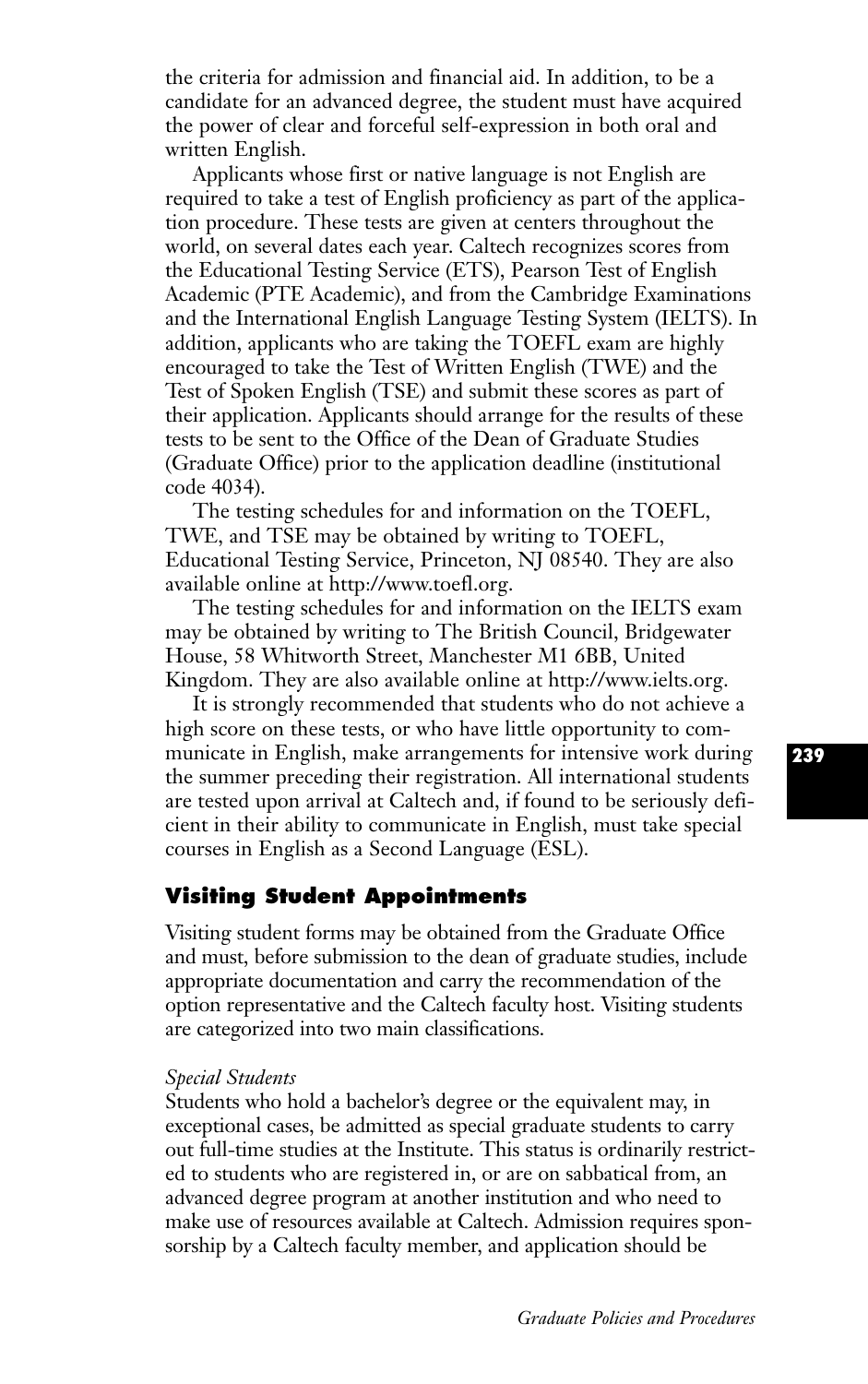made directly to the dean of graduate studies, following the visiting student instructions that may be obtained from the Graduate Office. Special students will not be considered to be working toward a Caltech degree, and courses taken under this program cannot be used to fulfill the requirements for a Caltech degree. Registration as a special student does not count toward the minimum residency requirement for an advanced degree.

Special students must be registered for a minimum of 36 units each term and may enroll in research and/or courses, which may be transferred to their home institution. Special students are eligible for Caltech benefits as defined by their enrollment status, and those students who receive a salary will be billed for tuition and tuition remission will be deducted from the supporting grant. Special students who do not receive a Caltech salary will be billed the minimum tuition rate. (For current rates, see the expense summary on page 255.)

## *Visiting Student Researchers*

In exceptional cases, students from other universities may visit Caltech to carry out research under the direction of a Caltech faculty member. This status is ordinarily restricted to those students who will not be enrolled at Caltech and are registered in, or are on sabbatical from, an advanced degree program at another institution and who need to make use of resources available at Caltech. Admission requires sponsorship by a Caltech faculty member, and application should be made directly to the dean of graduate studies, following the visiting student instructions that may be obtained from the Graduate Office. Visiting student researchers will not receive academic credit from Caltech, are not eligible to receive a salary through the Institute payroll, and are not eligible for Caltech benefits. Visiting student researchers are required to provide proof of insurance for the duration of the visit, and they may be reimbursed for research-related expenses, but it is the Caltech faculty member's responsibility to ensure that the supporting grant can be used for such purposes and that there are no restrictions on spending. Visiting student researchers are required to check in with the Registrar's Office upon arrival to obtain a Caltech identification card. (Students receiving a salary and requiring academic credit should be appointed as special students; see the special students section on page 239.)

#### *Exchange Programs*

Some academic options have formal exchange programs that they have arranged with other institutions. Exchange students must have a visiting student appointment, and the type of appointment will depend on the agreement negotiated for the particular exchange program. These programs are administered by the option, and application should be made directly to the dean of graduate studies by completing a special form provided for this purpose that may be obtained from the Graduate Office.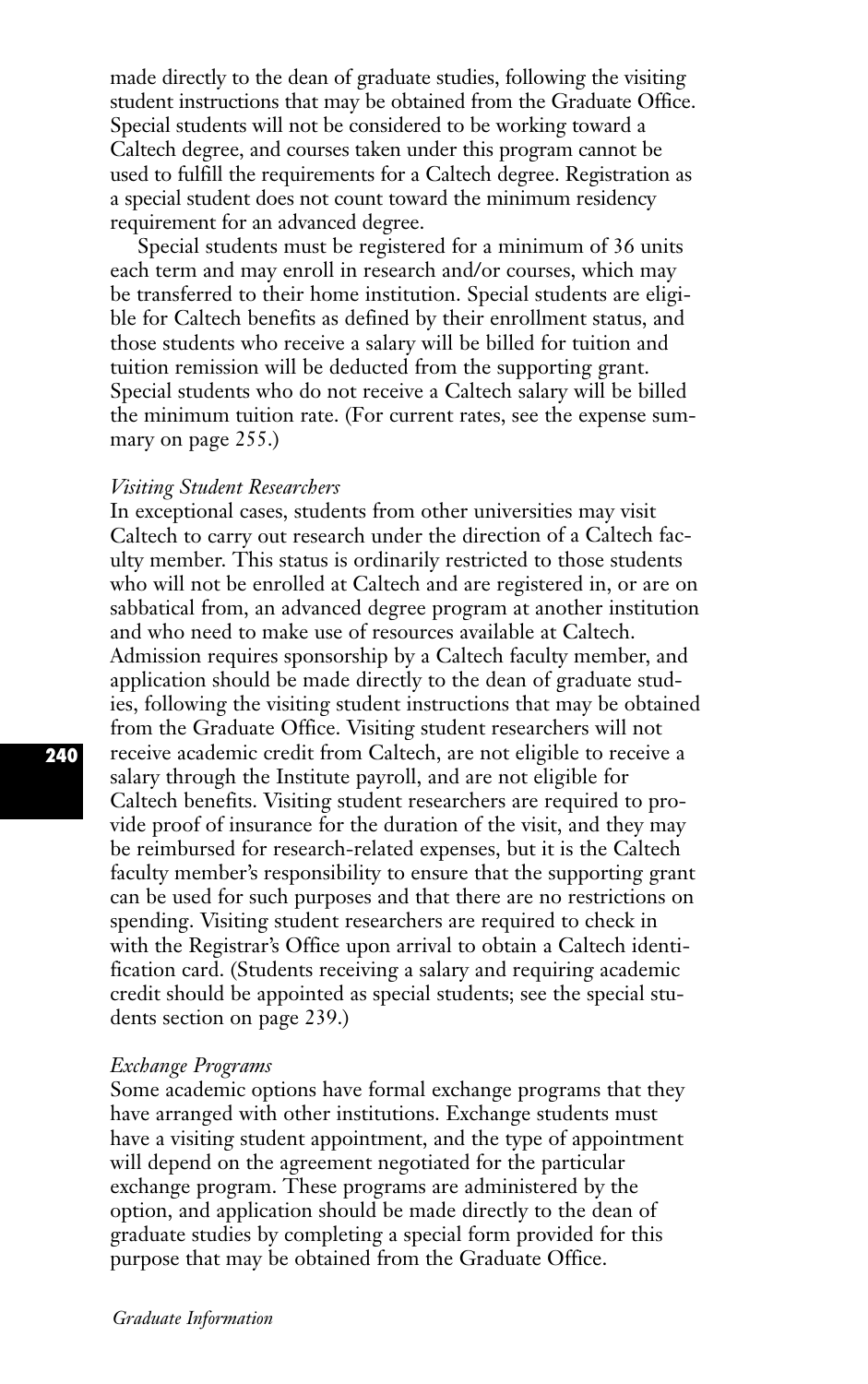## **Graduate Residence**

One term of residence shall consist of one term's work of not fewer than 36 units of advanced work in which a passing grade is recorded. Advanced work is defined as study or research in courses whose designated course number is 100 or above. If fewer than 36 units are successfully carried, the residence will be regarded as short by the same ratio, but the completion of a greater number of units in any one term will not be regarded as increasing the residence. In general, the residency requirements are as follows: for Master of Science, a minimum of three terms (one academic year) of graduate work; for Aerospace Engineer, Civil Engineer, Electrical Engineer, and Mechanical Engineer, a minimum of six terms (two academic years) of graduate work; and for Doctor of Philosophy, a minimum of nine terms (three academic years) of graduate work.

## **Registration**

Graduate students are required to register for each term of residence, whether they are attending a regular course of study, carrying on research, doing independent reading, writing a thesis, or utilizing any other academic service or campus facility.

A graduate student must be registered for 36 or more units to be classified as a full-time student, but course loads greater than 45 units are more common. A graduate student who registers for less than 36 units, or who undertakes activities related to the Institute aggregating more than 62 hours per week (in class, research, and teaching assistantship units), must receive approval from the dean of graduate studies. Petition forms for this purpose may be obtained from the Graduate Office's website and must carry the recommendation of the option representative of the student's major option before submission to the dean of graduate studies.

Graduate students register during a two-week period each quarter. A late registration fee of \$50 is assessed for failure to register on time. Graduate students with a bursar's bill balance of \$1,500 or more will have a hold placed on their registration for the subsequent term the day before online registration opens. The hold will be released once students have paid their bill or worked out a satisfactory payment plan with the Bursar's Office.

Before registering, students should consult with members of the option in which they are taking their major work to determine the studies that they can pursue to the best advantage. An adviser is assigned to each entering graduate student by the option representative. In most options, a new adviser is assigned when the student begins research. Only members of the professorial faculty may serve as advisers. With the approval of the dean of graduate studies, any graduate student whose work is not satisfactory may be refused registration at the beginning of any term by the division in which the student is doing his or her major work.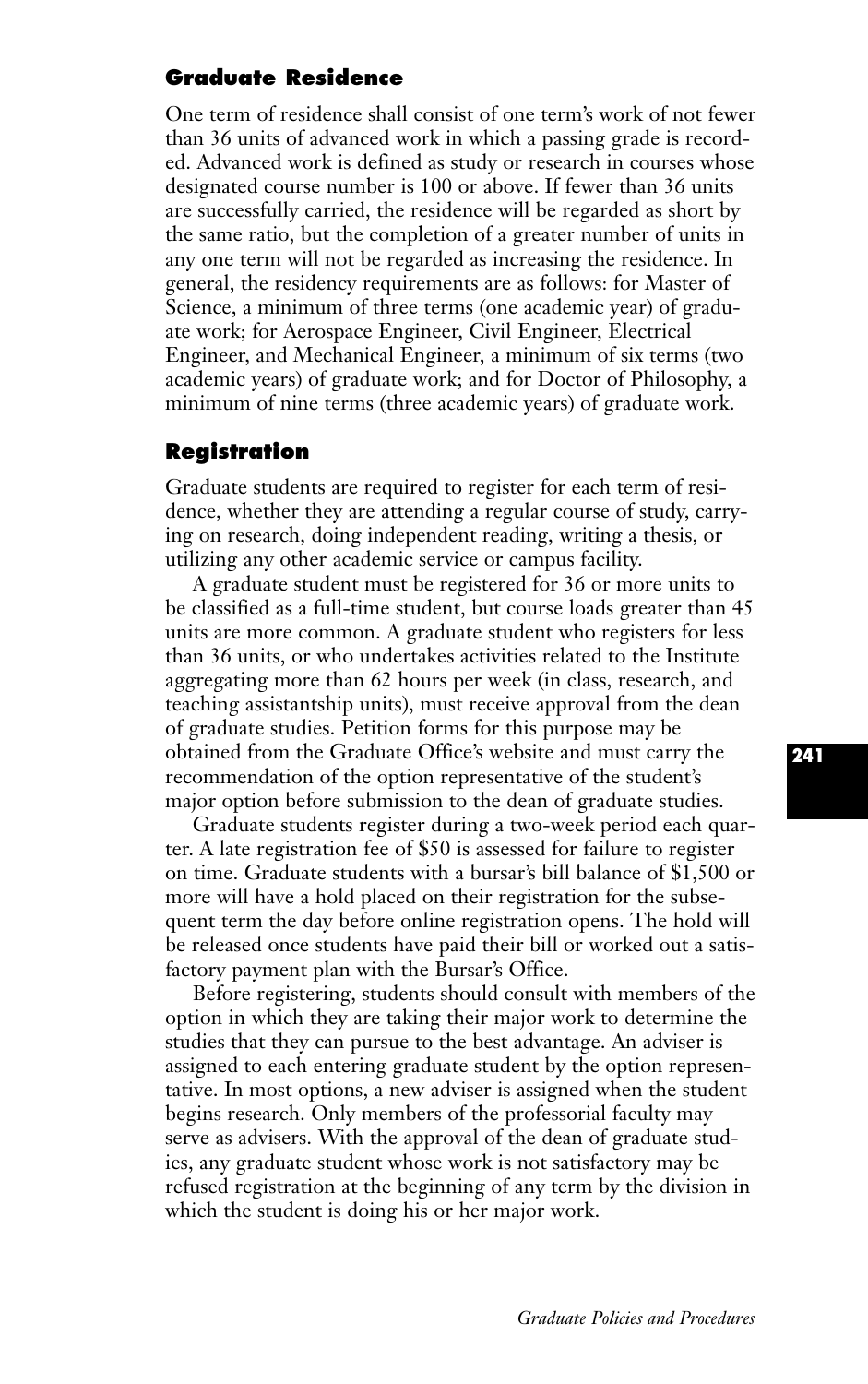In registering for research, students should indicate the name of the instructor in charge, and should consult with him or her to determine the number of units to which the proposed work corresponds. At the end of the term, the instructor in charge may decrease the number of units for which credit is given if he or she feels that the progress of the research does not justify the full number originally registered for.

Students will not receive credit for courses unless they are properly registered. The students themselves are charged with the responsibility of making certain that all grades to which they are entitled have been recorded.

All changes in registration must be reported, on drop or add cards, to the Registrar's Office by the student. Such changes are governed by the last dates for adding or dropping courses as shown on the academic calendar on pages 4 and 5. A student may not withdraw from or add a course after the last date for dropping or adding courses without his or her option's consent and the approval of the dean of graduate studies.

If the withdrawal occurs after Add Day of any term, a W (standing for "withdrawn") will be recorded on the student's transcript for all courses in which the student is enrolled. A grade of W is not included in the computation of the student's grade-point average.

#### *Academic Year and Summer Registration*

Most courses are taught during the three 12-week quarters that make up the academic year. However, predoctoral students are strongly encouraged to continue their research throughout the summer quarter. They are entitled to at least two weeks' annual vacation (in addition to Institute holidays), but they should arrange their vacation schedules with their research advisers early in each academic year. Any questions should be referred to the dean of graduate studies.

All students in residence must be registered. There is no tuition charge for summer research units. To maintain full-time student status, 36 units must be taken in the summer quarter.

#### *Sabbatical*

Graduate students are required to maintain their admission status until all requirements for a degree are fulfilled, whether by continuity of registration or on the basis of an approved sabbatical. A sabbatical for medical or other reasons may be approved for up to one year at a time. A sabbatical will be approved to meet military obligations, and tuition adjustments will be made if the sabbatical must be initiated within a term (see pages 147–150). An approved sabbatical indicates that the student can return to the option at the end of the sabbatical. A sabbatical for medical reasons requires a petition to the dean of graduate studies, supported by a physician, prior to reinstatement. Financial aid awarded by the Institute will

*Graduate Information*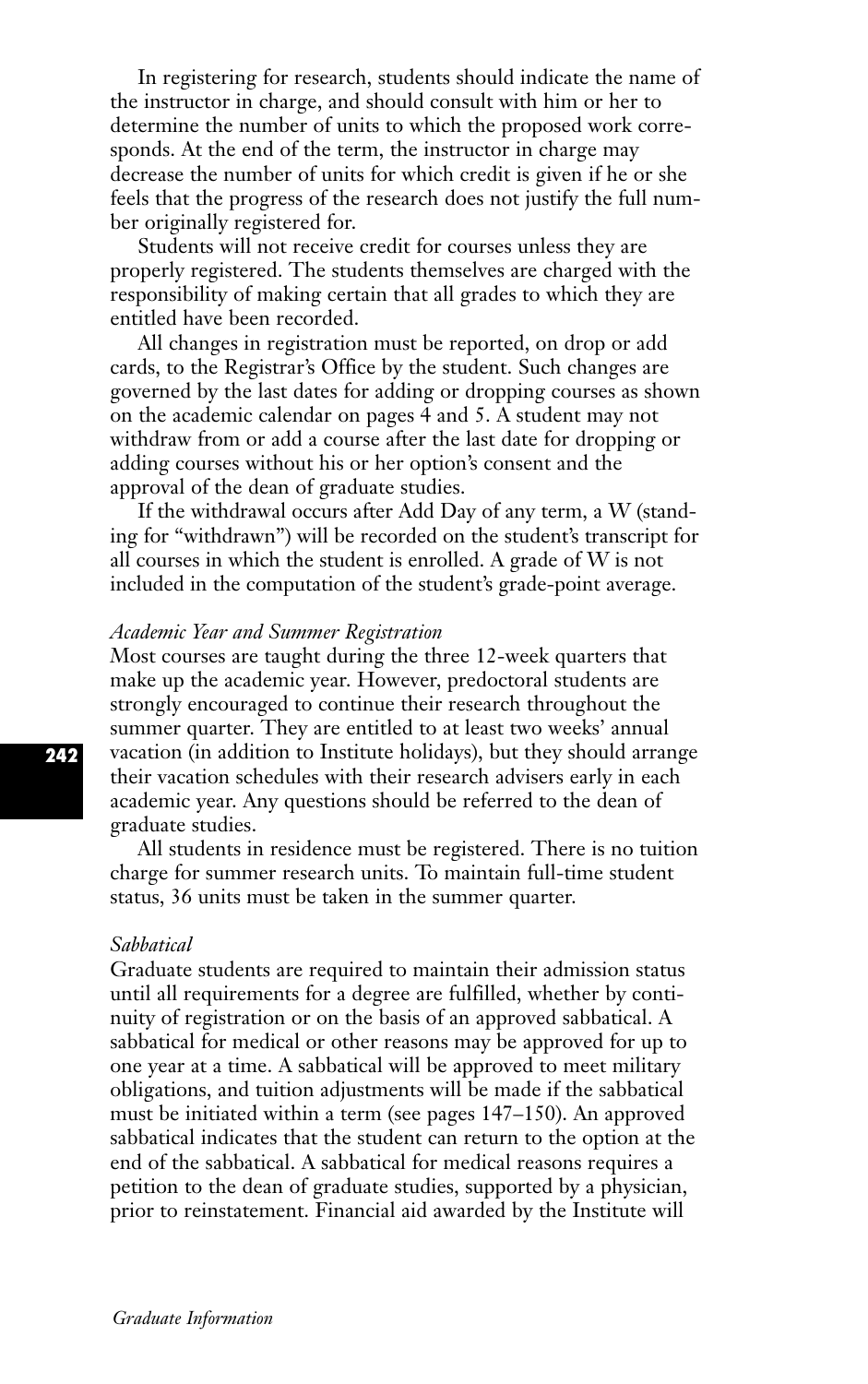not be deferred from the term for which it was originally offered and must be requested again for the term of reenrollment.

In general, international students cannot take a sabbatical without jeopardizing their visa status. Students who hold nonimmigrant visas must meet with an adviser in the International Student Programs Office to determine the impact that a sabbatical will have on their immigration status.

Detached duty status continues registration for a student doing research at another location, such as a national facility, for an extended period. Reduced duty status continues registration for a student who cannot carry a full load due to medical disability, including pregnancy.

Graduate students who become pregnant during their studies must be provided a minimum of six weeks of paid leave with full benefits and another six weeks of family bonding leave without pay but maintaining full benefits. Family bonding leave without pay is available to the father, if the father is a graduate student at Caltech. The paid and unpaid leaves are intended to cover normal pregnancy and childbirth. If a longer leave is required due to medical complications, a six-month extension of leave beyond the 12 weeks may be taken as a medical leave with approval of the dean of graduate studies.

Petition forms for an approved sabbatical, or detached or reduced duty status, may be obtained from the Graduate Office's website and must, before submission to the dean of graduate studies, carry the recommendations of the student's option representative and, where appropriate, the thesis adviser. In case of a lapse in admission status, readmission must be sought before academic work may be resumed or requirements for the degree completed. Registration is required for the quarter in which the thesis defense is undertaken, with the exception of the first week of each quarter, but is not normally allowed beyond the last date of the quarter. Approval of the dean of graduate studies is required for any student seeking to enroll for subsequent terms following the thesis defense.

The dean of graduate studies may place a graduate student on involuntary sabbatical if persuaded by the evidence that such an action is necessary for the protection of the Institute community or for the personal safety or welfare of the student involved. Such a decision by the dean is subject to automatic review within seven days by the vice president for student affairs.

# **Guidelines for Graduate Student Advising**

The relationship between a faculty adviser and graduate student should be founded on mutual respect and open communication. Advisers and students should discuss the nature of their working relationship early and continue this discussion throughout their period of collaboration to ensure mutually understood and com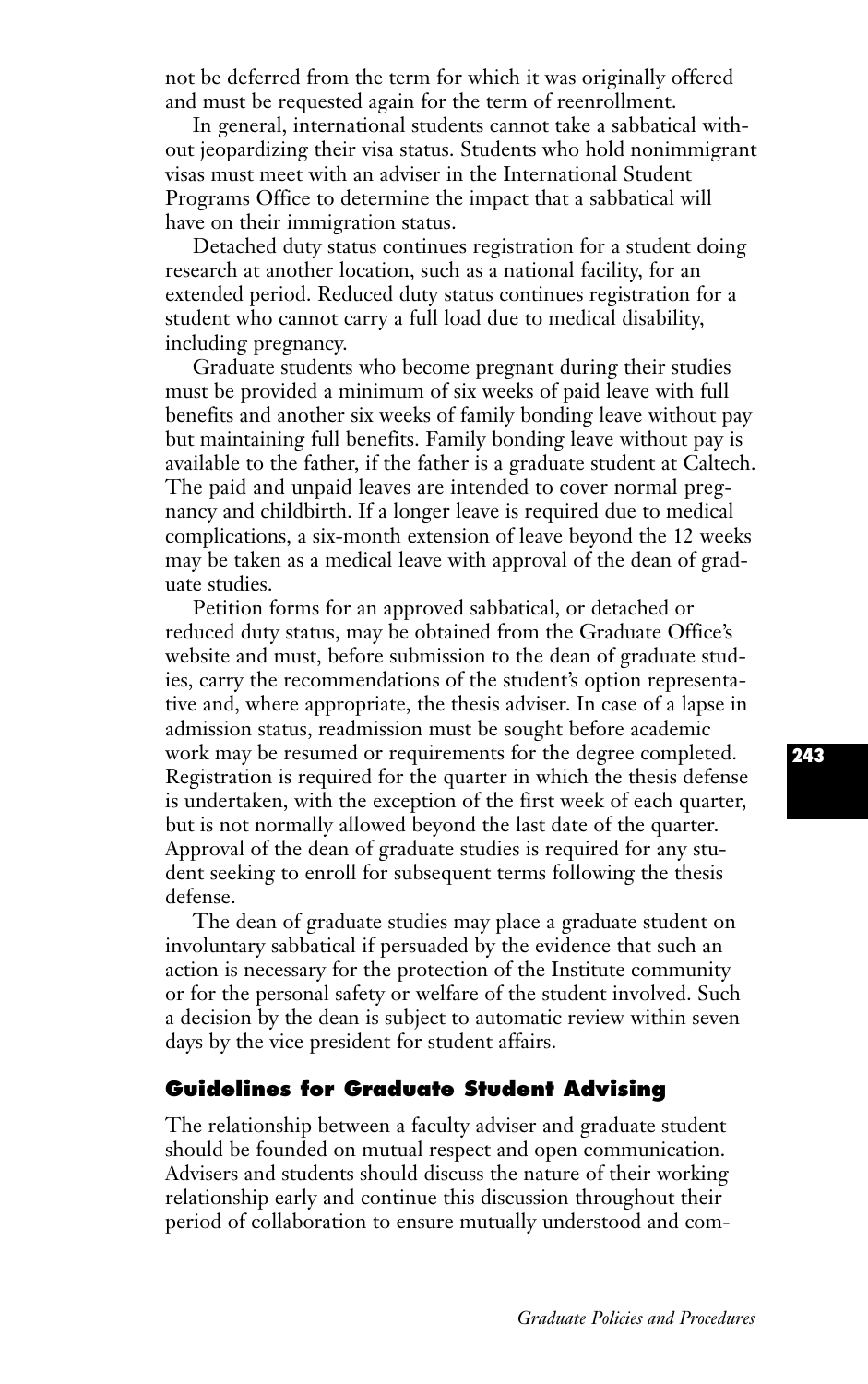patible expectations. These discussions should be frequent and open, and should include not only work, research goals, and performance reviews, but also change of status, time for personal and family responsibilities, time off, and concerns about academic or work situations. Both the student and adviser have the obligation to initiate meetings as necessary to ensure the success of the relationship.

After achieving candidacy, each Ph.D. student should be assigned a thesis advising committee of three or more faculty members. This committee should meet informally at least once a year beginning in the fourth year of graduate study.

The graduate student–faculty adviser relationship should be guided by norms of fairness and professionalism. Both faculty and graduate students should avoid relationships that conflict with their respective roles and duties at Caltech. Both are bound by the prevailing policies prohibiting discrimination and harassment (pages 61–62 and 68–77). Concerns relating to academic or work situations should be raised promptly between the persons directly involved, and handled informally if possible. Both students and advisers have the responsibility to raise and address concerns and conflicts promptly, honestly, and in a manner that conforms with academic integrity and professionalism. Caltech policy requires that students' concerns be addressed fairly and promptly, and prohibits retaliation or discrimination against students for appropriately voicing or raising a concern.

If a problem remains unresolved or if direct discussion is not possible, a student can seek assistance from division officers (e.g., option representatives), the graduate deans, or the assistant vice president for student affairs. At any time, a student may request that discussions remain confidential. For more details about sources of assistance, consult the graduate option regulations (pages 264–339) and the Student Grievance Procedure (page 49).

## **Part-Time Programs**

Part-time graduate study programs at the Institute are for graduate students who cannot devote full time to their studies and are allowed to register only under special arrangements with a sponsoring organization, and such students are subject to the following rules:

*Degree Programs* 

- Applicants for the part-time program must submit a regu lar application form accompanied by a detailed plan for meeting the course requirements for the degree.
- Any research work done for academic credit shall be supervised by a Caltech faculty member.
- In general, students admitted to the part-time program are required to take at least 27 units of graduate course work or research work each term during the first academic year.

*Graduate Information*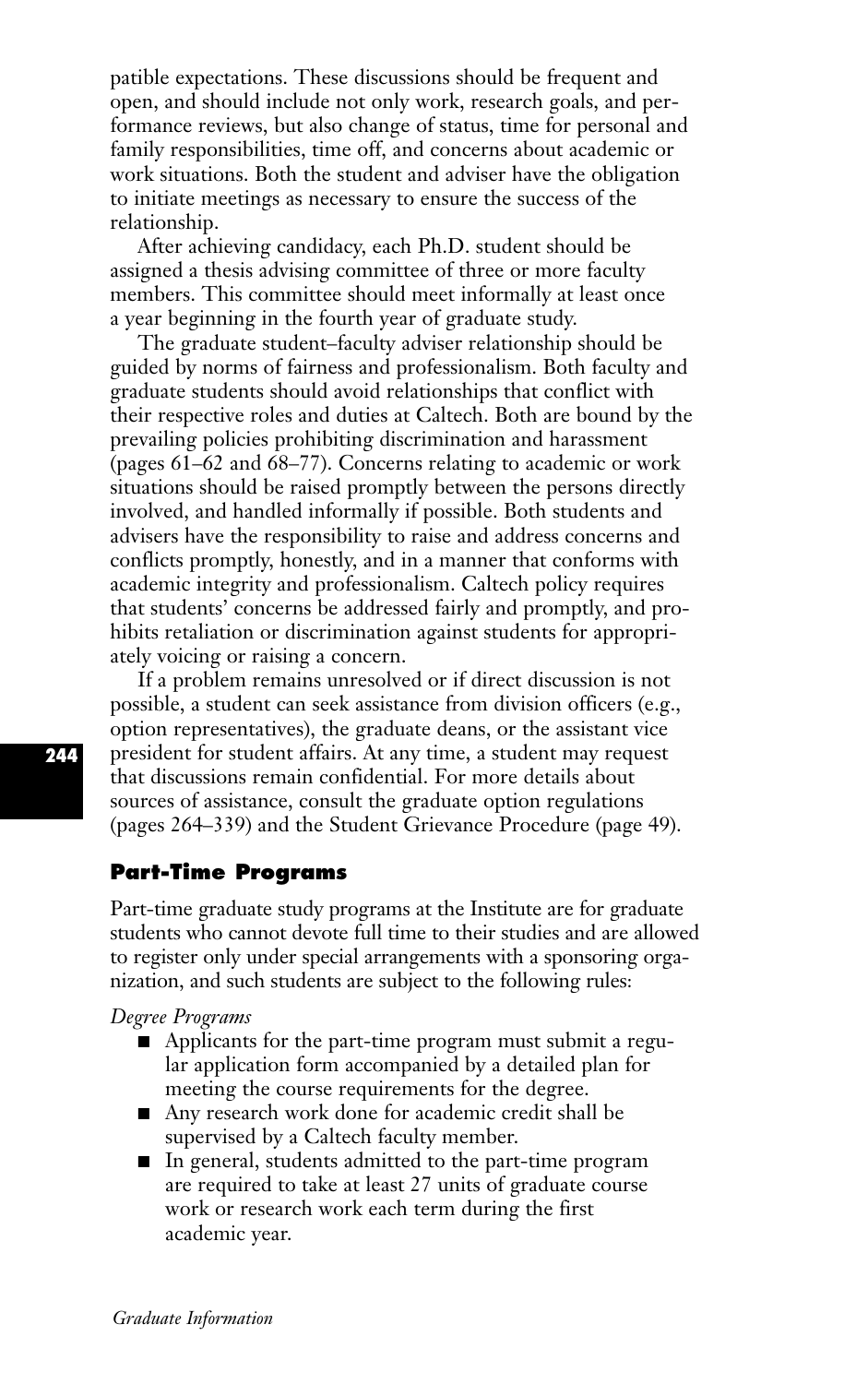■ Any option at the Institute retains the right to not participate in the program or to accept it under more stringent conditions.

## *Nondegree Programs*

Caltech employees, both campus and JPL, are eligible to apply to take one or more graduate courses for credit. Participants in this program will not be considered to be working toward a Caltech degree, in contrast to the part-time program for graduate degrees described above, and courses taken under this program cannot be used to fulfill the requirements for a Caltech degree.

At least one month prior to the start of the term, the employee should have an initial discussion with the option representative of the option in which the course is to be taken. Application should be made to the Graduate Office by completing the special form provided for this purpose, and providing a transcript of academic work and one letter of recommendation. The employee must meet the prerequisites for the course, and must obtain the written permission of the instructor. Individual options may require further information such as GRE scores. The decision on admission to take each course will be made by the course instructor and the option representative, with final approval by the dean of graduate studies. Taking an additional course at a later time will require full reapplication. It is the employee's responsibility to arrange a revised work schedule with the appropriate supervisor. Approval of the employee's supervisor is required.

Part-time nondegree students are subject to the Honor System (see page 32) and are under the purview of the dean of graduate studies. They may take only courses numbered 100 or higher. Research courses are excluded from the program. For courses in which a letter grade is offered, these students may not register to receive a pass/fail grade in the course, nor can credit for the course be obtained by examination. The option may limit the number of nondegree students admitted to any one course.

# **Working at Special Laboratories**

- Students who desire to take advantage of the unique opportuni ties available at one of the special laboratories (e.g., JPL) for Ph.D. thesis work may be allowed to do so, provided that they maintain good contact with academic life on campus, and the laboratory involved commits support for the duration of the thesis research, and provided that all Caltech graduate thesis research carried out at a special laboratory is under the supervision of Caltech faculty members.
- A student's request to carry out thesis work at a special laboratory should be formally endorsed by the appropriate committee of his or her option and by the special laboratory, on a petition submitted through the option representative to the dean of graduate studies. The special laboratory should recognize its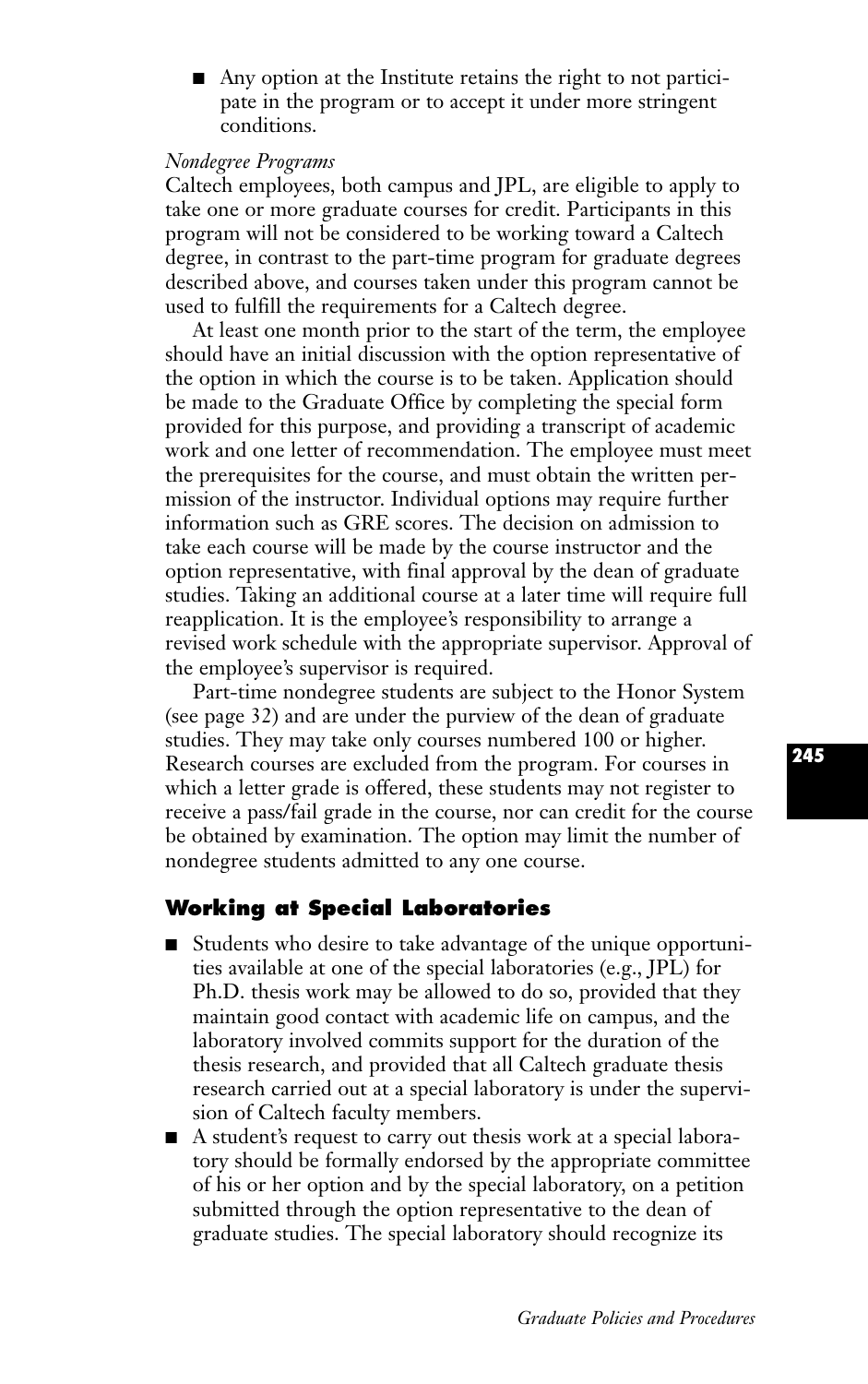commitment of special equipment or any other resources required for the thesis work. Approval by the special laboratory should also indicate that the thesis topic is a sensible one, and that it is not likely to be preempted by the laboratory.

- A student may take similar advantage of unique opportunities at a corporate or governmental research and development facility under the same conditions, providing that there exists a formal written agreement between the R&D facility and the student's thesis adviser, and that advance written approval is obtained from the dean of graduate studies. Such curricular practical training may in some cases involve full-time employment at the laboratory for a limited period of time for the purpose of engaging in the essential data collection that is integral to a student's doctoral dissertation. Typically, such students who are not in a local laboratory are placed on detached duty status.
- Employment by a special laboratory of a graduate student for work not connected with his or her thesis should be regarded as equivalent to other outside employment.

## **Exchange Program with Scripps Institution of Oceanography**

An exchange program has been established with the Scripps Institution of Oceanography (SIO), University of California, San Diego, permitting Caltech graduate students to enroll in and receive credit for graduate courses offered by SIO. Arrangements should be made through the student's major option and the Graduate Office. The student must obtain the advance approval of the instructors of courses to be taken at SIO. In some cases, when it is in the best interests of the student, arrangements may be made for the student to be temporarily in full-time residence at SIO.

Thesis research done partly at SIO may be arranged directly by the student's option and the staff of appropriate research laboratories at SIO, without the necessity of enrolling for SIO courses designated for research; in this case the student will continue to be under the supervision of his or her Caltech thesis adviser and will enroll for Caltech research units.

## **GENERAL REQUIREMENTS FOR GRADUATE DEGREES**

## **Degree of Master of Science**

The Master of Science degree is a professional degree designed to prepare a student for teaching, for further graduate studies, or for more advanced work in industry. Detailed requirements are based primarily on professional studies, and the program should be planned in consultation with the faculty in the appropriate disci-

*Graduate Information*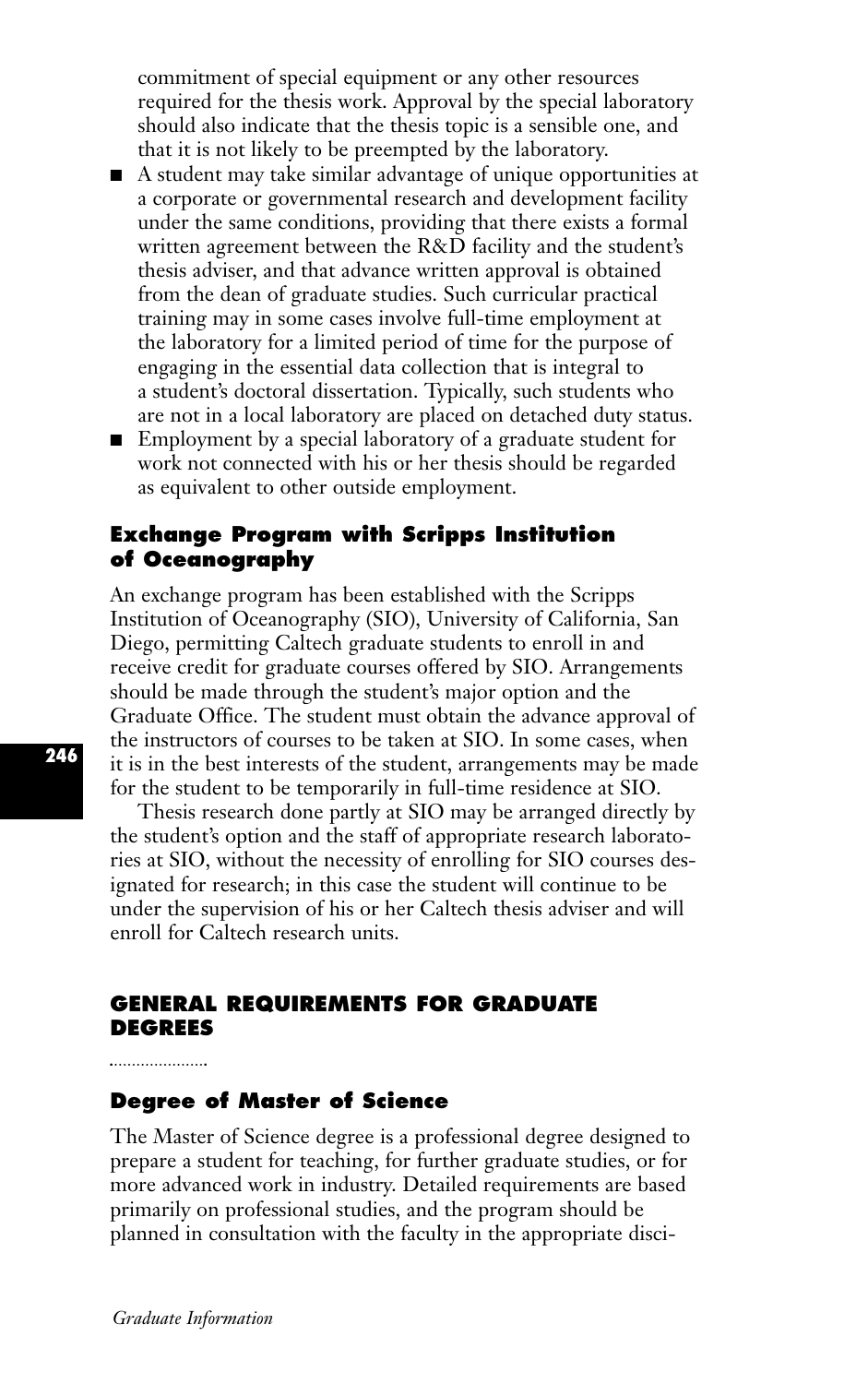pline. Under normal circumstances, the requirements for the M.S. degree can be completed in one academic year.

A student who enters the Institute holding a master's degree from another institution will not normally be awarded a master's degree in the same field from the Institute unless the initial admission to Caltech graduate standing indicated that the student was to be a master's candidate. A student may not normally be awarded two master's degrees from the Institute.

Special regulations for the master's degree are listed under each graduate option. Several options do not offer an M.S. degree except in special circumstances.

*Residence and Units of Graduate Work Required.* At least one academic year of residence at the Institute and 135 units of graduate work at the Institute subsequent to the baccalaureate degree are required for the master's degree. Included in these units are at least 27 units of free electives or of required studies in the humanities numbered 100 or above. Courses taken while enrolled as a Caltech undergraduate student in excess of the bachelor's degree requirements may be counted toward the master's degree requirements with the approval of the academic option representative and the dean of graduate studies.

To qualify for a master's degree, a student must complete the work indicated in the section on special regulations for his or her option with a grade-point average for the approved M.S. candidacy courses of at least 1.9.

In special cases, with the approval of the instructor and the dean of graduate studies, courses taken elsewhere before enrollment at the Institute may be offered in place of specifically required courses. An examination may be required to determine the acceptability of such courses. Course credit, if granted, shall not count toward the 135-unit and residency requirements.

*Joint B.S./M.S. Degree.* In exceptional cases, undergraduate students may pursue a joint B.S./M.S. program of study in some options. Several options do not allow a joint B.S./M.S. degree. Students should contact the graduate option representative to find out if the joint B.S./M.S. degree is possible in a particular option. Such students must follow the normal procedures for admission to the M.S. program in the option of their choice. Students attending courses or carrying out research toward an M.S. degree before completion of their B.S. degree requirements will be considered as undergraduate students and will not be eligible for graduate financial aid, graduate housing, or other graduate student privileges.

*Admission to M.S. Candidacy.* Before the midpoint of the first term of the academic year in which the student expects to receive the degree, he or she should file in the Graduate Office an application for admission to candidacy for the degree desired. On the M.S. candidacy form, the student must submit a proposed plan of study, which must have the approval of his or her option representative and, if a thesis is required, of his or her research adviser.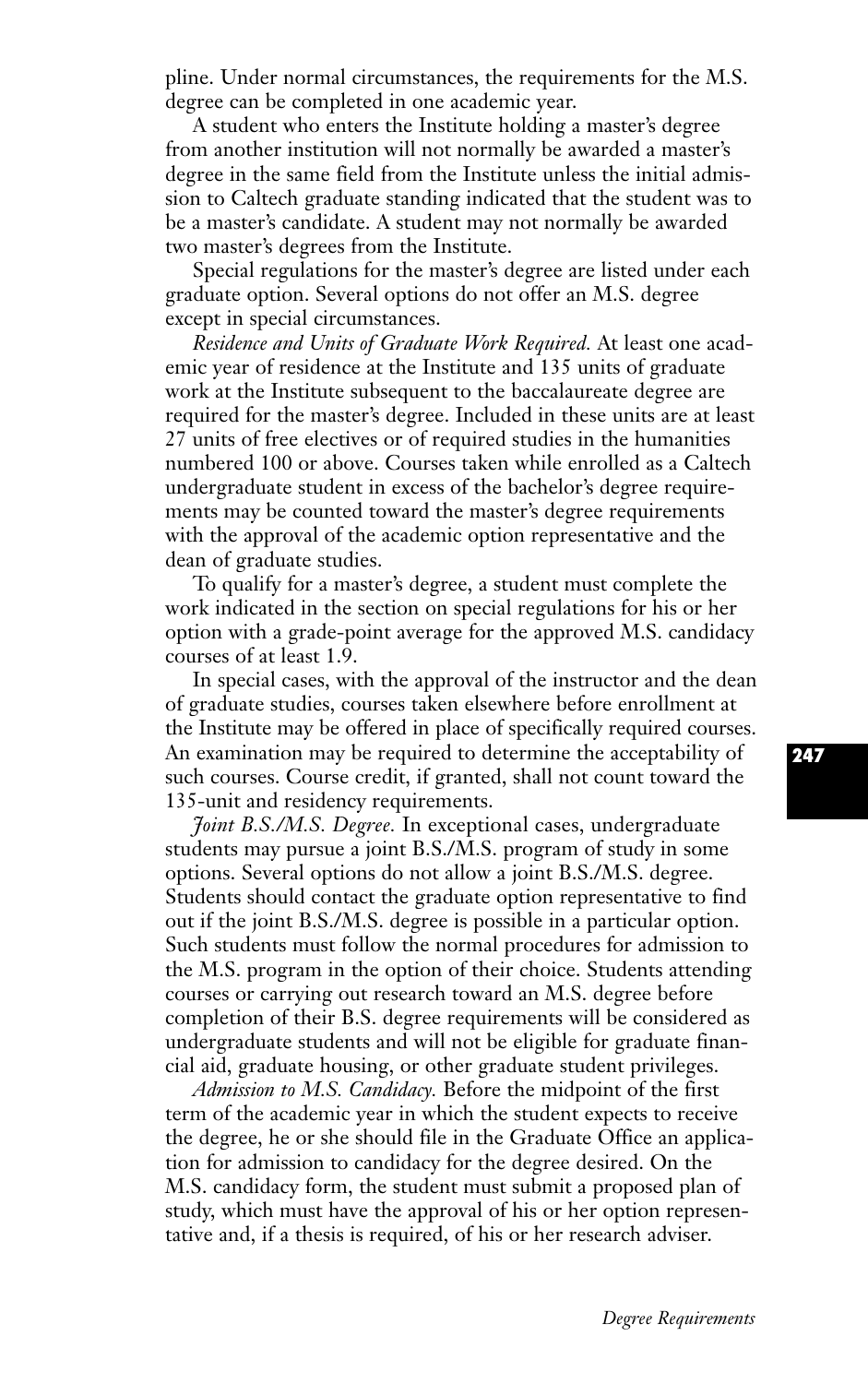Some options require a thesis or research report in addition to course requirements. The thesis or research report must be signed off on the M.S. candidacy form by the research adviser no later than two weeks before the degree is to be conferred. This approved plan of study will constitute the requirements for the degree. Any modifications must be approved by the option representative, and the initialed plan of study resubmitted to the Graduate Office at least two weeks before commencement.

Students enrolled for the joint B.S./M.S. program must complete a minimum of 486 units for the B.S. program and 135 units for the M.S. program with no overlapping of courses.

## **Engineer's Degree**

Engineer's degrees are awarded in aerospace, civil engineering, electrical engineering, and mechanical engineering. The work for an engineer's degree must consist of advanced studies and research in the field appropriate to the degree desired. It must conform to the special requirements established for that degree and should be planned in consultation with the members of the faculty concerned. Students who have received the master's degree and wish to pursue further studies leading toward either the engineer's or the doctor's degree must file a new petition to continue graduate work toward the desired degree. Students who have received an engineer's degree will not in general be admitted for the doctor's degree.

*Residence.* At least six terms of graduate residence subsequent to a baccalaureate degree equivalent to that given by the Institute are required for an engineer's degree. Of these, at least the last three terms must be at Caltech. It must be understood that these are minimum requirements, and students must often count on spending a somewhat longer time on graduate work.

To qualify for an engineer's degree, a student must complete the work prescribed by his or her supervising committee with a gradepoint average of at least 1.9. Research work and the preparation of a thesis must constitute no fewer than 55 units. More than 55 units may be required by certain options, and the student should determine the particular requirements of his or her option when establishing a program.

*Admission to Candidacy.* Before the midpoint of the first term of the academic year in which the student expects to receive the degree, he or she must file in the Graduate Office an application for admission to candidacy for the degree desired. Upon receipt of this application, the dean of graduate studies, in consultation with the chair of the appropriate division, will appoint a committee of three members of the faculty to supervise the student's work and to certify its satisfactory completion. One of the members of the committee must be in a field outside the student's major field of study. The student should then consult with this committee in planning the details of his or her work. The schedule of work as approved by the com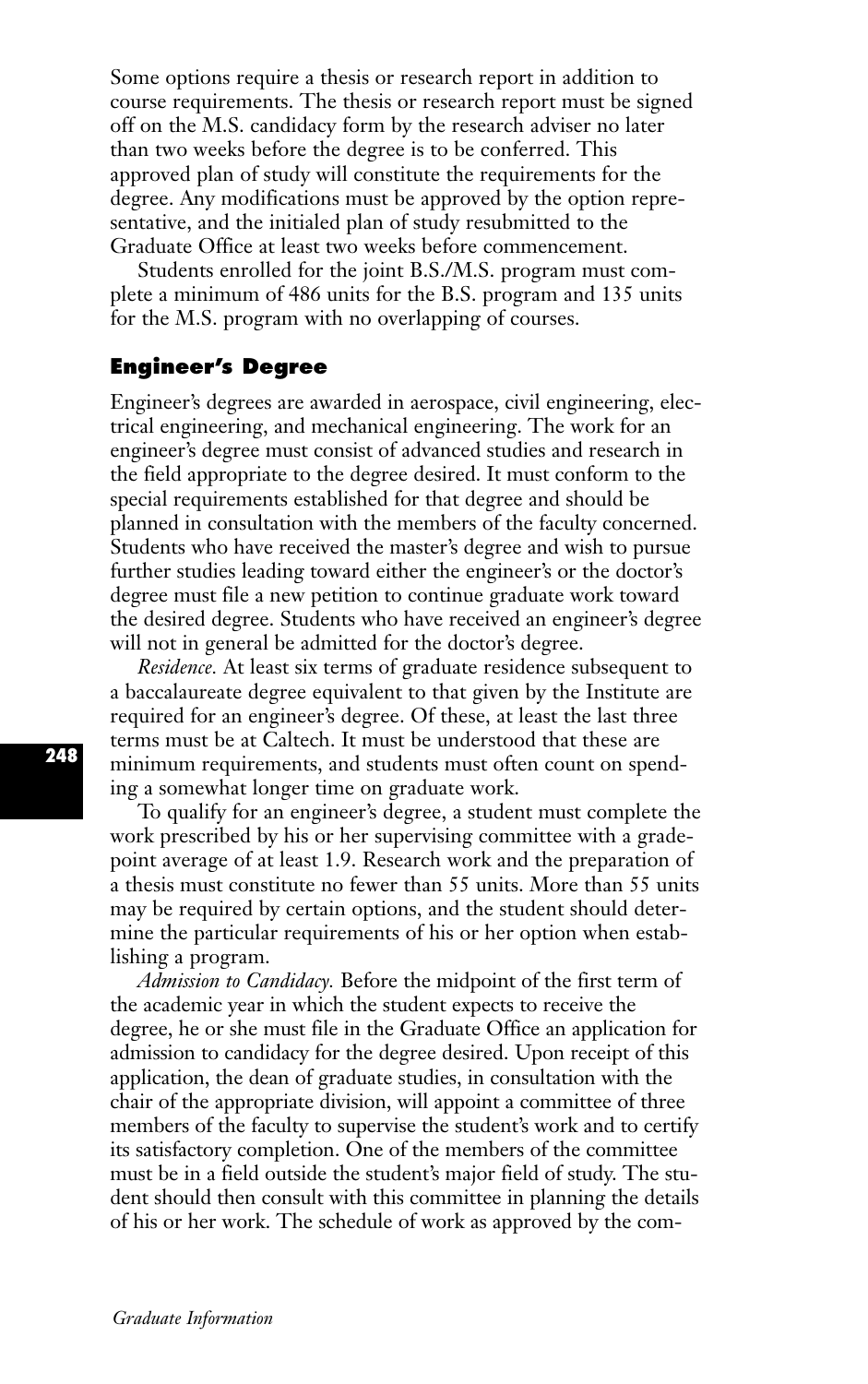mittee shall be entered on the application form and shall then constitute a requirement for the degree. Changes in the schedule will not be recognized unless initialed by the proper authority. No course that appears on the approved schedule and for which the applicant is registered may be removed after the last date for dropping courses, as listed in the *Catalog*.

The student will be admitted to candidacy for the degree when the supervising committee certifies (a) that all the special requirements for the desired degree have been met, with the exception that certain courses of not more than two terms in length may be taken after admission to candidacy; (b) that the thesis research has been satisfactorily started and can be finished at the expected date; (c) that the candidate demonstrates competence in oral and written English.

Students may demonstrate competence in written English by scoring 5 or above on the TWE examination or by having their final thesis accepted by the faculty. To determine oral competence in English, students from non-English-speaking countries are screened during the fall orientation session. Those who do not pass the screening must enroll in ESL 101 during the fall quarter and must subsequently score at least 50 on the standardized NTS (National Testing Service) SPEAK test. Students who score below 50 on the SPEAK test are urged to continue taking ESL classes; they must pass the SPEAK test before admission to candidacy. To help students pass this test, ESL courses are held throughout the school year and intensive English is offered in the summer. The Graduate Office will maintain a record of the test scores and will provide them to the option representatives, as needed, to verify that the student has met this requirement. (Note: Other ESL courses are open to all students who want to improve their oral skills, as described on page 450.)

Admission to candidacy must be obtained by the midpoint of the term in which the degree is to be granted.

*Thesis.* At least two weeks before the degree is to be conferred, each student is required to submit to the dean of graduate studies two copies of his or her thesis in accordance with the regulations that govern the preparation of doctoral dissertations. These regulations may be obtained from the Graduate Office. The candidate must obtain written approval of the thesis by the chair of the division and the members of the supervising committee, on a form obtained from the Graduate Office.

The use of "classified'' research as thesis material for any degree will not be permitted. Exceptions to this rule can be made only under special circumstances, and then only when approval is given by the dean of graduate studies before the research is undertaken.

*Examination.* At the discretion of the option in which the degree is desired, a final examination may be required. This examination would be conducted by a committee appointed by the candidate's supervising committee.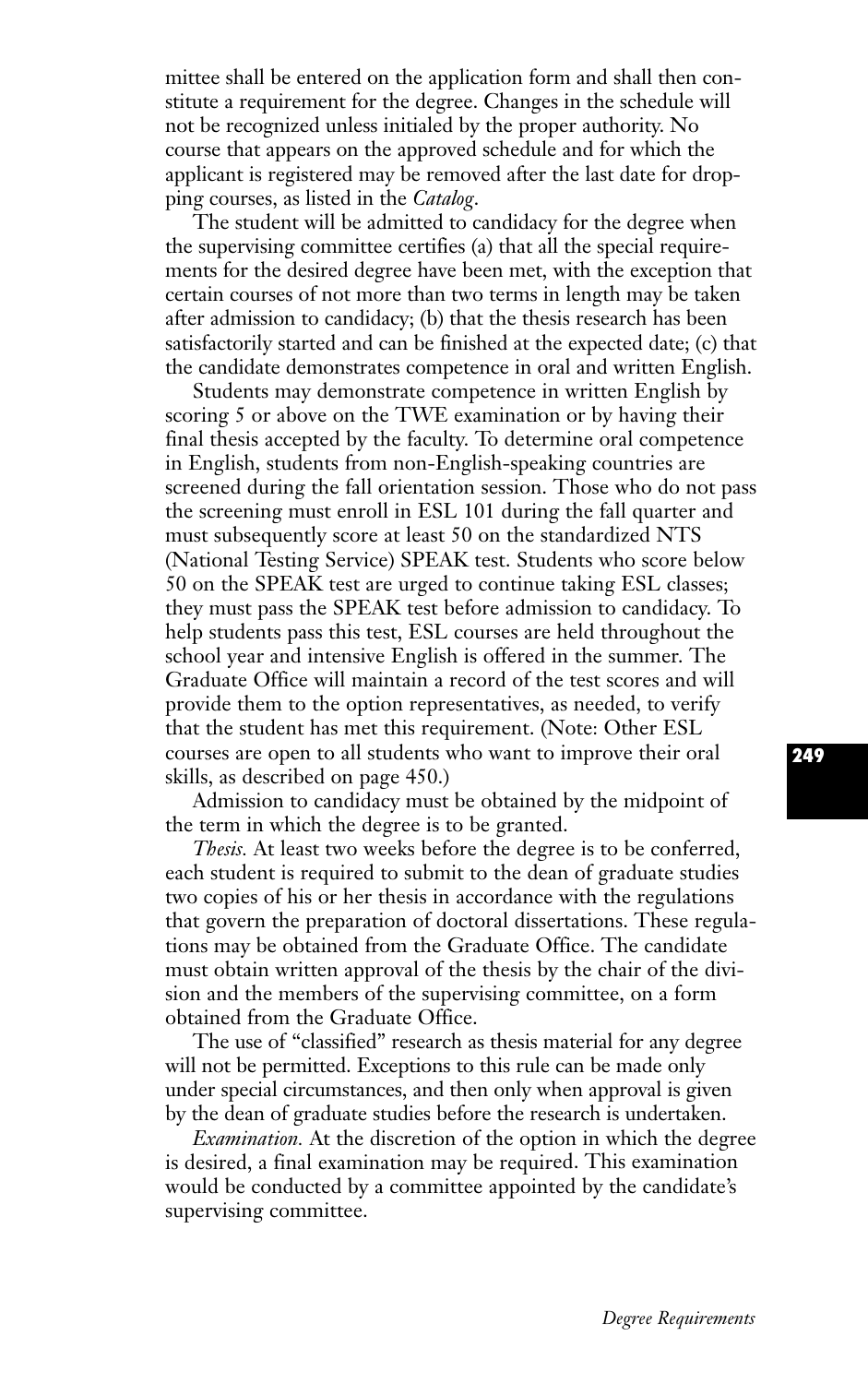# **Degree of Doctor of Philosophy**

The degree of Doctor of Philosophy is conferred by the Institute primarily in recognition of breadth of scholarship, depth of research, and the power to investigate problems independently and efficiently, rather than for the completion of definite courses of study through a stated period of residence. The work for the degree must consist of research and the preparation of a thesis describing it, and of systematic studies of an advanced character, primarily in science or engineering. In addition, the candidate must have acquired the power of clear and forceful self-expression in both oral and written English.

Subject to the general supervision of the Committee on Graduate Study, the student's work for the degree of Doctor of Philosophy is specifically directed by the division in which he or she has chosen the major subject. Each student should consult his or her division concerning special divisional and option requirements.

*Admission.* With the approval of the dean of graduate studies, students are admitted to graduate standing by the option in which they choose their major work toward the doctor's degree. In some cases, applicants for the doctor's degree may be required to register for the master's or engineer's degree first; however, these degrees are not general prerequisites for the doctor's degree. Students who have received the master's degree and wish to pursue further studies leading toward either the engineer's or the doctor's degree must file a request to continue graduate work toward the desired degree. Students who have received an engineer's degree will not, in general, be admitted for the doctor's degree.

A student who holds a Ph.D. degree from another institution will not normally be admitted to graduate standing at Caltech to pursue a second Ph.D. degree. A student will not normally be awarded two Ph.D. degrees from the Institute.

*Minor Programs of Study.* The Institute does not require a minor for the Ph.D. degree, but the individual options may have minor requirements as part of their requirements for the major.

A student may undertake a minor program of study in most options as specified in this catalog under the section "Special Regulations of Graduate Options." Completion of a minor program of study is recognized on the Ph.D. diploma by the statement "…and by additional studies constituting a minor in [name of option]."

A minor program of study should be at a level of study in the minor substantially beyond that typically acquired by students as part of their major requirements. Most options require 45 units or more, including at least one 200-level course and a coherent program of the supporting 100-level courses. The faculty of the minor option may approve a proposed minor program on the basis of overall class performance and/or by an oral examination. Detailed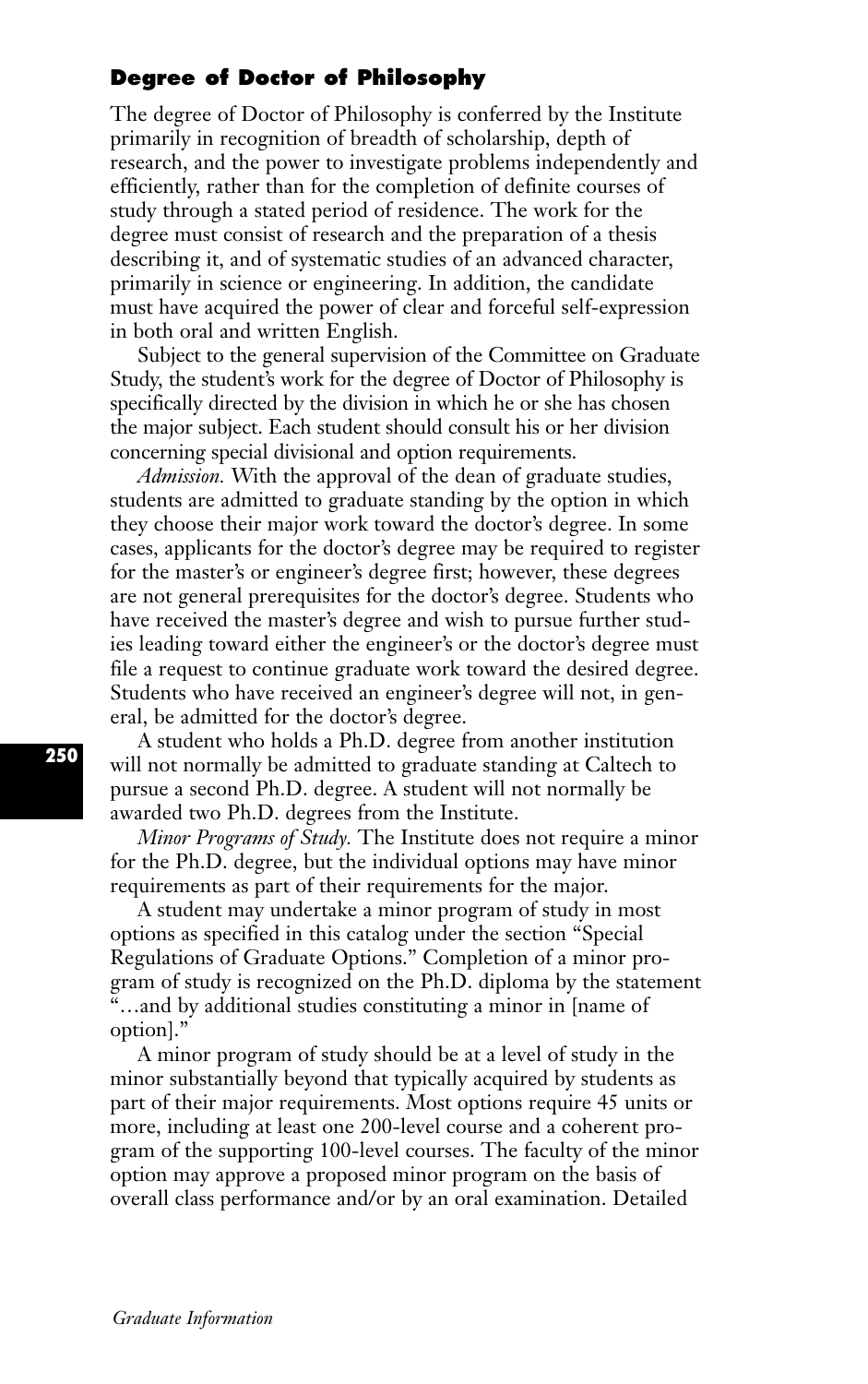requirements for minor options are listed under the individual options. Students cannot use courses required by their major option in fulfillment of the minor requirement.

*Residence.* At least nine terms (three academic years) of residence subsequent to a baccalaureate degree equivalent to that given by the Institute are required for the doctor's degree. Of this, at least one year must be in residence at the Institute. It should be understood that these are minimum requirements, and students must usually count on spending a somewhat longer time in residence. A student whose undergraduate work has been insufficient in amount or too narrowly specialized, or whose preparation in his or her special field is inadequate, must count upon spending increased time in work for the degree.

However, no student will be allowed to continue work toward the doctor's degree for more than five academic years of graduate residence, without a petition approved by the dean of graduate studies. This petition must include a plan and schedule for completion, agreed upon and signed by the student, the research adviser, and the option representative.

*Registration.* Continuity of registration must be maintained until all requirements for the doctor's degree have been completed, with the exception of summer terms and authorized sabbaticals. Registration is required for the quarter in which the thesis defense is undertaken.

*Admission to Candidacy.* On the recommendation of the chair of the division concerned, the dean of graduate studies will admit a student to candidacy for the degree of Doctor of Philosophy after the student has been admitted to work toward the doctor's degree and has been in residence at least one term thereafter; has initiated a program of study approved by the major option and, if needed, by the minor option; has satisfied by written or oral examination the several options concerned, or otherwise shown that he or she has a comprehensive grasp of the major and minor subjects and of subjects fundamental to them; has demonstrated the ability for clear and forceful self-expression in both oral and written English; and has shown ability in carrying on research in a subject approved by the chair of the division concerned. Option regulations concerning admission to candidacy are given in a later section. Members of the Institute staff of rank higher than that of assistant professor are not admitted to candidacy for a higher degree.

Students may demonstrate competence in written English by scoring 5 or above on the TWE examination or by having their final thesis accepted by the faculty. To determine oral competence in English, students from non-English-speaking countries are screened during the fall orientation session. Those who do not pass the screening must enroll in ESL 101 during the fall quarter and must subsequently score at least 50 on the standardized NTS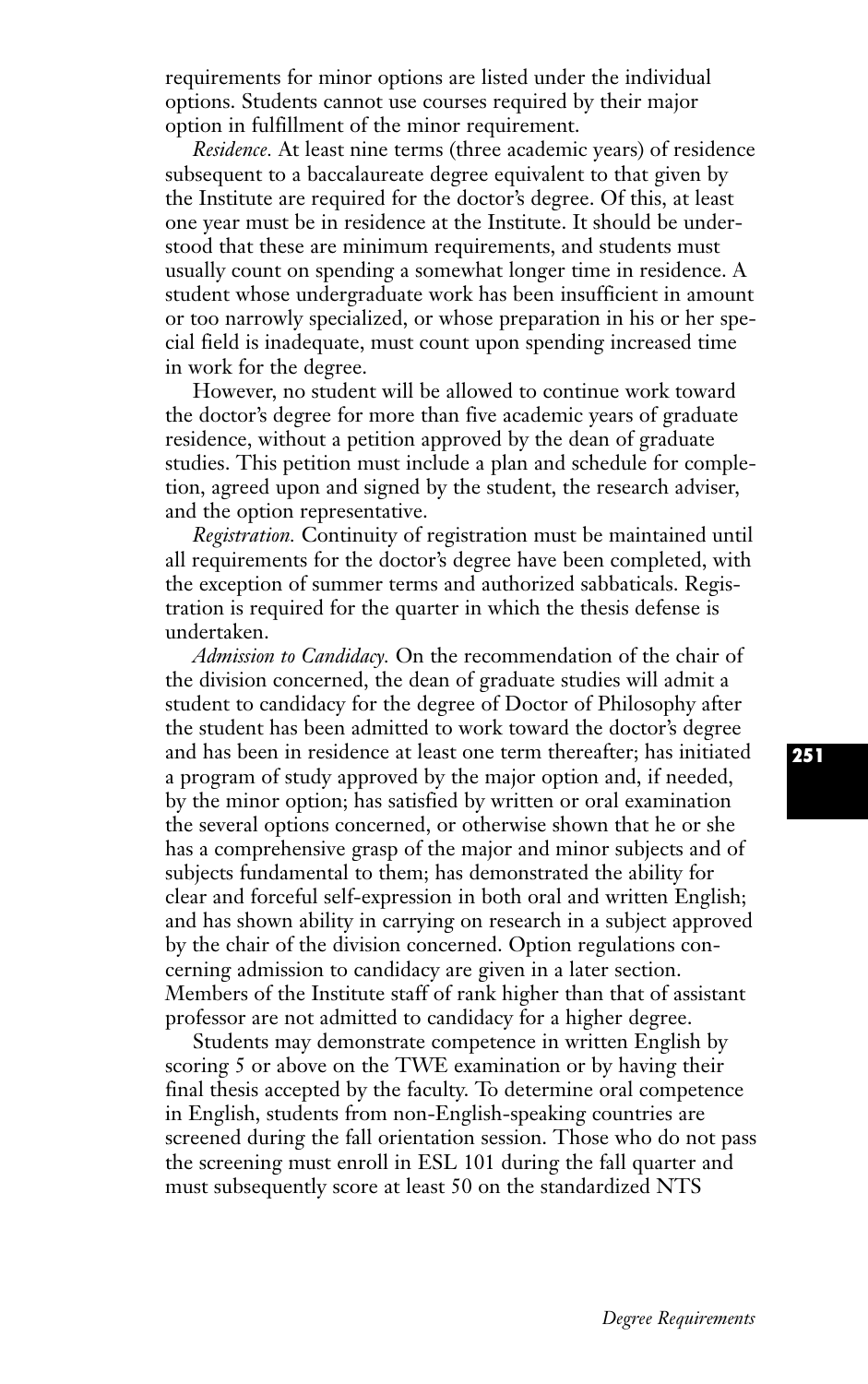(National Testing Service) SPEAK Test. Students who score below 50 on the SPEAK Test are urged to continue taking ESL classes; they must pass the SPEAK Test before admission to candidacy. To help students pass this test, ESL courses are held throughout the school year and intensive English is offered in the summer. The Graduate Office will maintain a record of the test scores and will provide them to the option representatives, as needed, to verify that the student has met this requirement. (Note: Other ESL courses are open to all students who want to improve their oral skills, as described on page 450.)

A standard form, obtained from the dean of graduate studies, is provided for making application for admission to candidacy. Such admission to candidacy must be obtained before the close of the second term of the year in which the degree is to be conferred. *The student is responsible for seeing that admission is secured at the proper time.* A student not admitted to candidacy before the beginning of the fourth academic year of graduate work at the Institute must petition through his or her division to the dean of graduate studies for permission to register for further work.

After achieving candidacy, each Ph.D. student should be assigned a thesis advising committee of three or more faculty members. This committee should meet informally at least once a year beginning in the fourth year of graduate study.

Candidacy (and permission to register) may be withdrawn by formal action of the option from a student whose research is not satisfactory, or for other compelling reasons. However, the option must petition through its division chair to the dean of graduate studies before taking such action.

*Final Examination.* Each doctoral candidate shall undergo broad oral examination on the major subject, the scope of the thesis, and its significance in relation to the major subject. The examination, subject to the approval of the dean of graduate studies, may be taken after admission to candidacy whenever the candidate is prepared; however, it must take place at least three weeks before the degree is to be conferred.

The examination may be written in part, and may be subdivided into parts or given all at one time at the discretion of the options concerned. The student must petition for this examination, on a form obtained from the Graduate Office, not less than two weeks before the date of the examination. Ordinarily, more than two weeks are needed for the necessary arrangements. An examination committee should consist of a minimum of four voting members, three of whom must be Caltech faculty. Exceptions to this rule must be approved by the dean of graduate studies in advance of the defense. The date of the examination and the composition of the examining committee will not be approved by the dean of graduate studies until the thesis is submitted in final form—i.e., ready for review by the dean, the members of the examining committee, and the Graduate Office proofreader.

*Graduate Information*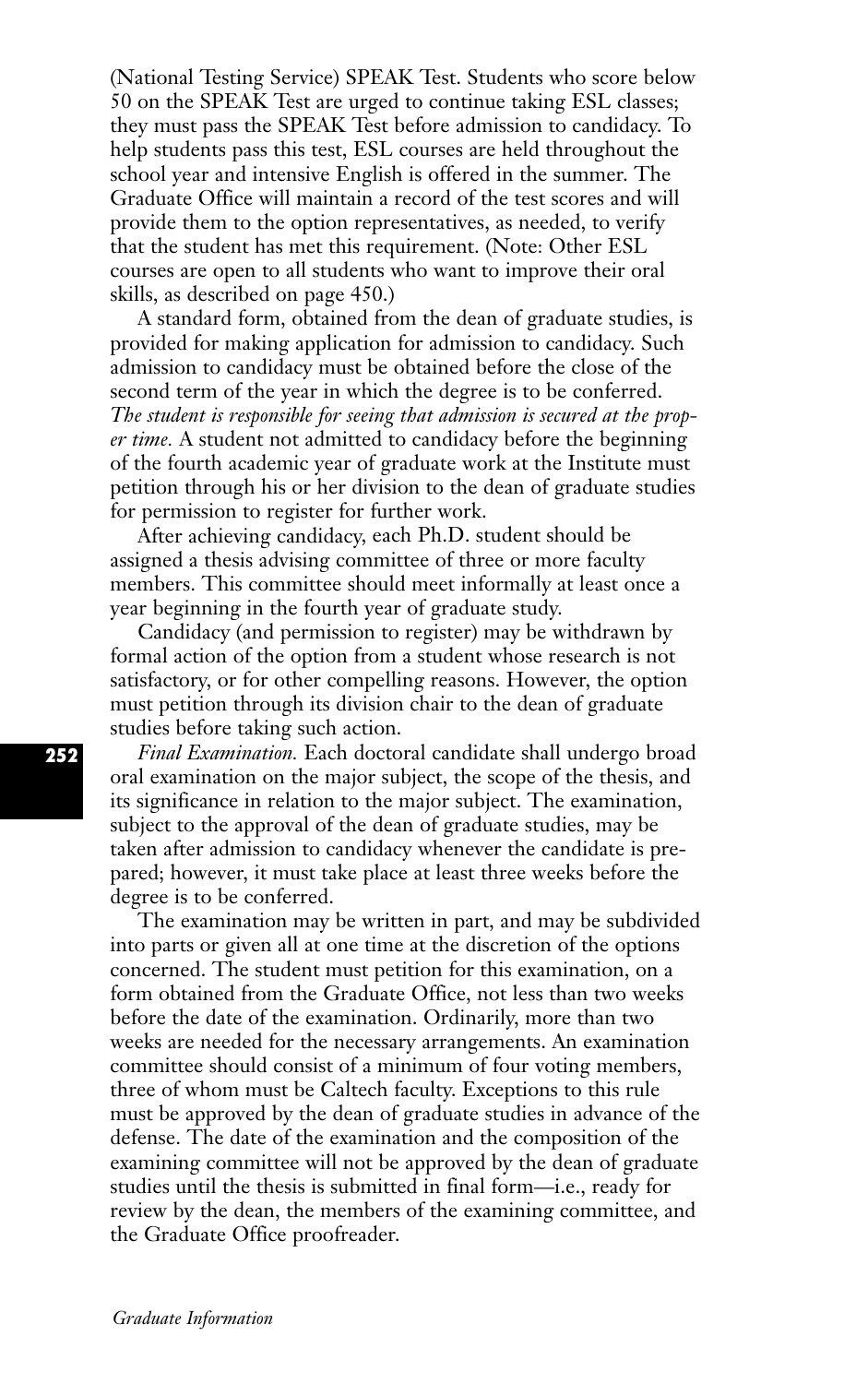*Thesis.* The candidate is to provide a copy of his or her completed thesis to the members of the examining committee at least two weeks before the final oral examination. The date of the examination and the composition of the examining committee will not be approved by the dean of graduate studies until the thesis is submitted in completed form, i.e., ready for review by the dean, the members of the examining committee, and the Graduate Office proofreader. Registration is required for the term in which the thesis defense is undertaken, but is not normally allowed beyond the last date of the term. Approval of the dean of graduate studies is required for any student seeking to enroll for subsequent terms following the thesis defense. A student may petition the dean of graduate studies for reduced tuition charges if the student supplies a copy of the thesis, schedules the examination, and submits the necessary petitions for the Ph.D. examination prior to 5:00 p.m. on the third Friday of the term in which the examination will be taken.

The last date for submission of the final, corrected thesis to the dean of graduate studies is the fifth week of the succeeding term if the candidate defended his or her thesis during the previous summer or the first or second terms; or two weeks before the degree is to be conferred if the candidate defended his or her thesis during the month of May. A final copy of the thesis is to be submitted in accordance with the regulations governing the preparation of doctoral dissertations, obtainable from the Graduate Office. In addition, it is required that all doctoral candidates submit an electronic copy of their dissertation, which the Caltech Library System will then archive and make available online, as part of the Networked Digital Library of Theses and Dissertations (NDLTD), an international organization that allows researchers to globally search a database of electronic theses and dissertations. For special option regulations concerning theses, see specific graduate options.

Before submitting the final, corrected thesis to the dean of graduate studies, the candidate must obtain approval of the thesis by the chair of his or her division and the members of the examining committee, on a form that can be obtained at the Graduate Office.

With the approval of the option concerned, a portion of the thesis may consist of one or more articles published jointly by the candidate and members of the Institute staff or other coauthors. In any case, however, a substantial portion of the thesis must be the candidate's own exposition of his or her own work.

The use of "classified'' research as thesis material for any degree is not permitted. Exceptions to this rule can be made only under special circumstances, and then only when approval is given by the dean of graduate studies before the research is undertaken.

Regulations and directions for the preparation of theses may be obtained from the Graduate Office, and should be followed carefully by the candidate.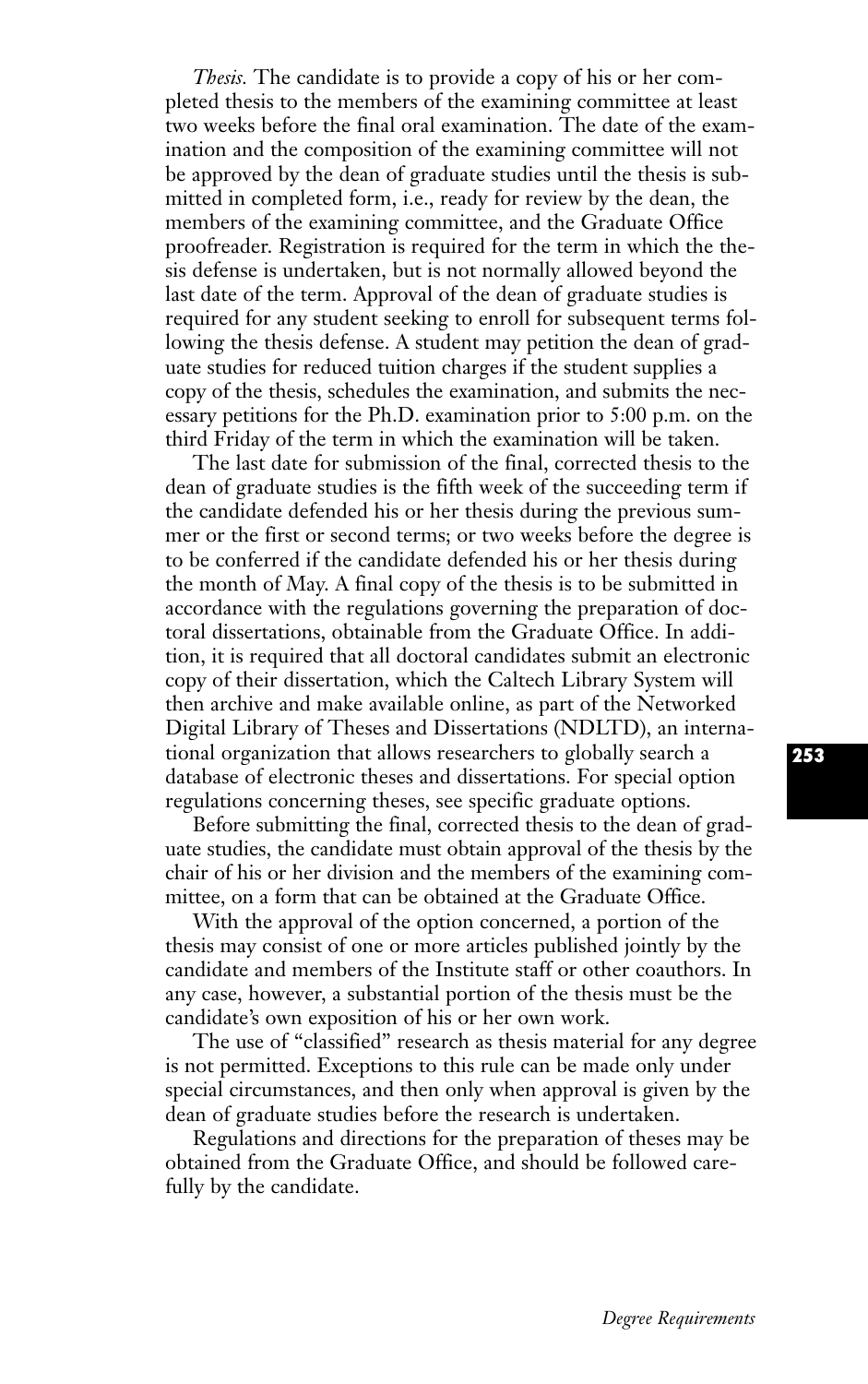#### **GRADUATE EXPENSES**

The tuition and fees charge for all students registering for graduate work is currently \$36,135 per academic year, payable in three installments at the beginning of each term. Graduate students who cannot devote full time to their studies are allowed to register only under special circumstances. Students desiring permission to register for fewer than 36 units must therefore petition on the form available from the Graduate Office. If reduced registration is permitted, the tuition for each term is at the rate of \$324 a unit for fewer than 36 units, plus \$382 for fees per term, with a minimum of \$1,146 per term. This tuition credit will only be made for reduced units as of the published Add Day of each term.

The payment of tuition by graduate students is required (a) without reference to the character of the work by the student, which may consist of research, independent reading, or writing a thesis or other dissertation, as well as attendance at regular classes; (b) without reference to the number of terms in which the student has already been in residence; and (c) without reference to the status of the student as an appointee of the Institute, except that members of the academic staff of rank of instructor or higher are not required to pay tuition.

*Unpaid Bills.* All bills owed the Institute must be paid when due. Any student whose bills are past due may be refused registration for the following term. Graduate students with a bursar's bill balance of \$1,500 or more will have a hold placed on their transcripts and on their registration for the subsequent term the day before online registration opens. The hold will be released once students have paid their bill or worked out a satisfactory payment plan with the Bursar's Office.

Information regarding fellowships, scholarships, and assistantships is discussed in the following pages. Students of high scholastic attainment may be offered special tuition awards covering all or part of the tuition fee. Loans also may be arranged by applying at the Financial Aid Office.

*Caltech Card Charges.* If a graduate student owes more than \$1,500 at the end of the quarter, the student's ID card will be deactivated on the seventh day of the following quarter and they will be unable to charge any new purchases. Cards will be reactivated once students have paid their bill or worked out a satisfactory payment plan with the Bursar's Office.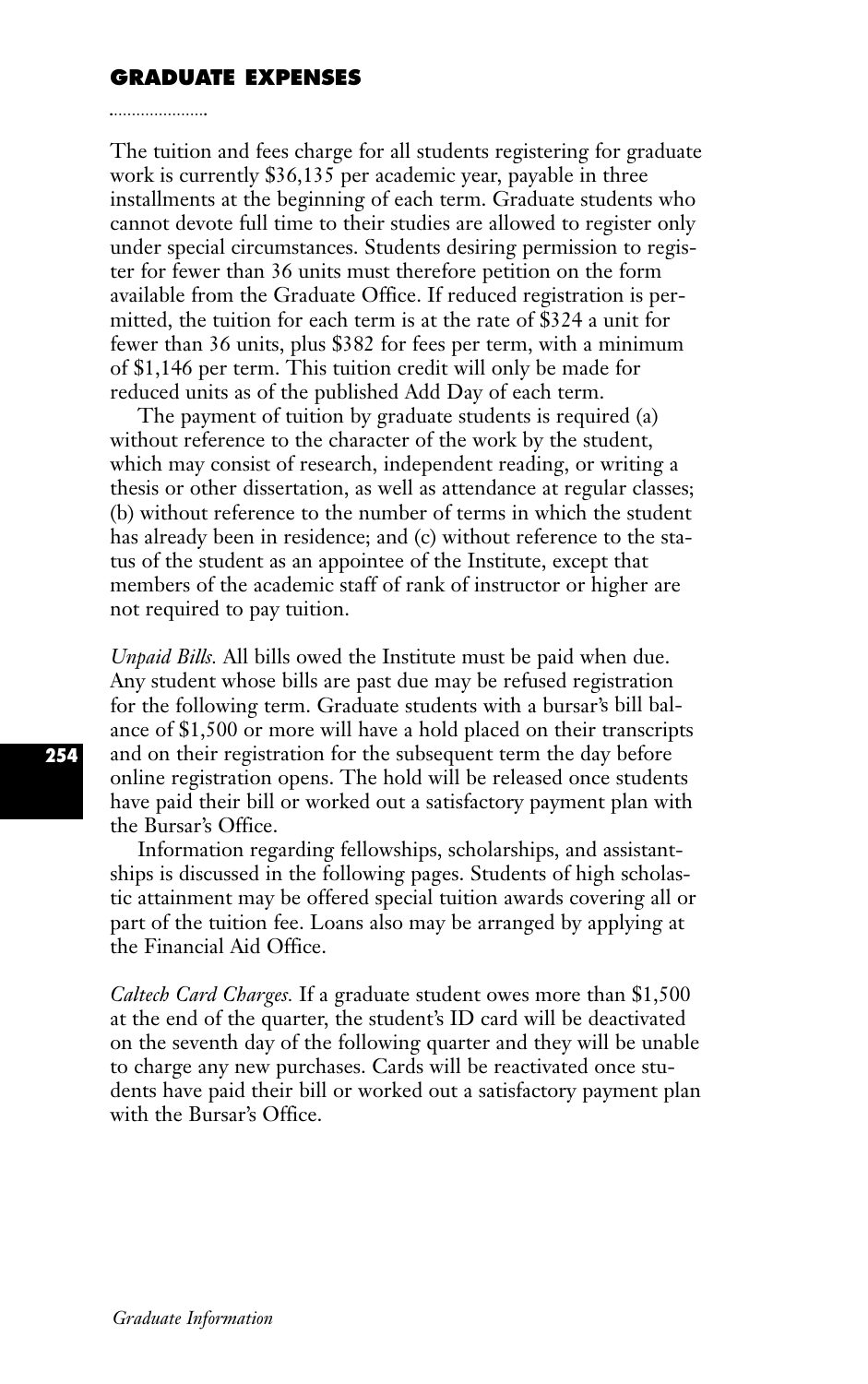## **Expense Summary 2010–11**

| General:                                                |                                                 |
|---------------------------------------------------------|-------------------------------------------------|
| Tuition and fees                                        | \$36,135.00                                     |
| Other:                                                  |                                                 |
| Books and supplies (approx.)                            | \$1,000.00                                      |
| Room:                                                   |                                                 |
| Avery House                                             |                                                 |
| Avery House single room                                 | \$665.00 per month                              |
| Avery House suite room                                  | \$698.00 per month                              |
| Plus Avery meal plan                                    | \$825.00 per term                               |
| $(M-F)$                                                 |                                                 |
| Catalina apartments                                     |                                                 |
| 4 bedroom apt.                                          | \$525.00 per person per month (plus utilities)  |
| 2 bedroom apt.                                          | \$622.00 per person per month (plus utilities)  |
| 1 bedroom apt.                                          | $$1,077.00$ per apt. per month (plus utilities) |
| Tuition fees for fewer than the normal number of units: |                                                 |
| Per unit per term                                       | \$324.00                                        |
| Contact Bursar's Office for audit fee.                  |                                                 |

Fees are subject to change at the discretion of the Institute.

*Fees for Late Registration.* Registration is not complete until the student has registered for a program approved by his or her adviser and has paid tuition and other fees. A penalty fee of \$50 is assessed for failure to register within five days of the scheduled dates.

A \$50 late penalty will be charged by the Bursar's Office for failure to clear a past-due account within five days of the beginning of instruction.

*Honor System Matters.* Monies owed to the Institute resulting from a Graduate Review Board decision may be collected through the Bursar's Office, at the request of the dean of graduate studies.

*Housing Facilities.* The Catalina Central complex provides approximately 152 single rooms in four-bedroom furnished units. Another, Catalina North, has 156 single rooms in two-bedroom furnished units, and Catalina South has 78 single rooms in twobedroom furnished units, and 29 one-bedroom furnished units. These apartments are also available to married students. In addition, there are 13 spaces for graduate students in Avery House, an innovative residential community of faculty, undergraduates, and graduate students (see page 30).

Rates for housing vary, depending upon the accommodations and services provided. A contract is required to live in these houses for the academic year. Complete information and reservations can be obtained by writing to housing@caltech.edu or to the Housing Office, Mail Code 160-86, California Institute of Technology, Pasadena, CA 91125 or at http://www.housing.caltech.edu.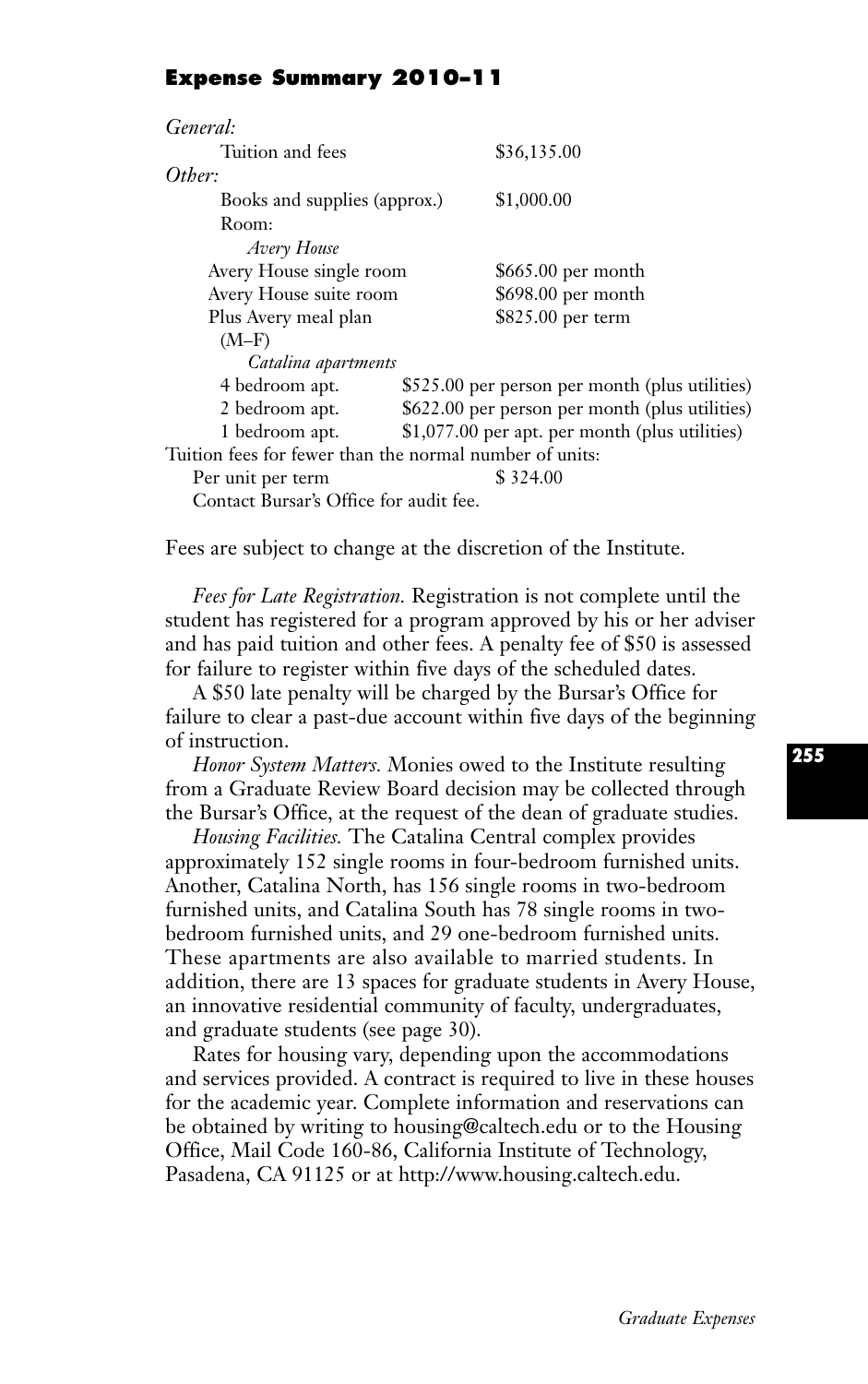The Institute also owns a limited number of apartments and single-family houses that are available for rental, on a lease basis, to single or married graduate students or graduate students with families. Because of limited availability, there is a waiting list for these properties. For additional information and sign-up forms, go to http://www.housing.caltech.edu.

Students preferring to live in non-Institute housing typically pay approximately \$550–\$600 per month in rent for a shared apartment, and somewhat more for a private apartment. Please note that the Institute cannot make negotiations for individual housing off campus.

*Dining Facilities.* Graduate students are granted the privilege of joining the Athenaeum (faculty club), which affords the possibility of contact with fellow graduate students and with others using the Athenaeum, including the Associates of Caltech, distinguished visitors, and members of the professional staffs of the Huntington Library and the California Institute of Technology.

The Chandler Dining Hall, located on the campus, is open Monday through Friday. Breakfast, lunch, and snacks are served cafeteria style. Café at Broad is open for lunch and dinner, Monday through Friday.

*Health Services.* Health services available to graduate students are explained in section one.

## **FINANCIAL ASSISTANCE**

Caltech offers in each of its options a number of fellowships, tuition scholarships, and graduate assistantships. In general, tuition scholarships may be for full or partial tuition charges; assistantships provide stipends; and fellowships often provide both tuition scholarship awards and stipends. Graduate assistants are eligible to be considered for special tuition awards.

A request for financial assistance is included on the application for admission to graduate standing. Some options will review applications received after the deadline date, but such applicants may be at a disadvantage in the allocation of financial assistance. Appointments to fellowships, scholarships, and assistantships are decided yearly by the student's academic option.

Graduate students receiving any form of financial aid from the Institute are required to report to the dean of graduate studies any financial aid from other sources. With prior written approval from the dean of graduate studies, students may be allowed to accept outside employment if the time commitment does not interfere with their graduate studies. The number of hours per week spent on outside employment must be reported to the dean of graduate studies.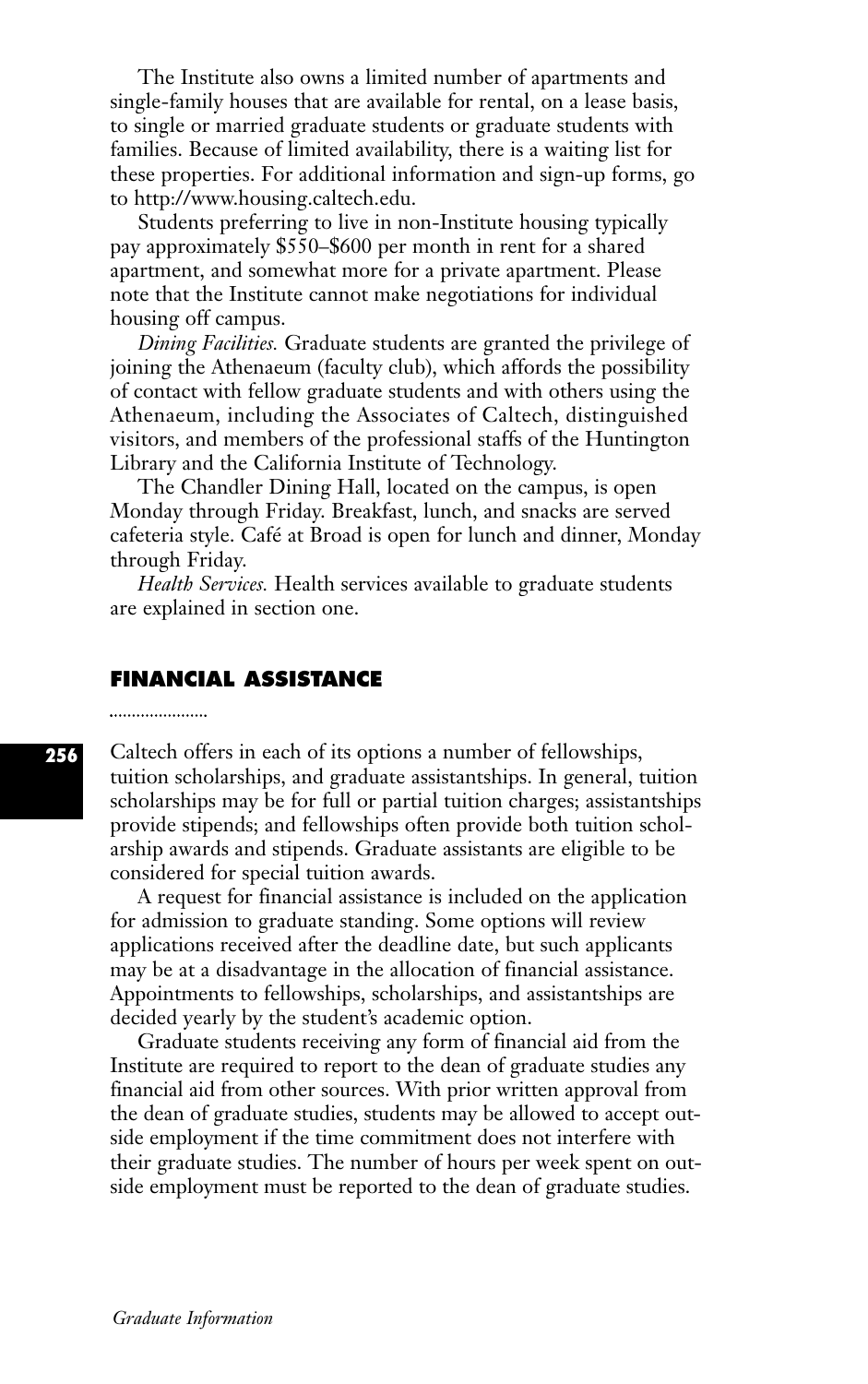# **Graduate Assistantships**

Graduate assistants help with teaching, laboratory work, or research that affords them useful experience. Teaching assistantships are for up to 20 hours per week during the academic year and are devoted to preparation, grading, or consulting with students. Students may not, without advance permission from the dean of graduate studies, be a teaching assistant for a course in which they receive credit. Research assistantships are limited to less than 20 hours per week during the academic year and may be greater during the summer. Combined teaching and research assistantships are common. Stipends are based on four 12-week quarters and are paid on the first of each month. Assistantships normally permit carrying a full graduate residence schedule also. Only teaching assistants with good oral English are allowed to teach sections.

All teaching assistants are required to attend teaching-assistant training before payment can be processed. Training sessions occur during orientation week for incoming graduate students and at least once per term for continuing students, including undergraduate students with teaching responsibilities. Contact the Graduate Office for a schedule of training sessions.

Teaching assistants must familiarize themselves with Caltech's policy on harassment (see page 68). Classes should foster academic achievement in a "hassle-free'' environment. Teaching assistants should not attempt to date a student in their class, and should disqualify themselves from teaching a section in which a spouse or current partner is enrolled. Any questions should be referred to the dean of graduate studies.

Teaching and research obligations of graduate assistants shall not exceed 50 weeks per year, but may be less depending on departmental policy and the arrangements made by the adviser and the student. Graduate assistantship appointments include regular Institute holidays occurring during specified appointment periods. In addition, when necessary, graduate assistants may arrange for short-term medical disability leave (including maternity leave). Assistants should schedule their vacation and planned disability leaves with their adviser or option representative. Any questions should be referred to the dean of graduate studies.

## **Graduate Scholarships, Fellowships, and Research Funds**

Students are strongly encouraged to apply for scholarships and fellowships from federal and private agencies and organizations to support their graduate studies. In addition, the Institute offers a limited number of endowed fellowships and scholarships for tuition and/or stipends to graduate students of exceptional ability.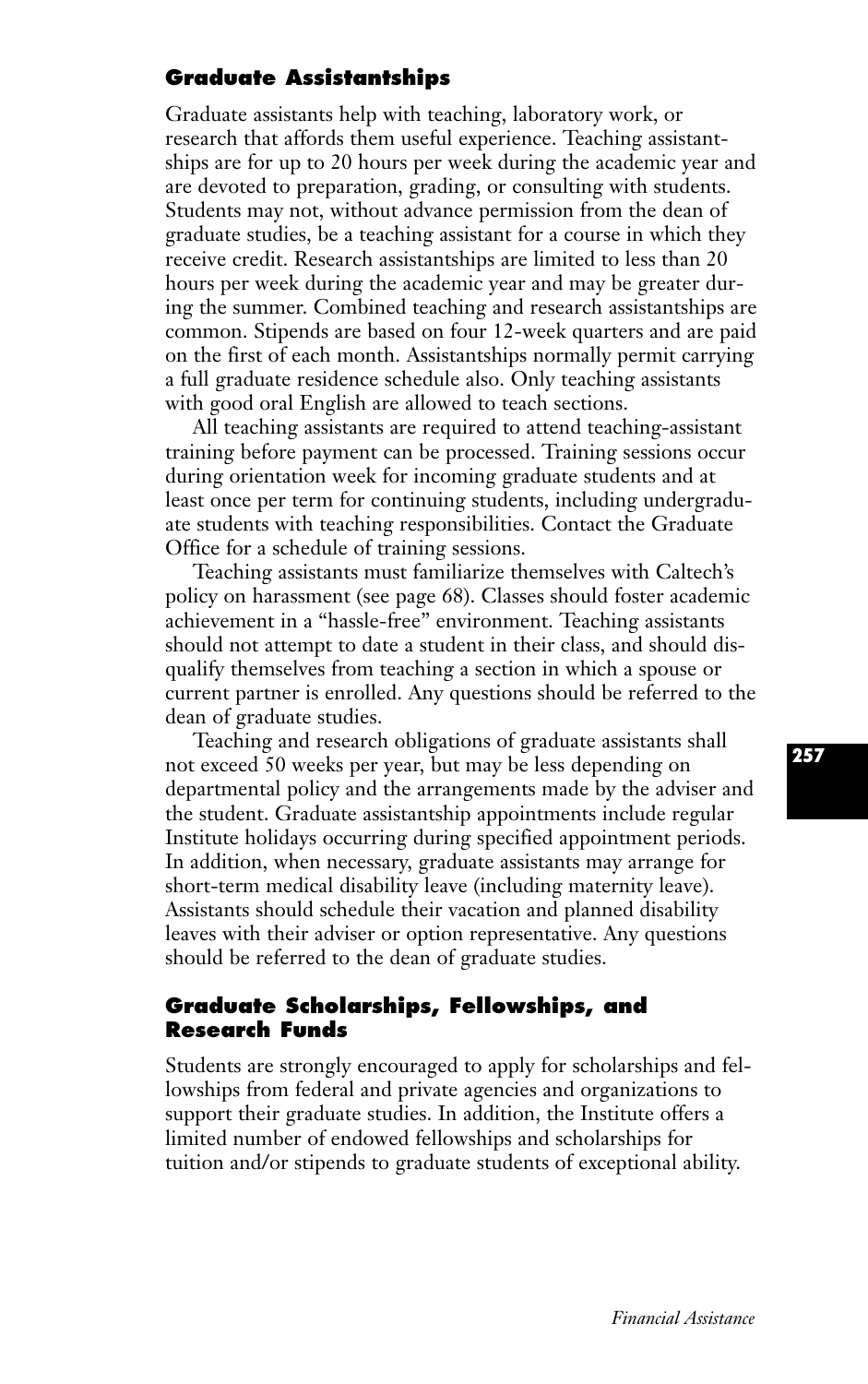## **Loans**

Several types of loans are available to graduate students. To qualify for any of these, a student must demonstrate financial need and must maintain satisfactory academic progress in the course of study for which he or she is enrolled. Application forms and further information are available in the Financial Aid Office.

## **Satisfactory Academic Progress**

In order to continue receiving financial aid at Caltech, graduate students must maintain satisfactory academic progress toward completion of their degree. Continuity of registration must be maintained until all requirements for the degree being sought have been completed, with the exception of authorized sabbaticals.

The Master of Science degree requires at least one academic year of residence at the Institute and 135 units of graduate work with a grade-point average of at least 1.9. Under normal circumstances a master's degree requires a minimum of three academic terms (one year) and cannot take more than two years, without a petition approved by the dean of graduate studies.

The engineer's degree must consist of advanced studies and research in the field appropriate to the degree desired. At least six terms (two years) of graduate residence are required with a minimum 1.9 overall grade-point average. The engineer's degree cannot take more than three years to complete, without a petition approved by the dean of graduate studies.

For the doctor's degree, at least nine terms (three years) of residence are required, but the necessary study and research typically require more than five years. The work for the degree consists of research and the preparation of a thesis describing it, and of systematic studies of an advanced character, primarily in science or engineering.

The requirements for each degree include special regulations established by each option and detailed in the Institute catalog for the year of initial registration. Many options require a C grade or better in particular courses or groups of courses. Hence, a limited number of courses may be repeated while still maintaining a status of satisfactory academic progress and would count toward the 36 unit-per-term requirement. A full-time graduate student must register for (and complete) 36 units per term, including the summer term. Approval of the dean of graduate studies is required before dropping any course that brings a student below 36 units. The treatment of incomplete grades and withdrawals is specified on pages 40–42. Satisfactory academic progress is checked each academic year by the Graduate Office.

The special regulations for the options typically include the completion of specific courses, oral and/or written examinations, petitions, research requirements, etc., by specific times. Satisfactory academic progress is judged by the options against these regu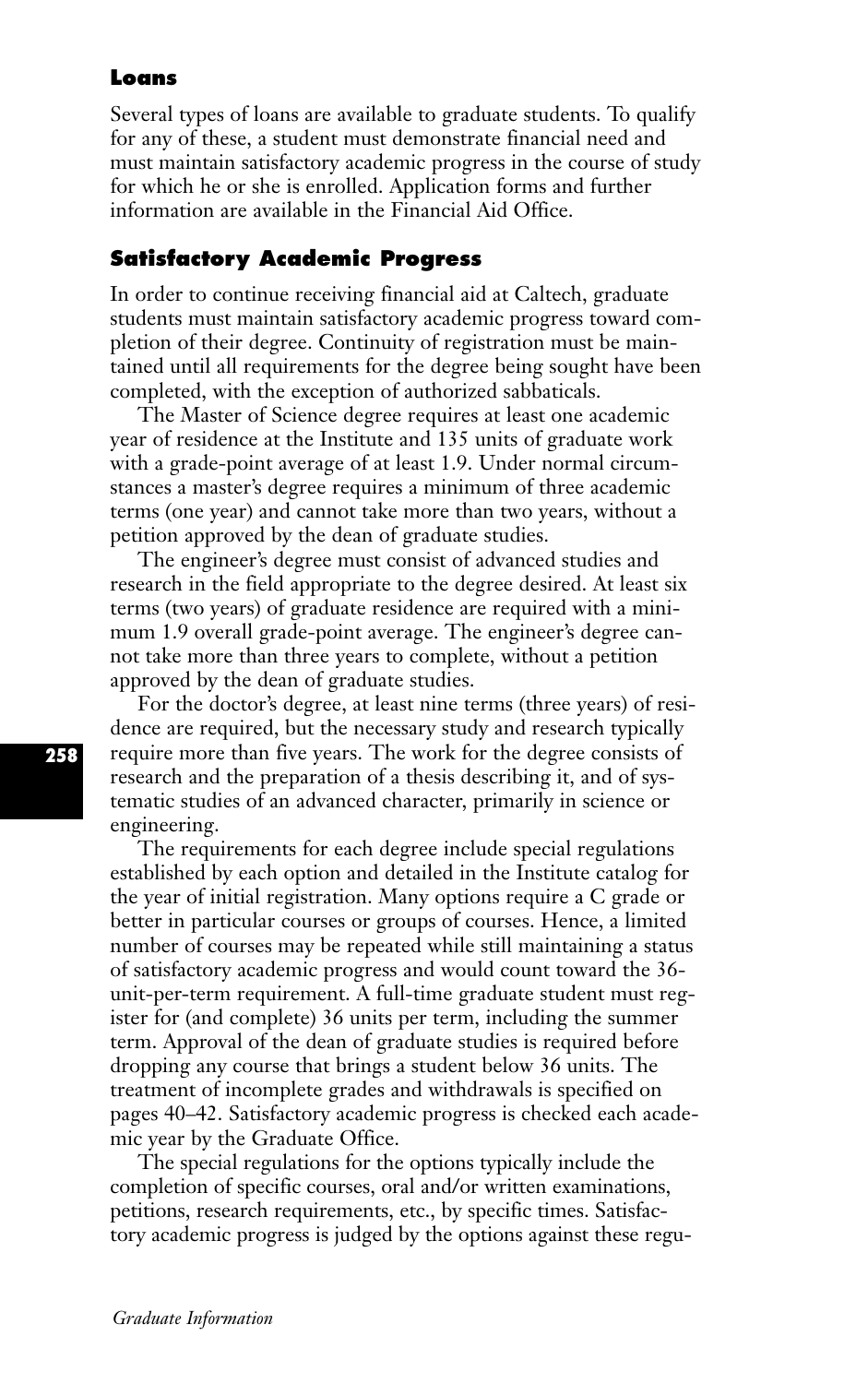lations, and revocation of permission to register may be recommended by the option to the dean of graduate studies prior to or in response to the student's petition for admission to candidacy. Further, even after admission to candidacy, the candidacy (and permission to register) may be withdrawn by formal action of an option for a student whose research is not satisfactory, or for other compelling reasons. However, the option must petition through its division chair to the dean of graduate studies before taking such action.

A doctoral student who has not been admitted to candidacy by the beginning of the fourth year must petition to the dean of graduate studies for permission to register for further work. In addition, no doctoral student will be allowed to register for a sixth year without approval of a petition by the dean of graduate studies. This petition must include a plan and schedule for completion, agreed upon and signed by the student, the thesis advising committee, and the option representative.

Petitions approved by the option and the dean of graduate studies reinstate student eligibility for all financial aid.

## **Refund and Repayment Policy**

Caltech has established an equitable refund policy for students who find it necessary to withdraw or take a sabbatical from the Institute.

Students who officially withdraw or take a sabbatical from the Institute during an academic term may receive a tuition refund (see pages 147–150). Students living in Caltech housing may also be eligible for a partial refund from the Housing Office.

When granting refunds to financial aid recipients or graduate assistants, it is Caltech's policy to return the refund, in most cases, to the original account.

#### **PRIZES**

## *Charles D. Babcock Award*

The Charles D. Babcock Award recognizes a student whose achievements in teaching (or other ways of assisting students) have made a significant contribution to the aeronautics department. The criteria for the award selection are as follows: The award can be made as unscheduled support for a graduate student associated with aeronautics, e.g., for travel to a technical meeting for professional advancement. All aeronautics-associated students are eligible, with preference given to those in the structures and solid mechanics group. The award may be made yearly, as merited. The timing of the award will be as special recognition warrants.

The Charles D. Babcock Award was established in 1992 in memory of Charles D. Babcock, who was professor of aeronautics and applied mechanics until 1987; he served aeronautics as option representative and the Institute as vice provost.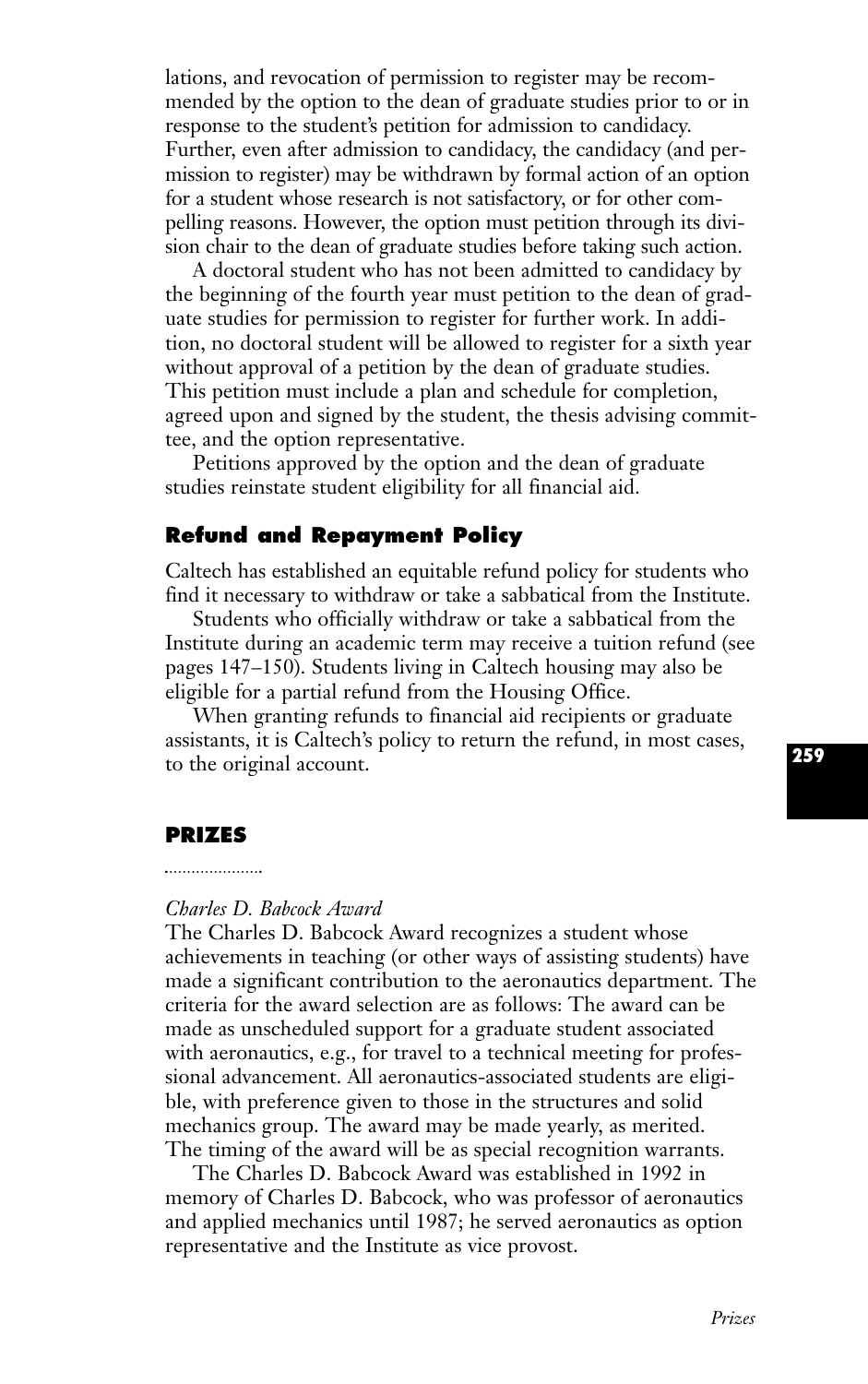## *William F. Ballhaus Prize*

A prize of \$1,000 will be awarded for an outstanding doctoral dissertation in aeronautics, to be selected by the aeronautics faculty. This award is made possible by a gift from Dr. William F. Ballhaus, a California Institute of Technology alumnus, who received his Ph.D. degree in aeronautics in 1947.

## *Bohnenblust Travel Grants in Mathematics*

Special grants may be awarded to outstanding graduate students in mathematics to enable them to travel in the United States or abroad to further their mathematical education. The mathematics faculty established these awards in 1978 to honor H. F. Bohnenblust, who served Caltech as professor of mathematics, executive officer for mathematics, and dean of graduate studies. Application forms and further details are available in the mathematics office, 253 Sloan.

#### *Rolf D. Buhler Memorial Award in Aeronautics*

An award of \$500 is made annually to a student in the aeronautics master's program whose academic performance was exemplary and who shows high potential for future achievements at Caltech.

The Rolf D. Buhler Memorial Award in Aeronautics was established in 1990 in memory of Rolf Buhler, a 1952 graduate of GALCIT and professor of space flight at the Technical University of Stuttgart in Germany.

#### *W. P. Carey & Co., Inc., Prizes in Applied Mathematics*

Prizes of up to \$1,000 will be awarded by a faculty committee in applied mathematics for outstanding doctoral dissertations. If there is no appropriate candidate, then the awardee can be chosen from pure math. These awards have been made possible by gifts from William Polk Carey and from W. P. Carey & Co., Inc.

## *Centennial Prize for the Best Thesis in Mechanical Engineering*

This prize shall be awarded each year to a candidate for the degree of Doctor of Philosophy in mechanical engineering whose doc-toral thesis is judged to be the most original and significant by a faculty committee appointed each year by the executive officer of mechanical engineering. The prize consists of a citation and a cash award of \$1,000. This prize is made possible by gifts from alumni following the mechanical engineering centennial celebrations in 2007.

#### *Richard Bruce Chapman Memorial Award*

A prize of \$500 will be awarded annually to a graduate student who has distinguished himself or herself in research in the field of hydrodynamics.

Bruce Chapman was awarded an M.S. from Caltech in 1966 and a Ph.D. in 1970, both in engineering science. This award has been established in his memory by his family and friends.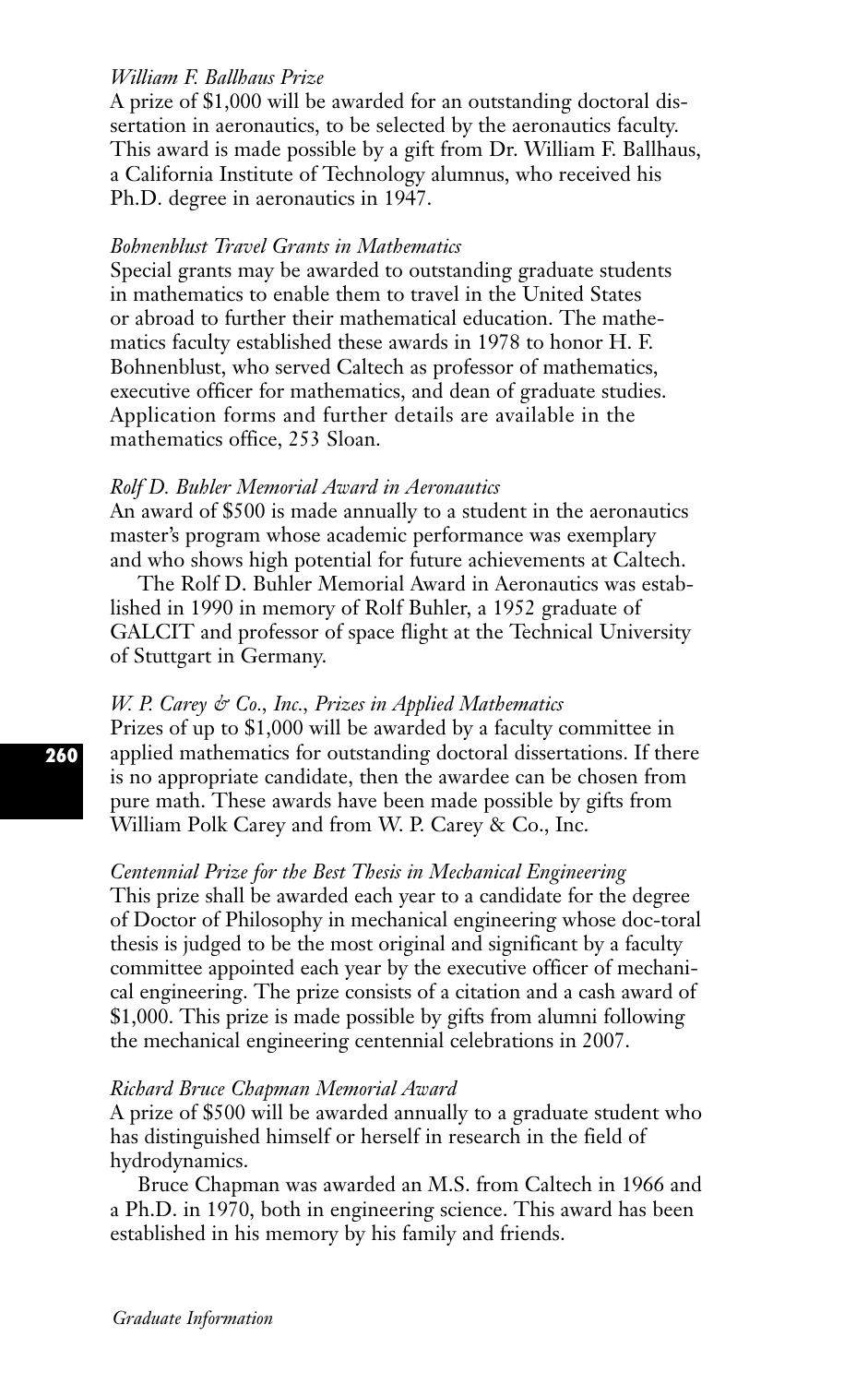## *Milton and Francis Clauser Doctoral Prize*

An annual prize is awarded to the Ph.D. candidate whose research is judged to exhibit the greatest degree of originality as evidenced by its potential for opening up new avenues of human thought and endeavor as well as by the ingenuity with which it has been carried out. The Milton and Francis Clauser Doctoral Prize is made possible by gifts from the family and friends of these twin alumni, who received bachelor's degrees in physics in 1934, master's degrees in mechanical engineering in 1935, and doctor's degrees in aeronautics in 1937.

## *Donald Coles Prize in Aeronautics*

The Donald Coles Prize will be awarded to the graduating Ph.D. student in aeronautics whose thesis displays the best design of an experiment or the best design for a piece of experimental equipment.

*Demetriades-Tsafka-Kokkalis Prize in Biotechnology or Related Fields* Awarded annually to a Ph.D. candidate for the best thesis, publication, or discovery in biotechnology or related fields at the Institute in the preceding twelve months. Winners are selected by the bioengineering faculty. This award has been made possible by a gift from Anna Kokkalis Demetriades and Sterge T. Demetriades, Eng. '58.

## *Demetriades-Tsafka-Kokkalis Prize in Entrepreneurship or Related Fields*

Awarded annually for the best business plan or proposal, start-up, thesis, publication, discovery, or related efforts by student(s) in entrepreneurship or related fields at the Institute in the preceding twelve months. This prize is made possible by a gift from Anna Kokkalis Demetriades and Sterge T. Demetriades, Eng. '58.

## *Demetriades-Tsafka-Kokkalis Prize in Environmentally Benign Renewable Energy Sources or Related Fields*

Awarded annually to a Ph.D. candidate for the best thesis, publication, discovery, or related efforts by student(s) in benign renewable energy sources or related fields at the Institute in the preceding twelve months. The prize is made possible by a gift from Anna Kokkalis Demetriades and Sterge T. Demetriades, Eng. '58.

*Demetriades-Tsafka-Kokkalis Prize in Nanotechnology or Related Fields* Awarded annually to a Ph.D. candidate for the best thesis, publication, or discovery in nanotechnology or related fields at the Institute in the preceding twelve months. This prize is made possible by a gift from Anna Kokkalis Demetriades and Sterge T. Demetriades, Eng. '58.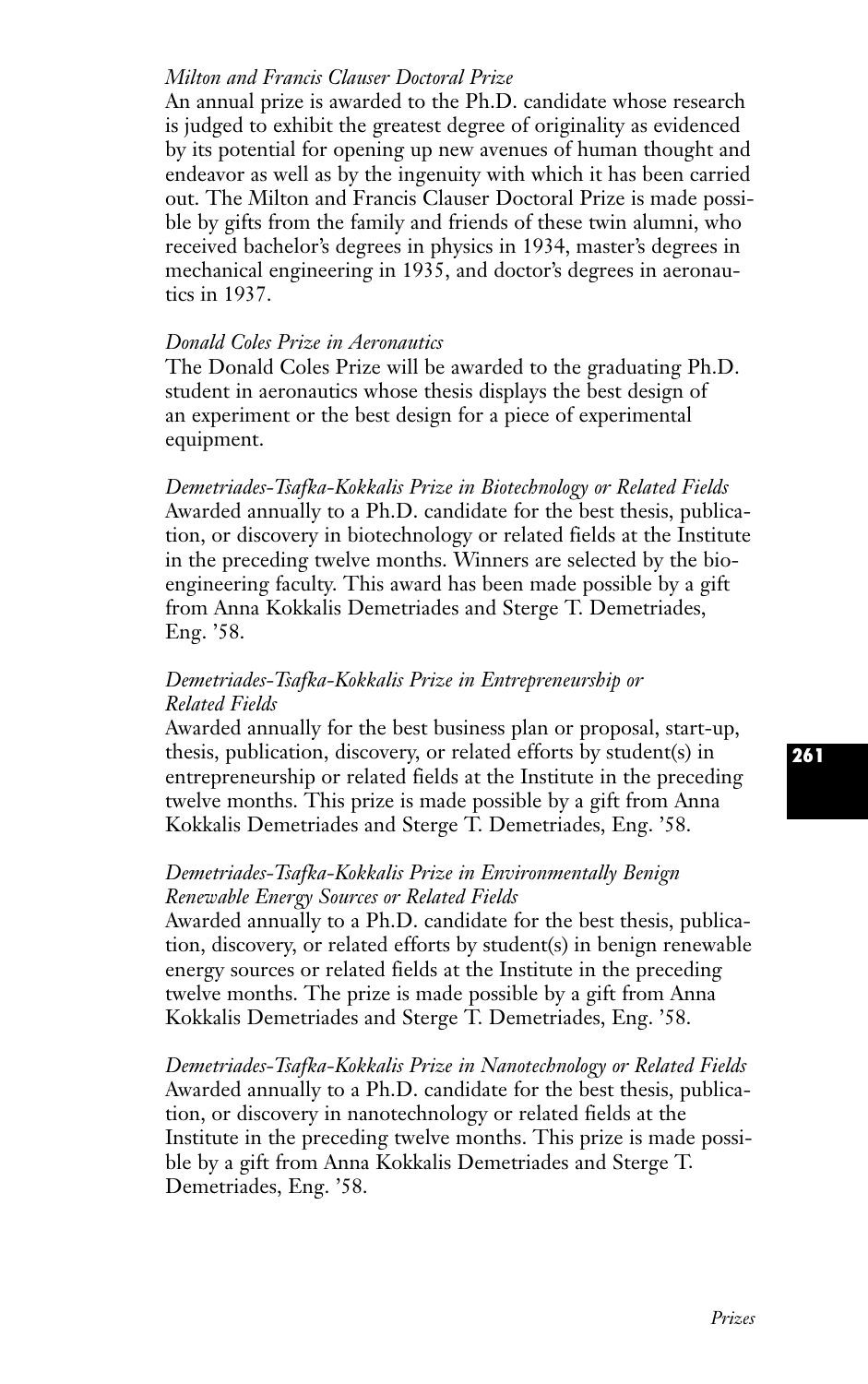## *Constantin G. Economou Memorial Prize*

Awarded to a chemical engineering graduate student distinguished by outstanding research accomplishments and exemplary attitude while fulfilling candidacy requirements for the Ph.D. degree.

#### *Everhart Distinguished Graduate Student Lecture Series*

The Everhart Lecture Series is a forum to encourage interdisciplinary interaction among graduate students and faculty, to share ideas about recent research developments, problems, and controversies, and to recognize the exemplary presentation and research abilities of Caltech's graduate students. Lecturers discuss scientific topics at a level suitable for graduate students and faculty from all fields while addressing current research issues. Each fall, three graduate-student lecturers are selected to present their work as part of the Everhart Lecture Series based on each student's dynamic speaking skills, which capture the attention of and convey research material clearly to a diverse technical audience; ability to communicate his or her research field's broader importance; and impact on the scientific community through his or her research. Speakers receive a \$500 honorarium and recognition at graduation.

## *Lawrence L. and Audrey W. Ferguson Prize*

Awarded to the graduating Ph.D. candidate in biology who has produced the outstanding Ph.D. thesis for the past year.

#### *Henry Ford II Scholar Awards*

The Henry Ford II Scholar Awards are funded under an endowment provided by the Ford Motor Company Fund. Each award, up to \$5,000, will be made annually either to the engineering student with the best academic record at the end of the third year of undergraduate study, or to the engineering student with the best first-year record in the graduate program. The chair of the Division of Engineering and Applied Science names the student to receive the award.

#### *Graduate Dean's Award for Outstanding Community Service*

This award is made annually to a Ph.D. candidate who, throughout his or her graduate years at the Institute, has made great contributions to graduate life and whose qualities of leadership and responsibility have been outstanding.

#### *Hans G. Hornung Prize*

This prize is awarded for the best oral Ph.D. defense presentation by a student advised by an aerospace faculty member. The committee to determine the winner is made up of current aerospace engineering students who attend the talks in order to make their recommendation.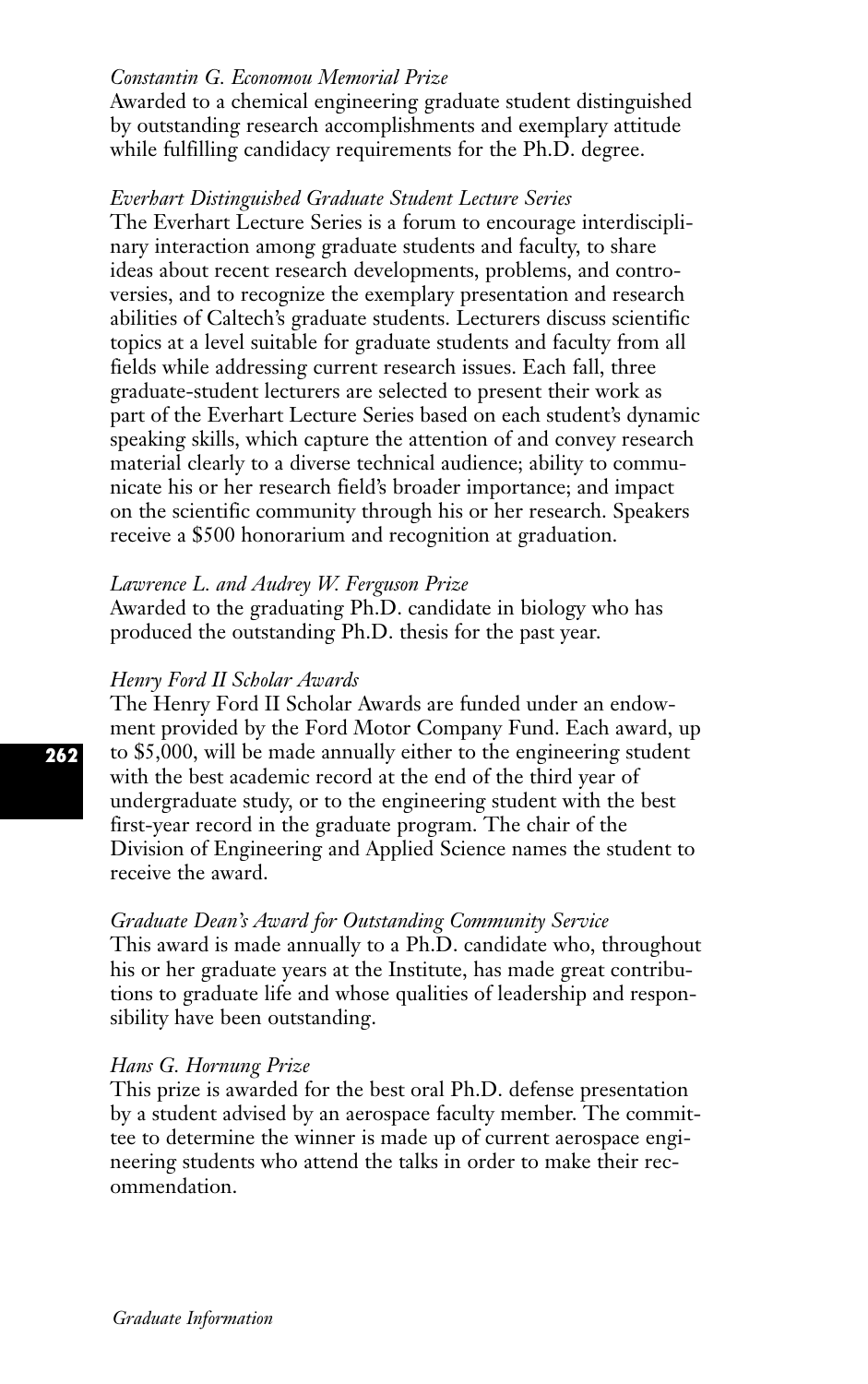## *Scott Russell Johnson Prize for Excellence in Graduate Study in Mathematics*

Four prizes of \$5,000 will be given to continuing graduate students for excellence in one or more of the following: extraordinary progress in research, excellence in teaching, or excellent performance as a first-year graduate student. The executive officer for mathematics, in consultation with the faculty, determines the recipients. The prize is made possible by a gift from Steve and Rosemary Johnson in memory of Scott Johnson, B.S. '83.

*Scott Russell Johnson Graduate Dissertation Prize in Mathematics* A prize of \$2,000 is awarded for the best graduate dissertation in mathematics. The prize may be split between two students. The executive officer for mathematics, in consultation with the faculty, selects the recipient. The prize is made possible by a gift from Steve and Rosemary Johnson in memory of Scott Johnson, B.S. '83.

## *Abdul Kalam Prize in Aerospace Engineering*

This prize is awarded to a student in the aerospace engineering master's program whose academic performance is exemplary and who shows high potential for future achievements.

## *Lemelson-MIT Caltech Student Prize*

The Lemelson-MIT Caltech Student Prize is awarded to a Caltech senior or graduate student who has created or improved a product or process, applied a technology in a new way, redesigned a system, or in other ways demonstrated remarkable inventiveness. Students gain invaluable exposure to the science, business, and investment communities through participation in this competition.

## *The Herbert Newby McCoy Award*

A cash award is made annually to a graduate student in chemistry to acknowledge an "outstanding contribution to the science of chemistry.'' The awardee is chosen by a faculty committee, based on solicited nominating packages, and the award-winning research is presented in a formal divisional seminar given by the awardee.

The McCoy award was established in 1965 as a result of a bequest of Mrs. Ethel Terry McCoy to honor her husband, who did pioneering work in the chemistry of rare earths and was associated with Caltech through collaboration with chemists Linus Pauling and Howard Lucas.

## *Eleanor Searle Prize in Law, Politics, and Institutions*

The Eleanor Searle Prize was established in 1999 by friends and colleagues to honor Eleanor Searle. The prize is awarded annually to an undergraduate or graduate student whose work in history or the social sciences exemplifies Eleanor Searle's interests in the use of power, government, and law.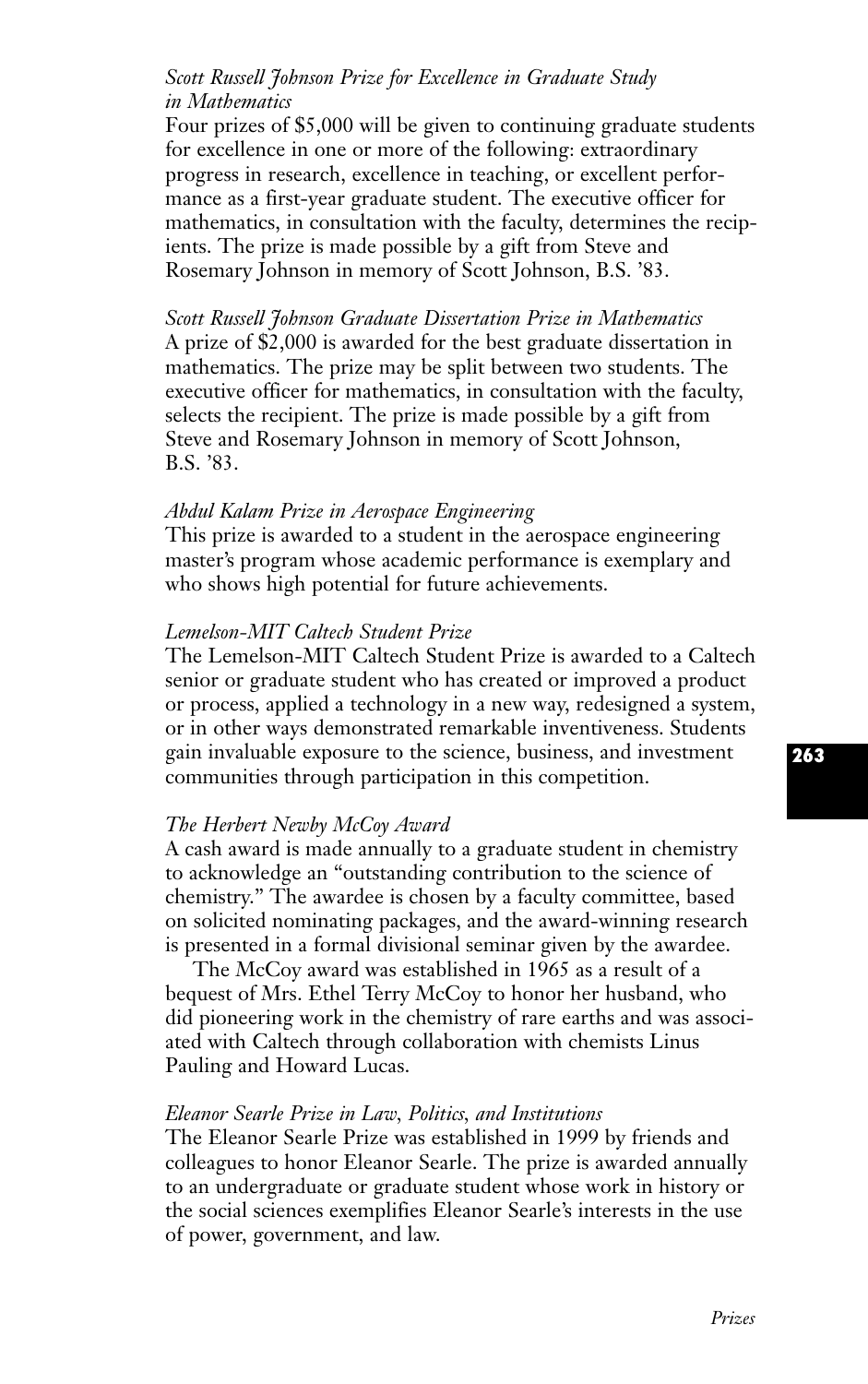#### *Ernest E. Sechler Memorial Award in Aeronautics*

An award of \$1,000 is made annually to an aeronautics student who has made the most significant contribution to the teaching and research efforts of the Graduate Aerospace Laboratories of the California Institute of Technology (GALCIT), with preference given to students working in structural mechanics.

The Ernest E. Sechler Memorial Award in Aeronautics was established in 1980 in memory of Ernest E. Sechler, who was one of the first graduates of GALCIT and who then served as a GALCIT faculty member for 46 years. Throughout his career Sechler was the faculty adviser for aeronautics students. In addition, he made many contributions to structural mechanics in areas ranging from aeronautics to the utilization of energy resources.

## *John Stager Stemple Memorial Prize in Physics*

A prize of \$500 is awarded annually to a graduate student in physics for outstanding progress in research as demonstrated by an excellent performance on the oral Ph.D. candidacy exam. John S. Stemple was a Caltech physics graduate student when he died; a memorial fund was established from contributions made by the community of Falls Church, Virginia, John's hometown.

## *Charles Wilts Prize*

Awarded for outstanding independent research in electrical engineering leading to a Ph.D.

Note: Prizes and awards may be subject to federal and state income tax.

## **SPECIAL REGULATIONS OF GRADUATE OPTIONS**

#### **Aerospace**

### *Aims and Scope of the Graduate Program*

The Institute offers graduate programs in aerospace leading to the degrees of Master of Science in Aeronautics or Space Engineering, Aerospace Engineer, and Doctor of Philosophy. The programs are designed to provide intense education in the foundations of the aeronautical and space sciences, with emphasis on research and analytical, computational, and experimental methods. Entering graduate students should have a thorough background in undergraduate mathematics, physics, and engineering science. Applicants for graduate study are asked to submit Graduate Record Examination scores with their applications.

In working for a degree in aerospace, a student may pursue major study in one of the following areas: physics of fluids, physics of solids and mechanics of materials, structural mechanics, space technology, computational solid mechanics, computational and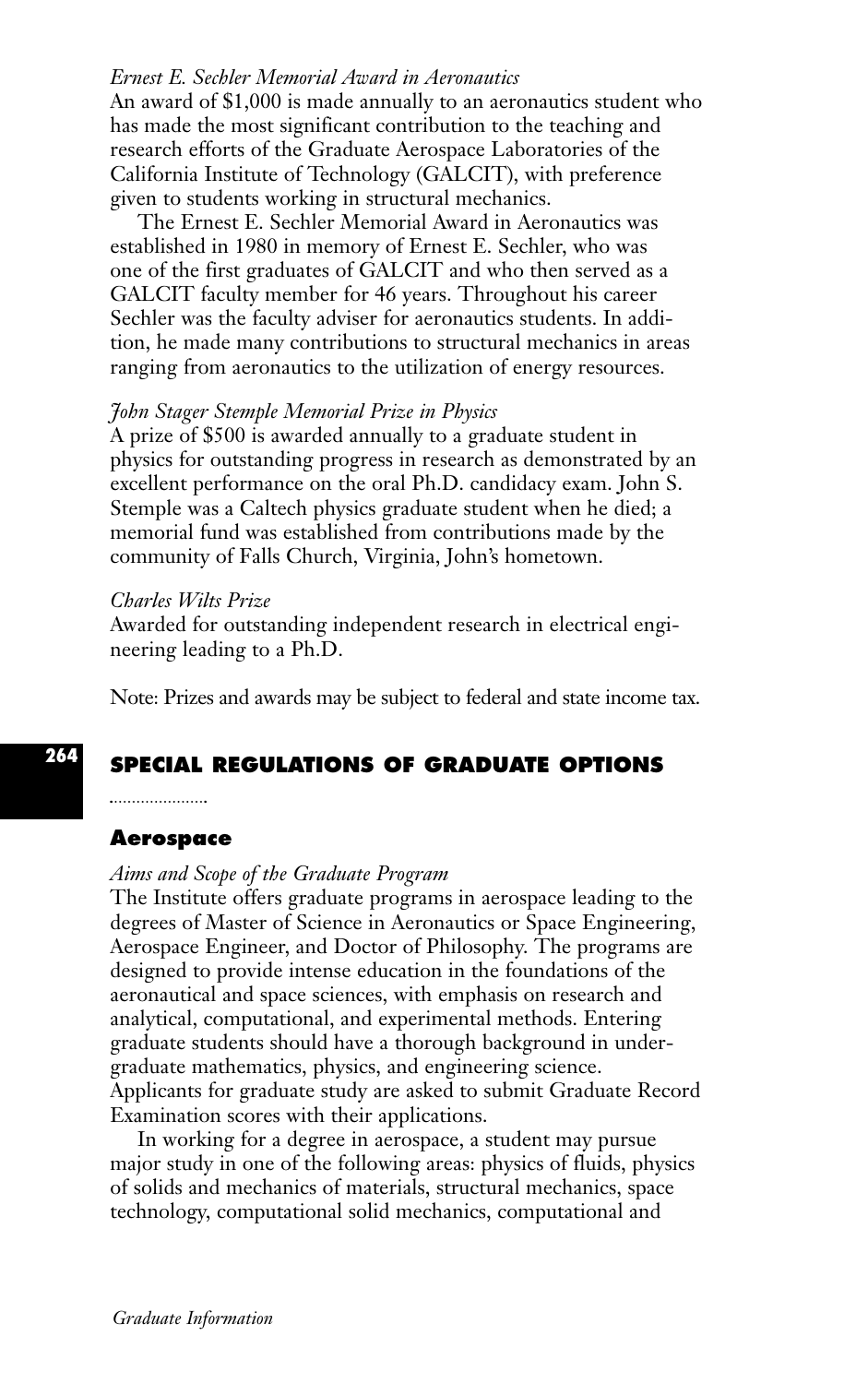theoretical fluid dynamics, aeronautical engineering and propulsion, biomechanics of fluids and solids, technical fluid mechanics, control and materials.

While research and course work in the aerospace option at the Institute cover a very broad range of subjects, a choice of one of the above fields allows students to focus their activities while taking advantage of the flexibility offered by the breadth of interests of the Graduate Aerospace Laboratories (GALCIT). A student with an interest in energy-related subjects will find many suitable courses and research projects of particular use. Subjects of major importance in the efficient use of energy, such as turbulent mixing, drag reduction, and flexible lightweight structures, have historically been the focus of research activity in the aerospace option.

In consultation with his or her adviser, a student may design a program of study in one of the above fields, consisting of the fundamental courses prescribed in the regulations for the separate degrees listed below, and of electives selected from the list of aerospace-related courses. Special attention is called to the list of courses numbered Ae 200 or higher.

#### *Examinations, Committees, and Student Responsibilities*

To help the student achieve satisfactory progress in his or her academic pursuits, the aerospace faculty provides for the following committee and individual support.

Upon entering aerospace for the master's program, each student is assigned a faculty (course) adviser whose research field matches the interests of the student as described in the latter's statement of purpose in his or her admissions application. This adviser, besides supervising the student's academic performance during that program, may also serve as a personal counselor. During the master's year, the GALCIT director and the option representative, as well as the elected student representative, are also available for counseling (see below).

In order to pursue studies beyond the master's degree and toward the degree of Aerospace Engineer, a student has to select and be accepted by a research adviser. The research adviser may be the former course adviser or a different faculty member. The research adviser and the student select a three-person committee. It is the responsibility of the student to initiate this selection process before the beginning of the post-master's studies. It is also the student's responsibility to have this committee meet three times during the last year of his or her residency before receiving the degree of Aerospace Engineer.

Students wishing to pursue studies leading to the Ph.D. are required to pass a qualifying examination in the first term of the year following completion of their M.S. studies, or, for students entering with an M.S., during the second year of their residency. Having passed the qualifying examination, the student's work con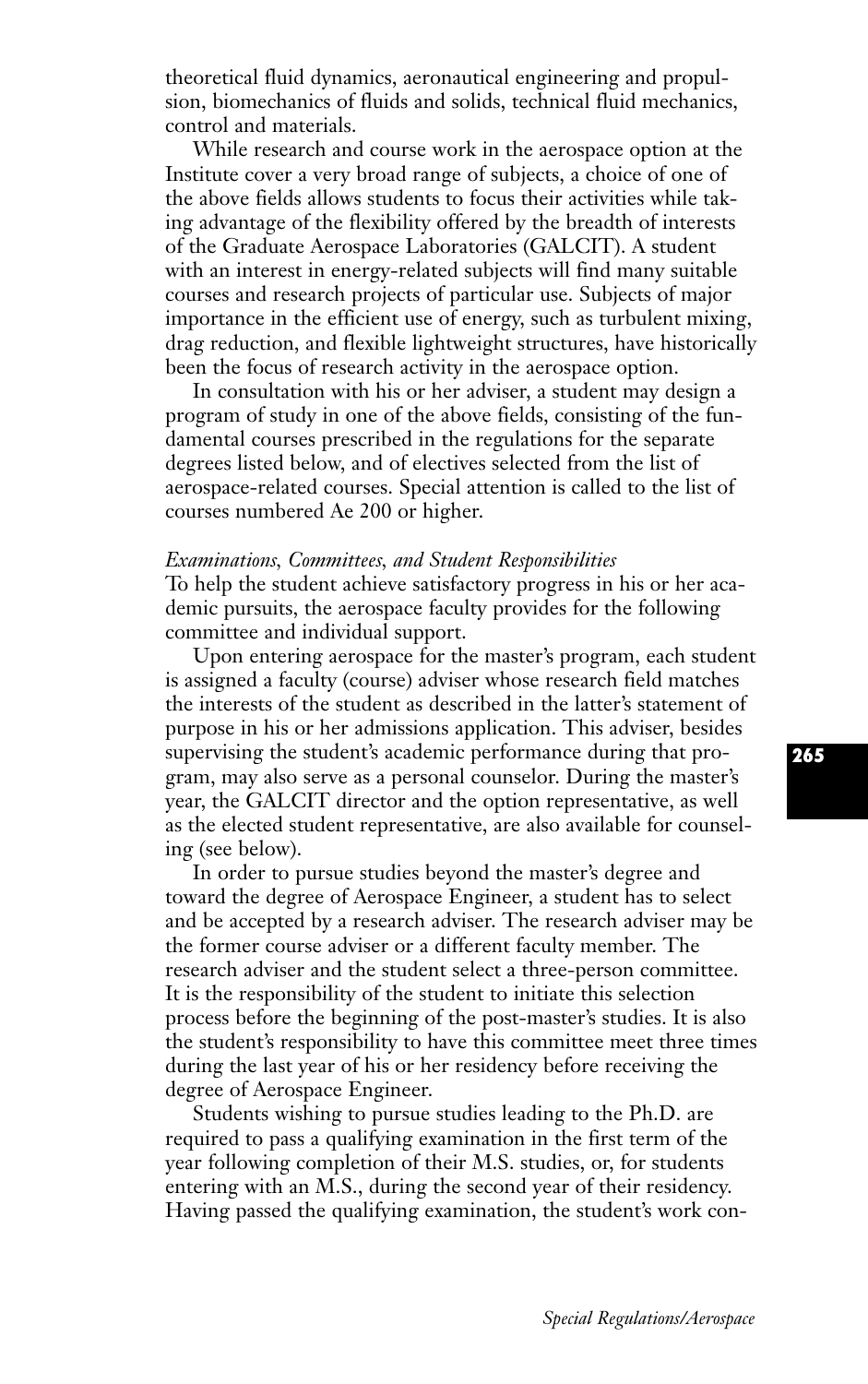tinues to be guided by the three-person committee until he or she is ready to enter candidacy for the Ph.D. The four-member Candidacy Examination Committee shall include the student's research adviser. The Candidacy Committee is chaired by a faculty member other than the research adviser.

Conferral of the Ph.D. degree is contingent on satisfactorily passing the thesis examination before a four-person committee, which may, but does not need to, have the same constitution as the Candidacy Committee.

## *Problem and Grievance Resolution within Aerospace*

Students may pursue several avenues for redress concerning personal and academic problems that may arise during their residency. Any member of the supervising committee at the time (three-person or candidacy committee) is accessible for relevant discussion, as are the director and option representative. In addition, two ombudspersons are available, one at the student and one at the faculty level. The student representative is elected annually by the aerospace graduate students at or after the Information Session, which is part of Ae 150 a. In the event that the student representative has completed his or her Ph.D. studies before the election date and left the Institute, the student organizer for Ae 150 may be his or her replacement. A faculty member (at present, an emeritus faculty member), chosen by the aerospace faculty, acts as an ombudsperson available for student contact. The names of the current student and faculty ombudspersons are available in the aerospace office.

## *Master's Degree in Aeronautics and Master's Degree in Space Engineering*

*Admission.* Students with a baccalaureate degree equivalent to that given by the Institute are eligible to seek admission to work toward the master's degree in aeronautics or toward the master's degree in space engineering. Applicants are encouraged to indicate their desire to continue studies past the master's degree.

*Course Requirements.* A program of study consists of courses totaling at least 138 units; of these, at least 84 units must be in the following subject areas:

| Fluid mechanics                    | 27 units |
|------------------------------------|----------|
| Solid/structural mechanics         | 27 units |
| Mathematics or applied mathematics | 27 units |
| Aerospace engineering seminar      | 3 units  |

An additional 27 units are required as follows: a course in experimental techniques and laboratory work for the master's degree in aeronautics, and a course in space engineering for the master's degree in space engineering. For the space engineering degree, the remaining 27 units of electives are to be chosen from courses at Caltech that support the broader goals of the space engineering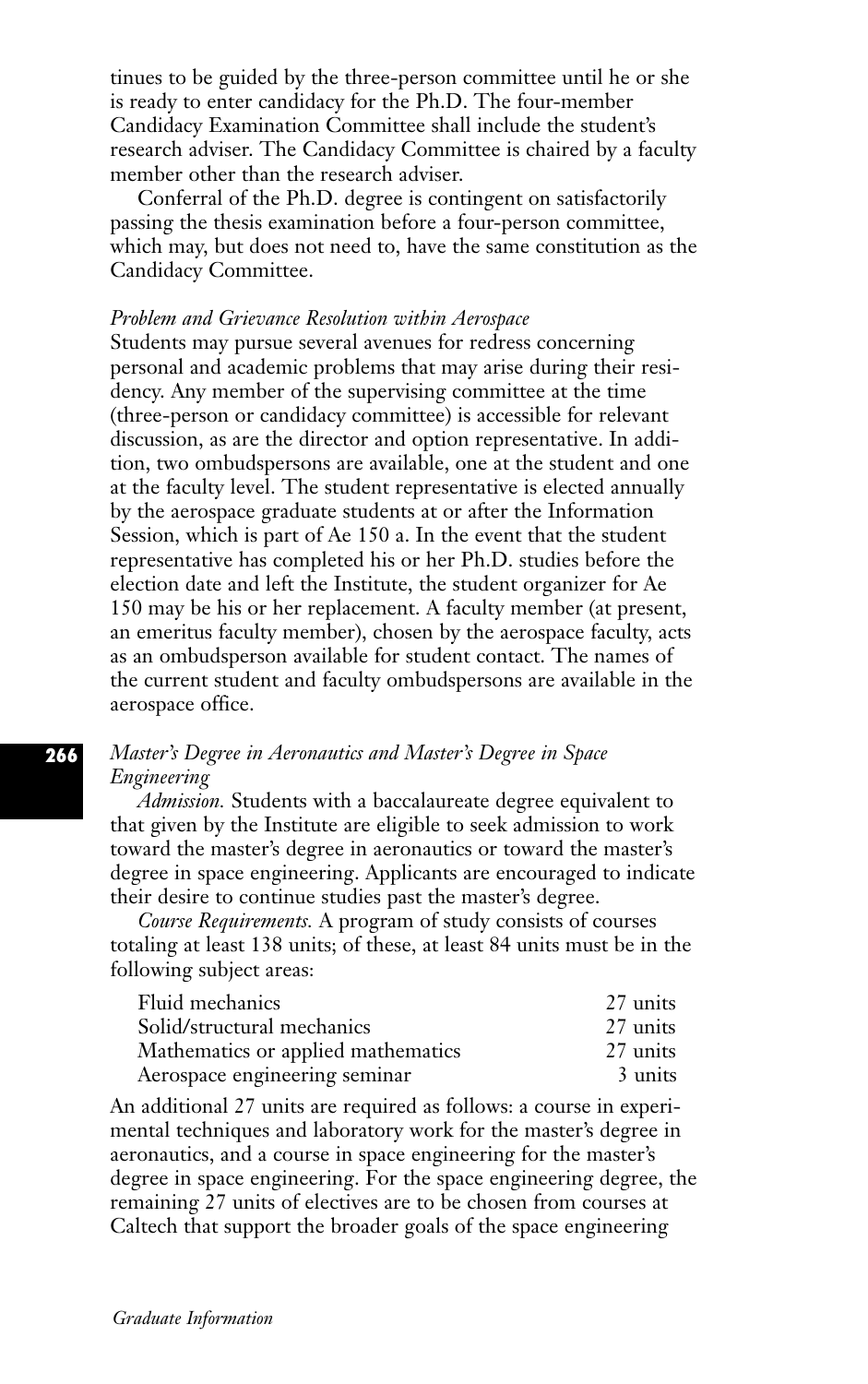program, subject to the approval of the option representative. Students must have a proposed program approved by their adviser prior to registration for the first term of work toward the degree.

## *Admission to More Advanced Degrees*

Students wishing to pursue the more advanced degrees of Aerospace Engineer or Ph.D. must file a petition to continue work toward the desired degree. Students registering for the engineer's degree may transfer to study for the Ph.D. upon satisfactory completion of the same qualifying examination required of those working for the Ph.D. However, once admitted to work for the Ph.D. degree, students are not normally permitted to register for work leading to the engineer's degree. All students working for the engineer's degree or the Ph.D. degree are expected to register for and attend one of the advanced seminars (Ae 208 abc or Ae/AM 209 abc).

## *Degree of Aerospace Engineer*

The degree of Aerospace Engineer is considered to be a terminal degree for the student who desires advanced training more highly specialized than the master's degree permits, and with less emphasis on research than is appropriate for the Ph.D. degree.

*Admission.* Students with a Master of Science degree equivalent to that given by the Institute may seek admission to work for the engineer's degree.

*Program Requirements.* The degree of Aerospace Engineer is awarded after satisfactory completion of at least 138 units of graduate work equivalent to the Master of Science program described above, plus at least 135 additional units of advanced graduate work. This latter program of study and research must consist of

- not less than 60 units of research in aerospace (Ae 200);
- **■** three units of an advanced seminar such as Ae 208; and
- satisfactory completion (with a grade of C or better, or Pass) of at least 27 units of aerospace courses numbered Ae 200 or higher, or CE/Ae/AM 108, Ae/ME 120, and Ae/Ge/ME 160, excluding research and seminars.

A proposed program conforming to the above regulations must be approved by the student's adviser prior to registration for the first term of work toward the degree.

A thesis is required based on the research program and may consist of the results of a theoretical and/or experimental investigation or may be a comprehensive literature survey combined with a critical analysis of the state of the art in a particular field.

No student will be allowed to continue to work toward the degree of Aerospace Engineer for more than six terms of graduate residence beyond the baccalaureate degree (not counting summer registrations) except by permission after petition to the aerospace faculty.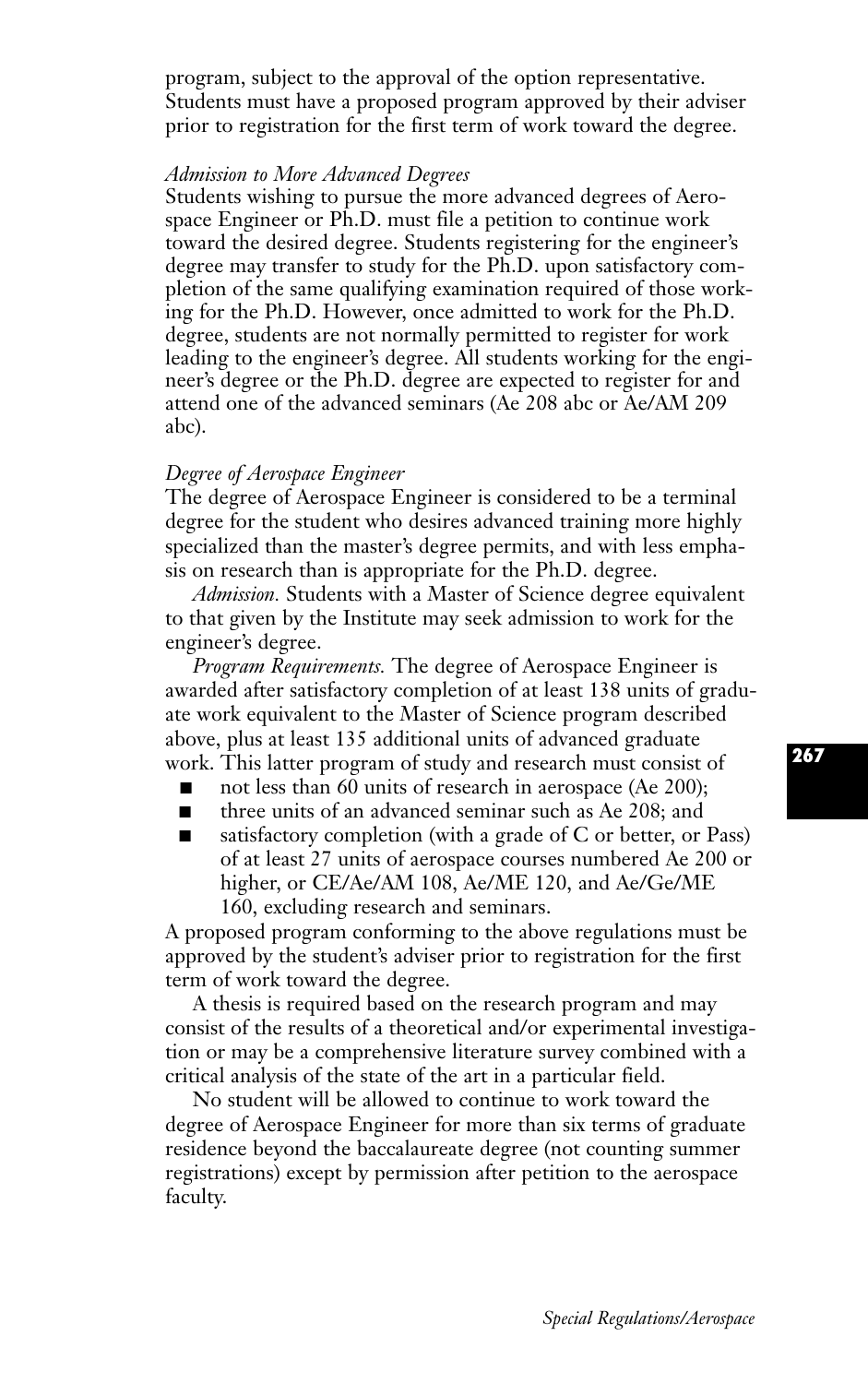## *Degree of Doctor of Philosophy*

*Admission.* Students with a Master of Science degree equivalent to that given by the Institute may seek admission to work for the Ph.D. degree. In special cases, students may be admitted to Ph.D. work without first obtaining the master's degree.

*Qualifying Examination.* Because of the broad spectrum in the backgrounds of graduate students entering the Ph.D. program in aerospace, the student must first pass a qualifying examination to determine whether he or she is qualified to pursue problems typical of Ph.D. work. Emphasis in the qualifying examination is directed at determining if the student is properly prepared and qualified to undertake graduate research. The exams will cover the following subjects:

- a. Fluid mechanics (Ae/APh/CE/ME 101 abc)
- b. Solid mechanics (Ae/AM/CE/ME 102 abc)
- c. Mathematics (ACM 100 abc)

The material covered in these examinations is at the same general level and breadth as covered in the corresponding M.S.-level courses. The examinations are offered during one week in the first half of the first term, in the second year of graduate residence at the Institute.

A student is examined orally on all three of these topics. In the event of an unsatisfactory performance, the examining faculty members may permit a repeat examination in the appropriate topics. The repeat examination must be scheduled prior to finals week of the second term and must be completed before the end of the third term of the same year.

*Candidacy*. To be recommended for candidacy for the Ph.D. in aerospace, the applicant must have satisfactorily completed at least 138 units of graduate work equivalent to the above Master of Science program and must pass, with a grade of C or better, 27 units of graduate-level ACM courses beyond ACM 95/100, and complete (with a grade of C or better, or Pass) at least 45 units of aerospace courses numbered Ae 200 or higher, or Ae/ME 120 and Ae/Ge/ME 160, excluding research and seminars. If any of the above subjects were taken elsewhere than at the Institute, the student may be required to pass special examinations indicating an equivalent knowledge of the subject.

In addition to fulfilling these course requirements, the applicant must pass a candidacy examination in the second or third year of residence at the Institute. This examination aims at determining whether the student is successful in integrating formal course work into a mature understanding of fundamental engineering concepts, and at demonstrating his or her professional competence in applying these concepts to problems in advanced research.

*Minor*. No minor is required for the Ph.D. degree. Students are, however, encouraged to take advanced courses appropriate to their particular interests.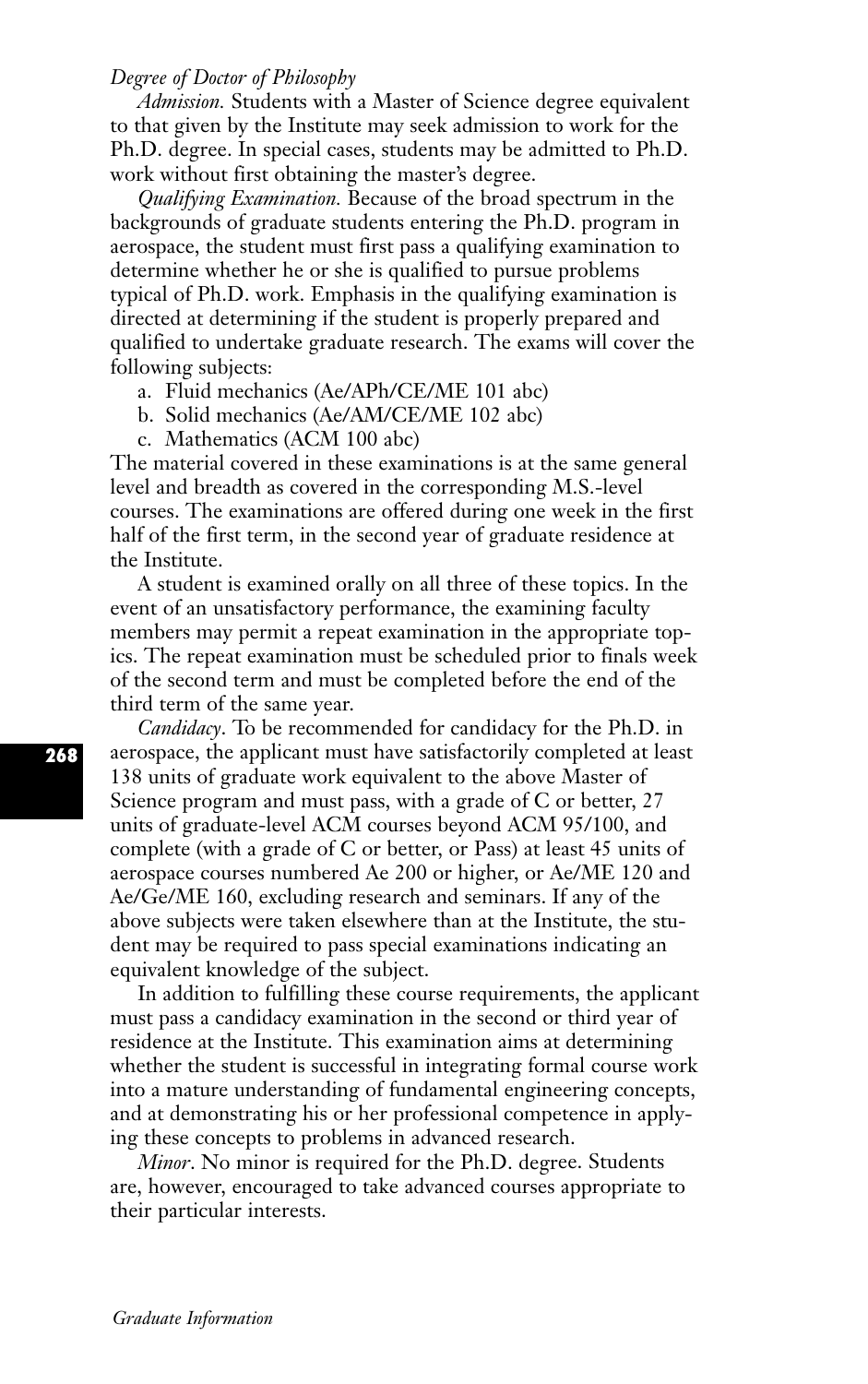*Foreign Languages*. The student is encouraged to discuss with his or her adviser the desirability of studying foreign languages.

*Thesis and Final Examination*. Before graduation, each candidate is required to give a public seminar presenting the results of his or her thesis research. For final examination and thesis completion, see also the general degree requirements and the section on Examinations, Committees, and Student Responsibilities regarding aerospace starting on page 264.

#### *Subject Minor*

A student majoring in a field other than aerospace may, with the approval of the option representative, elect aerospace as a subject minor. A minimum of 54 units in subjects acceptable to the aerospace faculty is required.

## **Applied and Computational Mathematics**

## *Aims and Scope of the Graduate Program*

Caltech's Computing & Mathematical Sciences department offers an interdisciplinary program of graduate study in applied and computational mathematics leading to the Ph.D. degree. This program is designed to give students a thorough training in fundamental computational and applied mathematics and to develop their research ability in a specific application field. The fields of application include a wide range of areas such as fluid mechanics, materials science, and mathematical biology, engineering applications, image processing, and mathematical finance. The training essential for future careers in applied mathematics in academia, national laboratories, or in industry is provided by completion of the requirements for a Ph.D. degree in applied and computational mathematics.

The research areas and interests of the applied and computational mathematics faculty cover a broad spectrum, including nonlinear dynamics, computational biology, numerical analysis and scientific computing, computational and theoretical fluid mechanics, theoretical materials science, multiscale computations and homogenization theory, computational methods for electromagnetics and acoustics, statistics, signal and image processing, probability theory and stochastic analysis, and dynamical systems and geometric mechanics. As reflected by the faculty research activities, there is a strong emphasis on computational methods for solving challenging problems arising from engineering and scientific applications.

Reflecting the interdisciplinary nature of the program, several different groups, in addition to the applied and computational mathematics faculty, contribute to the teaching and supervision of research. Students in applied and computational mathematics are expected to combine their basic mathematical studies with deep involvement in some field of application. Basic general courses are listed specifically under applied and computational mathematics, and these are to be supplemented, according to the student's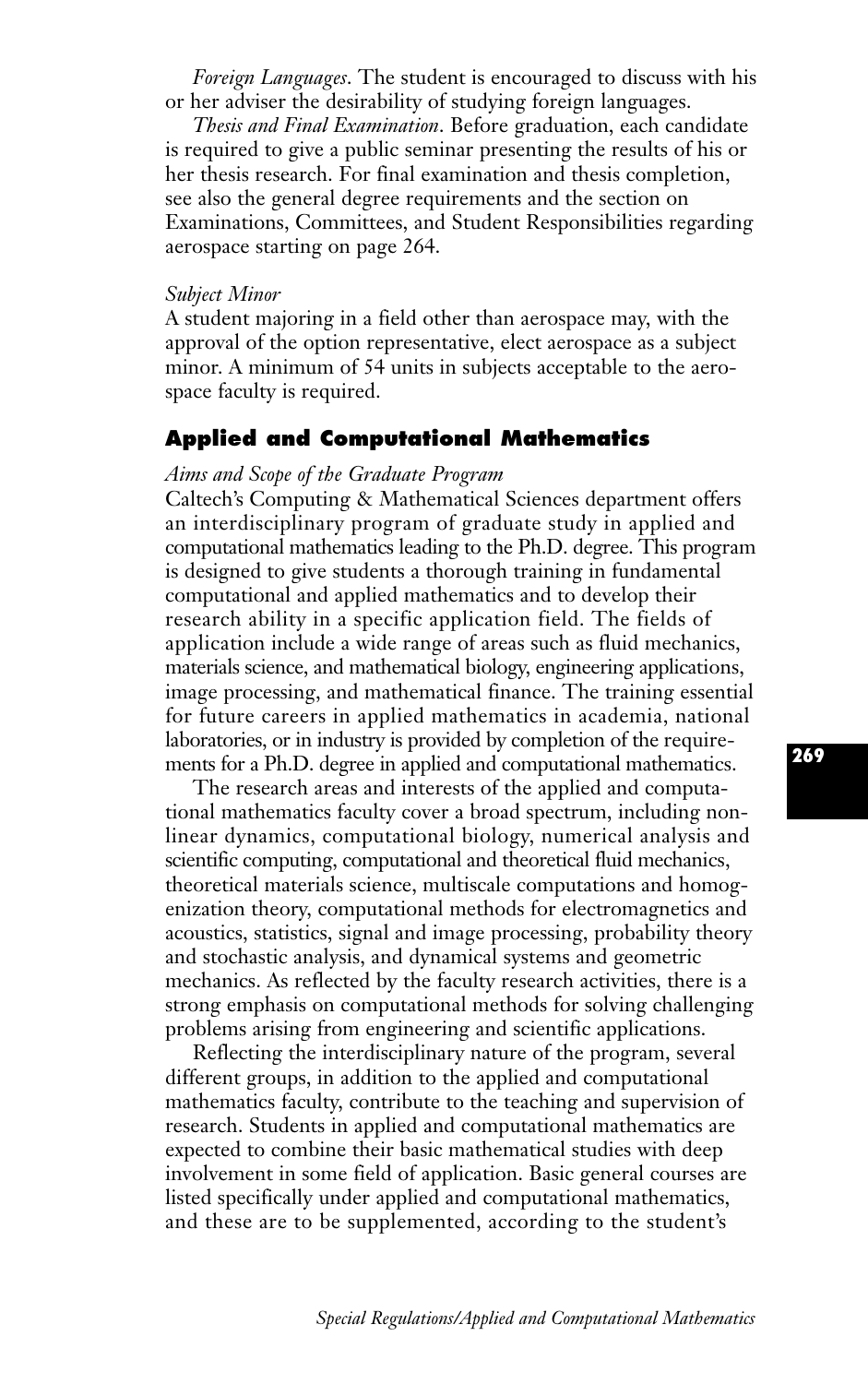interest, from the whole range of Institute courses in specific areas of physics, biology, engineering, etc.

A regular colloquium provides the opportunity for visitors, faculty, and students to discuss current research.

## *Admission*

Each new graduate student admitted to work for the Ph.D. in applied and computational mathematics is given an informal interview on Thursday or Friday of the week preceding the beginning of instruction for the fall term. The purpose of this interview is to ascertain the preparation of the student and assist him or her in mapping out a course of study. The work of the student during the first year will usually include some independent reading and/or research.

#### *Course Requirements*

All ACM students are required to take a total of 18 nine-unit courses at the graduate level (or the equivalent of 162 units) during their graduate study at Caltech. Among these 18 courses, the following core courses, typically taken during the student's first year of study, are required: ACM 101 abc, ACM 104, ACM 105, ACM 106 abc, ACM 116, and an application elective course. The application elective course in the first year is selected, with the recommendation of the student's adviser, from among a wide range of courses offered by an outside option within the Institute. In the second and third years, students are expected to take graduate-level courses appropriate to their chosen research area. The remaining 81 units would normally include graduate-level ACM or CDS courses such as ACM 113, 201 abc, 210 abc, 216, 217, CDS 140 ab, 202, etc., as deemed appropriate to the student's research program, and which must be selected in consultation with the student's research adviser.

Students who have already taken some of the required courses may use them to satisfy the course requirements, even though the units may not be used to satisfy the total unit requirement for the Ph.D. degree. In addition, the student is required to enroll in ACM 290 for each quarter that he or she is in residence.

#### *Master's Degree*

Entering graduate students are normally admitted for the Ph.D. program. The master's degree may be awarded in exceptional cases. Of the 135 units of graduate work required by Institute regulations, at least 81 units of advanced graduate work should be in applied mathematics.

## *Degree of Doctor of Philosophy*

*The Candidacy Examination.* In order to be recommended for candidacy, the student must, in addition to satisfying the general Institute requirements, pass an oral or written candidacy examination administered by a faculty committee. This examination is offered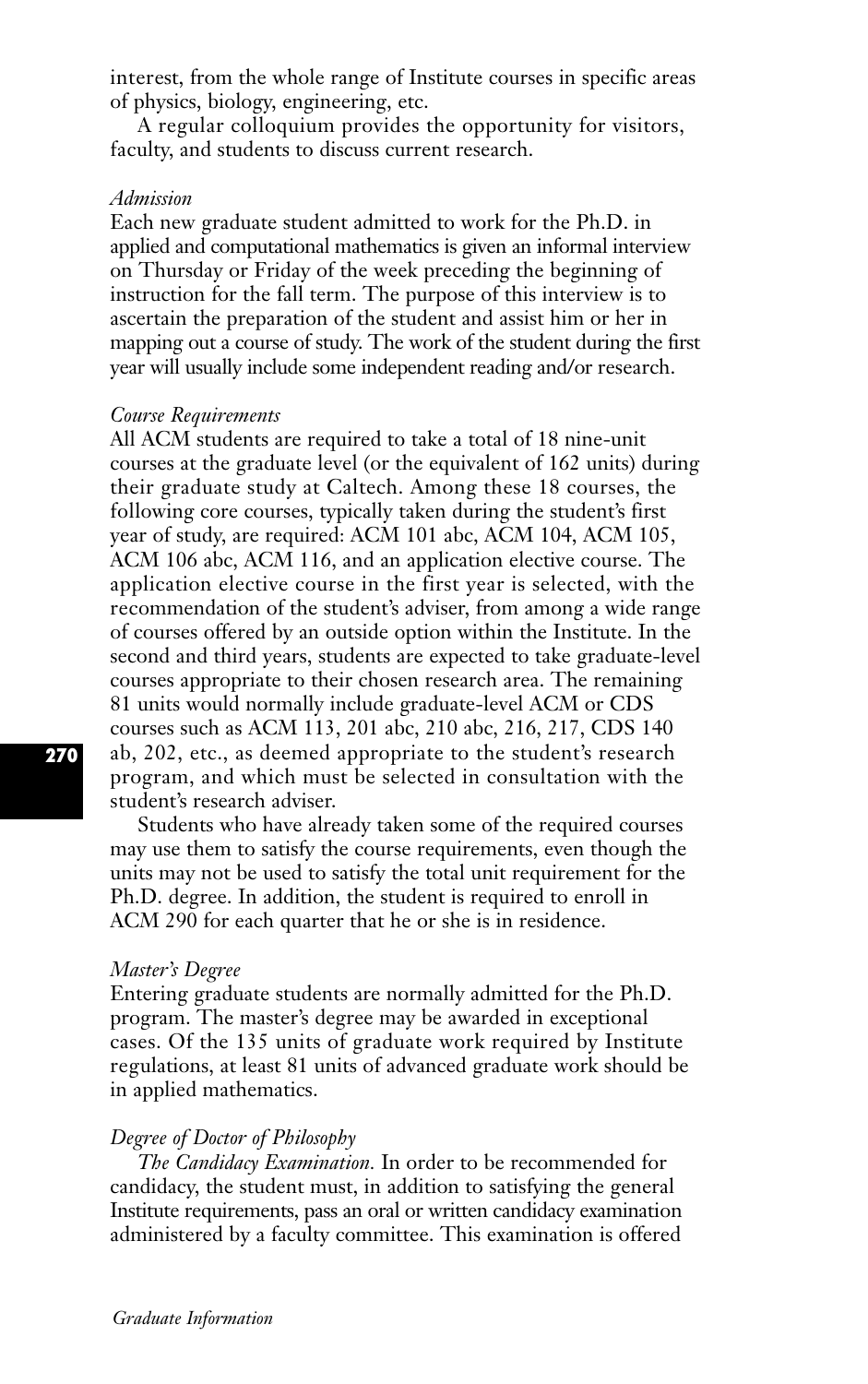during one week at the end of the first year of graduate residence at the Institute, typically near the beginning of the fall term. The material covered in this examination is based on the three core sequences described above. For students who have already taken the required courses before coming to Caltech, the examination can also be based on the substituted courses taken in the first year.

*Advising and Thesis Supervision.* Upon passing the candidacy examination (usually by the end of the second year), the student is required to choose a thesis supervisor who assumes the major responsibility in supervising the Ph.D. thesis. At the same time, an advising committee consisting of three faculty members is formed to help oversee the advising process. This committee should be formed no later than the third year of graduate study. The student's supervisor is part of this committee, but does not chair the committee. The student is encouraged to meet with the committee members informally for advice or suggestions. Joint supervision between two faculty members is also possible, as is seeking a thesis adviser outside the core applied and computational mathematics option, although in this case it is mandatory that an applied mathematics faculty member be nominated as a co-adviser.

Should a disagreement of any kind occur between the student and his or her supervisor as regards the timely completion of the thesis, the student is encouraged to direct his or her concerns to the committee chair. If this is not workable, the student should feel free to consult with the option representative, the executive officer, or an applied and computational mathematics faculty member of the student's choice. If the student's concerns cannot be resolved through consultation with these individuals, the student is encouraged to pursue resolution of his or her concerns through other channels as outlined in Student Grievance Procedure on page 49.

*Submission of Thesis.* On or before the first Monday in April of the year in which the degree is to be conferred, a candidate for the degree of Ph.D. in applied and computational mathematics must deliver a typewritten or printed copy of the completed thesis to his or her research supervisor.

*Final Examination.* The final oral examination is held within four weeks after the submission of the thesis. The examination covers the thesis and related areas.

#### *Subject Minor in Applied and Computational Mathematics*

The group of courses must differ markedly from the major subject of study and must include 54 units of advanced courses in applied mathematics. The qualifying courses exclude the basic courses listed under ACM, from ACM 100 to ACM 106, although some flexibility is allowed depending upon the option of origin. The student must pass an oral examination whose subject is directly related to the material covered in the qualifying courses. This oral examination will be waived if the student has received a grade of A in every course.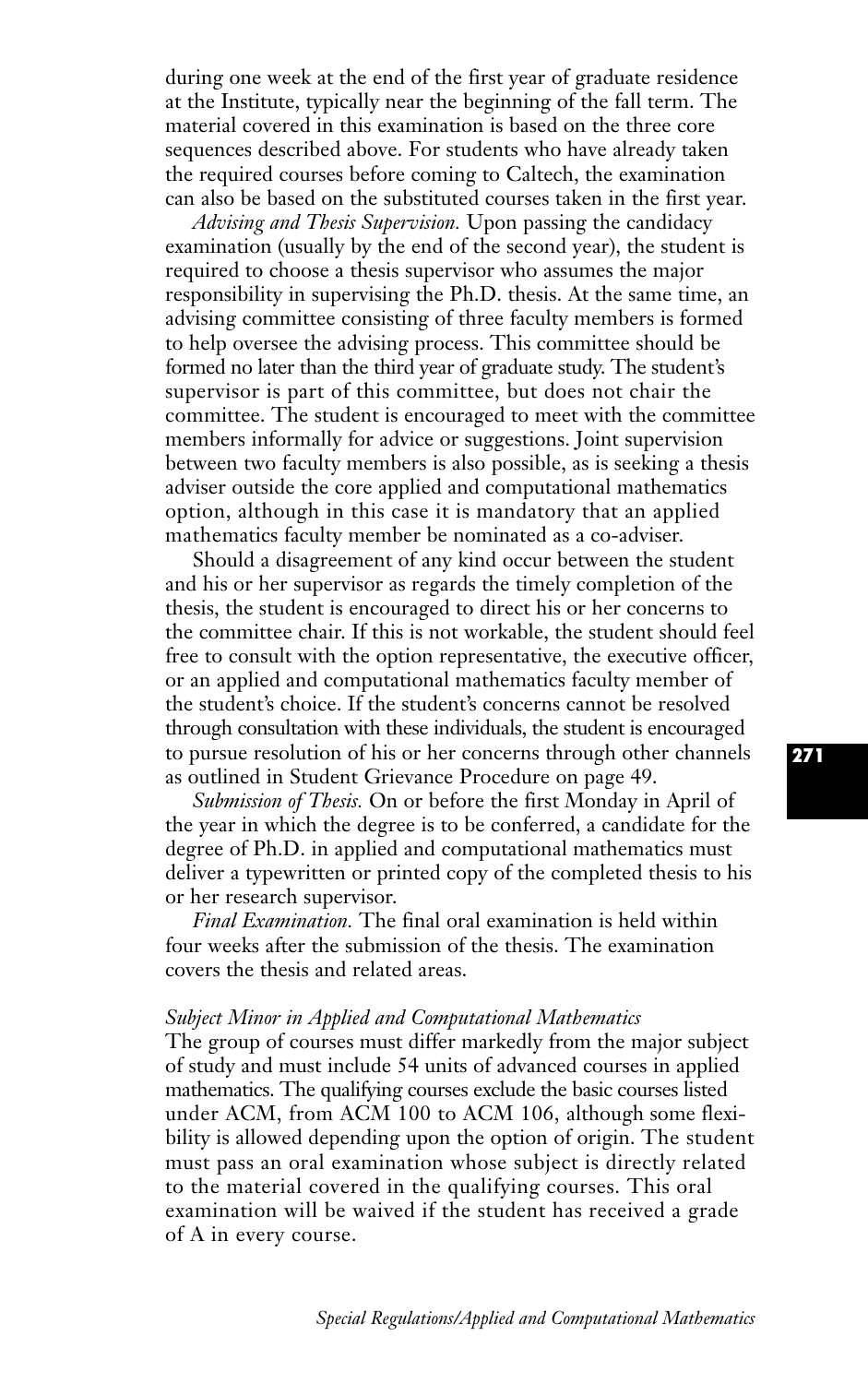# *Subject Minor in Applied Computation*

The subject minor in applied computation is administered jointly by the applied mathematics and computer science options, and is open to graduate students in all options. This minor emphasizes the mathematical, numerical, algorithmic, and programming methods underlying the application of computation—particularly parallel and concurrent computation—to research in science and engineering.

To pursue the applied computation minor, applied mathematics students should seek a minor adviser in computer science; computer science students should seek a minor adviser in applied mathematics; and students in other options should seek a minor adviser in either applied mathematics or computer science. The minor adviser and the student formulate a program of courses individually tailored to the student's background and needs, with the objective that the student achieve a level of competence in specific subjects relevant to applied computation that is comparable to that of candidacy-level graduate students in applied mathematics *and* computer science in these same subjects. These subjects include *at minimum* mathematical and numerical methods, algorithms, and advanced programming, and may also include other areas of particular relevance to a student's research area, such as specialized mathematical methods, computer graphics, simulation, or computer-aided design.

Each proposed program must be approved by a faculty committee composed of the option representatives of applied mathematics and computer science, and one faculty member appointed by the chair of each division from which students are enrolled in the program. The number of course units is variable, with a minimum of 45 units of graduate-level courses. The satisfaction of the intended level of competence is assured by the student's passing an oral examination.

# **Applied Mechanics**

#### *Master's Degree*

Study for the degree of Master of Science in applied mechanics ordinarily will be completed in one academic year and must consist of courses numbered 100 or above totaling at least 138 units. The program must include ME 150 abc and one course from among the following: ACM 100 abc, AM 125 abc, or a substitute acceptable to the faculty in applied mechanics. Note that ACM 100 may not be used to fulfill the advanced mathematics requirement for the Ph.D. in applied mechanics. A minimum of 108 units of graduate-level courses must be selected from courses in AM, ACM, Ae, CE, and ME. The M.S. program must be approved by the student's adviser and the option representative for applied mechanics.

Students admitted for study toward a master's degree but interested in pursuing subsequent study toward a Ph.D. degree should also read the section below concerning this degree.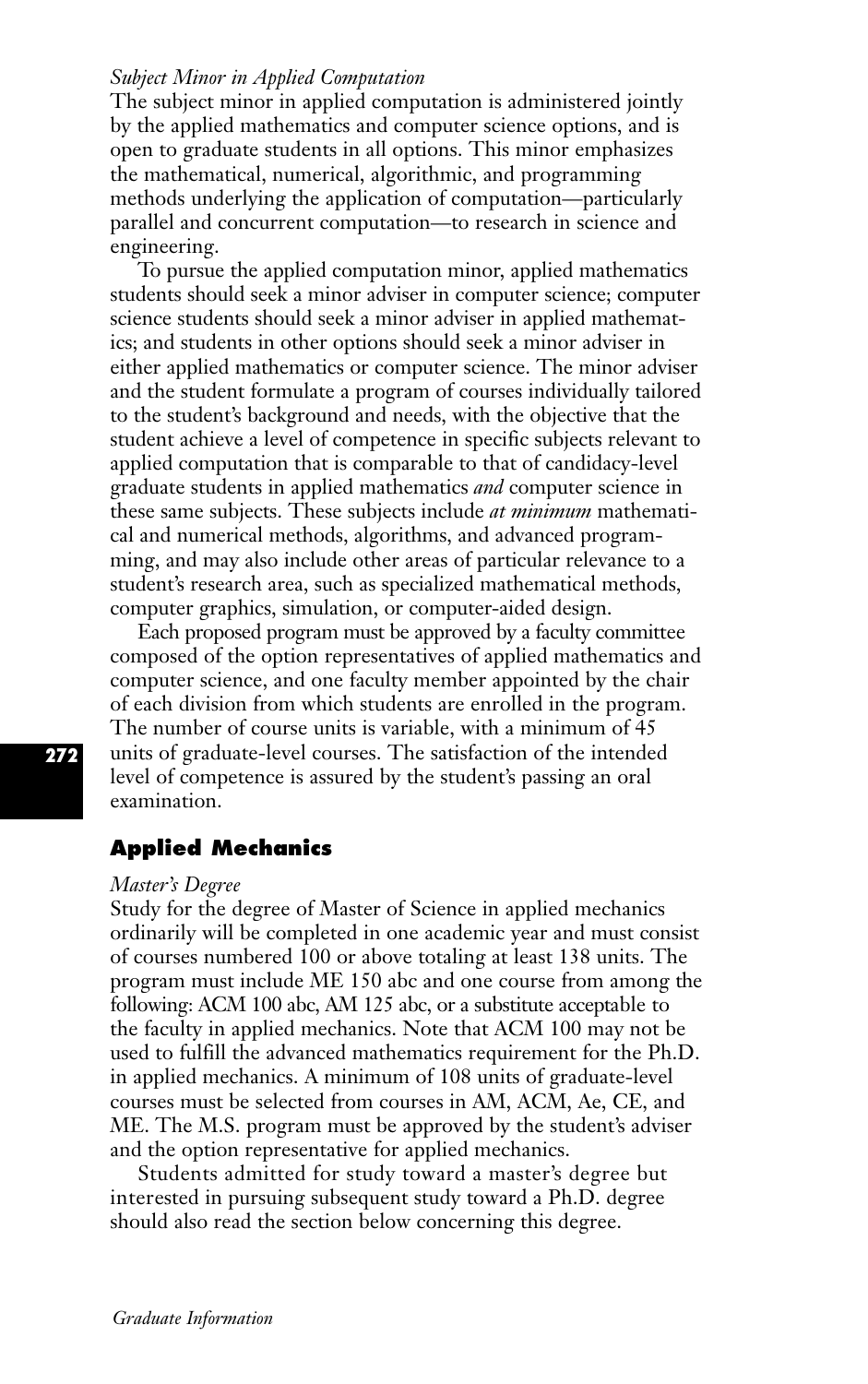# *Degree of Doctor of Philosophy*

Study and research programs for the Ph.D. degree are individually planned to fit the interests and background of the student. A comprehensive research project leading to a thesis is required.

*Advising and Thesis Supervision.* A counseling committee of three faculty members is appointed for each student upon his or her admission to work toward a Ph.D. degree in applied mechanics, in order to advise the student on a suitable course program. One committee member acts as committee chair and interim adviser until this responsibility is assumed by the thesis adviser. This committee must meet during the first and third terms of each year of Ph.D. study.

The thesis adviser and thesis advisory committee provide the majority of mentoring to the student. In addition, the option representative and other members of the faculty are always available to provide advice and mentoring on any aspect of research, progress toward the Ph.D., future careers, and other aspects of life in graduate school and as a professional scientist or engineer.

*Admission to or Continuation in Ph.D. Status.* Newly admitted students, those continuing study toward the Ph.D. degree in applied mechanics, and all other graduate students wishing to become eligible for study toward this degree, must make satisfactory progress in their academic studies each year, as judged by a special joint faculty committee.

*Admission to Candidacy.* To be recommended for candidacy for the Ph.D. degree in applied mechanics, the student must, in addition to the general Institute requirements, meet the following:

- Complete 27 units of research.
- Complete at least 108 units of advanced courses arranged by the student in conference with his or her adviser and approved by the faculty in applied mechanics.
- Pass with a grade of at least C an additional 27 units of course work in advanced mathematics, such as AM 125 abc or a substitute acceptable to the faculty in applied mechanics.
- Pass a two-part oral candidacy examination in the second academic year of graduate residence at the Institute.

*Thesis and Final Examination.* A final oral examination will be given after the thesis has been formally completed. Copies of the completed thesis must be provided to the examining committee at least two weeks prior to the examination. This thesis examination will be a defense of the doctoral thesis and a test of the candidate's knowledge in his or her specialized field of research.

## *Subject Minor*

A student majoring in another branch of engineering, or another division of the Institute, may elect applied mechanics as a subject minor, with the approval of the faculty in applied mechanics and the faculty in his or her major field. The group of courses shall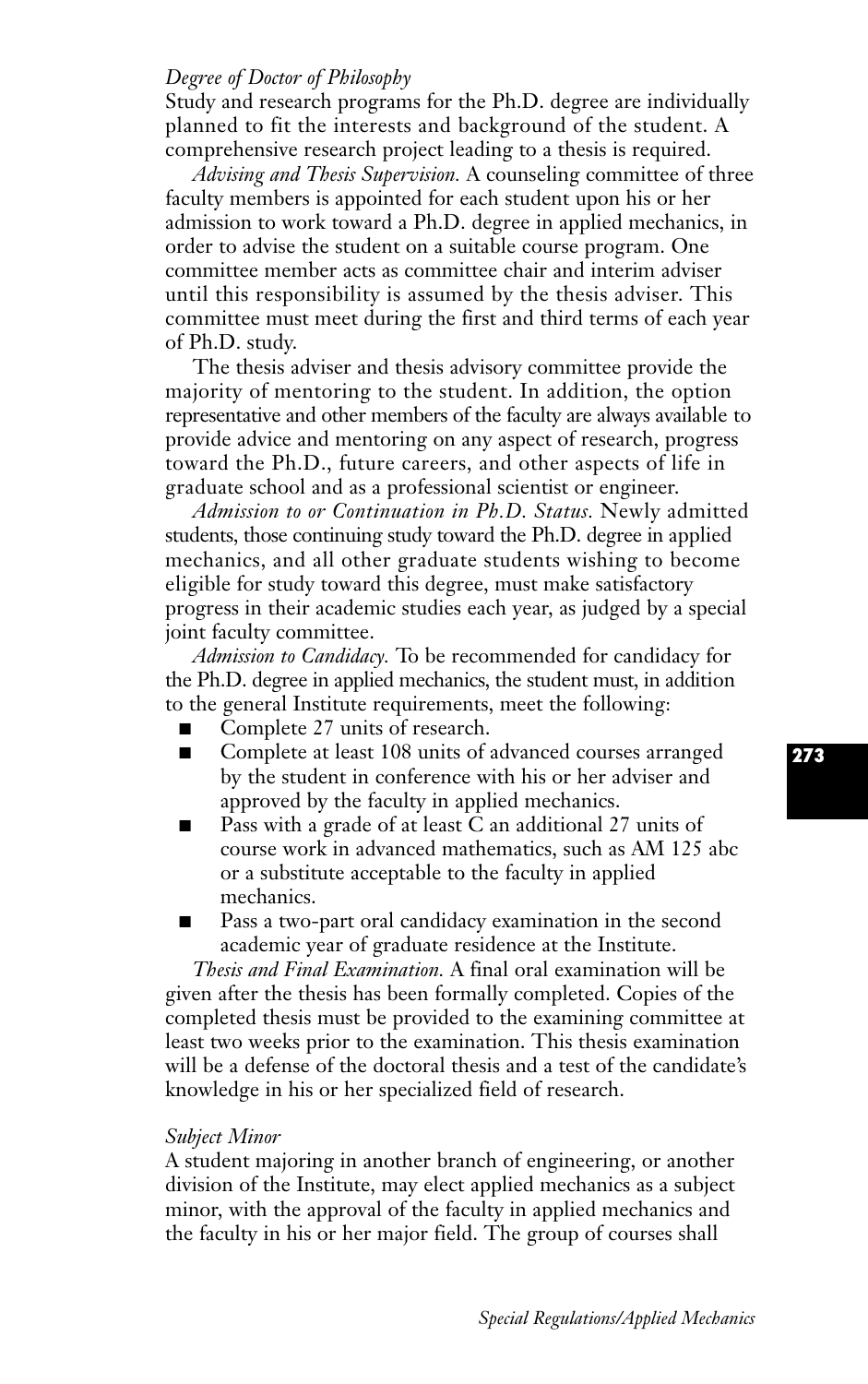differ markedly from the major subject of study or research, and shall consist of at least 54 units of courses approved by the faculty in applied mechanics. The student must pass an oral examination that is separate from the examination in the student's major.

# **Applied Physics**

## *Aims and Scope of the Graduate Program*

The faculty in applied physics anticipate that a professional in the field will be able to solve problems of a physical nature by using a combination of analysis, engineering tools, and technological innovation. Graduate study in applied physics at Caltech is therefore designed to cover considerable ground in sufficient depth to prepare the student broadly for any technical challenge that lies ahead. Completion of core preparatory classes during the first two years is normally followed by an additional three years of independent and original research culminating in the Ph.D. The goals of this program are to develop competence in a chosen field of specialization; to develop tools with which to assess problems outside one's field of specialization; to develop sufficient strength in the physical sciences for self-education beyond formal training; and to cultivate the motivation and foresight to become a productive and influential leader. As such, the graduate program in applied physics is strictly a doctoral program; students seeking a terminal master's degree should not apply.

# *Degree of Doctor of Philosophy*

In preparation for the candidacy exam, which must be taken prior to the start of the third year in residence, the student must obtain a minimum of 135 units from the following list of core courses: Ph 106; Ph/APh/Ch 125; ACM 101 or AM 125 or Ph 129; APh 105 or Ph 127; and one additional three-term sequence, which may include Ae/APh/CE/ME 101, APh 114, APh 115A, Ph 156, or BE/APh 161/162. All first-year graduate students are also required to attend the weekly seminar class, APh 110 ab, to learn about ongoing research projects with the applied physics option. Students wishing to substitute more advanced material for the courses listed above must obtain prior approval from the option representative. In preparation for candidacy, students are also strongly encouraged to sample more advanced courses in their subfield of interest, including but not limited to APh 130, APh 131, APh 132, Ph 135, Ph 136, EE/APh 180, APh/EE 183, APh 190, and Ph/APh 223. The student's research adviser or the option representative can be consulted for additional recommendations. No more than 27 units of research in APh 200 may be counted toward this limit. Only courses in which the student has obtained a grade of C or higher can be counted toward this sum.

To be recommended for candidacy to the doctoral program, a student must satisfactorily complete the three requirements below: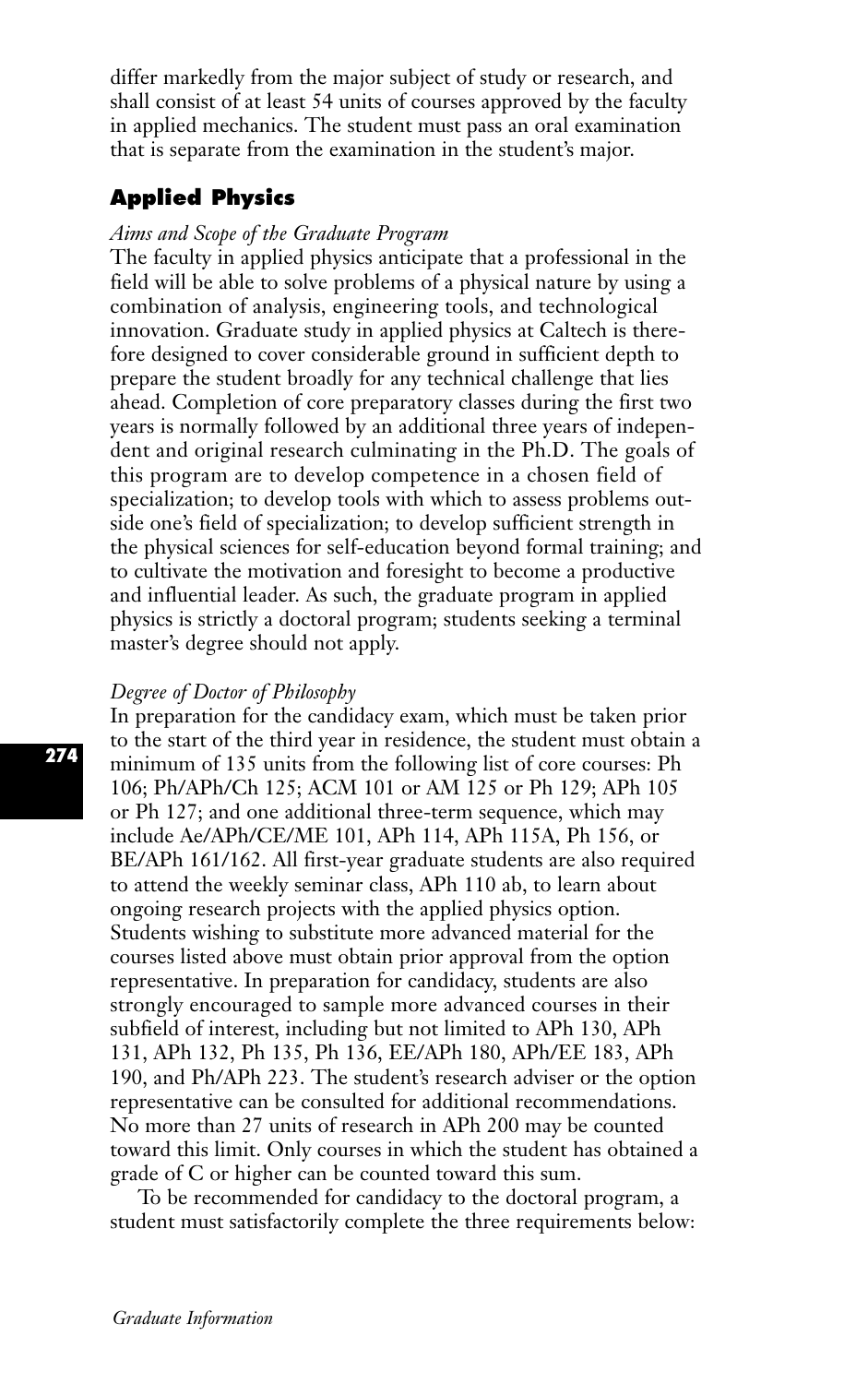- **■** *Demonstrate competency in the following basic areas of physics and engineering* at the level indicated:
	- 1. Classical Physics: Mechanics and Electromagnetism (Ph 106)
	- 2. Quantum Mechanics (Ph/APh/Ch 125)
	- 3. Mathematical Methods (ACM 101 or AM 125 or Ph 129)
	- 4. Statistical Physics and Thermodynamics (APh 105 or Ph 127)
	- 5. Biophysics or Fluid Physics or Plasma Physics or Solid-State Physics (Ae/APh/CE/ME 101, APh 114, APh/Ph 115, APh 156 or BE/APh 161 and 162).

The student will also be expected to demonstrate proficiency for clear and precise self-expression both in oral and written English.

- *Oral examination*. This examination must be taken before the beginning of the student's third year in residence. The student will be expected to deliver a half-hour oral presentation describing his/her research to date and to answer questions related to this work. This portion of the examination will be followed by a more open-ended discussion to test general proficiency in various subfields of applied physics. Students who fail the oral examination on their first attempt will be given additional guidelines for further study and an opportunity to retake the examination a second and final time if the committee so recommends. Should a student fail the oral examination a second time, he/she cannot continue with doctoral studies leading to the Ph.D. Upon recommendation of the examining committee, however, the student may be granted a terminal master's degree.
- *Research proposal*. The student must have selected a thesis adviser and have completed a minimum of 18 units of research activity under his/her direction by the end of the second year in residence. At the oral examination, the student will discuss the research topic of choice, describe progress to date, and present a research plan for further study. Students whose research component is deemed insufficient or unsatisfactory will be asked to retake the candidacy exam a second time.

Students who fulfill these three requirements will have successfully completed the candidacy exam and will receive a master's degree in applied physics.

*Thesis and Final Examination.* The candidate shall undergo a broad oral examination in the field, to include the subspecialty represented by the thesis and the significance of its findings to the field. This oral examination will be administered at least two weeks after the doctoral thesis has been presented in final form so that the examining committee has sufficient time to review its content. This examination must be taken at least three weeks prior to the date on which the degree will be officially conferred.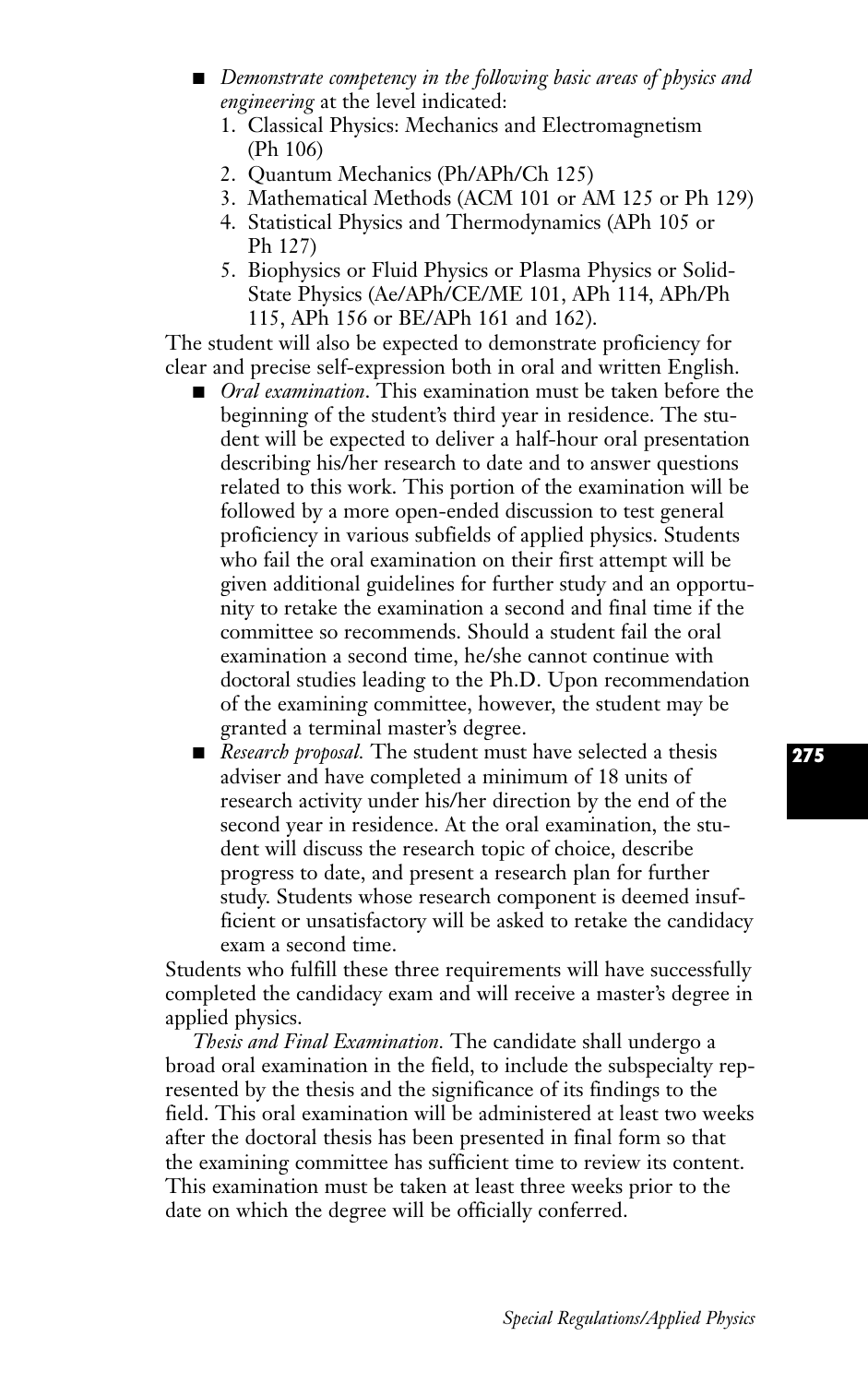# *Subject Minor*

Graduate students majoring in other fields may elect a minor in applied physics. In addition to general Institute requirements, the student must complete with a grade of B– or higher 81 units of courses in applied physics above the 100 level, excluding APh 200. Students cannot use courses required by their major option in fulfillment of this requirement. Students interested in a minor must receive prior approval from the option representative in applied physics, who will review and approve the proposed course of study. It is recommended that this course of study include advanced courses spanning different subfields of applied physics.

# **Astrophysics**

# *Aims and Scope of the Graduate Program*

Modern astronomy—certainly as practiced at Caltech—is essentially astrophysics. With the goal of understanding the physical processes that govern the universe, its constituents, and their evolution, astronomy uses the apparatus and methodology of physics to gather and interpret data. In what follows, we use the terms astronomy and astrophysics interchangeably.

The primary aim of the graduate astrophysics program at Caltech is to prepare students for creative and productive careers in astrophysical research. The astrophysics program emphasizes independent research by graduate students, who are free to pursue study in virtually any area of astrophysics. The opportunity exists to take advantage of the many observational facilities owned and operated by Caltech.

# *Admission*

Incoming students should have a strong background in physics, and although a good preparation in astronomy is helpful, this is not required for admission to the graduate program. All applicants, including those from foreign countries, are requested to submit Graduate Record Examination scores for verbal and quantitative aptitude tests and the advanced test in physics.

#### *Master's Degree*

While the option does not offer a master's degree program in itself, students who fulfill the general Institute requirements for such a degree, and the specific option requirements (see below), can receive a master's degree, either en route to a final Ph.D. degree if admitted to candidacy, or as a terminal degree if the candidacy requirements are not met.

The choice of astronomy and other science elective courses must be approved by the department. At least 36 units of the 135 units must be selected from Ay 121–127. The courses Ph 106, Ph 125, and Ph 129 may be required of those students whose previous training in some of these subjects proves to be insufficient. At least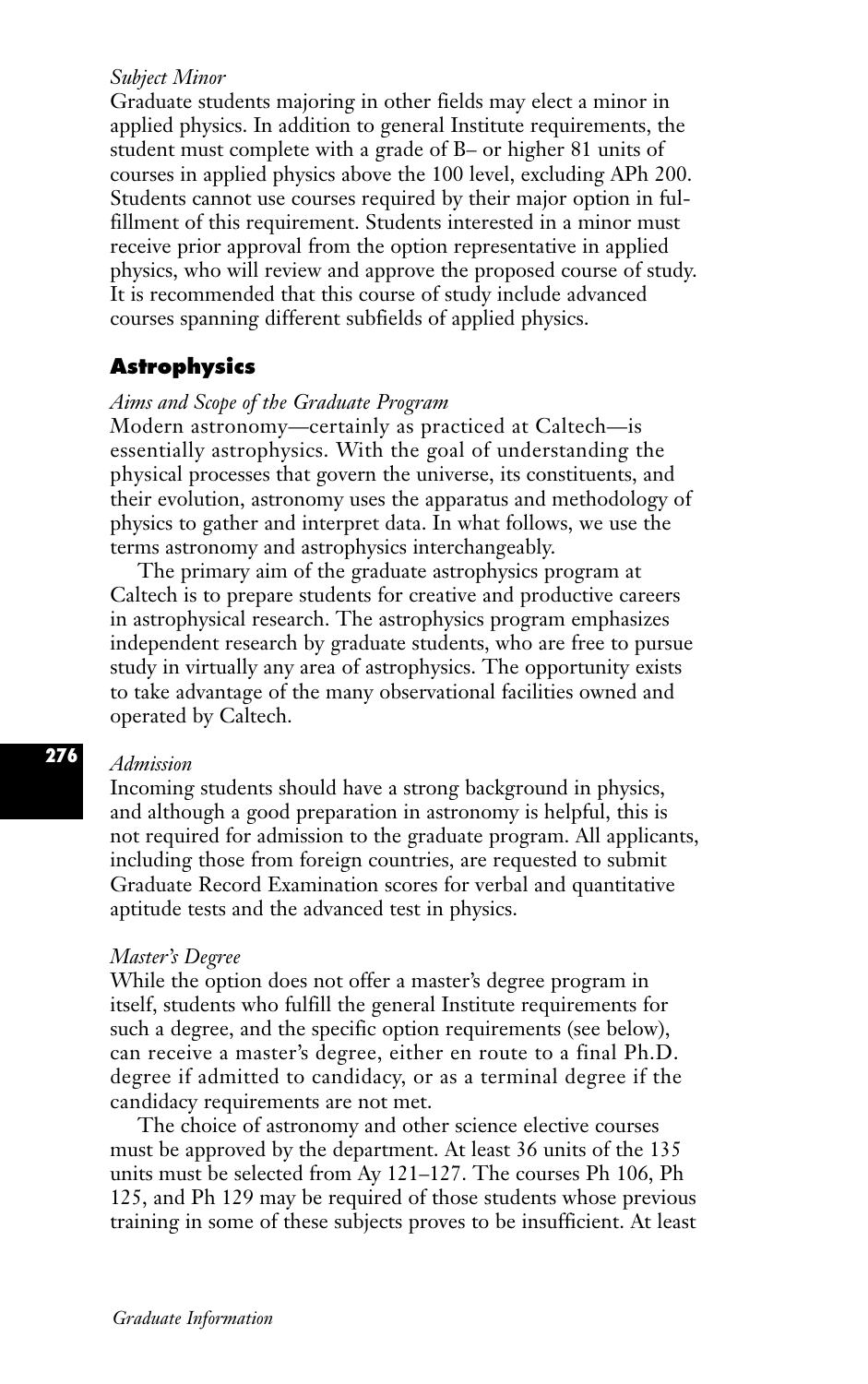27 units of advanced courses in fields other than astronomy are required.

# *Degree of Doctor of Philosophy*

*Astrophysics Program.* The student's proposed overall program of study must be approved by the department during the first year. The following are required of all students for candidacy: Ay 121, Ay 123, Ay 124, Ay 125, Ay 126, and Ay 127. The student should take these courses in the first year. Students must also take at least one term of Ay 122 unless exempted by the executive officer or option representative. Also required are research and reading projects. Credit for this work will be given under courses Ay 142 and Ay 143.

*Physics Program.* The student's program during the first two years of graduate study should include at least 36 units of physics courses, exclusive of Ph 106, Ph 125, and Ph 129, and should include Ph 136 a and Ph 136 b, unless specifically exempted by the option representative or executive officer. Cross-listed courses (e.g., Ph/Ay) in general do not count toward the physics units requirement, unless specifically allowed by prior consultation between the student, the instructor, and the student's option representative. This requirement may be reduced on written approval of the department for students who take substantial numbers of units in Ph 106, Ph 125, and Ph 129. Students in radio astronomy may substitute an advanced course in electrical engineering or applied mechanics for up to nine units of the required 36 units of physics. Theoretical astrophysics students should include at least 54 units of physics courses in their programs. Students in planetary physics may substitute appropriate advanced courses in geophysics and geochemistry. All the above courses must be passed with a grade of C or better, or a P upon prior written permission from the option representative to take the course pass/fail.

*Other Requirements.* An ability to explain concepts and to verbally present one's work is vital to a successful career in research and/or teaching. To this end, all graduate students in astrophysics are required to serve as teaching assistants during their second year, and to make oral presentations as part of the course Ay 141, required of all students in their second year and all subsequent years.

*The Minor.* It is recommended that students take a subject minor in physics. Other fields in which subject minors are taken include geology or engineering, depending on the student's field of specialization.

*Language Requirement.* Although the department believes that knowledge of foreign languages is generally useful, there is no formal foreign-language requirement. However, graduate students for whom English is a second language may be required to demonstrate fluency in oral and written English at the time of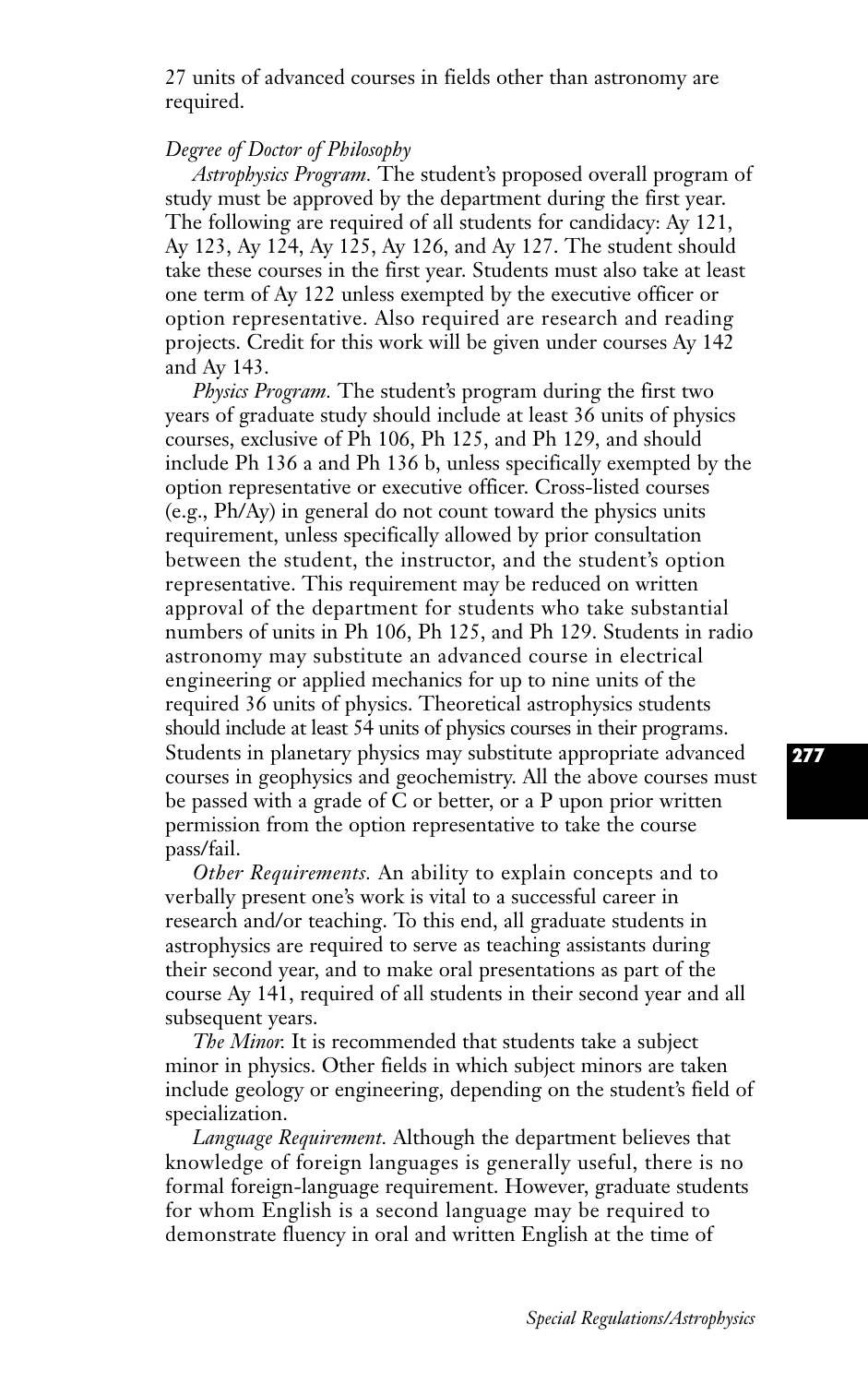their candidacy exam. The examining committee will administer a test when this is deemed necessary.

*Admission to Candidacy.* To be recommended for candidacy for the Ph.D. degree in astrophysics, a student must, in addition to meeting the general Institute requirements,

- **■** complete satisfactorily 36 units of research (Ay 142) or reading (Ay 143);
- pass with a grade of B or better, or by special examination, Ay 121, Ay 123, Ay 124, Ay 125, Ay 126, and Ay 127; and also Ay 122 for observational astronomy students;
- pass a general oral examination (see below);
- pass a thesis-related examination (see below);
- complete the physics course requirement (see above);
- satisfy a teaching requirement (at least one term as a GTA);
- fulfill the language requirement if applicable (see above); and
- be accepted for thesis research by a member of the faculty.

In fall of their second year, all students are required to take a general oral candidacy examination. Students will be examined on the substance and status of, as well as their performance on, a research project, which should be started not later than the summer following the first year. They will further be examined on their broad understanding of current topics in, and fundamentals of, astrophysics. Both of these aspects of the examination are intended to evaluate the candidate's aptitude for a research career in astrophysics. In addition, at the discretion of the executive officer, students who have not done well in one, or at most two, areas covered in the Ay 120 course series during their first year will be retested in these areas during the examination. Students must pass all of the aspects of this examination, as judged by the faculty committee conducting it, in order to continue in the Ph.D. program.

Students who receive more than two C (or lower) grades in the Ay 120 series, or who do not pass the general candidacy examination described above, will not be able to continue in the Ph.D. program. They may receive a terminal master's degree, provided that they fulfill the requirements for it (see above).

*Advising and Thesis Supervision.* By the summer of their first year, students should be spending most of their time on research. During their first two years, students are free to work with any faculty they wish, on one or more projects. However, by the summer of their second year at the latest, they should have defined a thesis project and been accepted by a faculty research adviser for that project (in cases where the thesis involves multiple projects, a second faculty adviser may supervise part of the research, but one must be selected as primary adviser). An oral candidacy exam dealing with the student's proposed thesis research should be taken before the end of the second term of the third year. The date and time of the exam are the responsibility of the student to arrange. The examining committee is chosen by the executive officer in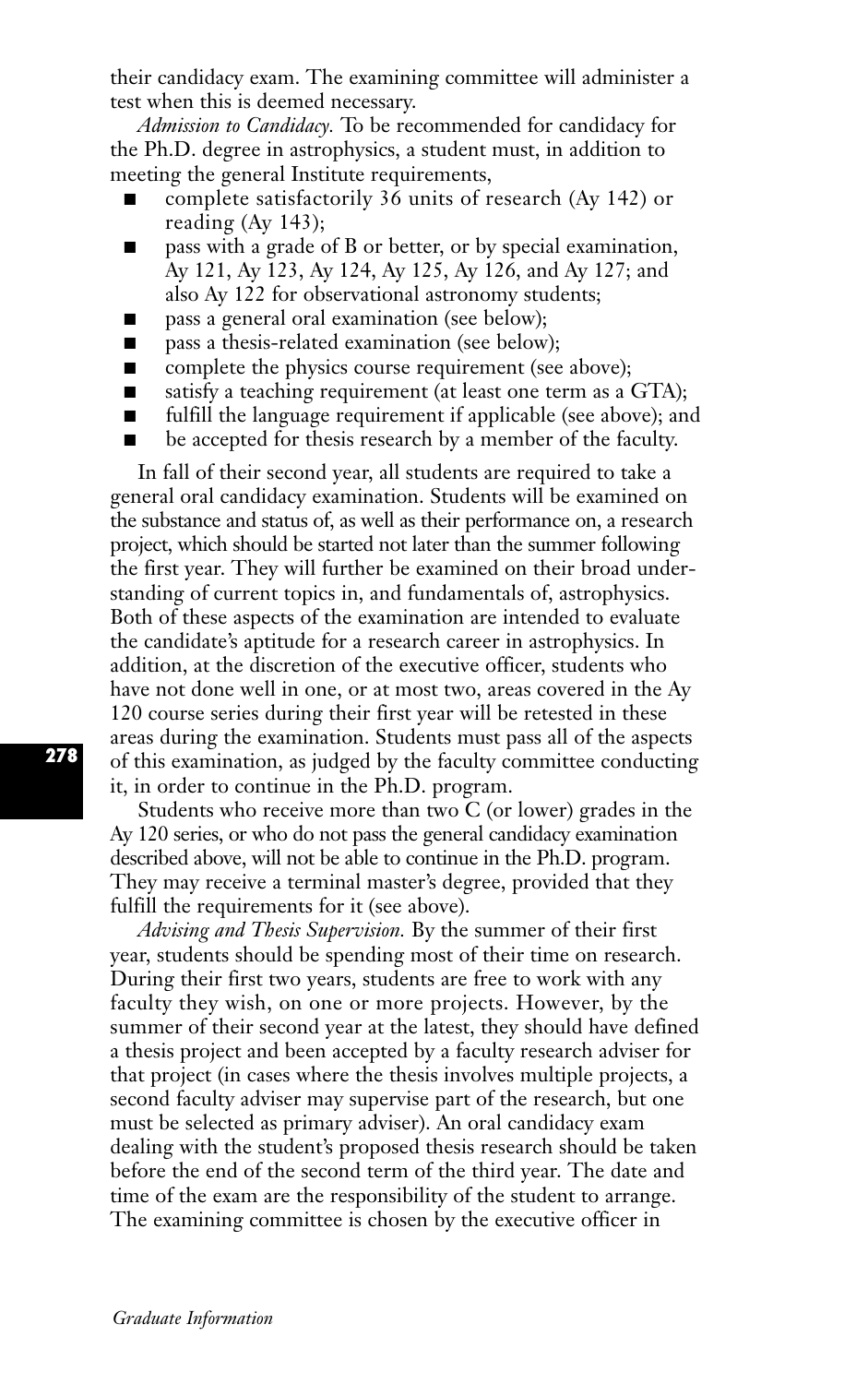consultation with the student's adviser. It will stand until the final examination, and be charged with ensuring that satisfactory progress toward the Ph.D. is being made.

If the candidate does not pass the oral candidacy exam, then the examining committee may at its discretion offer the candidate a second oral examination. This examination must be successfully completed by the end of the third term of the third year. Under no circumstances will students be permitted to continue beyond the third year without successful completion of all candidacy requirements.

After the oral candidacy exam, the adviser and the student together have primary responsibility for the student's progress and career development. To ensure that these remain on course, both student and adviser must submit annual progress reports to the executive officer (or in the case of a conflict of interest, to the astrophysics option representative or the division chair). If at any stage the student, the adviser, or the executive officer feels that there are serious problems developing, they may consult in confidence with the astrophysics option representative, the executive officer, or the division chair. They may also request a meeting of the oral candidacy exam committee or seek the advice or help of other faculty members. Students may also seek confidential advice and help from the Counseling Center and the Ombuds Office.

*Final Examination.* A final draft of the thesis must be submitted at least six weeks before the commencement at which the degree is to be conferred. At least two weeks after submission of the thesis, the student will be examined orally on the scope of his or her thesis and its relation to current research in astrophysics. The examination will be conducted by a committee selected in the same way as the oral candidacy committee. The examination should occur before the end of the fifth year. Only in rare circumstances will permission be granted to continue in a sixth year. Such permission requires a written petition to the executive officer.

Typical timeline:

Year 1: Ay 121, Ay 123–127; at least three advanced physics courses; reading and independent study. Begin research.

Year 2: Early fall—general oral candidacy examination. Research projects; select thesis and adviser. Fulfill teaching requirement. Complete 36 units of physics (54 for theorists); Ay 122 if applicable; optional advanced astronomy courses. Ay 141.

Year 3: Take oral candidacy exam on thesis before end of second term. Annual report from student and adviser. Ay 141.

Year 4: Annual report from student and adviser. Ay 141.

Year 5: Annual report from student and adviser. Ay 141. Complete Ph.D. thesis before end of year 5. Final oral examination.

**279**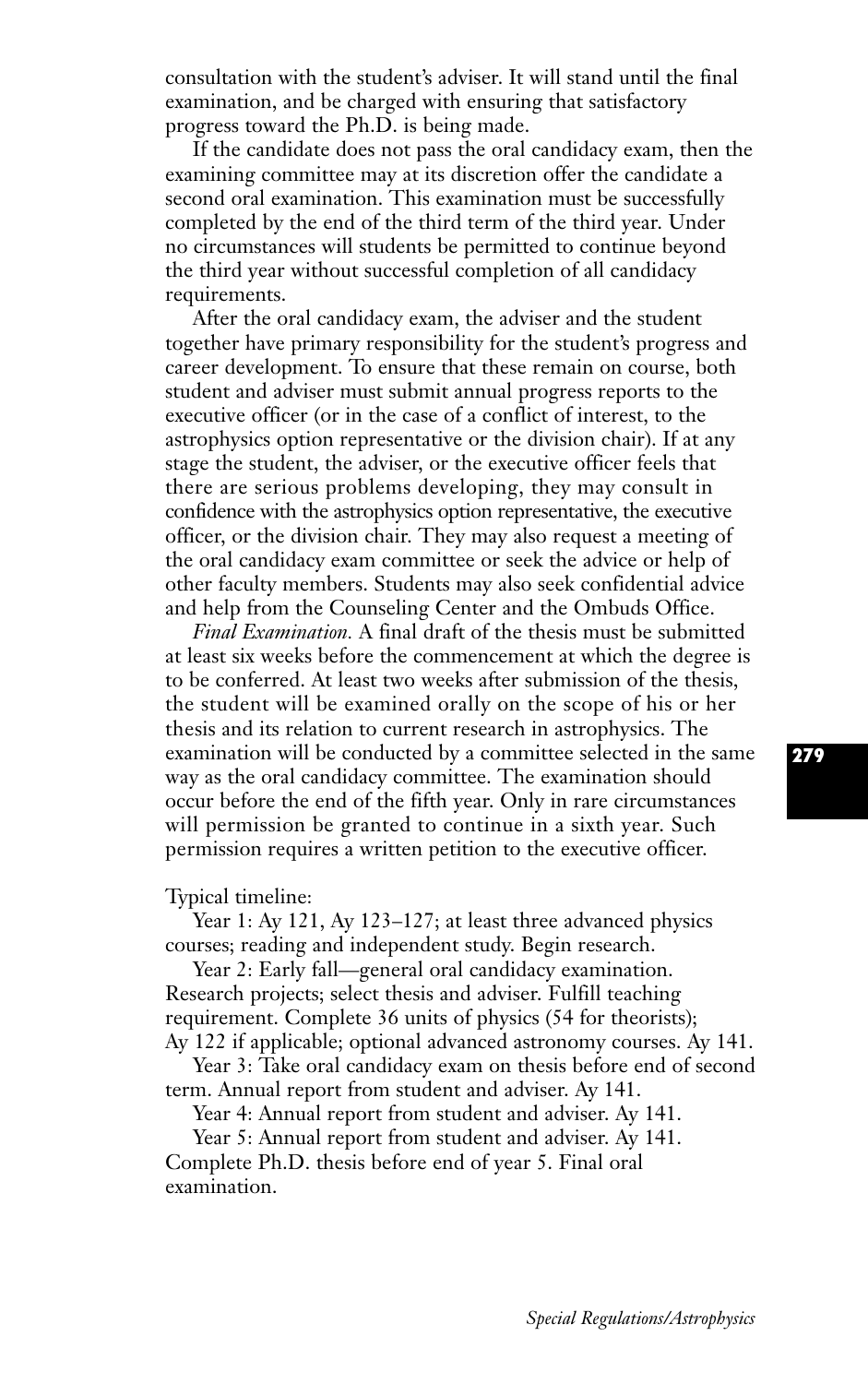# *Subject Minor*

The program for a subject minor in astrophysics must be approved by the department before admission to candidacy. In addition to general Institute requirements, the student must complete satisfactorily, with a grade of C or better, 45 units in advanced courses in astronomy.

# **Behavioral and Social Neuroscience**

# *Aims and Scope of the Graduate Program*

The application of neuroscientific methods to the social sciences is a new frontier at the intersection of the social and natural sciences. Caltech is one of the few places in the world with deep expertise in neuroscience, behavioral economics, and political science. We have built bridges with faculty members in other divisions who are leading researchers in neuroscience. For these reasons, we are in a unique position to train Ph.D. students in this new interdisciplinary area.

Students in the behavioral and social neuroscience (BSN) program receive in-depth training both in neuroscience and rigorous social science methods, and thus will be in a position to make significant research contributions at the intersection of the two disciplines.

### *Master's Degree*

Entering graduate students are admitted to the Ph.D. program, and will earn the M.S. degree after successful completion of 135 units of course work. The program does not admit students who plan to obtain an M.S. degree only, but a student who does not go on to achieve a Ph.D. may leave with a terminal master's degree.

## *Admissions*

Admission to the Caltech Ph.D. program is highly competitive, and those who are admitted have excellent GRE scores, impressive academic records as undergraduates, and highly supportive letters of recommendation. Entering students are expected to have a strong background in mathematics, and to have completed courses in calculus at the levels of Ma 2, linear algebra, and mathematical statistics.

#### *Course Program*

The program is designed to enable students to earn their Ph.D. in five years, although it is sometimes possible to finish in four years. During their initial three years in the program, students are expected to acquire competence in the core areas of neuroscience, statistics and econometrics, and either economics or political institutions/political behavior. The fourth and fifth years focus on research and writing, culminating in a dissertation and the granting of a Ph.D.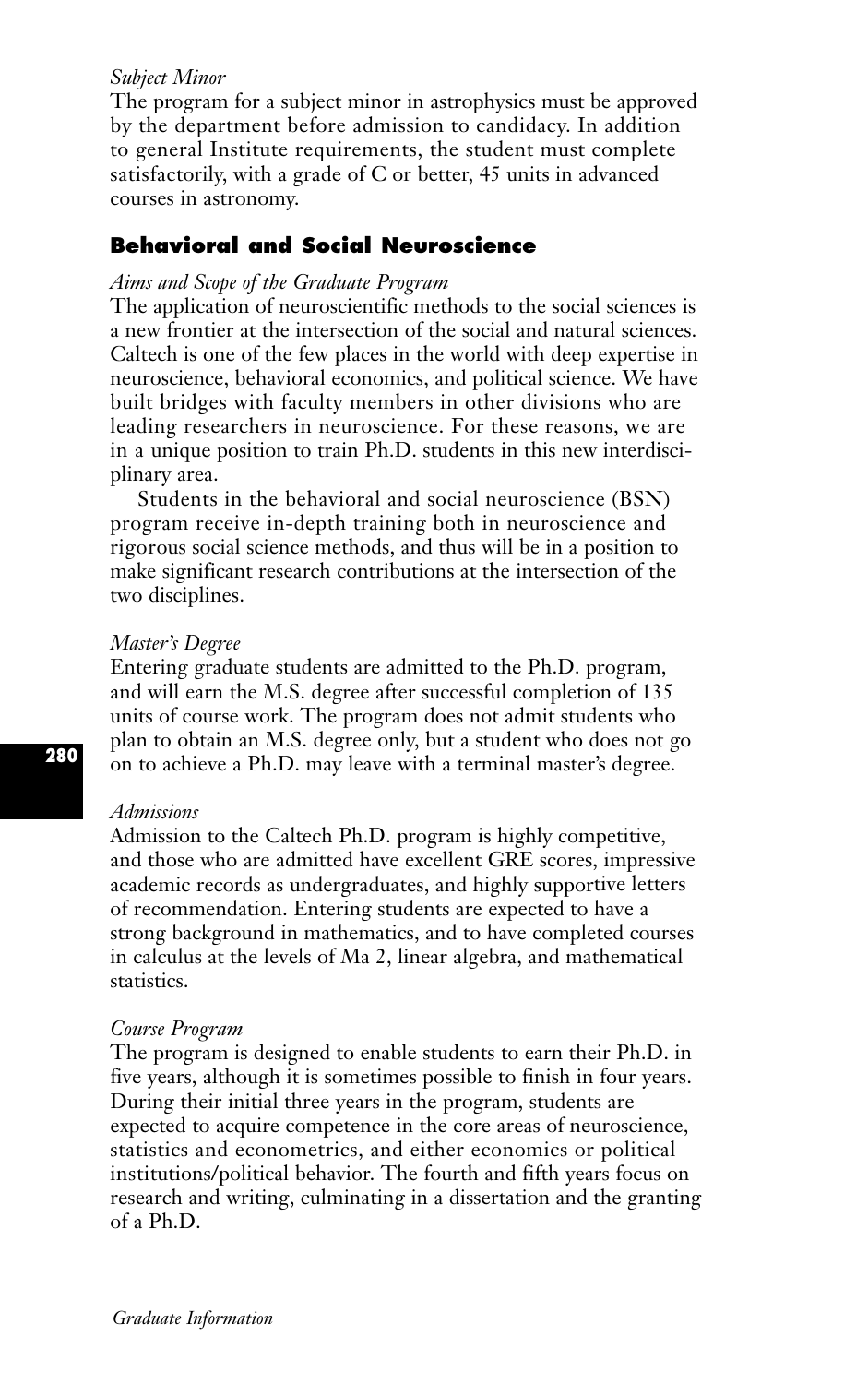The first-year curriculum consists of the following required course work: decision theory, game theory, and social choice (SS 201 abc), econometrics (SS 222 abc), behavioral and social neuroscience (Bi/Psy 102 ab), neurobiology (Bi/CNS 150), computational neuroscience (Bi/CNS/CS 187), plus lab rotations 1–3 (with the third lab rotation completed during the summer). Courses are primarily nine units each, so students must register for at least 36 units each quarter. In order to make satisfactory progress, students must complete each class with a grade of B or better. Students should meet with the director of graduate studies (DGS) at least once a quarter to discuss their program and the progress they are making, and to address any difficulties that they might be encountering.

The second-year curriculum consists of the following required course work: completion of the course sequences in foundations of economics (SS 205 abc) or political institutions and political behavior (SS 202 abc), as well as the graduate writing seminar (SS 281). Following the 36-unit requirement per term, the remaining units each term will be achieved by taking SS 300. Students must receive an average grade of B or better for course work or a pass for SS 300.

During each of the first and second quarters of the third-year curriculum, students take 15 units of research in social science (SS 300), supervised by their primary adviser, and at least two other graduate social science courses. One of these courses must be modern topics in social science (SS 280). This course exposes students to influential works in areas of social science that are not typically covered in the first- and second-year courses. In the third quarter, students must enroll in at least one advanced social science course along with 24 units of SS 300.

Beginning in their third year and in all subsequent years, all students should also enroll in the three-unit graduate student seminar (SS 282) every quarter. Every student must make a presentation in this class at least once a year. The SS 300, 280, and 282 courses are all taken on a pass-fail basis.

The fourth year is a yearlong thesis workshop, which means students need to register for 33 units of SS 300 and three units of the graduate student seminar SS 282, all on a pass-fail basis.

During their fifth and final year in the program, students focus on obtaining a job (or a postdoctoral position) and on completing and defending their dissertation. Early in the first term, students need to complete a job-market paper, practice presenting that paper at an optionwide seminar, and assemble and mail job applications.

## *Progress Review Leading to Candidacy*

At the end of the third quarter of the first year, students are required to take written preliminary examinations in theoretical foundations of social science (SS 201 abc) and econometrics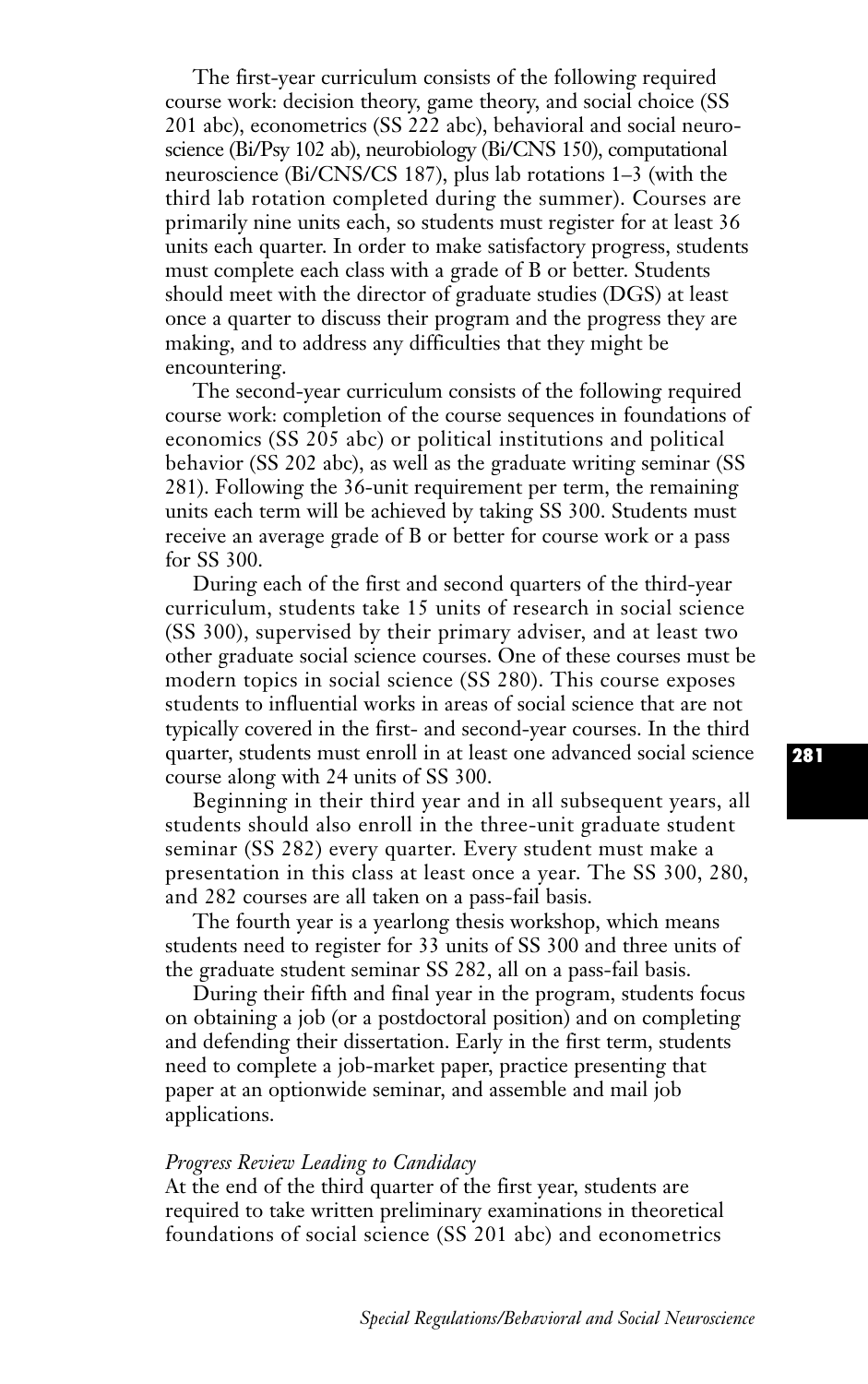(SS 222 abc). Each part requires three to four hours to complete. The exams are written by the instructors of the first-year course sequences, but are graded by the entire social science faculty. The results given are honors, pass, and fail. Students must achieve at least a pass in both parts. Failure to do so may lead to termination from the program, but the faculty may also decide to give students who fail the opportunity to retake any or all parts of the exam before the beginning of the second year.

By the end of the second year, students must also satisfactorily complete and pass the prelim corresponding to either microeconomics (SS 205 abc) or political science (SS 202 abc), depending on which sequence they select to take. Again, each part requires three to four hours to complete. The exams are written by the instructors of the second-year course sequences but are graded by the entire social science faculty. The results given are honors, pass, and fail. Students must achieve at least a pass in both parts. Failure to do so may lead to termination from the program, but the faculty may also decide to give students who fail the opportunity to retake any or all parts of the exam before the beginning of the third year.

Also, by the end of their second year, students are required to submit a research paper (which may be coauthored) to the DGS after having it approved by their two-person committee. During the spring quarter of the second year, students should enroll in SS 300, a seminar devoted to work on their second-year paper, and SS 281, which focuses on scholarly writing and presentation. The primary adviser and second committee member will monitor and evaluate the progress on the second-year paper. If the two faculty reviewers find that a student's second-year paper is satisfactory, the student advances to the third year. If they do not, the social science faculty as a whole will decide whether or not the paper is satisfactory. If they decide it is not, they may also vote to terminate the student from the program.

Third-year students must write a research paper (which may be coauthored), submit it to the DGS, and present it to the faculty by the end of the third quarter. The paper and the presentation must demonstrate to the faculty that the student is capable of undertaking original research and presenting it to a scholarly audience. Ideally, the third-year paper leads directly into dissertation research, but it is not a requirement that this be the case.

After the completion of the third-year paper presentation, the social science faculty evaluates the student's overall performance and research potential. This review is based primarily upon the third-year paper, but the faculty also verifies that the student has satisfactorily completed all previous requirements. If this evaluation is favorable, the student is admitted to candidacy for the Ph.D. At this point, the student needs to file candidacy papers with the dean of graduate studies. If this evaluation is unfavorable, the student may be terminated from the program.

*Graduate Information*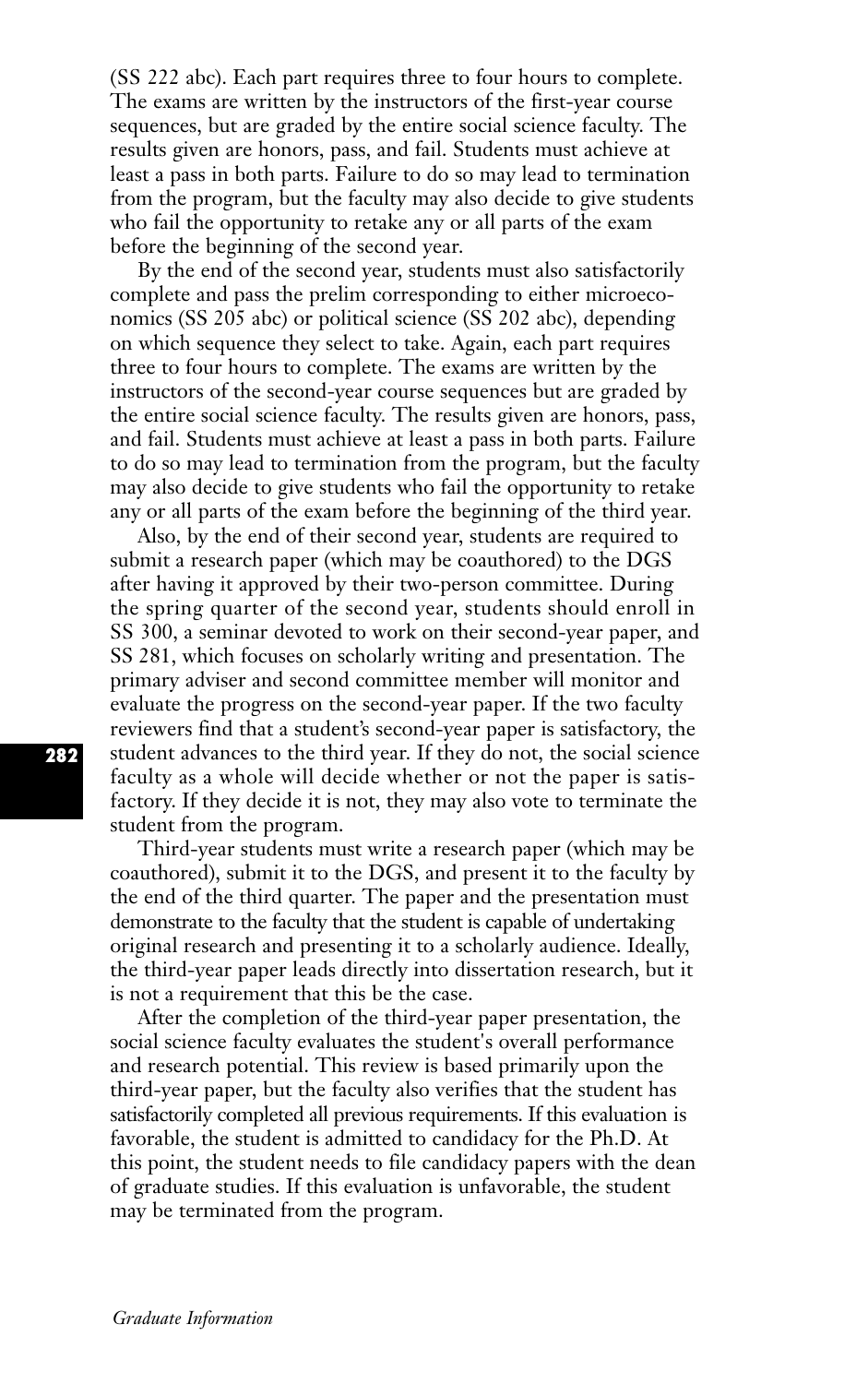# *Organization of the Thesis Committee*

By February 1, second-year students should have decided upon the general area in which they intend to pursue research and should therefore select a primary adviser whose work is related to their research interests. The adviser must be a faculty member in behavioral and social neuroscience at Caltech. The primary adviser will serve as chair of their dissertation committee. It is possible to change advisers if a student's research interests change. A second committee member, who should be a faculty member in either BSN or in social science, should be chosen by June 1 of the second year.

By the end of the third year, all students, in consultation with their advisers, should select a third committee member. This choice should be based on the content of ongoing dissertation research. It is not necessary that the third member be responsible for the full breadth of research covered by the dissertation, and in many cases the third member is selected to provide specialized help, e.g., in econometrics. Committee members may be chosen from outside the social science faculty, but such choices must be approved by the DGS.

Also by April 1 of the fourth year, students are required to have finalized the membership of their thesis committee. The committee consists of four members, one of whom is assigned by the chair of the Division of the Humanities and Social Sciences. Two members of the committee must be members of the social science faculty, and the committee must include at least one member of the social science faculty who does not specialize in neuroscience.

### *Ph.D. Degree Requirements*

Satisfactory progress during the fourth and fifth years toward completion of the Ph.D. consists of the following.

By October 15 of the fourth year, a dissertation prospectus must be developed that outlines the proposed dissertation and sets a tentative schedule indicating when the various components of the dissertation are expected to be completed. This prospectus must be approved by the adviser and the second and third committee members before it is filed with the DGS.

Also, by April 1 of the fourth year, all students are required to convene a thesis proposal seminar with their adviser and other committee members. In this seminar, they are to report on the current status of their dissertation research and outline a plan and timeline for completing it. Students and their committee should thus reach a clear, mutual understanding as to what additional work needs to be done to complete and to successfully defend their dissertation. While the committee chair/adviser is primarily responsible for monitoring progress on the dissertation, students also need to consult regularly with the other members of their committee and keep them informed as to the progress they are making and any problems they are encountering. It is also expected that in the fall of their fifth year, students will present an optionwide seminar in order to prepare for the job market.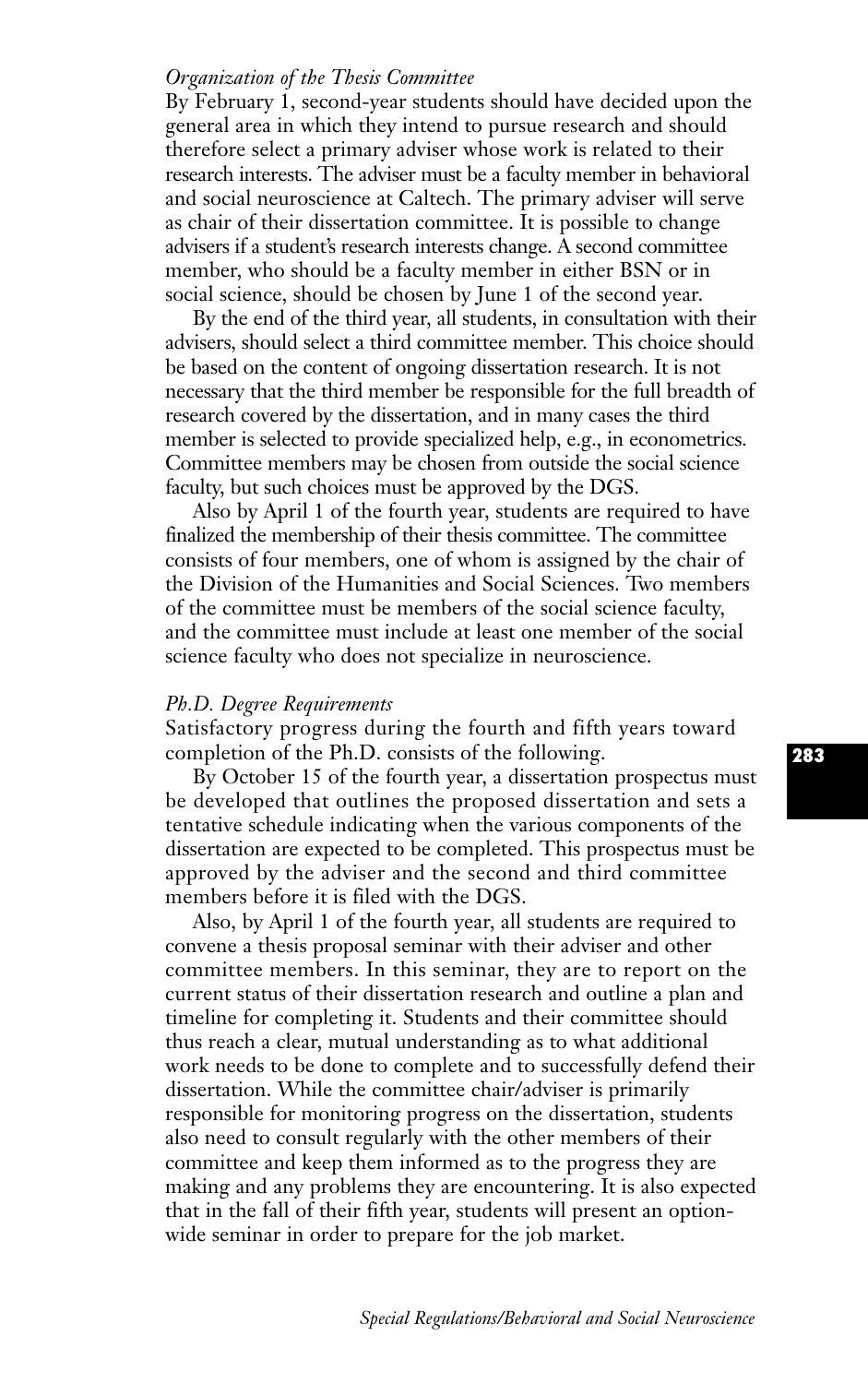After the dissertation has been completed, students, in consultation with their adviser, must schedule the oral defense. Students must provide a written copy of their dissertation to the DGS at least two weeks prior to the oral defense date. The dissertation is expected to represent publishable, original research with a coherent theme. Successful completion implies that the faculty has certified that the student is a trained, professionally knowledgeable, and potentially productive scholar in his or her chosen area of work.

# **Biochemistry and Molecular Biophysics**

# *Aims and Scope of the Graduate Program*

An integrated approach to graduate study in biochemistry and molecular biophysics has been organized primarily by the Division of Biology and the Division of Chemistry and Chemical Engineering. The curriculum is designed to provide a broad background in biochemistry and biophysics of macromolecules and molecular assemblies, in addition to an appropriate depth of knowledge in the field selected for the Ph.D. thesis research.

# *Admission*

The option in biochemistry and molecular biophysics is open to students with undergraduate degrees in biochemistry, biology, chemistry, biophysics, physics, engineering, and related areas. All applicants for admission, including those from foreign countries, are required to submit the verbal, quantitative, and analytical scores for the Graduate Record Examination and are also strongly urged to submit the results of an advanced test in a scientific field. Applicants whose native language is not English are required to submit results of the TOEFL exam and, after admission, are required to satisfy the English language requirements of the Institute.

#### *Master's Degree*

Students are not normally admitted to work toward the M.S. degree. In special circumstances, the M.S. degree may be awarded, provided Institute requirements are met. In general, the degree is not conferred until the end of the second year of residence.

#### *Degree of Doctor of Philosophy*

The Option Graduate Study Committee will counsel and oversee the student's progress upon admission to the graduate program. In the first year of graduate study, the course requirement consists of a sequence of three core courses covering the biochemistry and biophysics of macromolecules and molecular assemblies (BMB/Bi/Ch 170 abc). These courses will expose the student to contemporary issues in biochemistry and molecular biophysics, and to the tools and methods that are essential for research in this area.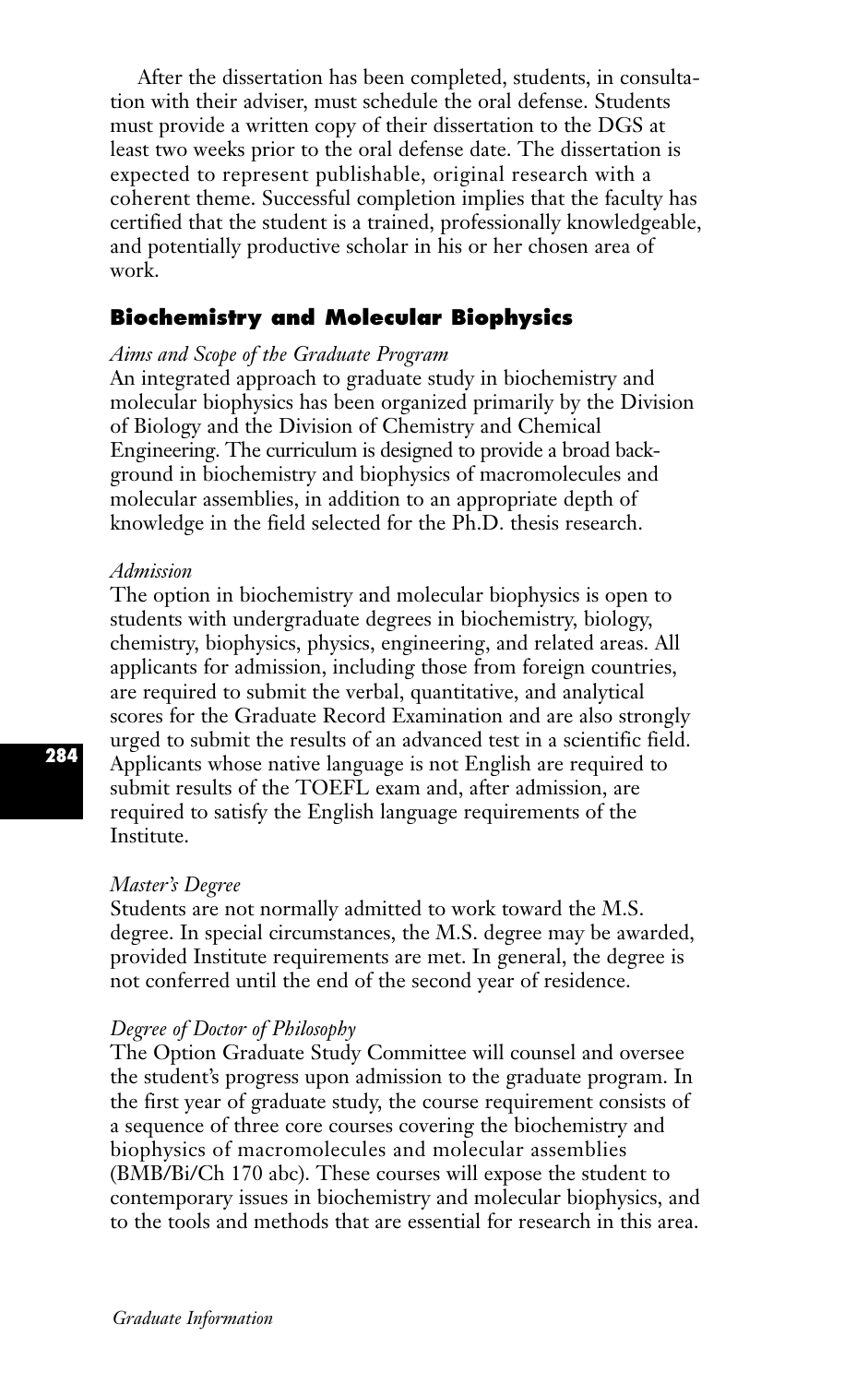Research advisers are normally selected at the end of the first year. In consultation with their adviser, students are expected to take three additional advanced courses of nine or more units in the first and second years that are appropriate for their particular research interests.

*Laboratory Rotations.* In consultation with the Option Graduate Study Committee and individual professors, students will choose three laboratories in which to do short research projects during their first year of residence. These laboratory rotations are designed to provide the student with an introduction to different areas of biochemistry and molecular biophysics. It is possible to waive some or all of the rotations by petitioning the Option Graduate Study Committee.

*Admission to Candidacy.* By the end of the sixth term of residency, the student will take an oral examination to assess mastery of the field of biochemistry and to evaluate research progress. As part of this examination, each student will submit a written research report summarizing the progress in their research, and an original research proposition in a field outside the student's chosen field of research. A candidacy examination committee will be assembled by the Option Graduate Study Committee to administer the examination. When the student advances to candidacy upon successful completion of the exam, this committee will become the thesis advisory committee and will meet with the student once a year to evaluate research progress. This committee will also serve as the Ph.D. thesis examination committee.

*Thesis and Final Examination.* Thesis research will be carried out under the direction of one or more faculty members in the biochemistry and molecular biophysics option. The thesis defense will consist of a thesis seminar, followed by an examination by the Ph.D. thesis committee.

# **Bioengineering**

#### *Aims and Scope of the Graduate Program*

The bioengineering graduate program trains doctoral candidates to unite engineering analysis and synthetic approaches to solve frontier problems in biological engineering from molecular to organismal length scales. Ph.D. candidates must satisfy course work and qualifying exam requirements for one of three tracks:

1. the devices and imaging track, focusing on the design and fabrication of devices for manipulating, imaging, analyzing or regulating biological systems;

2. the mechanics track, focusing on elucidating the role of forces and flows in biological development, function and disease, and in exploiting this understanding to engineer biological and nonbiological mechanical systems based on these principles;

3. the synthetic and systems biology track, focusing on the fundamentals of biological circuit design at the molecular, cellular,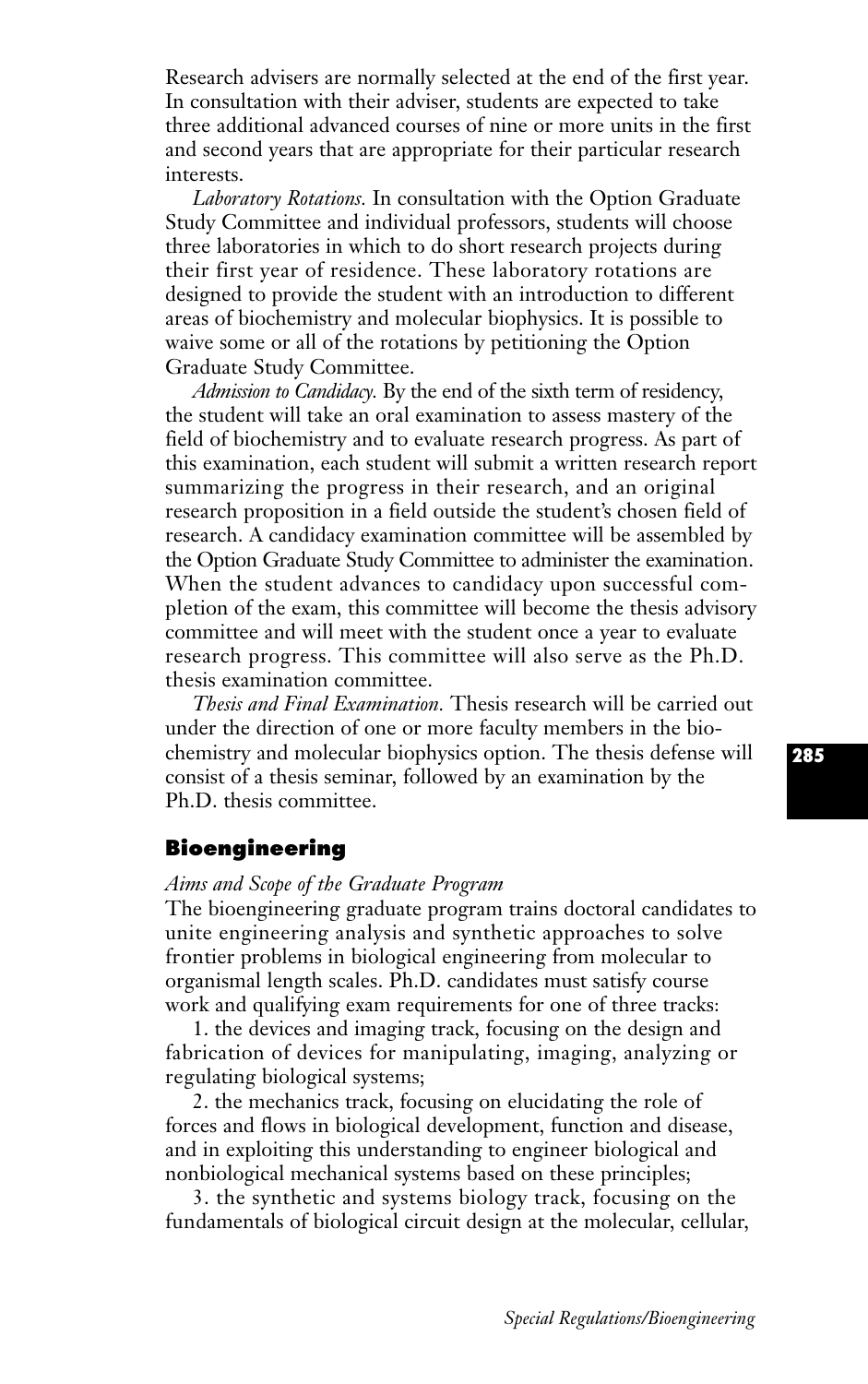and multicellular levels, emphasizing both the physical and information-processing aspects of biological circuits.

The goal of the doctoral program is to prepare students to become leading scientists and engineers in academia and industry.

# *Master's Degree*

Students are not admitted to work toward the M.S. degree. In special circumstances, the M.S. degree may be awarded, provided Institute requirements are met. In general, the degree is not conferred until after admission to candidacy for the Ph.D. degree.

# *Degree of Doctor of Philosophy*

In addition to satisfying the general Institute requirements, candidates for a Ph.D. in bioengineering at Caltech must satisfy the following requirements.

*Course Requirements.* Each candidate must satisfy the coursework requirements for one of the three tracks. These requirements are intended to build upon undergraduate training and to complement concurrent research activities. All students must maintain a course load of 36 units each term during the first year, and receive a grade of C or higher in each course. An incoming student with prior proficiency in any required course can instead take an elective (including research rotations) with the approval of the option representative. However, all students will be responsible for the required material during the qualifying exam.

Devices and Imaging track (Year 1 only)

- BE 262, Physical and Synthetic Biology Boot Camp: prior to first term
- Math: Three terms selected from ACM 100 abc, AM 125 abc
- Biology: BE 152, BE/APh 161
- Core: Two terms selected from BE/APh/Ph 181, Bi/BE 177, EE/BE 166, EE/BE 185
- Electives: Three terms selected from Ae/APh/CE/ME 101 abc, Ae/AM/CE/ME 102 abc, AM/CE 151 ab, APh 109, APh/EE 130, APh/EE 132, BE/APh 162, BE/Ae 243, Bi/Ch 110, Bi/Ch 111, Bi/Ch 113, Bi 145 ab, Bi/CNS 150, Bi/BE 227, ChE 103 abc, ChE/BE 163, CDS 110 ab, CDS 140 ab, EE/APh 131, EE/BE 166, EE/BE 185, EE 187, Ph 106 abc, Ph/EE 118 ab, Ph 127 abc
- Research: Two terms of BE 200

Mechanics track (Year 1 only)

- BE 262, Physical and Synthetic Biology Boot Camp: prior to first term
- Math: ACM 100 abc
- Biology: Two terms selected from Bi 145 ab, BE 152, BE 157, BE 159, BE/APh 161

*Graduate Information*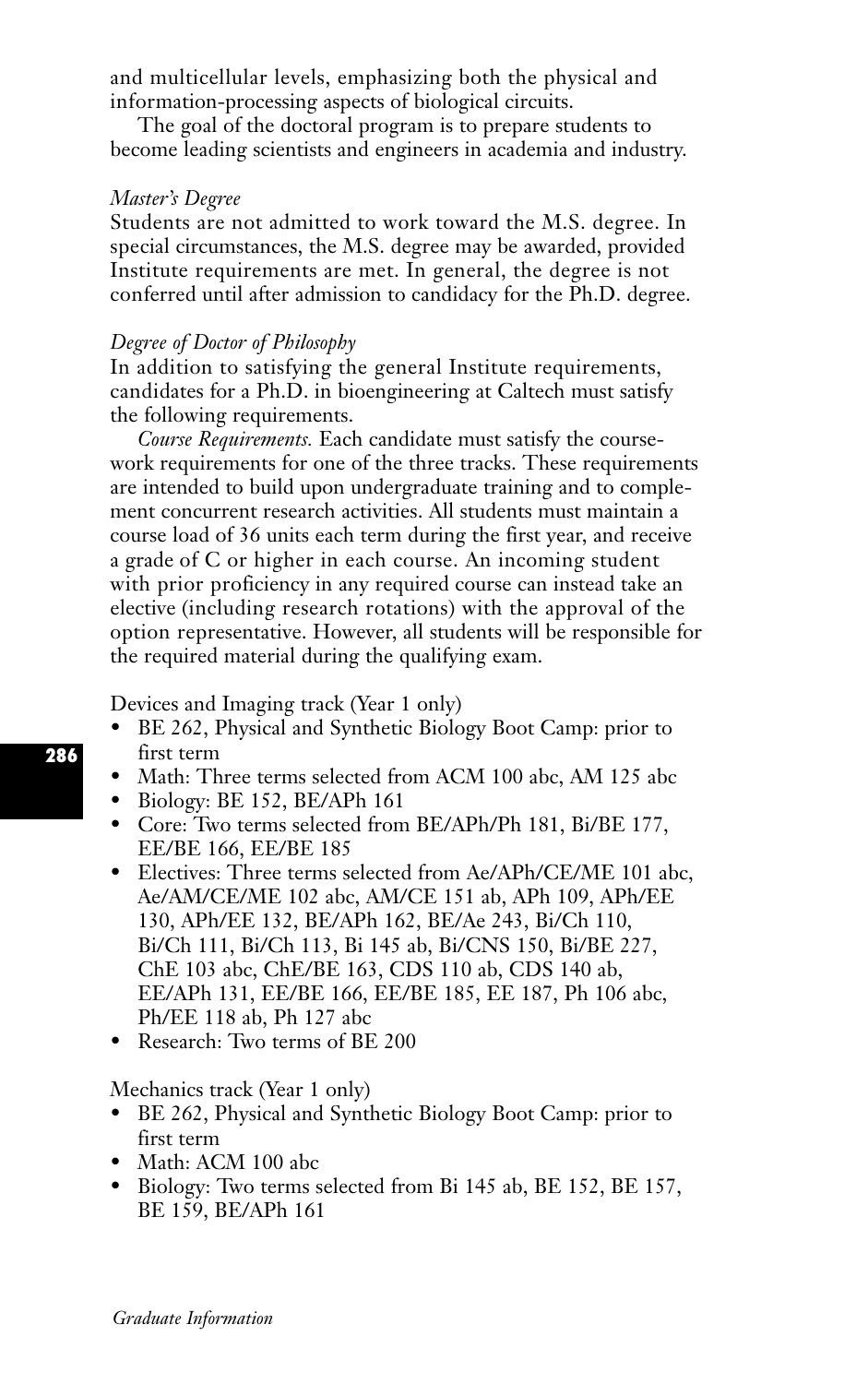- Core: Five terms of mechanics with at least two selected from Ae/APh/CE/ME 101 abc, ChE 103 abc, ChE 151 ab, ChE 174, and at least two selected from Ae/AM/CE/ME 102 abc, ChE/Ch 164, Ph 127 abc
- Research: Two terms of BE 200

Synthetic and Systems Biology track (Year 1 only)

- BE 262, Physical and Synthetic Biology Boot Camp: prior to first term
- Math: ACM 100 ab and one term selected from ACM 100 c, ACM/EE 116, ACM/ESE 118, CDS 110 a, or ChE 105
- Biology: Bi/Ch 110, Bi/Ch 111, Bi/BE 250 c
- Core: BE 159, BE/APh 161, ChE/BE 163
- Research: Research rotations in three labs BE 200

*Research Rotations.* One-term research rotations allow first-year bioengineering graduate students to sample relevant research activities in several labs before selecting a Ph.D. adviser. Research rotations are required in the synthetic and systems biology track and highly recommended in the other tracks. Rotations should be organized by each student in collaboration with individual faculty.

*Adviser Selection*. Students are expected to select a Ph.D. adviser by the end of the third term of the first academic year. Each student is individually responsible for finding an appropriate adviser. Advisers may be chosen from the list of BE faculty, or from any of the faculty in the Division of Engineering and Applied Science, Division of Chemistry and Chemical Engineering, and Division of Biology. Advisers in other divisions may be chosen in consultation with the BE option representative.

*Qualifying Examination.* An oral qualifying examination will be administered to all bioengineering graduate students during the summer term following the first year of course work. Each student will be examined on three subjects reflecting the required course work in the selected track:

- devices and imaging track: math, biology, either devices or imaging;
- mechanics track: math, biology, either solid, fluid, or statistical mechanics;
- synthetic and systems biology track: math, biology, core sequence.

*Admission to Candidacy*. Before the end of the spring term of the second year of residency, each student must prepare a candidacy report and pass an oral candidacy exam. The report should be brief, describing research progress to date and outlining plans for the remaining doctoral research. The committee must be composed of three faculty, plus the adviser(s), including a minimum of two bioengineering faculty. The candidacy report should be submitted to the committee members at least one week before the oral exam. The student who fails to satisfy the candidacy requirements by the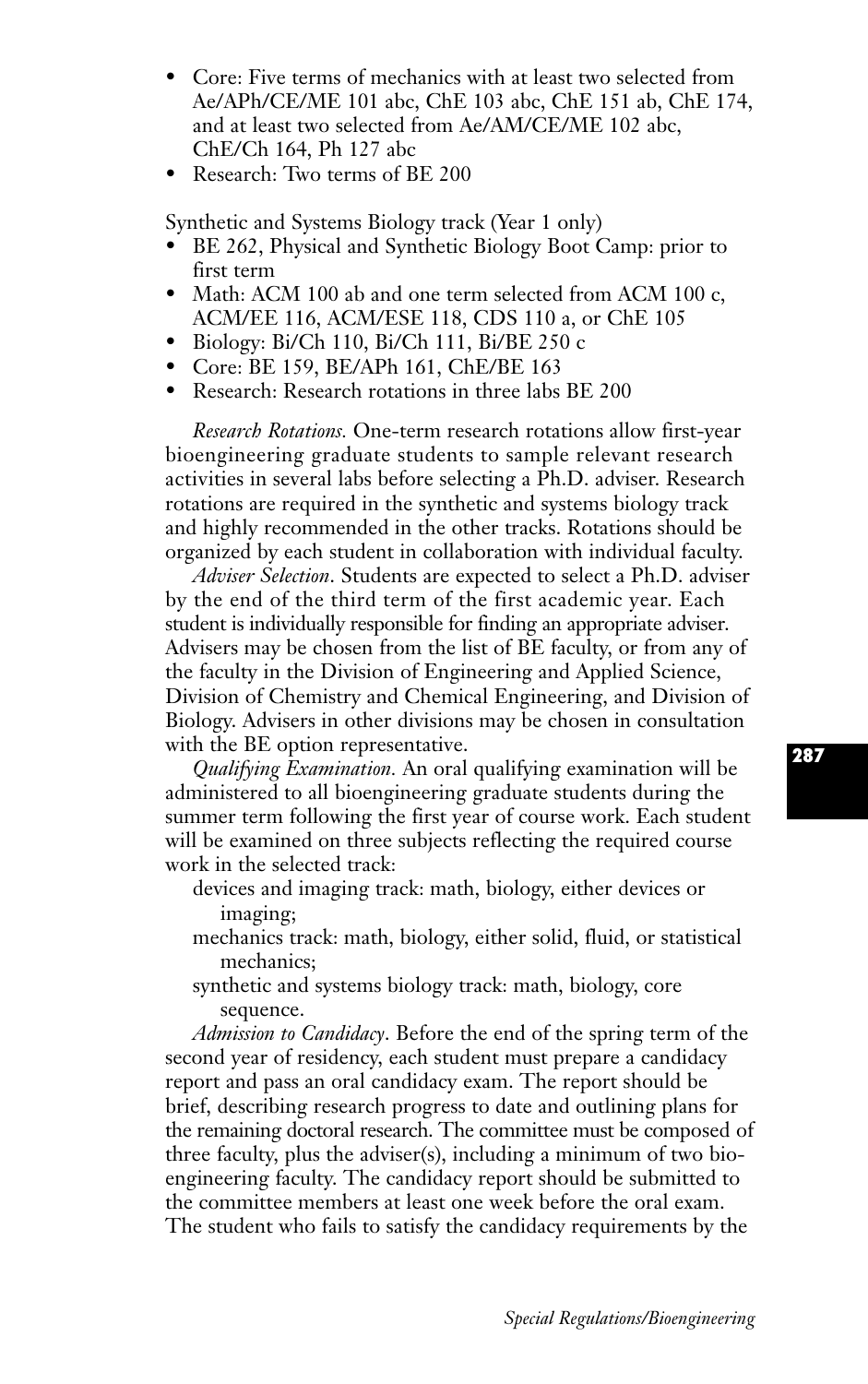end of the second year in graduate residence will not be allowed to register in subsequent terms except with special permission from the option representative.

*Thesis Examination*. A final oral examination will be given after the thesis has been formally completed. The exam will consist of a public research presentation followed by a private defense with an exam committee consisting of at least three professors in addition to the adviser(s). The thesis examination will be a defense of the doctoral thesis and a test of the candidate's knowledge in his or her specialized field of research.

# **Biology**

## *Aims and Scope of the Graduate Program*

Graduate students in biology come with very diverse undergraduate preparation—majors in physics, chemistry, mathematics, or psychology, as well as in biology and its various branches. The aims of the graduate program are to provide, for each student, individual depth of experience and competence in a particular chosen major specialty; perception of the nature and logic of biology as a whole; sufficient strength in basic science to allow continued self-education after formal training has been completed and thus to keep in the forefront of changing fields; and the motivation to serve his or her field productively through a long career. In accordance with these aims, the graduate study program in biology includes the following parts: (a) the major program, which is to provide the student with early and intense original research experience in a self-selected subject of biology, supplemented with advanced course work and independent study in this subject; and (b) a program of course work designed to provide well-rounded and integrated training in biology and the appropriate basic sciences, which is adjusted to special interests and needs. An individual program will be recommended to each student in a meeting with the student's advisory committee (see below). The Division of Biology does not encourage applications from students who have pursued undergraduate study in biology at the Institute, because the broader perspective to be gained from graduate study in a different setting is considered to be essential for the full development of each student's potential. Exceptions to this policy may be considered by the faculty of the division if there are circumstances that indicate that it would be in the best interests of a student to pursue graduate study at the Institute.

# *Admission*

Applicants are expected to meet the following minimal requirements: mathematics through calculus, general physics, organic chemistry, physical chemistry (or the equivalent), and elementary biology. Students with deficient preparation in one or more of these categories may be admitted but required to remedy their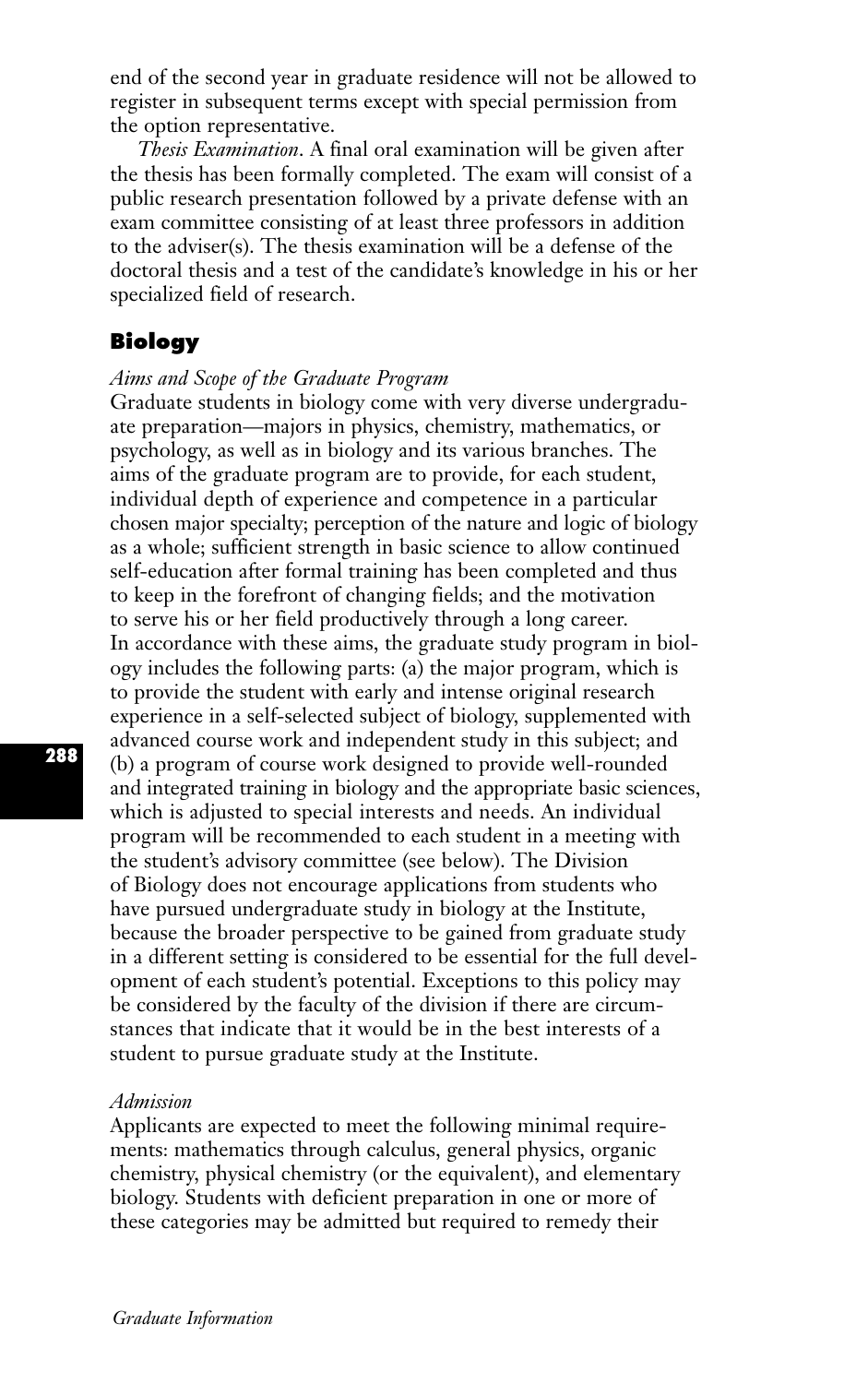deficiencies in the first years of graduate training, with no graduate credit being granted for such remedial study. This will usually involve taking courses in the categories in which the student has deficiencies. In certain instances, however, deficiencies may be corrected by examinations following independent or supervised study apart from formal courses. Furthermore, the program in biology is diverse, and in particular fields such as psychobiology and experimental psychology, or in interdisciplinary programs, other kinds of undergraduate preparation may be substituted for the general requirements listed above.

When feasible, visits to the campus for personal interviews will be arranged before a final decision for admission is made. Graduate Record Examinations (verbal, quantitative, and an advanced test in *any* science) are required of applicants for graduate admission intending to major in biology. Applicants are encouraged to take these examinations and request that the scores be transmitted to Caltech, in November or earlier, to ensure unhurried consideration of their applications.

## *Master's Degree*

The biology division does not admit students for work toward the M.S. degree. In special circumstances the M.S. degree may be awarded, provided Institute requirements are met. In general the degree is not conferred until the end of the second year of residence. The degree does not designate any of the disciplines of the division, but is an M.S. in biology. The 135 units required by the Institute must include Bi 250 ab and Bi 252.

# *Degree of Doctor of Philosophy*

*Major Subjects of Specialization.* A student may pursue major work leading to the doctoral degree in any of the following subjects: genetics; cellular biology and biophysics; immunology; cellular and molecular neurobiology; integrative neurobiology; developmental biology; and molecular biology and biochemistry.

At graduation, a student may choose whether the degree is to be awarded in biology or in the selected major subject. As part of their Ph.D. program, students may complete a minor in another graduate option, in accordance with the regulations of that option. Students should consult with their advisory committee in planning such a program.

*Initial Advisory Committee*. At the start of the first year of study, incoming students meet with the option representative or faculty member(s) specified by the option representative. The purpose of this meeting is to assist the student in organizing laboratory rotations, and to discuss what additional course work is desirable in light of the student's past record.

*Rotations.* The major initial responsibility of each student is to explore the various research possibilities available at Caltech before settling into a laboratory for their thesis research. Students are free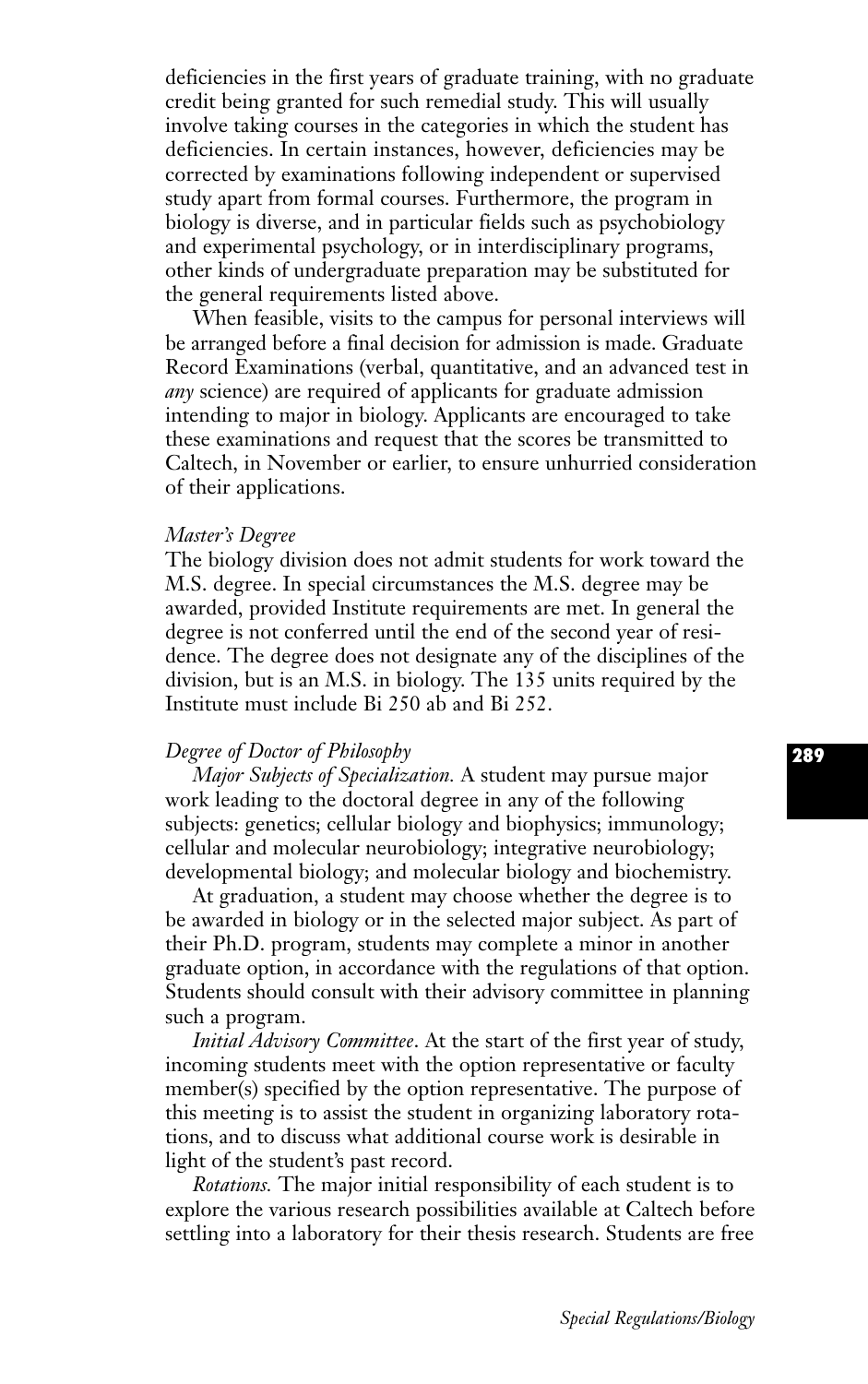to rotate in any laboratory at Caltech, not just those in the biology division. First-year students should carry out a minimum of two laboratory rotations; three rotations are recommended. It is generally expected that rotations will last a full academic quarter; however, exceptions can be granted with the advance permission of the professor. Choice of laboratory should be made by July 1 of the first year except in extraordinary circumstances. This requirement can be waived by the option representative.

*Formal Classes*. During the first year of graduate studies, students are required to take a course on responsible conduct of research (Bi 252), as well as any two courses of a three-term series (Bi 250 abc) that covers the breadth of fields represented in biology at Caltech.

During each year that they are matriculated in the Ph.D. program, students are required to take Bi 251 abc (Biolunch). Students will be required to present their thesis research in Biolunch during their second and fourth years of study.

In addition to these fixed requirements, during their time at Caltech all students must take one additional 200-series or upperdivision 100-series course offered by the biology division. Students may fulfill this requirement by taking three terms of Bi 250 abc.

*Teaching.* All students are to serve as teaching assistants for one quarter per year they are in residence, up through the fourth year.

*Admission to Candidacy*. The qualifying exam process that a student must complete to be admitted to candidacy is divided into two parts—an oral defense of the proposed thesis research and a written test of competency in the student's chosen area of research.

*The Oral Exam*: During winter quarter of the second year, a student is to set up a thesis proposal examining committee and prepare a proposal focused on the research project that they expect to pursue for their thesis research. The proposal is defended by the student in an oral presentation in front of the thesis proposal examining committee by the end of June. (Although it is anticipated that this exam will be completed by June of the second year, it can be delayed until August of the third year if the option representative agrees.) The examining committee comprises four faculty members, at least three of whom should hold full or joint professorial appointments in the Division of Biology. One of the members of the committee is appointed as chair. The chair of the thesis examining committee must be a Caltech faculty member other than the student's adviser. The adviser can, but need not be, a member of the examining committee. The members of the thesis proposal examining committee must certify passage of this exam. In the event that there is inadequate evidence of the capacity to do research, the student may be allowed to petition to re-take the oral exam at a later time. However, in cases where the committee deems it unlikely that the student will be able to pass a subsequent attempt, the student may be advised to leave the program. In any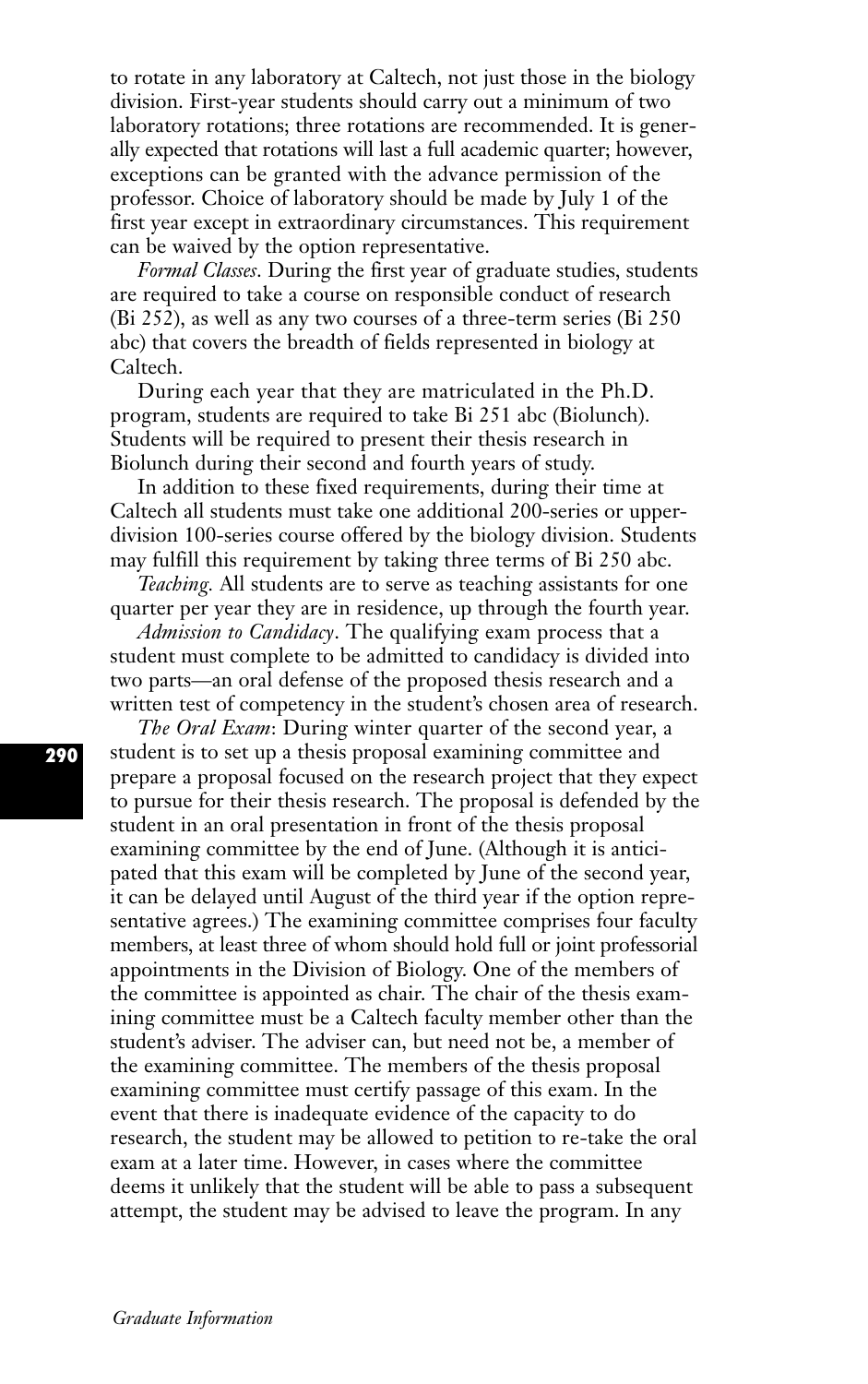event, a student cannot remain in the program beyond August of the third year without having successfully completed the requirements for admission to candidacy, except in extraordinary circumstances and with the approval of the option representative and the dean of graduate studies.

*The Written Exam*: The written qualifying examination is taken in June of the student's second year in the division. Each student chooses one of the following subjects as a major: cellular and molecular neurobiology; developmental biology; genetics; immunology; molecular biology, biochemistry, and cell biology; or systems neurobiology. The exam chair for that major designs a program of study that culminates in the written exam.

Once a student has successfully completed the oral exam and written exam, he or she can apply to be admitted to candidacy. According to Institute regulations, this application process must be completed by the end of the third year of graduate study.

*Thesis Advisory Committee Meetings*. Once a student has been formally admitted to candidacy, he or she is to pick a thesis advisory committee (TAC). This committee is often the same as the thesis proposal exam committee, but that need not be the case. The thesis adviser must be a member of the TAC. The TAC typically has five members. At least three must be professorial faculty who hold a full or joint appointment in the biology division, and at least four must be Institute professorial faculty. It is expected that students who have been admitted to candidacy will meet with the TAC once a year for the remainder of their time at Caltech. Students who fail to meet with their TAC in any one year may be deemed to not be maintaining satisfactory progress toward the Ph.D. degree and will be prevented from registering for the subsequent academic year.

*Maintaining Satisfactory Progress.* It is the policy of the biology option that a graduate student who is making satisfactory progress toward a Ph.D. degree can expect to continue as a registered student with full financial support. To be deemed as making satisfactory progress, a student is expected to fulfill the expectations listed below. In the event that satisfactory progress is not being made, a student can petition to receive the M.S. degree, for which they must have successfully completed one full year of graduate study.

Requirements for satisfactory progress include:

- a. Completion of the first-year course requirements during the first year.
- b. Joining a laboratory in which a student will perform thesis research before the end of the first year in residence.
- c. Passing the oral and written parts of the qualifying examination and completing admission to candidacy before the start of the third year.
- d. Holding a thesis advisory committee meeting in each subsequent year of studies, and having the thesis committee verify that satisfactory progress is being made.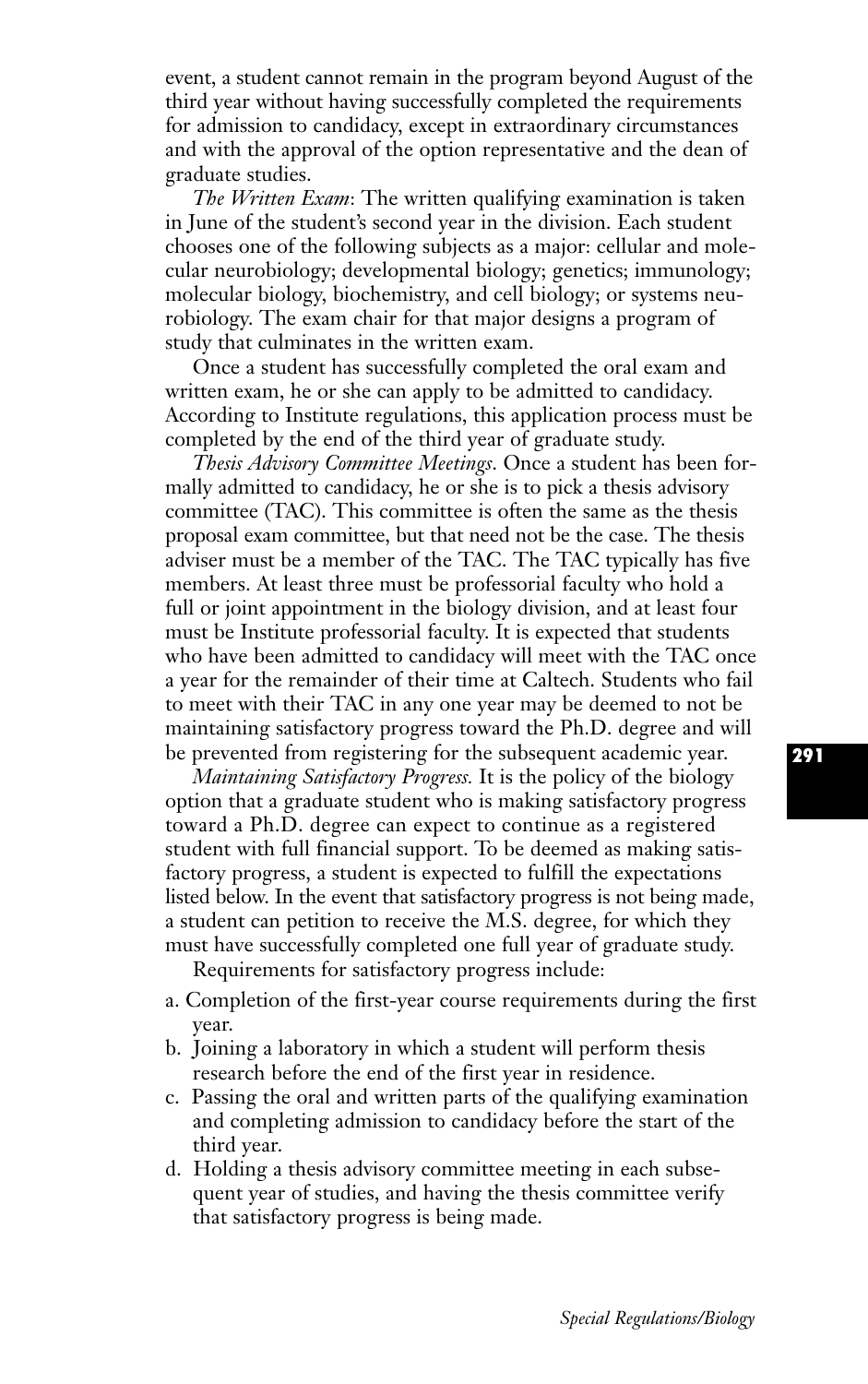- e. Serving as a teaching assistant for one quarter of each academic year spent in residence through fourth year.
- f. Completing Ph.D. studies by the end of the fifth year.

In the event that the student, option representative, and adviser are in agreement, it is possible to make exceptions to the above guidelines and remain in good standing. Extension of thesis work beyond the end of the fifth year requires that the student petition the dean of graduate studies for permission to register for the sixth year. Extensions beyond the sixth year will be allowed only in unusual circumstances. Once a student has passed admission to candidacy, the responsibility for assessing satisfactory progress lies largely with the student's thesis advisory committee. If a majority of the committee deems that a student is not making satisfactory progress, the student is at risk of being removed from the program at any time at the discretion of the option representative.

*Examination Committee*. Requirements for the Ph.D. thesis and examination are determined by the Ph.D. examination committee that is appointed by the dean of graduate studies for each degree candidate. This committee is usually the same as the thesis advisory committee, but this need not be the case. The composition of the committee must be approved by the option representative. The committee usually has five members. At least three must be professorial faculty who hold a full or joint appointment in the biology division, and at least four must be Institute professorial faculty.

*Thesis and Final Examination*. The thesis and associated publications are expected to demonstrate that the student has learned how to conceive, plan, and execute experimental and/or theoretical work that reveals new biological information. In addition, it must reveal a deep, broad, and rigorous understanding of the area of research to which the thesis is relevant.

Two weeks after copies of the thesis are provided to the examining committee, chairman, and option representative, the candidate collects the copies and comments for correction. At this time, the date for the final examination is set at the discretion of the major professor and the division chair. The final oral examination covers principally the work of the thesis, and according to Institute regulations must be held at least two weeks before the degree is conferred. Two copies of the thesis are required of the graduate for the Institute library. A third copy is required for the division library.

*Caltech-UCLA Medical Scientist Training Program (MSTP)* A joint program between Caltech and the UCLA Medical School has been established for the granting of the the M.D./Ph.D. degree. Students do their preclinical and clinical work at UCLA, and their Ph.D. work with any member of the Caltech faculty, including the biology, chemistry, and engineering and applied science divisions.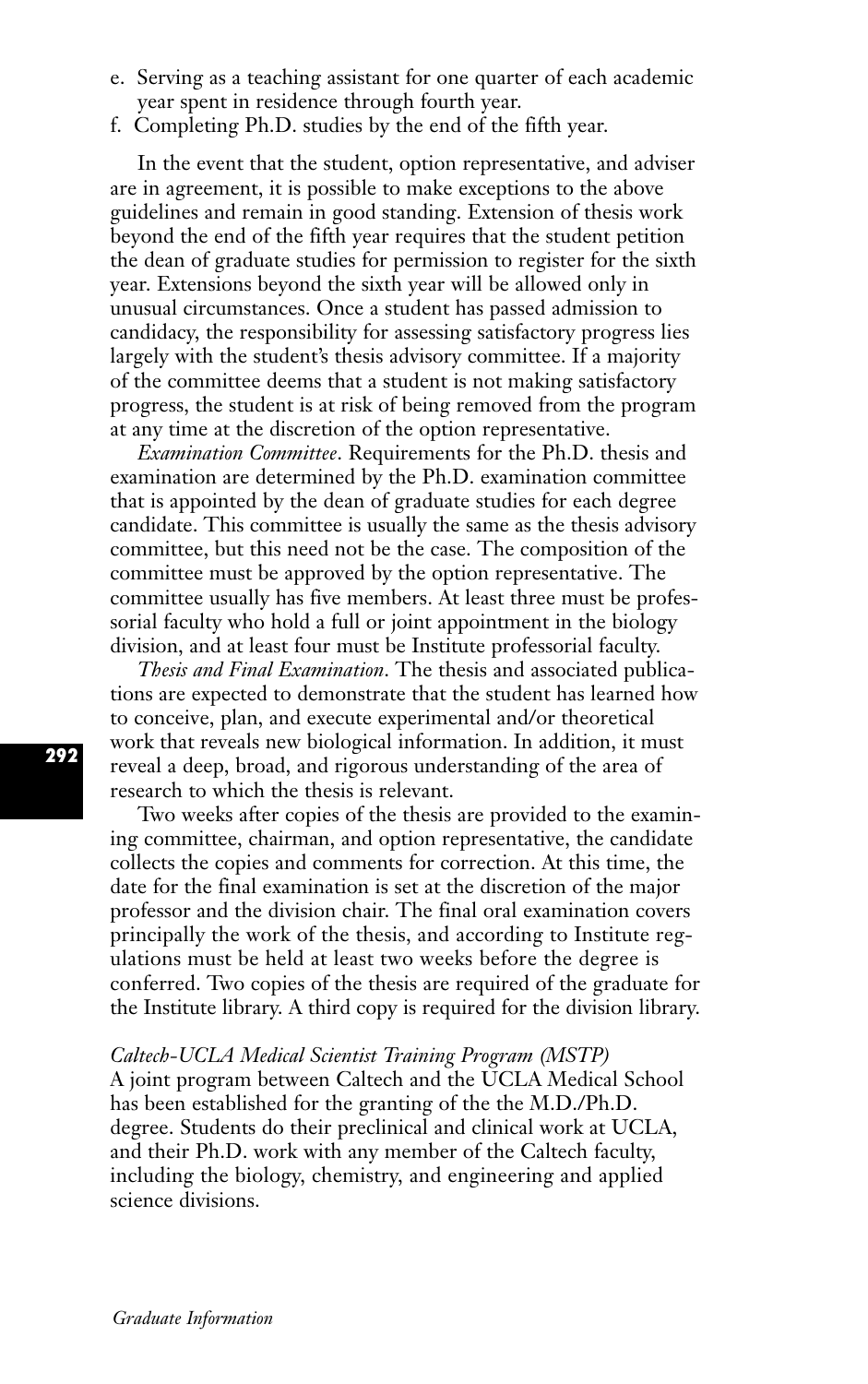Admission to this joint program is made through the usual UCLA MSTP process, checking a box indicating interest in the Caltech option. Students will be accepted into the joint program, funds permitting. The M.D. degree would be from UCLA and the Ph.D. would be awarded by Caltech. Ph.D. studies involving collaborations between laboratories at both institutions could lead to a joint degree with both schools being cited.

The current directors of the UCLA MSTP are Dr. Steve Smale and Dr. Kelsey Martin, and Caltech Professor Paul H. Patterson is the associate director. For more information, see http://www. medsch.ucla.edu/mstp.

# *Caltech-USC M.D./Ph.D. Program*

A joint program between Caltech and the USC (Keck) Medical School has been established for the granting of the M.D./Ph.D. degree. Students do their preclinical and clinical work at USC, and their Ph.D. work with any member of the Caltech faculty.

Admission to this joint program is made through the usual USC process, checking a box indicating interest in the Caltech option. Students will be accepted into the joint program, funds permitting. The M.D. degree would be from USC and the Ph.D. would be awarded by Caltech.

The current Director of the USC M.D./Ph.D. program is Dr. Robert Chow, and Caltech Professor Paul H. Patterson is the associate director. For more information, see http://www.usc.edu/ schools/medicine/education/degrees\_programs/mdp/mdphd.html.

## *Subject Minor*

A student majoring in another division of the Institute may, with the approval of the biology division, elect a subject minor in any of the subjects listed above under major subjects of specialization. Requirements for such a minor are determined by the faculty committee designated for each subject. A minor program in biology is also available to students of other divisions. Such a program shall consist of 45 units of upper division course work in the biology division, with each course passed with a grade of C or better. Approval of each program must be obtained from the biology graduate option representative. A student majoring in another division who elects a subject minor in biology may, if desired, arrange to have the minor designated as biology, rather than with the name of the specific minor subject.

# **Chemical Engineering**

### *Aims and Scope of the Graduate Program*

The general objective of the graduate work in chemical engineering is to produce individuals who are exceptionally well trained to apply mathematics, the physical, chemical, and biological sciences, and engineering to the understanding of systems involving chemi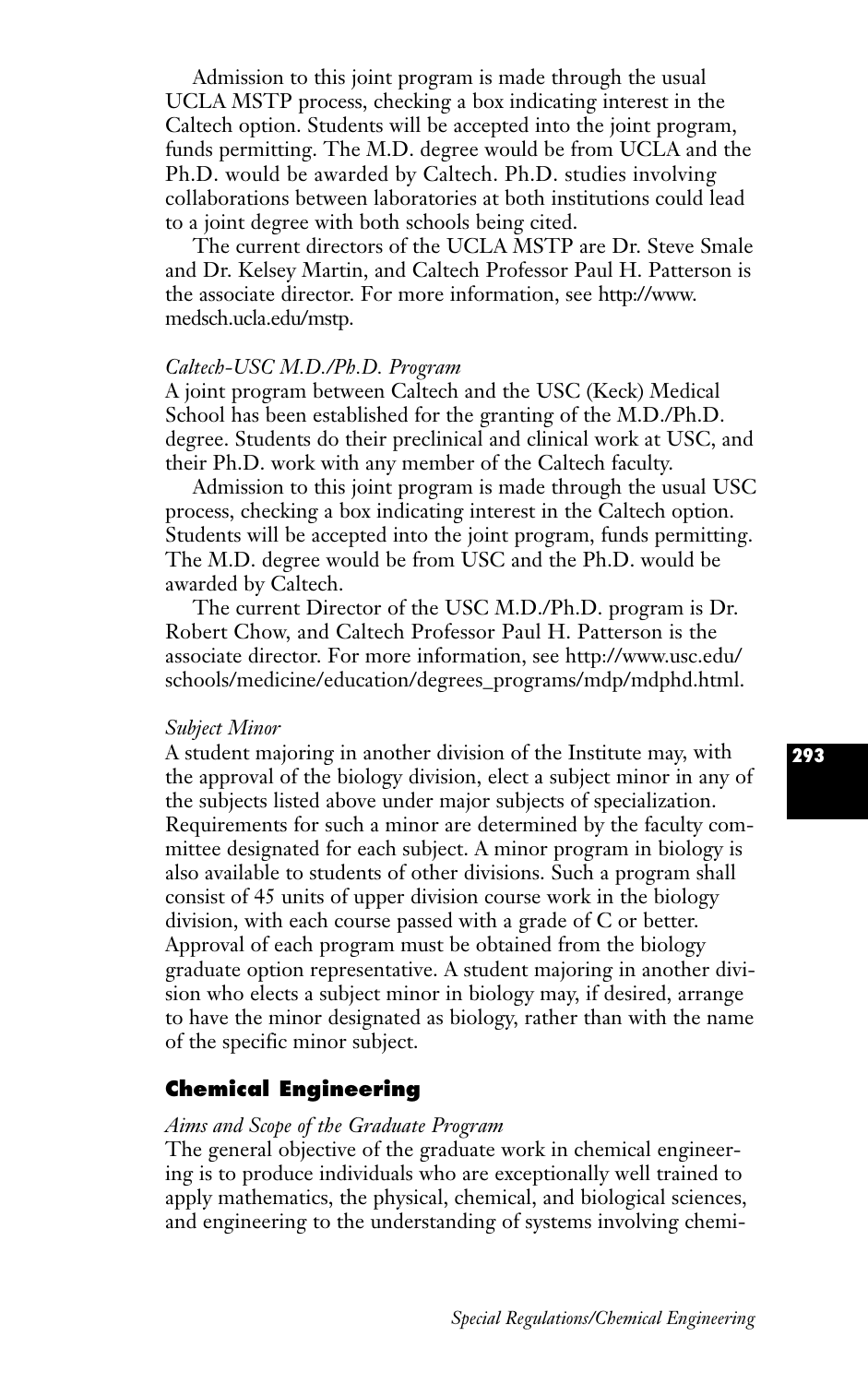cal reactions and transport phenomena and to the development of new processes and materials. The program also strives to develop in each student self-reliance, creativity, professional ethics, and an appreciation of the societal impact of chemical engineering and the importance of continuing intellectual growth.

## *Admission*

It is expected that each applicant for graduate study in chemical engineering will have studied mathematics, physics, chemistry, biology, and chemical engineering to the extent that these subjects are covered in the required undergraduate courses at Caltech. In case the applicant's training is not equivalent, admission may be granted but the option may prescribe additional work in these subjects before recommending him or her as a candidate for a degree.

#### *Master's Degree*

*Course Requirements.* At least 135 units of course work must be completed in order to satisfy the Institute requirements. These units must include ChE 151 ab, ChE 152, ChE/Ch 165, 18 additional units of advanced courses in chemical engineering, 27 units of science or engineering electives, and 18 units of general electives. Finally, the M.S. requirements include at least 27 units of research, ChE 280, which represents two terms of research under the supervision of a chemical engineering faculty member or a two-term industrial research or development project performed with a member of the faculty in cooperation with professional staff at a local industrial laboratory. At least three weeks before the end of the final term of residence, a research report on the work performed under ChE 280 must be submitted to a designated member of the faculty, who will ask that it be read and approved by two members of the faculty. In addition, the fulfillment of the research report requirement must be signed off by a designated faculty member on the M.S. candidacy form and a final copy of the research report submitted to the Graduate Office no later than two weeks before the degree is to be conferred. Doctoral students who have been admitted to candidacy can use their approved candidacy report to satisfy the research report requirement of the M.S. degree.

## *Degree of Doctor of Philosophy*

The work leading to the Ph.D. degree prepares students for careers in universities and in the research laboratories of industry and government. Usually the first year of graduate work is principally devoted to course work in chemical engineering and related subjects. Time is also devoted during this period to the choice and initiation of a research project. During the second year, the student is expected to spend at least half time on research, and to complete the course work and candidacy requirements.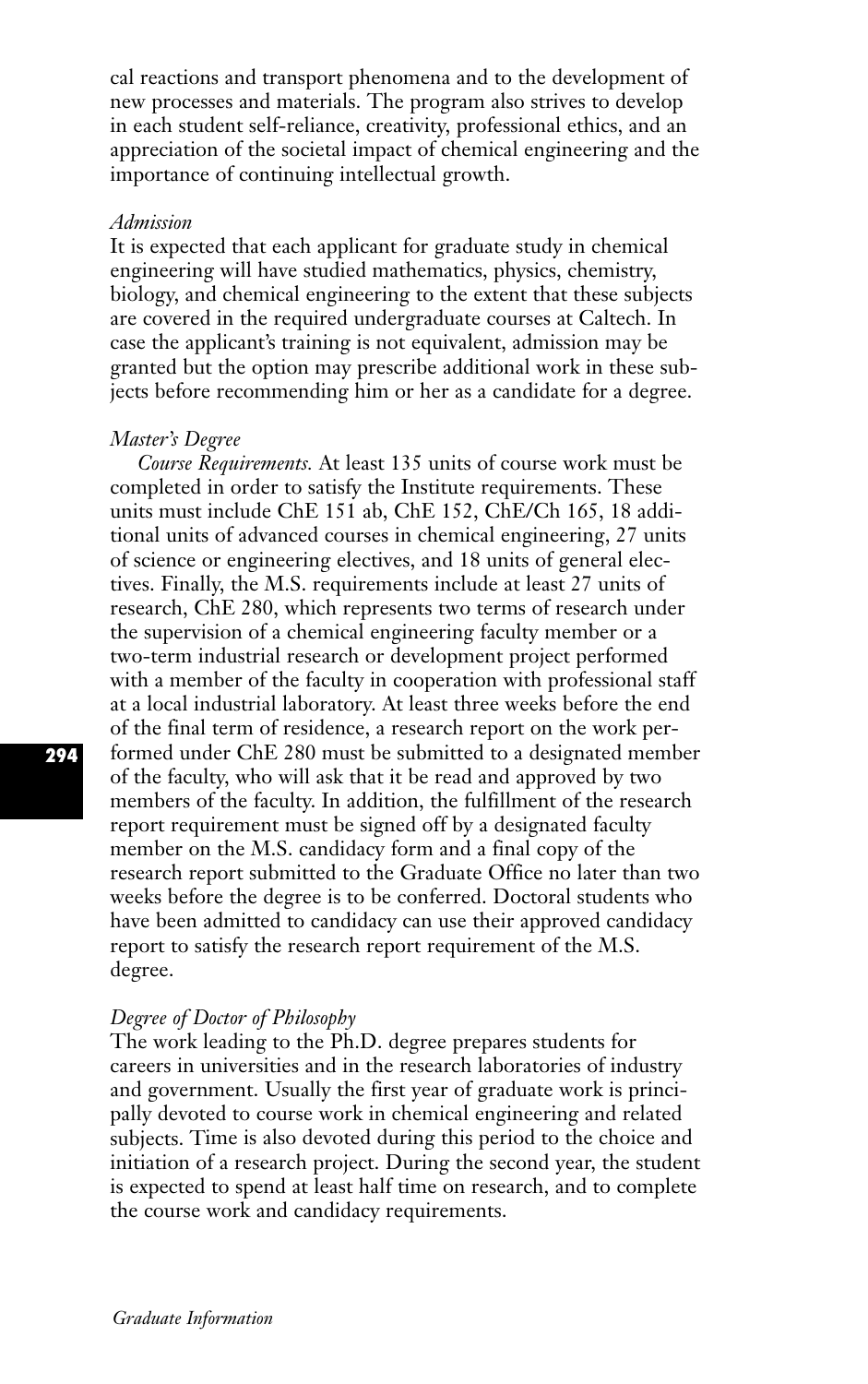*Admission.* Upon arrival at Caltech, each prospective Ph.D. student will meet in consultation with members of the faculty so that they may evaluate the level of the student's preparation with respect to that expected at the Ph.D. level in the areas of kinetics, thermodynamics, and transport phenomena. These consultations are held to help the student set up a course program for the first year of study. A written copy of the recommendations will be entered into each student's permanent file.

*Research Adviser.* During the first term, the faculty meets with the first-year grad students to propose topics for Ph.D. research. Following these meetings, the students are expected to meet individually with the various faculty members to discuss proposed research and generally obtain information for choosing a research adviser. At the end of the first term, each student is required to submit three faculty names, listed in order of preference. Every possible effort will be made to accommodate the student's first choice, subject to an opening in the desired research group, availability of necessary funding, etc. The final decision will be made by the chemical engineering faculty in consultation with the students.

*Oral Qualifying Exam.* Each student is required to take a subject qualifying examination at the beginning of the second quarter in residence, the purpose of which is to examine expertise in kinetics, thermodynamics, and transport phenomena. The intended level of the exam is approximately that of the corresponding undergraduate courses at Caltech. Students who fail one or more of the three subjects may be permitted, by approval of the chemical engineering faculty, to repeat the examination on the failed subject immediately after the spring term. The format and topics of the examination are distributed to the first-year students at the beginning of the fall quarter.

*Course Requirements.* Students are required to take ChE 151 ab, ChE 152, ChE/Ch 164, ChE/Ch 165, and an additional course from a designated list, selected in consultation with his/her adviser. Each student is required to complete either a subject minor, or a general program of courses outside chemical engineering consisting of at least 54 units. The choice of the 54 units is subject to certain guidelines and restrictions included in the chemical engineering graduate studies guide. The general program of courses must be approved *in advance* by the option representative. It is intended that the courses chosen should constitute some integrated program of study rather than a randomly chosen collection of courses outside chemical engineering. Within these guidelines, the only course specifically excluded is research in another option. A grade of C or better is required in any course, and a grade point average of at least 3.0 is expected. The requirements for a subject minor in any option are listed in this catalog.

*Candidacy Report/Examination.* Before the end of the spring quarter of the second year of residence, each student must submit a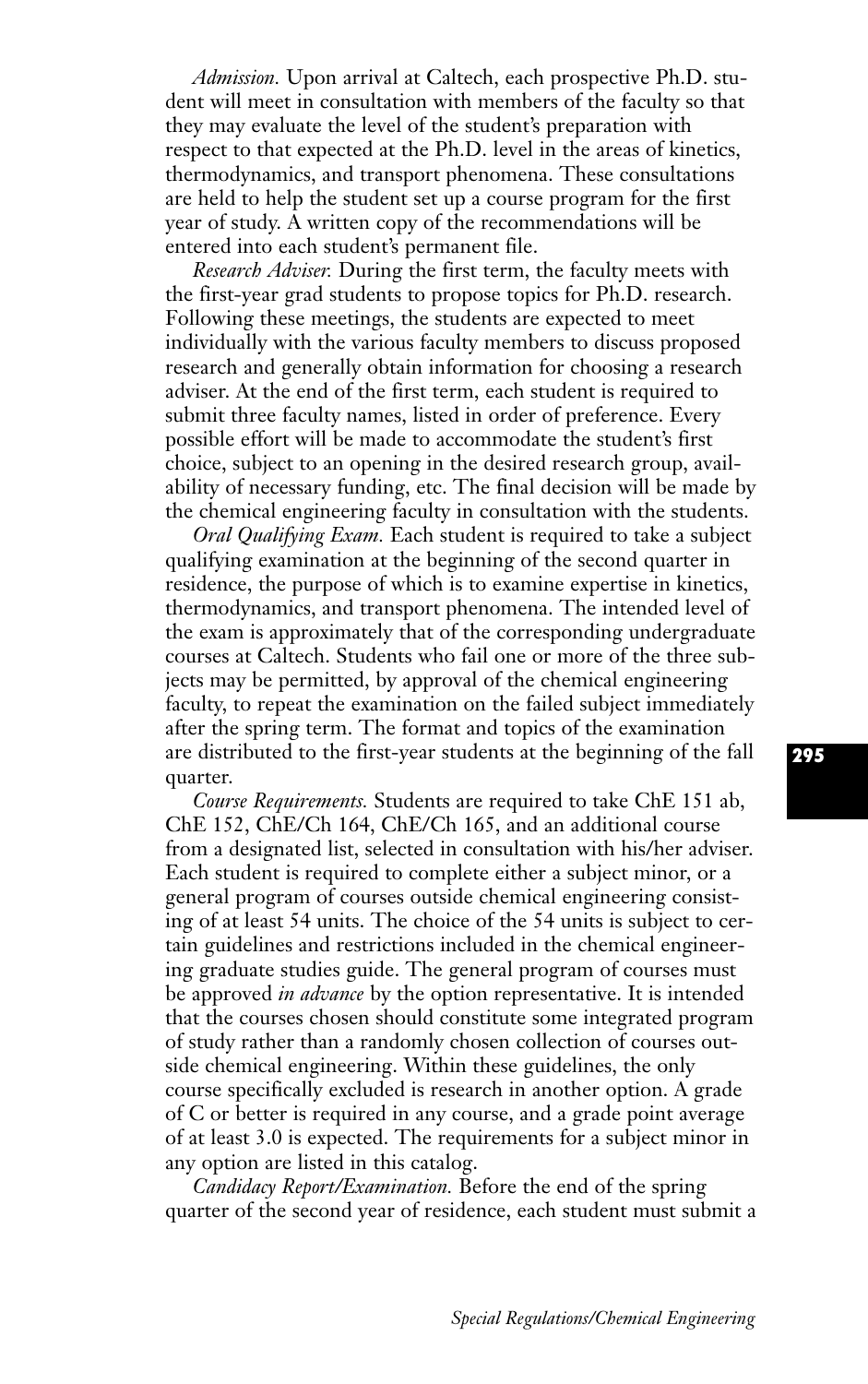written progress report on his or her research for approval by a specially constituted candidacy committee consisting of faculty members familiar with his or her general area of research. An oral examination is subsequently held by this committee to evaluate the student's ability to carry out research at the Ph.D. level. A student who fails to satisfy the candidacy requirements by the end of the second year in graduate residence will not be allowed to register in a subsequent term except by special permission of the option and the dean of graduate studies.

*Admission to Candidacy.* To be admitted to candidacy, the student must have passed the qualifying and candidacy examinations, must have had the candidacy report approved, and must have submitted an approved list of courses already taken or to be taken.

*Thesis Review Committee.* After a student passes the second-year candidacy exam, a faculty committee known as the *thesis review committee* will be appointed to review periodically the student's progress. Usually, the thesis review committee will include members of the candidacy committee, and will be appointed by the option representative based upon the student's recommendations. This committee will meet with the student before fall registration each year, either as a group or individually, to review progress, suggest improvements in research, etc. In order to expedite the review, the student should submit a two- or three-page *concise outline* of progress and of proposed future research to each member of his or her committee before the annual review meeting.

*Final Examination and Thesis.* See page 253 and the option graduate studies guide for regulations concerning final examinations and theses. A copy of the corrected thesis is to be submitted to the chemical engineering graduate secretary for the chemical engineering library.

The final examination will include the candidate's oral presentation and defense of his or her Ph.D. thesis.

All Ph.D. students are required to perform a minimum of 18 term-hours of graduate teaching assistantship (GTA) duties during their studies. GTA duties will normally be assigned after the first year in residence. Serving as TA for classes outside chemical engineering may be allowed at the discretion of the option representative.

#### *Subject Minor*

Graduate students electing a subject minor in chemical engineering must complete 54 units of graduate courses in chemical engineering that are approved by the chemical engineering faculty. The 54 units will consist of no more than 18 units from ChE 101, 103 abc, 105, and 110 ab, and at least 36 units from ChE 151 ab, ChE 152, ChE/Ch 164, ChE/Ch 165, and a list of chemical engineering courses provided by the option representative. A 3.0 GPA is required for the courses taken.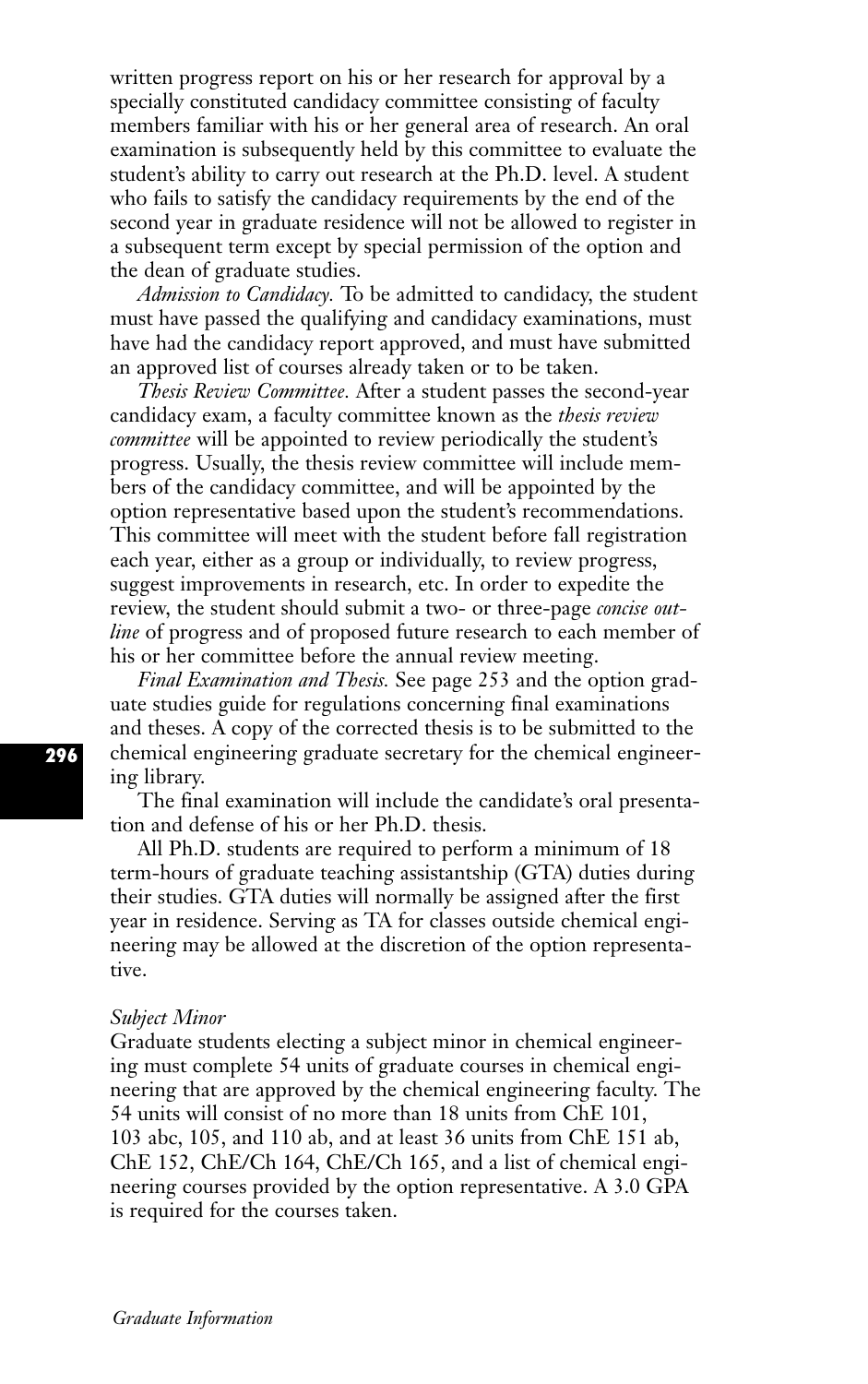*Graduate Studies Adviser, Option Representative, and Chemical Engineering Graduate Studies Committee.* During graduate studies, students will interact with several members of the chemical engineering faculty. The most intensive interaction will be with the research adviser, who will advise on all aspects of Ph.D. research and course work and will approve various formal requirements. Each student will be assigned a graduate mentor to provide additional perspective on the student's progress and on any problems that may arise. The student will also interact with the members of the thesis review committee, as discussed earlier. In addition, they will interact with the option representative and the graduate studies adviser. During the first year, the graduate studies adviser will advise the students about choice of research adviser, choice of courses, and Ph.D. qualifying exams. The option representative is responsible for GRA (graduate research assistantship) or GTA (graduate teaching assistantship) assignments, beyond the first year, and for approval of the Candidacy and Thesis Review Committees and other formal requirements for the M.S. and Ph.D. degrees. Students may contact either of these two faculty members regarding any questions or problems. In a case where the relationship between a student and his or her research adviser becomes strained and the student desires advice or help from other faculty, he or she should consult with the Chemical Engineering Graduate Studies Committee, consisting of the option representative, the graduate studies adviser, and the option executive officer.

*Additional Information.* Additional information about graduate study requirements and procedures is provided in the chemical engineering graduate studies guide, distributed annually to firstyear chemical engineering graduate students.

# **Chemistry**

# *Aims and Scope of the Graduate Program*

The graduate program in chemistry emphasizes research. This emphasis reflects the Institute's traditional leadership in chemical research and the conviction that has permeated the Division of Chemistry and Chemical Engineering from its founding, that participation in original research is the best way to awaken, develop, and give direction to creativity.

Soon after a new graduate student arrives in the laboratories, he or she attends a series of orientation seminars that introduce students to the active research interests of the staff. Students then talk in detail with each of several staff members whose fields attract them, eventually settle upon the outlines of a research problem that interests them, and begin research upon it early in the first year. Students can elect to do research that crosses the boundaries of traditionally separate areas of chemistry, for in this relatively compact division, they are encouraged to go where their scientific curiosity drives them. A thesis that involves more than one adviser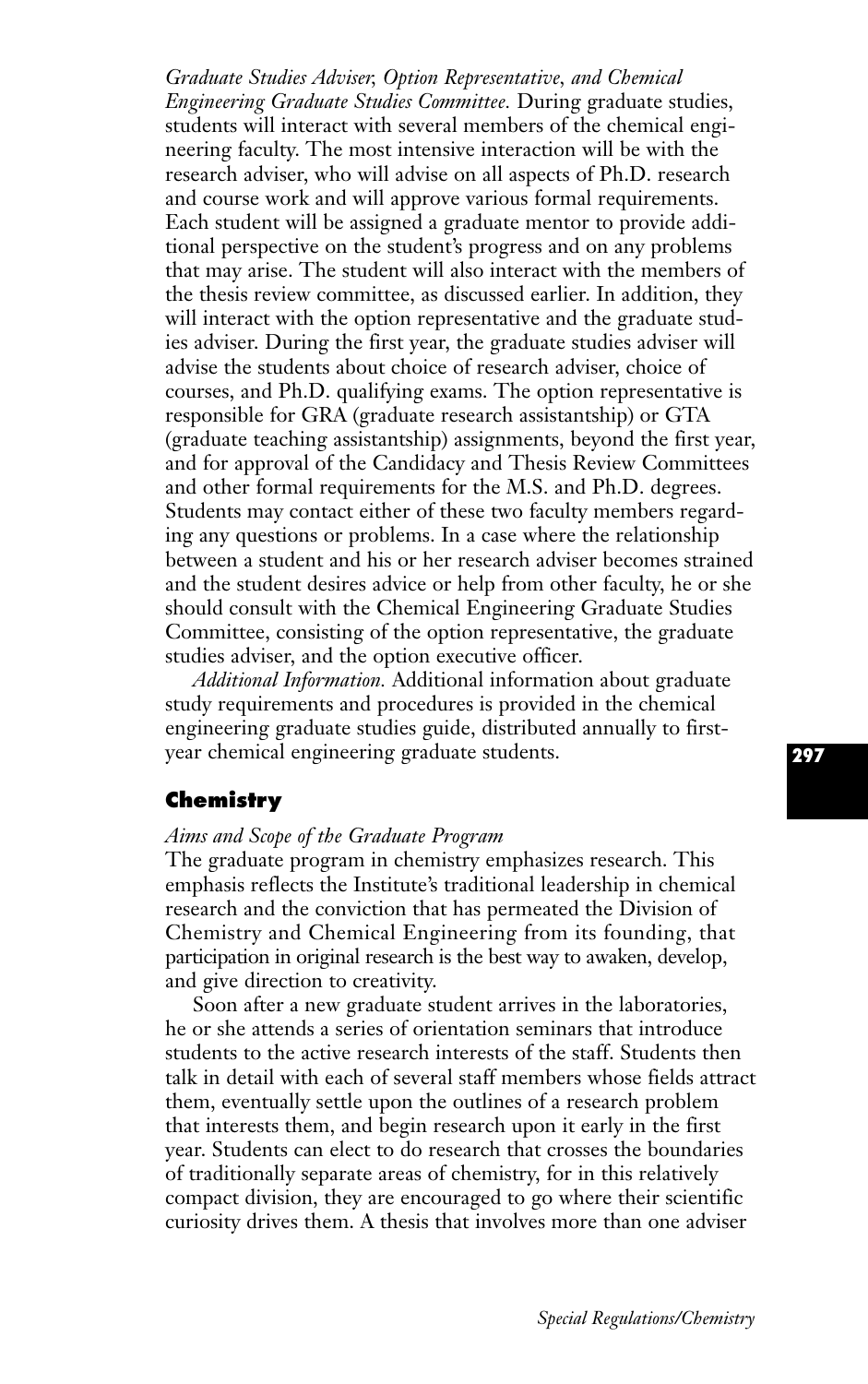is not uncommon, and interdisciplinary programs with biology, physics, geology, chemical engineering, and environmental science and engineering science are open and encouraged.

An extensive program of seminars will enable students to hear of and discuss notable work in chemical physics, organic chemistry, inorganic chemistry and electrochemistry, organometallic chemistry, and biochemistry and molecular biophysics. Graduate students are also encouraged to attend seminars in other divisions.

# *Course Program*

A student is required to complete at least five courses, each being nine units or more, in science or engineering. At least one course must be in a field substantially outside the research area of the student. Courses may be either inside or outside the chemistry option, must be numbered 100 or greater, and must be taken on a letter-grade basis unless the course is offered with only the pass/fail option. A grade of B or better is required for credit. The student should discuss with his or her adviser which courses best serve his or her individual needs. The program of courses must be approved by the research adviser and the Chemistry Graduate Study Committee. Alternatively, a student may complete a subject minor in another option, the course requirements being set by that option.

#### *Master's Degree*

Students are not ordinarily admitted to graduate work leading to an M.S. degree. Under special circumstances, and with prior approval of the Graduate Study Committee, a master's degree can be obtained. All master's programs for the degree in chemistry must include at least 40 units of chemical research and at least 30 units of advanced courses in science. The remaining electives may be satisfied by advanced work in any area of mathematics, science, engineering, or the humanities, or by chemical research. Two copies of a satisfactory thesis describing this research, including a one-page digest or summary of the main results obtained, must be submitted to the divisional graduate secretary at least 10 days before the degree is to be conferred. In addition, the fulfillment of the thesis requirement must be signed off by a designated faculty member on the M.S. candidacy form and a final copy of the thesis submitted to the Graduate Office no later than two weeks before the degree is to be conferred. The copies of the thesis should be prepared according to the directions formulated by the dean of graduate studies and should be accompanied by a statement approving the thesis, signed by the staff member directing the research and by the chair of the Chemistry Graduate Study Committee.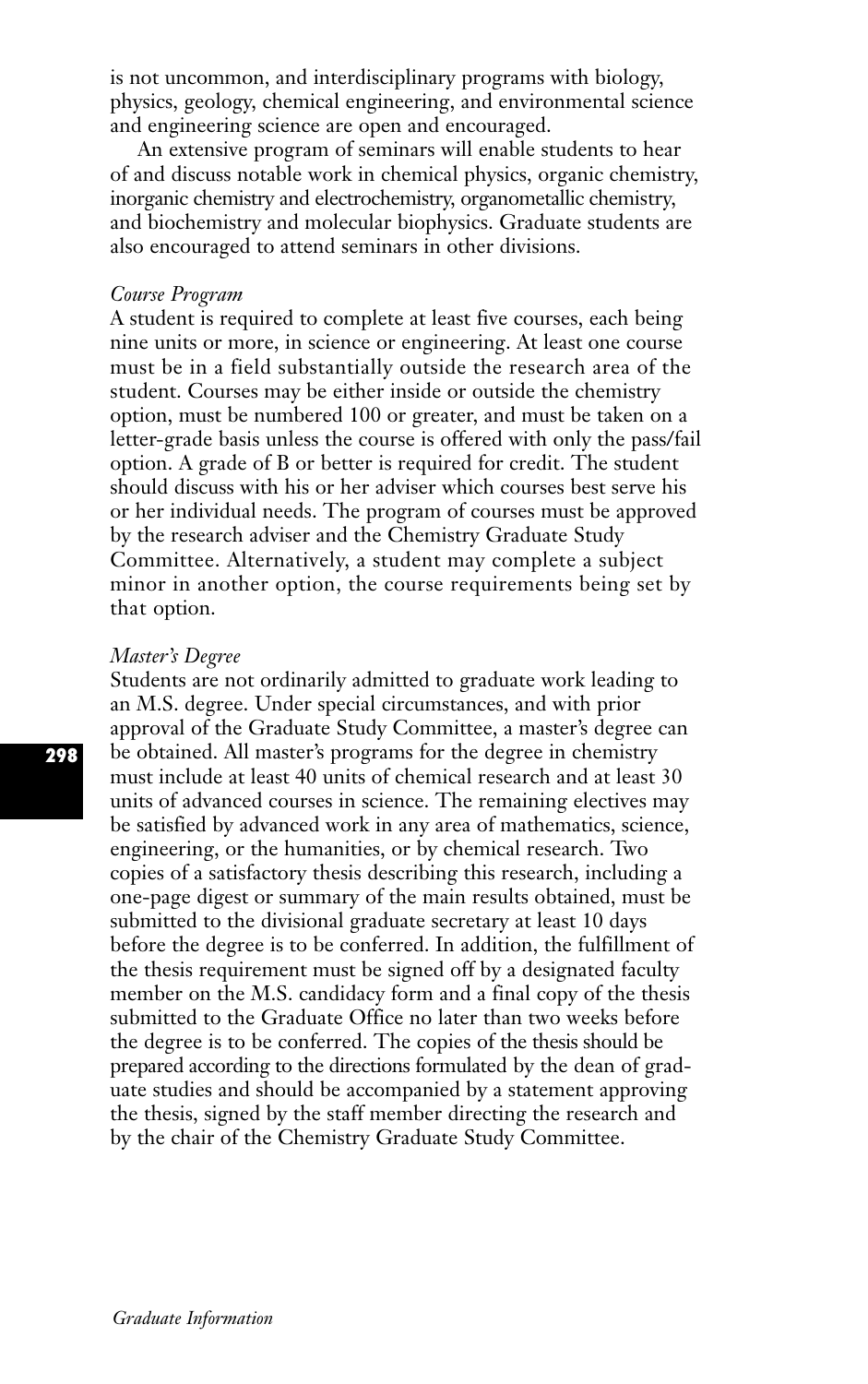# *Degree of Doctor of Philosophy*

*Candidacy.* To be recommended for candidacy for the doctor's degree in chemistry, in addition to demonstrating an understanding and knowledge of the fundamentals of chemistry, a student must give satisfactory evidence of proficiency at a high level in the primary field of interest, as approved by the division. This is accomplished by an oral candidacy examination, which must be held during or before the fifth term of graduate residence (excluding summer terms). The candidacy committee shall consist of three members of the chemistry faculty. The committee should be considered as a resource for the student for the remainder of his or her studies. At the candidacy examination, a student is asked to demonstrate scientific and professional competence and promise by discussing a research report and propositions as described below.

The research report should describe progress and accomplishments to date and plans for future research. Two original research propositions, or brief scientific theses, must accompany the report, and at least one must be well removed from the student's field of research. These propositions should reflect his or her breadth of familiarity with the literature, originality, and ability to pose and analyze suitable scientific research problems. The research report and propositions must be in the hands of the examining committee one week before the examination.

The result of the candidacy examination may be either (a) pass, (b) fail, or (c) conditional. Conditional status is granted when the committee decides that deficiencies in a student's research report, propositions, or overall progress can be remedied in a specific and relatively brief period of time. In order to change conditional to pass status, the student must correct the indicated deficiencies or in some cases schedule a new examination the following term. He or she must be admitted to candidacy at least three terms before the final oral examination. A student cannot continue in graduate work in chemistry (nor can financial assistance be continued) past the end of the sixth term of residence without being admitted to candidacy, except by petitioning the division for special permission. This permission, to be requested by a petition submitted to the Graduate Study Committee stating a proposed timetable for correction of deficiencies, must be submitted before registration for each subsequent term (including the summer following the sixth term of residence) until admission to candidacy is achieved.

*Language Requirement.* There is no formal foreign language requirement for the Ph.D. in chemistry. However, the division believes strongly in the professional importance to chemists of a knowledge of foreign languages and encourages their study prior to graduate work or while in graduate school.

*Thesis Research Progress.* Before the thirteenth term of graduate residence (excluding summer terms), the student will be expected to demonstrate satisfactory progress in the course of thesis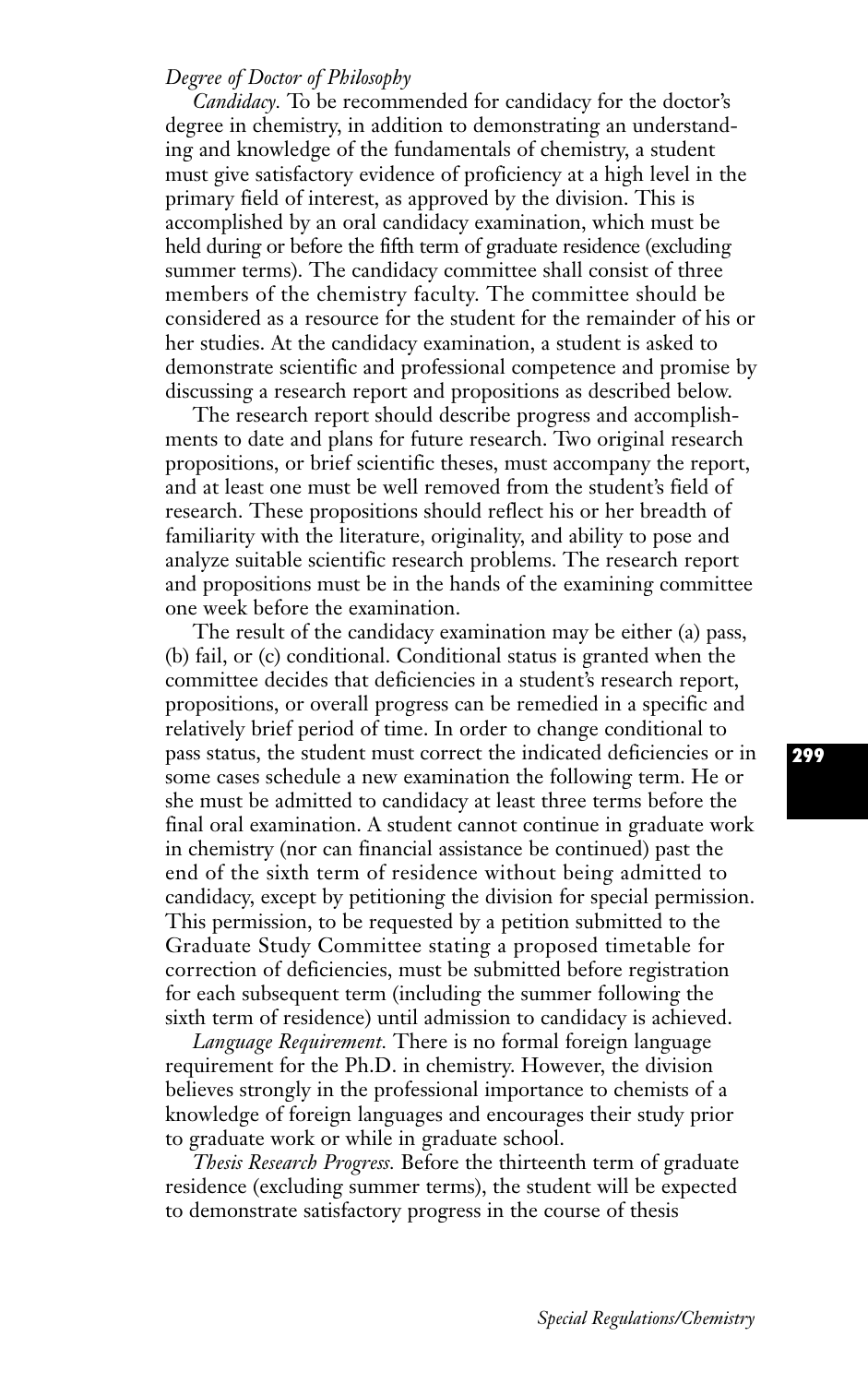research. To this end, an informal meeting with the Ph.D. thesis committee will be held, at which time the student will present an oral summary of research completed to date as well as an outline of future research plans. The thesis committee will generally consist of the original candidacy committee plus an additional member of the faculty. Following the presentation, an appropriate timetable for completion of the degree requirements will be discussed and agreed upon. If the student has not progressed sufficiently, completion of the Ph.D. may be considered inappropriate.

*Length of Graduate Residence.* Any graduate student who anticipates a need to register for a 16th academic term must request a meeting of his or her thesis committee and present a petition for permission to register that includes a plan of action for the period of the requested registration and a specific date for the completion of the degree requirements. This petition must be approved by the chair of the Chemistry Graduate Study Committee and, in cases where financial support is an issue, also by the executive officer or division chair, before it is forwarded to the dean of graduate studies. Financial support of graduate students who are required to petition to register will not normally be provided through teaching assistantships. Failure to complete the degree requirements by the date specified in the petition would require the entire approval process to be repeated.

*Thesis and Final Examination.* The final examination will consist in part of the oral presentation and defense of a brief résumé of the student's research and in part of the defense of a set of propositions he or she prepares. Three original research propositions are required. No more than *one* of these may be a carryover from the candidacy examination, and *at least one* must be *well removed* from the field of research. Each proposition shall be stated explicitly and the argument presented in writing with adequate documentation. The propositions should display originality, breadth of interest, and soundness of training; a student will be judged on the selection and formulation of the propositions as well as on the defense of them. Formulating a set of propositions should begin early in the course of graduate study.

To emphasize the importance of these propositions, there will be a separate examination on the three propositions by the Ph.D. thesis committee. This examination on the propositions is normally taken after the thesis research progress meeting, but must be held before the end of the fifth year of residence, and not less than 10 weeks in advance of the final doctoral examination. A copy of the propositions, along with suitable abstracts, must be submitted to the examining committee and to the division graduate secretary not less than two weeks before the propositions examination. These propositions must be acceptable to the committee before the final doctoral examination can be scheduled.

A copy of the thesis must be submitted to each member of the thesis committee not less than two weeks before the final doctoral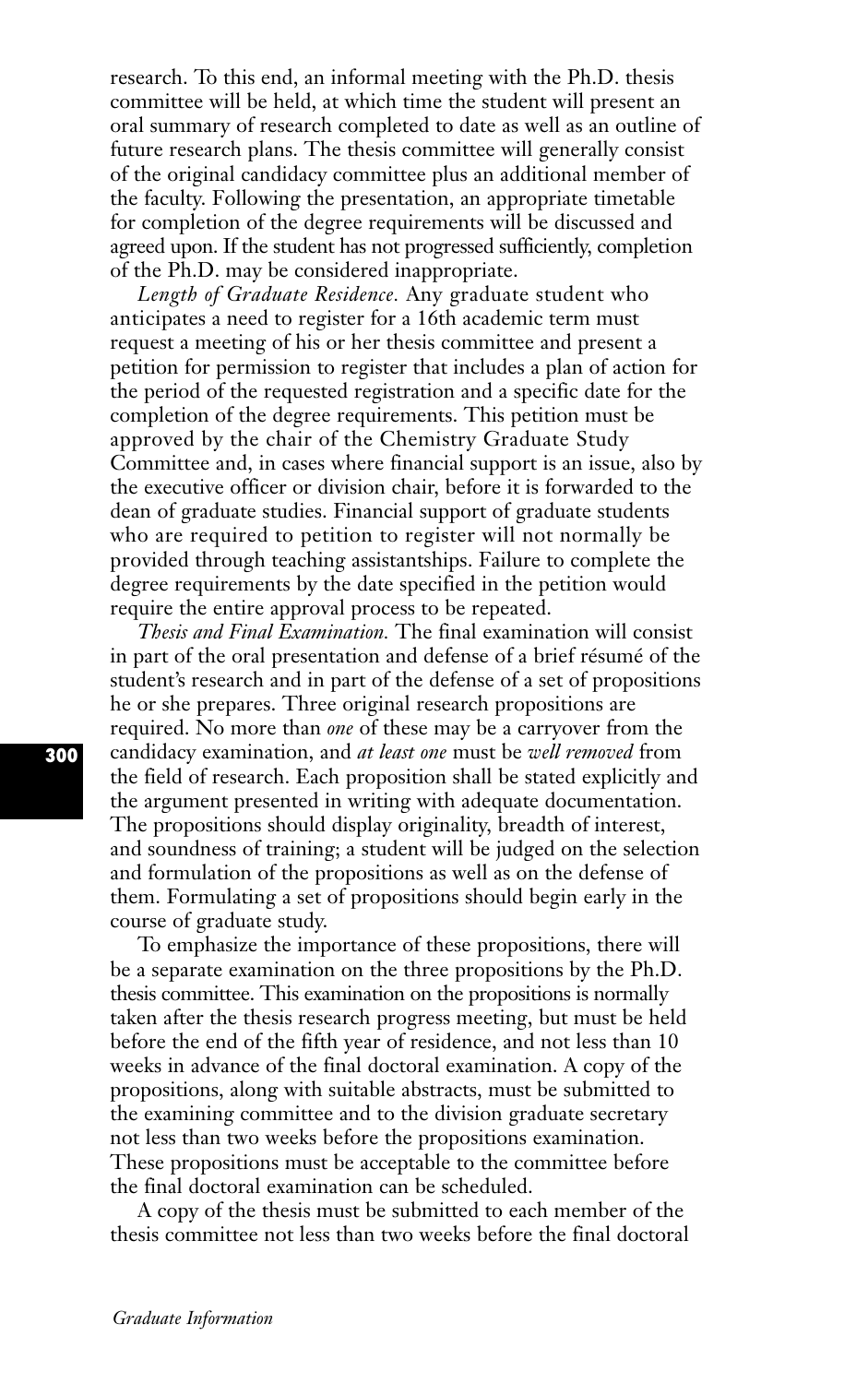examination. A copy of the thesis should also be submitted to the Graduate Office for proofreading three weeks prior to the final doctoral examination. One reproduced copy of the thesis, corrected after proofreading, is to be submitted to the division graduate secretary for the divisional library. Two final copies (one on Permalife paper) are to be submitted to the Graduate Office.

# *Subject Minor*

Graduate students in other options taking chemistry as a subject minor will be assigned a faculty adviser in chemistry by the Chemistry Graduate Study Committee. In consultation with this adviser, the student will work out an integrated program of courses, including at least 45 units of formal course work at the 100 level or above. This program must be approved by the Chemistry Graduate Study Committee, and a grade of C or better in each course in the approved program will be required.

# **Civil Engineering**

# *Preparation for the Graduate Program*

Students who have not specialized in civil engineering as undergraduates, as well as those who have, may be admitted for graduate study. As preparation for advanced study and research, a good fouryear undergraduate program in mathematics and the sciences may be substituted for a four-year undergraduate engineering course, with the approval of the faculty. The qualifications of each applicant will be considered individually, and, after being enrolled, the student will arrange his or her program in consultation with a member of the faculty.

# *Master's Degree*

For the M.S. degree a minimum of 138 units of academic credit for courses numbered 100 or above is required. The program must include three units of CE 130 abc and at least 81 units of graduatelevel courses in CE and AM. Students who have not had ACM 100 abc or its equivalent will be required to include ACM 100 in their program. The M.S. program must be approved by the student's adviser and the option representative for civil engineering. Ordinarily, the degree program will be completed in one academic year.

Students admitted for study toward a master's degree but interested in pursuing subsequent study toward a Ph.D. degree should also read the section below concerning this degree.

# *Degree of Civil Engineer*

Greater specialization is provided by work for the engineer's degree than for the master's. The candidate for this degree is allowed wide latitude in selecting his or her program of study, and is encouraged to elect related course work of advanced nature in the basic sciences. The degree of Civil Engineer is considered to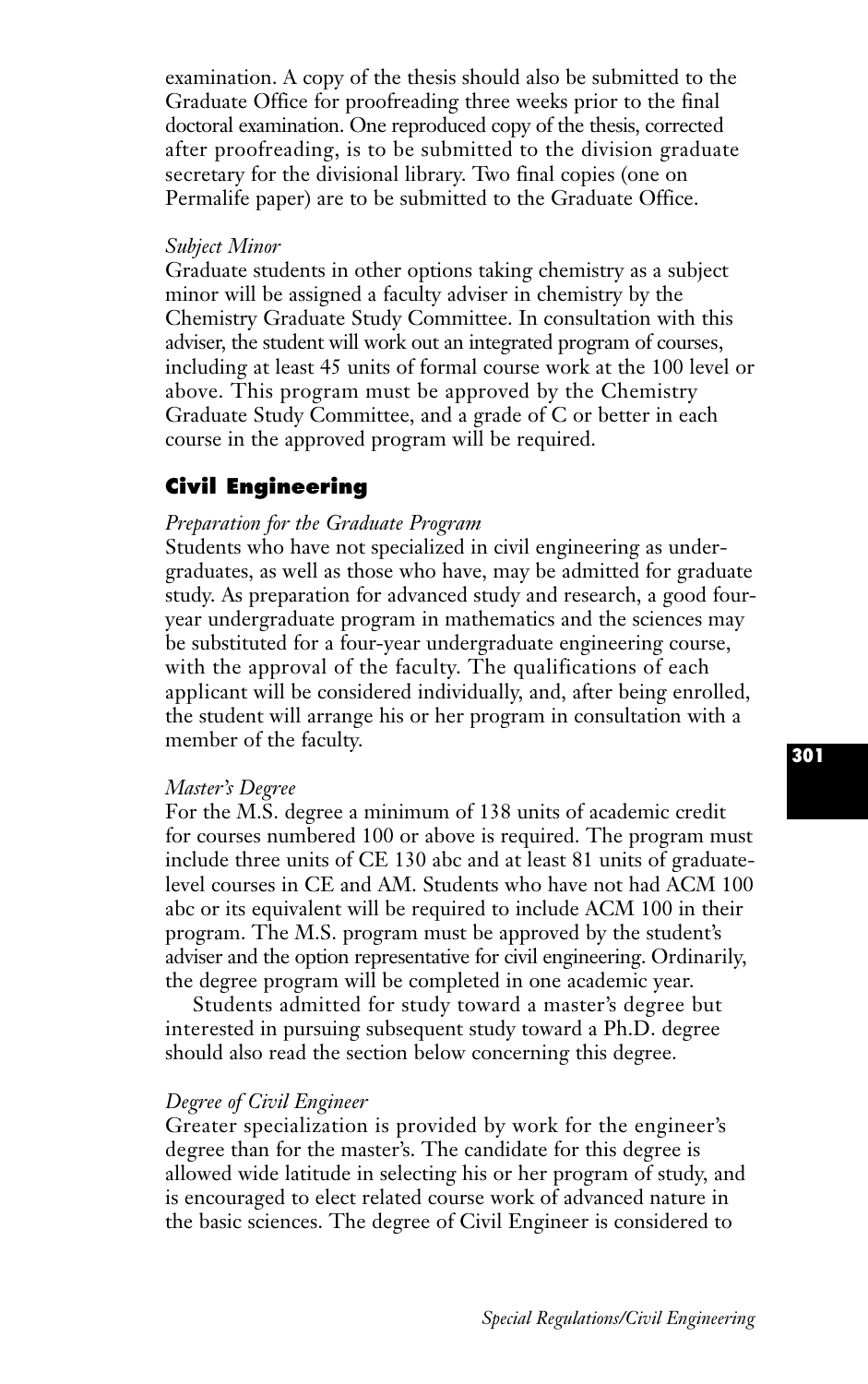be a terminal degree for the student who desires advanced training more highly specialized and with less emphasis on research than is appropriate to the degree of Doctor of Philosophy. However, research leading to a thesis is required for both degrees. The student should refer to Institute requirements for the engineer's degree.

#### *Degree of Doctor of Philosophy*

Study and research programs for the Ph.D. degree are individually planned to fit the interests and background of the student. A comprehensive research project leading to a thesis is required. Examples of areas of research are described in section two.

*Advising and Thesis Supervision.* A counseling committee of three faculty members is appointed for each student upon his or her admission to work toward a Ph.D. degree in civil engineering, in order to advise the student on a suitable course program. One committee member acts as committee chair and interim adviser until this responsibility is assumed by the thesis adviser. This committee must meet during the first and third terms of each year of Ph.D. study.

The thesis adviser and thesis advisory committee provide the majority of mentoring to the student. In addition, the option representative and other members of the faculty are always available to provide advice and mentoring on any aspect of research, progress toward the Ph.D., future careers, and other aspects of life in graduate school and as a professional scientist or engineer.

*Admission to or Continuation in Ph.D. Status.* Newly admitted students, those continuing to study toward the Ph.D. degree in civil engineering, and other graduate students wishing to become eligible for study toward this degree, must make satisfactory progress in their academic studies each year, as judged by a special joint faculty committee.

*Admission to Candidacy.* To be recommended for candidacy for the Ph.D. degree in civil engineering, the student must, in addition to meeting the general Institute requirements, do the following:

- Complete 27 units of research.
- Complete at least 108 units of advanced courses, arranged in conference with his or her adviser and approved by the faculty in civil engineering.
- Pass with a grade of at least C an additional 27 units of course work in advanced mathematics, such as AM 125 abc or a substitute acceptable to the faculty in civil engineering.
- Pass a two-part oral candidacy examination in the second academic year of graduate residence at the Institute.

*Thesis and Final Examination.* A final oral examination will be given after the thesis has been formally completed. Copies of the completed thesis must be provided to the examining committee at least two weeks prior to the examination. This thesis examination will be a defense of the doctoral thesis and a test of the candidate's knowledge in his or her specialized field of research.

*Graduate Information*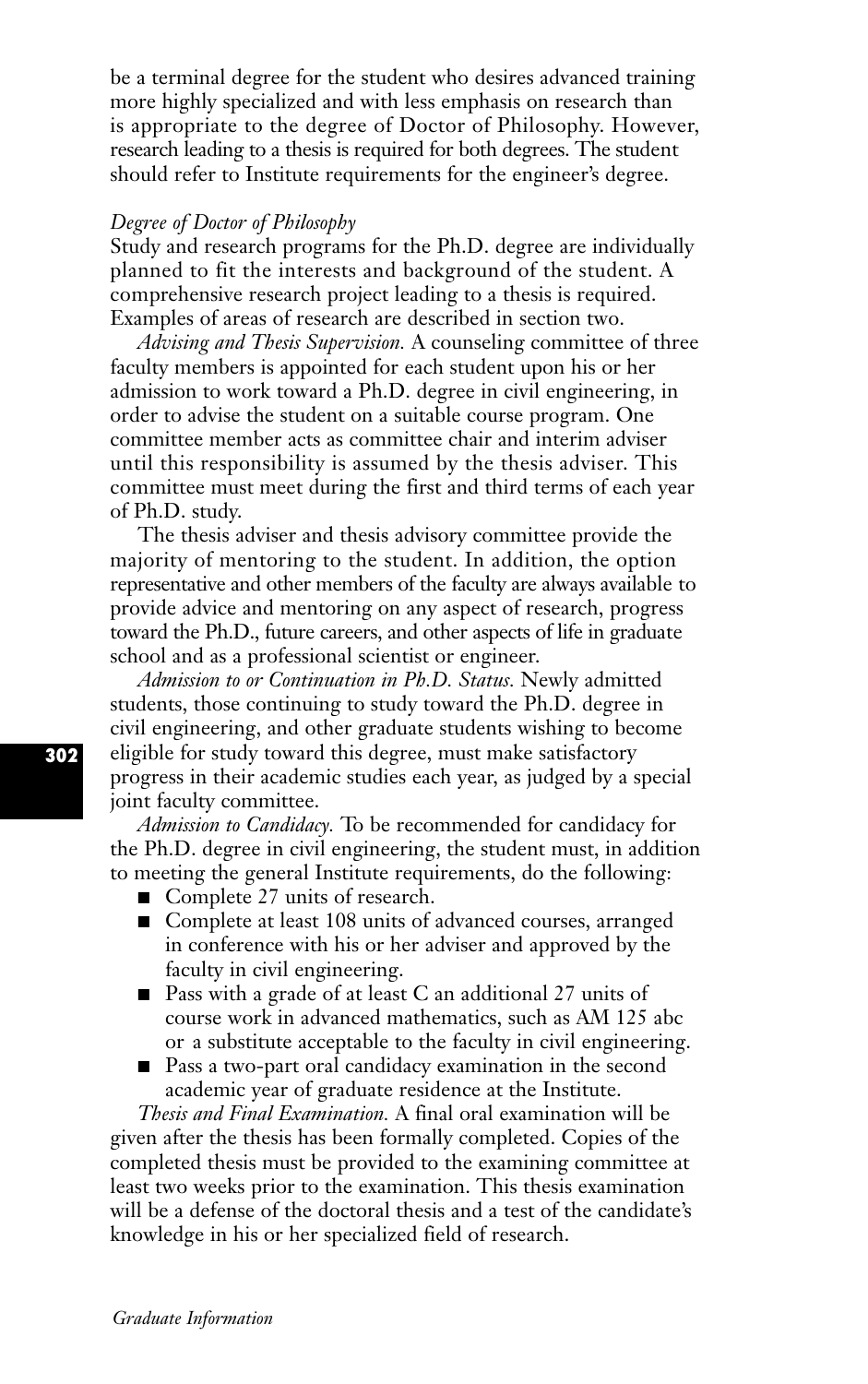# *Subject Minor*

A student majoring in another branch of engineering, or in another division of the Institute, may elect civil engineering as a subject minor, with the approval of the faculty in civil engineering and the faculty in the student's major field. The group of courses shall differ markedly from the major subject of study or research, and shall consist of at least 54 units of courses approved by the faculty in civil engineering.

# **Computation and Neural Systems**

# *Aims and Scope of the Graduate Program*

An integrated approach to graduate study combining computation and neural systems is organized jointly by the Division of Biology, the Division of Engineering and Applied Science, and the Division of the Humanities and Social Sciences. This curriculum is designed to promote a broad knowledge of aspects of molecular, cellular, systems and cognitive neuroscience, computational biology and computational neuroscience, information and learning theory; emergent or collective systems; and computer science and electrical engineering; in conjunction with an appropriate depth of knowledge in the particular field of the thesis research. For more details, see http://www.cns.caltech.edu.

# *Admission*

Ideal applicants will have a Bachelor of Science degree or equivalent with a strong quantitative background and some facility with computer programming. They will have shown an interest in understanding the brain and/or in autonomous intelligent systems. All applicants are strongly encouraged to submit their Graduate Record Examination (GRE) verbal and quantitative scores.

# *Advisory Committee and TA Requirement*

An advisory committee of three CNS faculty members is constituted for each student by the CNS admissions committee upon admission to the program. The faculty in whose lab the student is staying first chairs this committee. The advisory committee meets with the student when he or she arrives, guides and approves first-year course choices, and answers questions and offers advice about the program and the way of life in CNS. The CNS faculty are available to students during the year for formal and/or informal discussions.

It is expected that each graduate student will serve as a teaching assistant in one or two CNS courses during his or her residency at Caltech as part of the Ph.D. graduation requirement.

# *Master's Program*

Only students who expect to pursue the Ph.D. degree will be admitted to the option. The master's degree may be awarded in exceptional cases. The awarding of this degree requires fulfilling the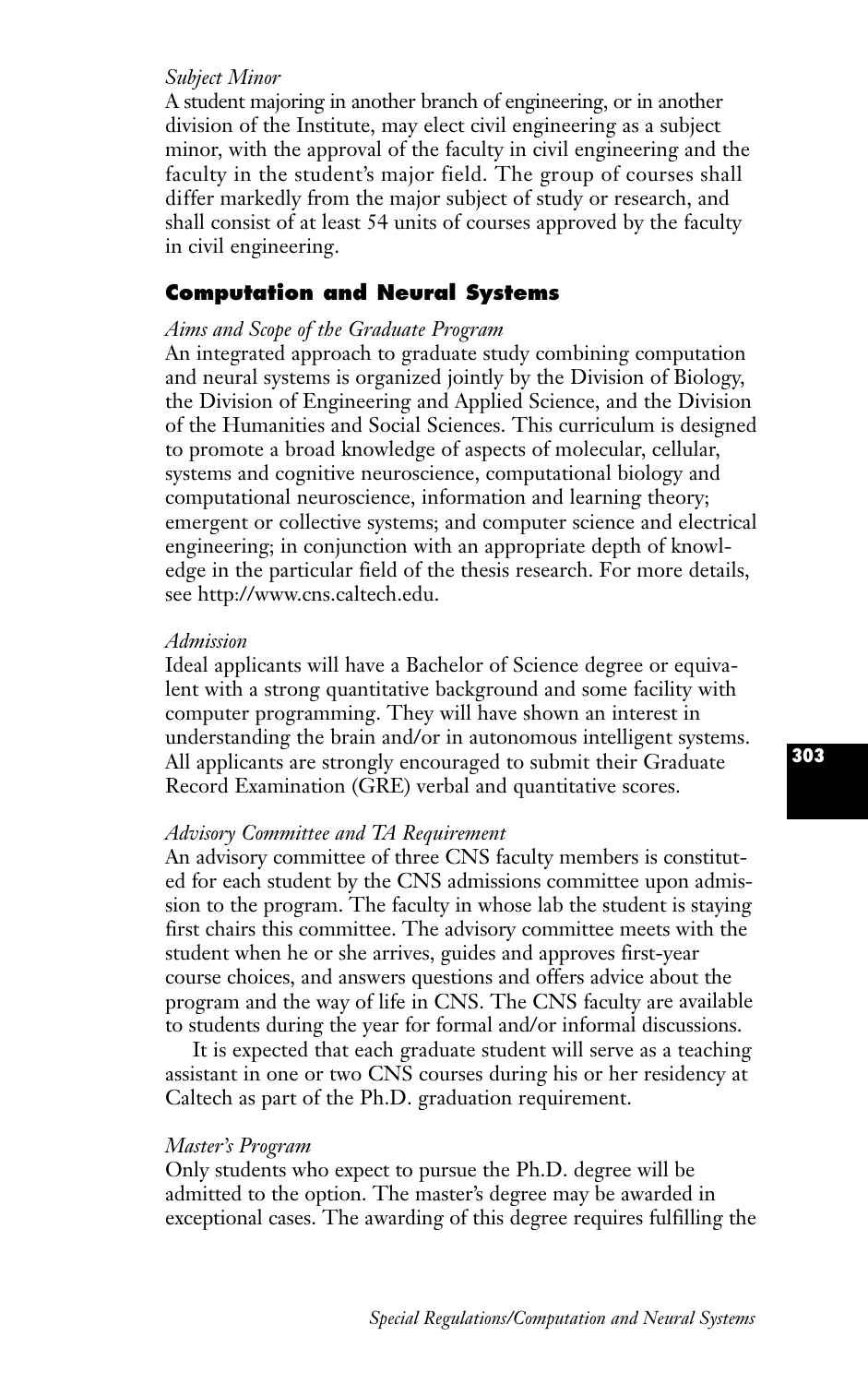Institute requirements for a master's degree, satisfying the option breadth requirements (see following section), the completion of a master's thesis, and receiving from a candidacy examination oral committee a recommendation for awarding the degree.

# *Laboratory Rotations*

Mandatory rotations through research groups (labs) provide a unique opportunity for the student to experience the CNS culture. To broaden the student's knowledge and to provide familiarity with different techniques and ways of thinking or doing research, each student should carry out three 12-week laboratory rotations (one per term) during the first year, and should engage in research. During each rotation, the student is expected to take part in the life and routine of the lab by attending lab meetings; participating in research projects and discussions with members of the lab; and meeting monthly with the faculty of that lab to discuss science.

# *Course Requirements*

Six nine-unit courses are required during the first year: CNS/Bi/Ph/CS 187, either Bi 9 or equivalent, or Bi/CNS 150, a neurobiology or modeling course, a math course, and two other CNS, Bi, EE, ACM, or Ph courses (for example, a schedule of CNS/Bi/Psy 120, CNS/Bi/EE 186, CNS 187, Bi/CNS 150, and CS/CNS/EE 156 satisfies this requirement). CNS students are required to take two additional classes: the one-unit survey course CNS 100, and the four-unit course Bi 252. These eight courses must be taken for letter grades. Students are free to take additional classes, and a research adviser may require that a student take a specific, complementary course as a requirement for joining his or her lab.

## *Candidacy*

Five faculty, including the three faculty in whose labs rotations have been done, should be on the student's candidacy exam committee. At the end of the first year, the student is expected to decide on a research group and begin work there. The first summer is thus expected to be spent entirely on research in that lab. Advancing to candidacy requires passing two tests: the general knowledge exam, and the research and candidacy exam. These exams are supervised by the CNS option representative.

The general knowledge exam satisfies the breadth requirement. A list of about 100 questions, grouped by category, is available at http://www.cns.caltech.edu, providing a clear idea of the scope of knowledge that each student is expected to know well. Students are encouraged to organize working and discussion groups to prepare for this exam; the format and implementation of such a system, however, is left to the students.

This is an oral exam, with the five faculty (including the heads of the student's three rotation labs and two others chosen for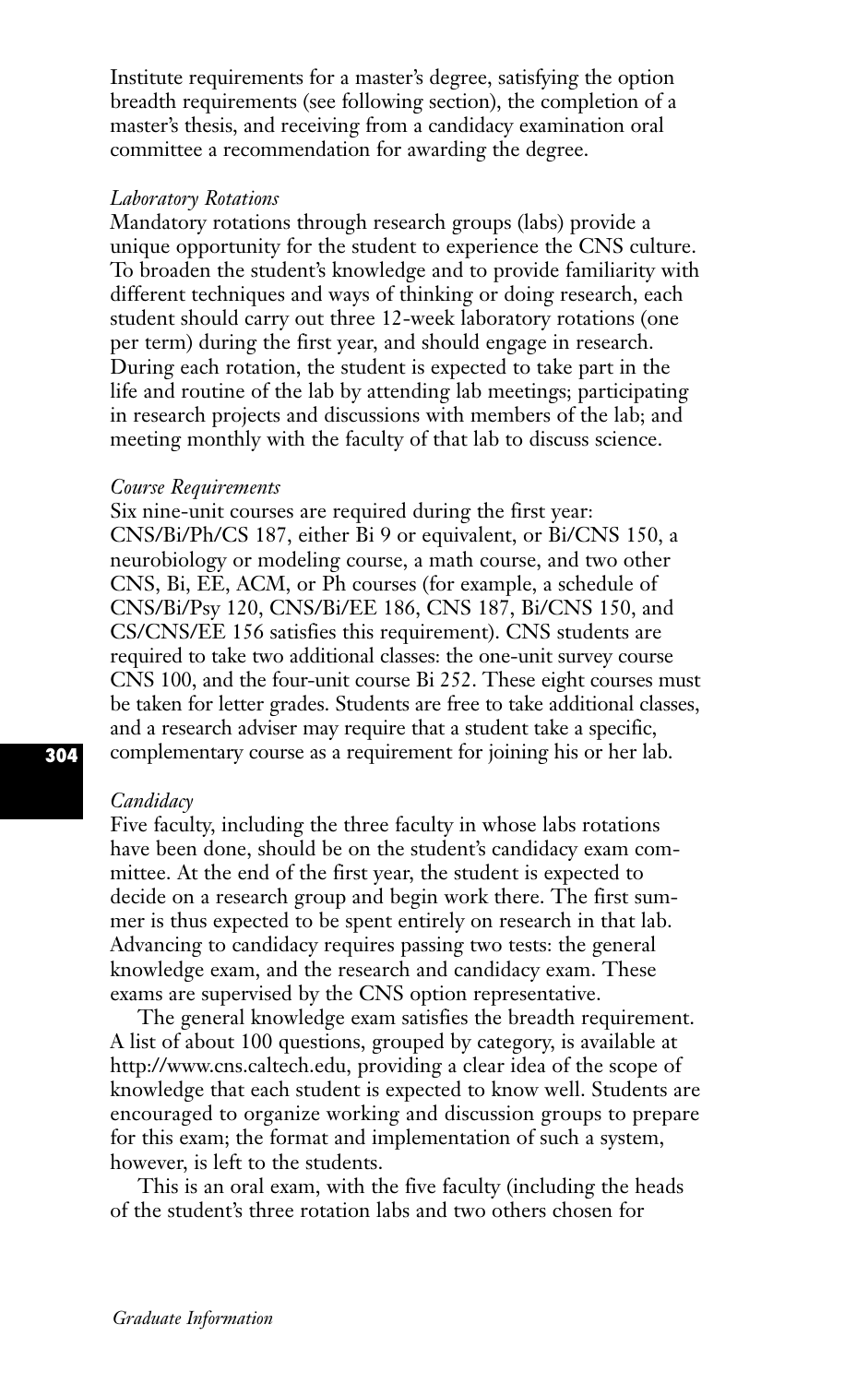"breadth,'' of whom one can be from outside Caltech). It should be scheduled by the student (who contacts the committee members) to take place during the last six weeks of the third term of year one. For the exam, the student must answer questions (from more than one category) taken from the list, which is modified each year. (The exam can be retaken after three months.)

The research and candidacy exam satisfies the depth requirement. During year two, the student is expected to produce a piece of work of a quality sufficient to be presented at a professional meeting. (The objective of this description is to offer a way to calibrate the level of expected research achievement and involvement. Professional acceptance of the abstract or paper is not a requirement for passing candidacy.) This work is presented in an oral exam in spring term of year two, before the same exam committee (if possible) that conducted part one of the exam. The exam focuses exclusively on research (accomplished and/or planned). During year two, the student may take other courses, as needed, but is expected to present a high standard (quality, originality) of research at the time of this second part of the candidacy exam.

*Subject Minor.* Students majoring in other fields may take a subject minor in CNS, provided the program is supervised by a CNS adviser, is approved by the CNS option representative, and consists of 45 units, including Bi/CNS 150, CNS/Bi/Ph/CS 187, Bi 252, and other CNS cross-listed classes. A subject minor is not required for the Ph.D. degree in CNS.

# **Computational Science and Engineering**

# *Aims and Scope of the Minor*

Computational Science and Engineering (CSE) may be pursued as a subject minor by graduate students who are pursuing Ph.D. degrees in any option. The CSE minor is intended to supplement one of Caltech's graduate degrees and is designed for students who wish to broaden their knowledge of CSE beyond their major field of study. The CSE minor is also intended to recognize graduate students' interest in and dedication to CSE as demonstrated by the successful completion of a program of study in the field. Completion of the CSE minor program of study will be recognized on the Ph.D. diploma by the statement, "…and by additional studies constituting a minor in Computational Science and Engineering."

### *Requirements*

To receive the CSE minor, graduate students must fulfill the following requirements.

■ 18 units (two terms) from the following list: ACM 106 abc, ACM 113, ACM/CS 114, ACM/ESE 118, ACM 126 ab, ACM 210 abc, ACM 216.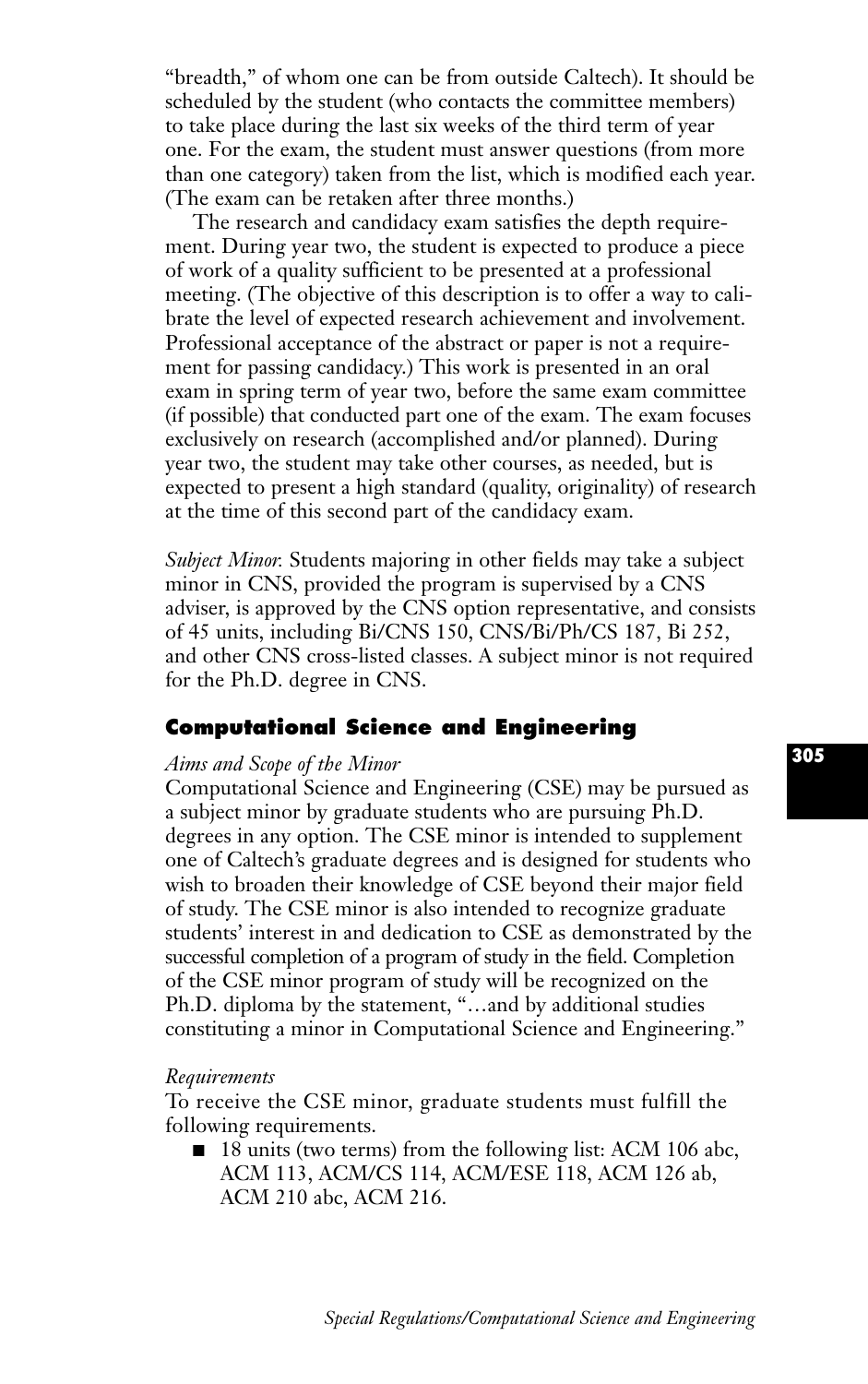- 18 units (two terms) from the following list: CS/EE/Ma 129 abc, CS 138 abc, CS 139 abc, CS 150, CS/CNS/EE 156 a.
- 9 units (one term) from the list: Ae/AM/CE/ME 214 abc, Ae/AM/ME 232 ab, Ay 199, Ch 121 ab, GE 263, Ph/CS 219 abc.

All courses to be applied toward the CSE minor requirements must be taken on a graded basis, and students must obtain a grade of B or higher in all courses. Courses that are used to satisfy the CSE minor cannot be used to satisfy course requirements in the major options unless absolutely required by the option. Courses taken as part of the CSE minor are counted toward the total number of units required for the completion of the Ph.D. degree.

## *CSE Minor Administration*

The CSE minor is administered by an oversight committee consisting of three faculty members reporting to the chair of the engineering and applied science division. In consultation with their advisers and, if needed, with the CSE Oversight Committee, students formulate a program of approved courses individually tailored to each student's background and needs, with the objective that the student achieve a level of competence in specific subjects relevant to CSE. Students must petition the CSE Oversight Committee for approval of their program of study. Upon completion of the program of study, the CSE Oversight Committee will verify that the CSE minor requirements have been fulfilled.

### **Computer Science**

# *Aims and Scope of the Graduate Program*

Graduate study in computer science within the Computing & Mathematical Sciences department is oriented principally toward Ph.D. research. The course work and thesis requirements for the M.S. degree are a required part of the Ph.D. program. There is no admission to the M.S. program as the degree objective.

Students entering the graduate program with an M.S. degree from another school may transfer credit for course work as appropriate. A student may petition the option representative to have a prior M.S. thesis or equivalent accepted in lieu of a Caltech M.S. thesis; no Caltech M.S. will be granted in this case.

The Ph.D. program requires a minimum of three academic years of residence. The M.S. should be completed within the first two years.

Students must maintain high academic standards during their graduate residence. A student's Ph.D. research must exhibit originality in the formulation, analysis, and solution of a problem that is significant to the field of study. The option representative and executive officers are available to discuss concerns regarding academic progress.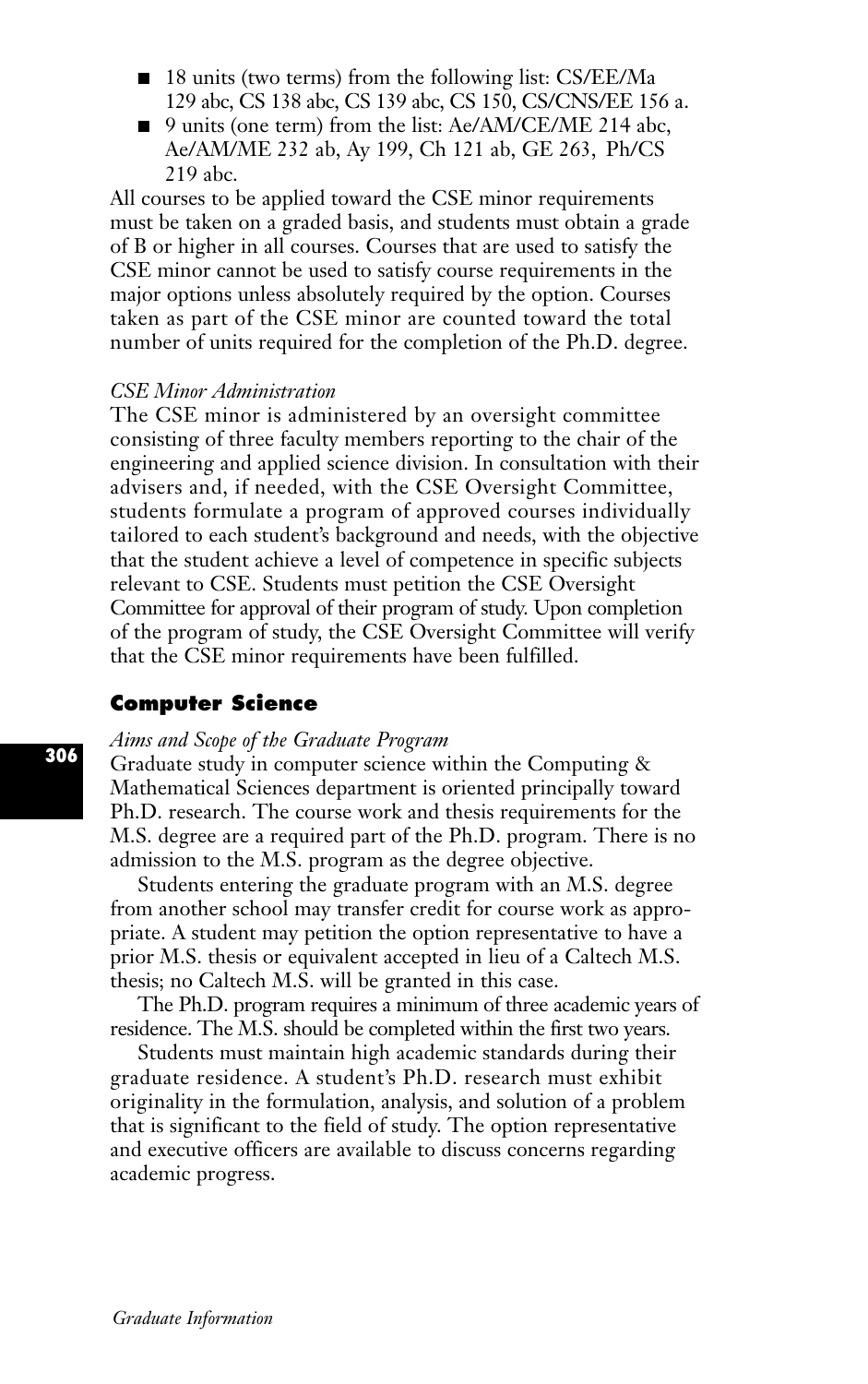# *Master's Degree*

There are five requirements to fulfill for the M.S. in computer science:

- *Total units.* Completion of a minimum of 135 units of courses numbered 100 or greater, including M.S. thesis research (CS 180). The student will consult with the adviser to ensure balance in the course work.
- *Advanced courses in computer science*. Completion of a minimum of 54 units of CS courses numbered 100 or greater in addition to units earned for reading, research, projects, and the M.S. thesis.
- *Units outside computer science*. Completion of a minimum of 27 units outside computer science. Courses jointly listed with computer science cannot be used to fulfill this requirement.
- *Breadth*. Toward the end of the first year, all incoming students must successfully pass a diagnostics exam administered by the faculty. Its purpose is to ensure a solid and broad knowledge in computer science, and/or to direct the students to necessary courses and reading.
- *M.S. thesis.* At the end of the second year, students must have completed a minimum of 45 units of CS 180, had their M.S. thesis approved by a computer science faculty member, obtained the signature of a designated computer science faculty member on the M.S. candidacy form, and submitted a copy of the M.S. thesis to the Graduate Office no later than two weeks before the degree is to be conferred.

# *Degree of Doctor of Philosophy*

*Candidacy.* To be admitted to candidacy, a student must have completed the M.S. program, have entered upon a course of research approved by his or her thesis adviser, and have passed a candidacy oral examination. The candidacy oral examination will be administered by a committee that consists of four faculty, is approved by the option representative, and is chaired by the adviser. The examination will ascertain the student's breadth and depth of preparation for research in the chosen area. The examination should be taken within the first three years.

*Advising and Thesis Supervision.* In order to facilitate close supervision and a highly research-oriented environment, each student is admitted directly to an adviser and research group. A course of study is determined in consultation with the adviser. Occasionally students will be admitted into more than one group. Changes in affiliation may occur with the common consent of the student and the new adviser.

Students meet regularly with their adviser throughout their time at Caltech, and are encouraged to do the same with other members of the faculty.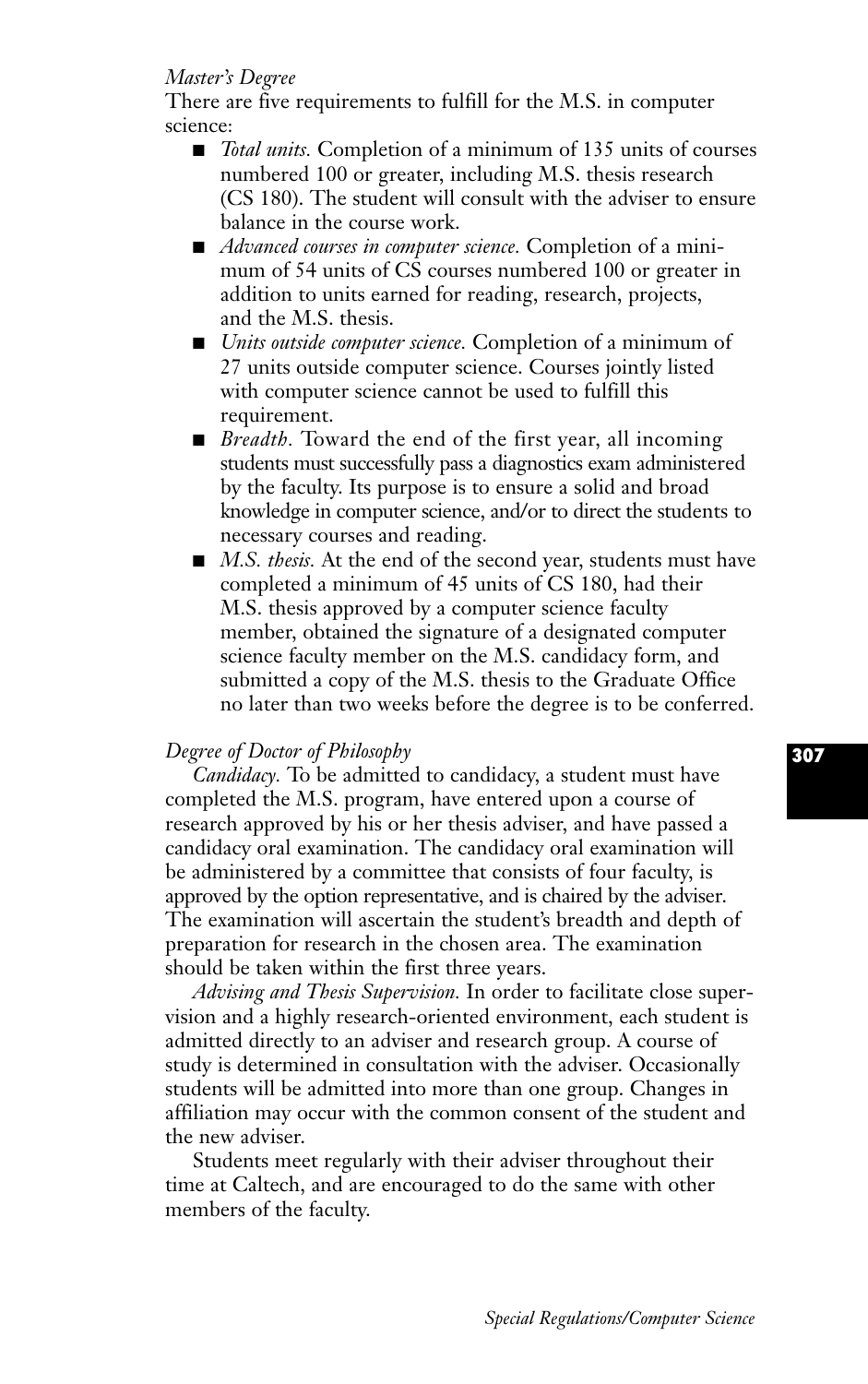*Thesis and Final Examination.* A final oral examination will be scheduled and given after the Ph.D. thesis has been submitted for review to the student's adviser and thesis committee; the latter consists of at least four faculty approved by the option representative, and is chaired by the adviser. The thesis examination is a defense of the thesis research and a test of the candidate's knowledge in his or her specialized fields.

# *Subject Minor in Computer Science*

A subject minor is not required for the Ph.D. degree in computer science. However, students majoring in other fields may take a subject minor in computer science, provided the program is supervised by a computer science faculty adviser, is approved by the computer science option representative, and consists of 45 units sufficiently removed from the student's major program of study.

*Subject Minor in Applied Computation* 

The subject minor in applied computation is administered jointly by the applied and computational mathematics and computer science options, and is open to graduate students in all options. This minor emphasizes the mathematical, numerical, algorithmic, and programming methods underlying the application of computation—particularly parallel and concurrent computation—to research in science and engineering.

The requirements are listed under Applied and Computational Mathematics.

# **Control and Dynamical Systems**

#### *Aims and Scope of the Graduate Program*

The option in control and dynamical systems (CDS) is open to students with an undergraduate degree in engineering, mathematics, or science. The qualifications of each applicant will be considered individually, and, after being enrolled, the student will arrange his or her program in consultation with a member of the faculty. In some cases the student may be required to make up undergraduate deficiencies in engineering science courses.

The CDS option, as part of the Computing & Mathematical Sciences department, emphasizes the interdisciplinary nature of modern theory of dynamical systems and control. The curriculum is designed to promote a broad knowledge of mathematical and experimental techniques in dynamical systems theory and control. In addition to taking courses in the CDS option, students must select a focus area (see below).

#### *Master's Degree*

Students will be admitted to the option who expect to pursue the Ph.D. degree. The master's degree may be awarded in exceptional cases. The awarding of this degree requires fulfilling the Institute requirements for a master's degree, satisfying the focus requirements, and receiving a recommendation for awarding of the degree from the candidacy oral examination committee.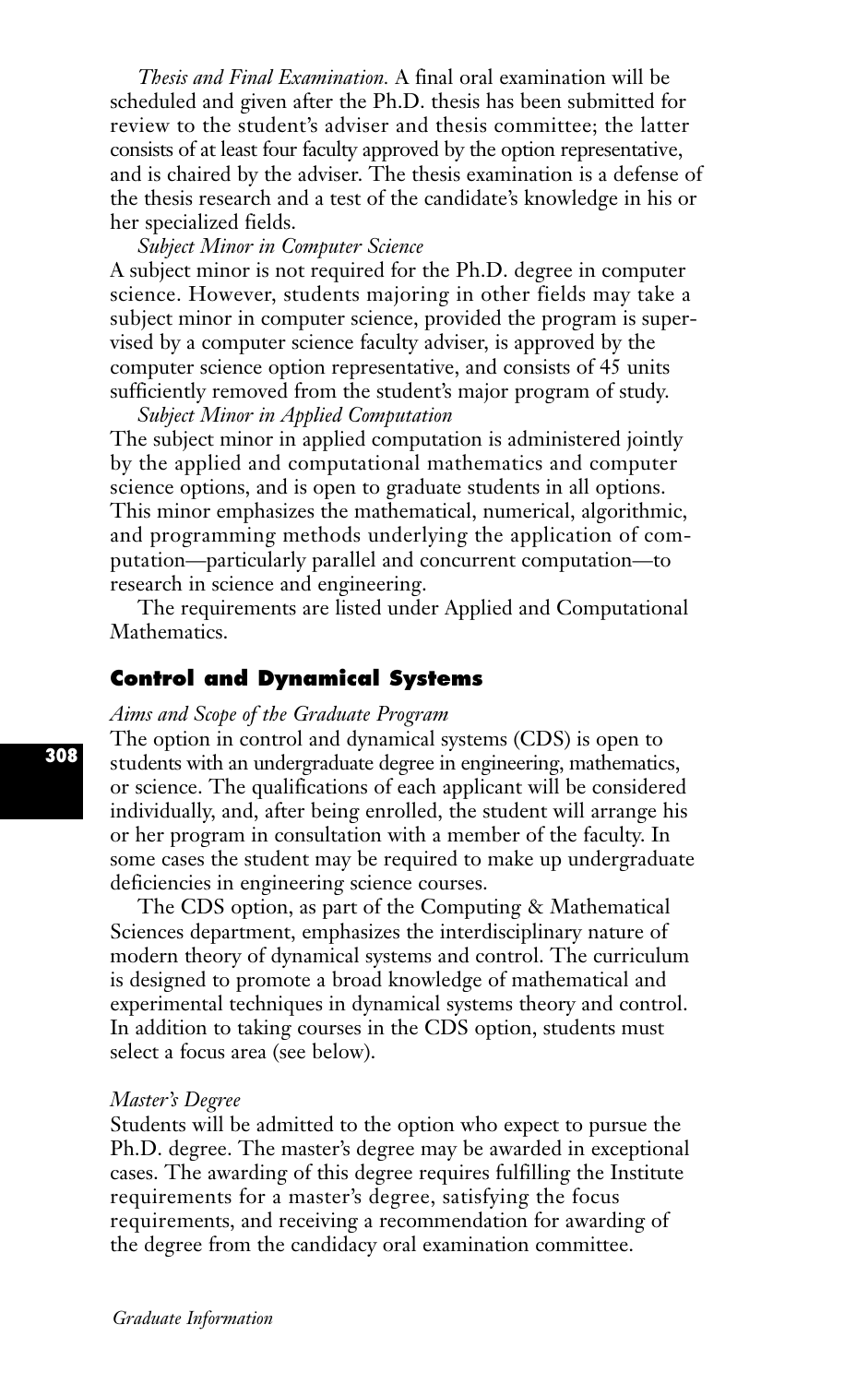# *Degree of Doctor of Philosophy*

Institute requirements for the Ph.D. degree are described in the section on degree requirements. Approximately two years of course work are required, and two or more years are usually needed for preparation of the dissertation.

*Admission to Candidacy.* To be recommended for candidacy for the Ph.D. degree in control and dynamical systems, the student must, in addition to meeting the general Institute requirements, do the following:

- Complete the following courses: ACM/EE 116; CDS 140 a or Ma 147 ab; CDS 201 or Ma 108 ab; CDS 202 or Ma 109 ab.
- Complete the focus requirement, consisting of at least 27 units in a particular area outside of CDS. Courses taken to satisfy the focus must represent a coherent program of advanced study in the chosen area. Possible areas include biological systems, computer science, environmental science, fluid dynamics, information and communications, neworking, robotics, and space systems. The program of study must be approved by the student's counseling committee and the option representative.
- Complete an additional 45 units in CDS or other advanced courses in systems theory, dynamical systems, and/or applied mathematics.
- Prepare a research progress report.
- Pass an oral examination on the major subjects. The oral examination is normally taken before the end of the second year of graduate academic residence at the Institute.

*Advising and Thesis Supervision.* Upon admission, each student is assigned an adviser in the option and a committee of three members, chaired by the adviser, which will approve the initial course of study by the student. A qualifying exam given during the first year of study will be used to evaluate the student's preparation for continued study.

The adviser will be replaced by a research adviser, and the initial committee replaced by a (possibly identical) candidacy committee when the direction of specialization is determined, not later than the beginning of the second year. The candidacy exam is normally taken toward the end of the second year. The candidacy committee will be the judge of the completion of the engineering focus requirement, necessary before advancement to candidacy. The student's candidacy committee may be reconstituted as the thesis committee after the candidacy exam has been successfully completed.

At the early stages of thesis preparation, the student's thesis committee will meet as needed, but at least yearly, to advise the student of his or her progress and to deal with any problems that might have arisen.

A final oral examination will be given after the thesis has been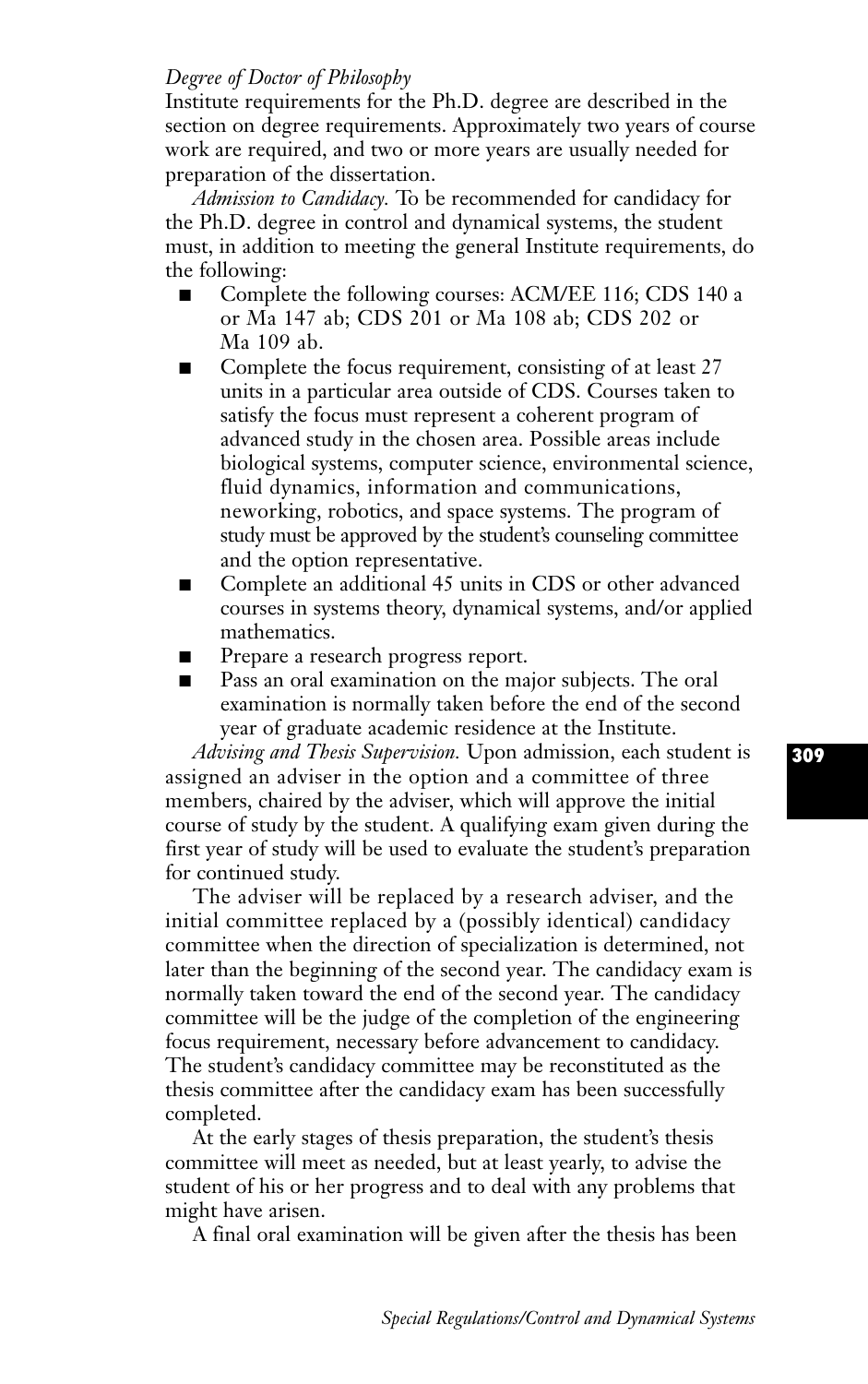formally completed. The thesis examination will be a defense of the doctoral thesis and a test of the candidate's knowledge in the specialized field of research. Normally this defense will consist of a one-hour public lecture followed by an examination of the thesis by the thesis committee.

# *Subject Minor*

A student majoring in another option at the Institute may elect a subject minor in control and dynamical systems. He or she must obtain approval from the CDS faculty of a course of study containing at least 54 units of advanced courses with a CDS listing.

# **Electrical Engineering**

## *Aims and Scope of the Graduate Program*

Award of the Bachelor of Science degree may be followed by graduate study leading to the Master of Science degree in electrical engineering, and the more advanced degrees of Electrical Engineer or Doctor of Philosophy. Because admission to graduate studies in electrical engineering at Caltech is extremely competitive, the Admissions Committee attempts to select those applicants it judges both best qualified and best suited for the graduate program. Applicants should submit Graduate Record Examination scores.

### *Master's Degree*

Normally, the master's degree in electrical engineering is completed in one academic year. The principal criteria for evaluating applicants for the MSEE are the excellence of their preparation for the math- and physics-oriented nature of Caltech's graduate courses, and the judgment of the Admissions Committee on their ability to successfully pursue and benefit from the course program. The Institute does not normally admit an applicant to the master's degree in a field in which the applicant already has a master's degree from another U.S. institution. Financial aid is seldom offered to those who intend to complete their graduate work with a master's degree. A joint B.S./M.S. degree is not available in electrical engineering.

135 units (100 or above except some specially petitioned humanities courses) are required as approved by the electrical engineering graduate student adviser. No more than 30 units of pass/fail grades may be counted toward this requirement. Units toward this are not transferable from other schools. At least 54 units of EE letter-graded courses (courses listed or cross-listed as EE) labeled 100 or above and not counting EE 191 or EE 291 are required. EE 105 abc, Electrical Engineering Seminar, is also required. Students are urged to consider including a humanities course in the remaining free electives.

Students who have been admitted to the M.S.-only program must reapply if they are interested in the Ph.D. program.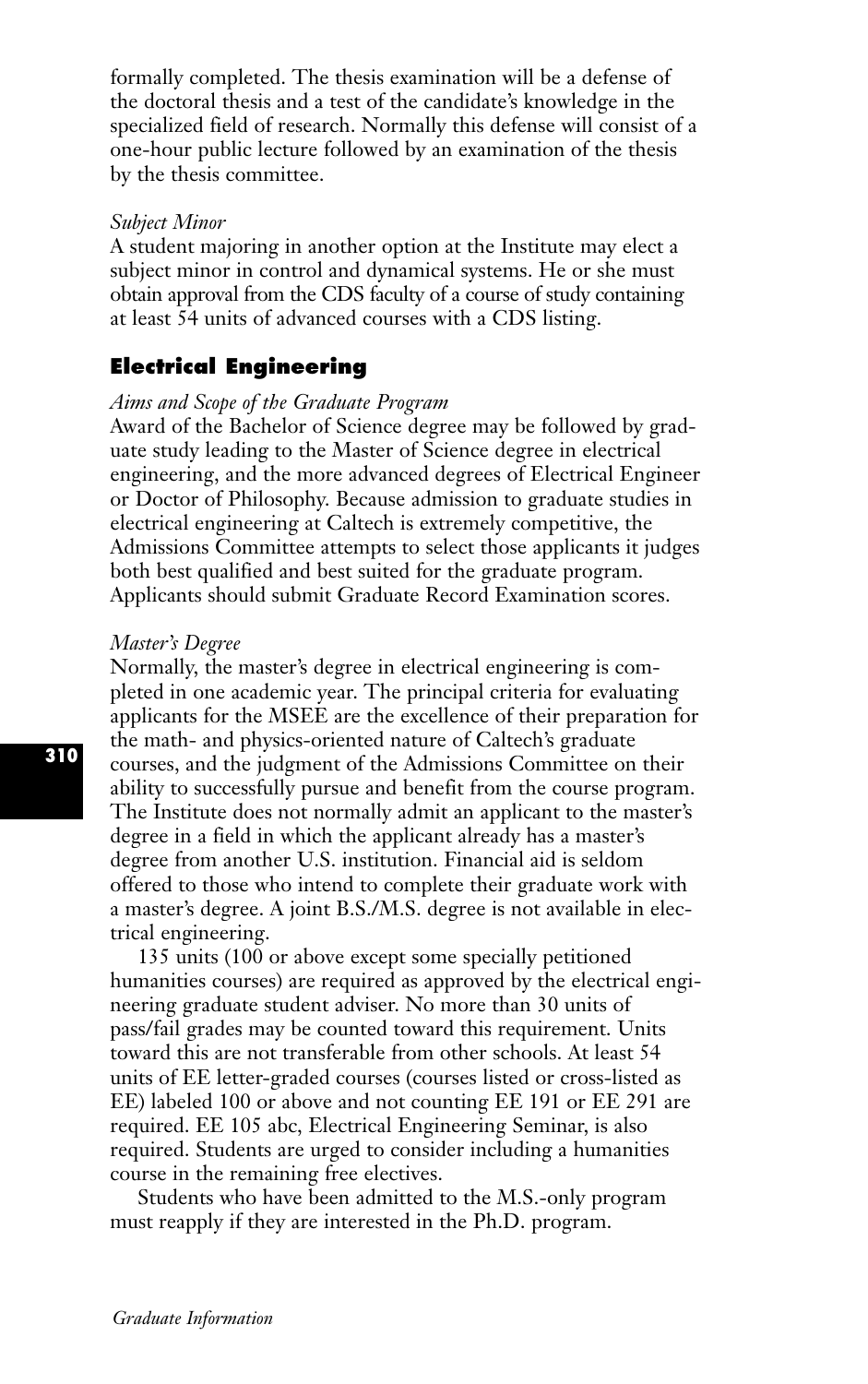# *Degree of Electrical Engineer*

The engineer's degree may be awarded in exceptional cases. The awarding of this degree requires fulfilling the Institute requirements for an engineer's degree and receiving a recommendation for its awarding from the candidacy oral examination committee.

# *Degree of Doctor of Philosophy*

As a rule, applicants who wish to undertake research work leading to a degree of Doctor of Philosophy in electrical engineering are admitted initially only for the MSEE. They are, however, evaluated according to additional criteria, the most important of which is the applicant's interest in and potential for research in one of the areas described below. The statement of purpose required as part of the application should clearly address this match. Considerable weight is also given to the opinions expressed in the applicant's letters of recommendation.

During the Ph.D. applicant's master's degree year, evaluation continues. It is based in part on performance in courses and in part on a one-hour oral presentation scheduled early in the second quarter. As the year progresses, the electrical engineering faculty get to know the student, and the student makes contact with the professor in his or her area of research interest. Upon acceptance into a research group, the student begins research work and defers receiving the master's degree until formal admission into the Ph.D. program. Before the end of his or her second academic year of graduate study, the student normally takes the Ph.D. qualifying oral examination. This must, however, be done no later than the end of the third academic year.

Ph.D. applicants who already hold a master's degree in electrical engineering from another U.S. institution may be admitted directly to the Ph.D. program, but must provide sufficient information to obtain advance acceptance into a research group.

Financial aid available to a Ph.D. applicant includes teaching assistantships and fellowships. TA duties consist of grading papers or lab instruction but not classroom lecturing. A fellowship may be supplemented by a teaching assistantship, and either or both include a full tuition scholarship. Tuition scholarships alone are not available. If financial aid is not requested, or if the box on the application form labeled "willing to come without aid'' is checked, information on the source of funds for each year of intended graduate study must be included.

*Candidacy.* To be recommended for candidacy for the doctor's degree, the applicant must satisfy the following requirements (and pass the Ph.D. qualifying oral examination) no later than the end of the third academic year:

- Complete 18 units of research in his or her field of interest.
- Obtain approval of a course of study consisting of at least 135 units of advanced courses in electrical engineering or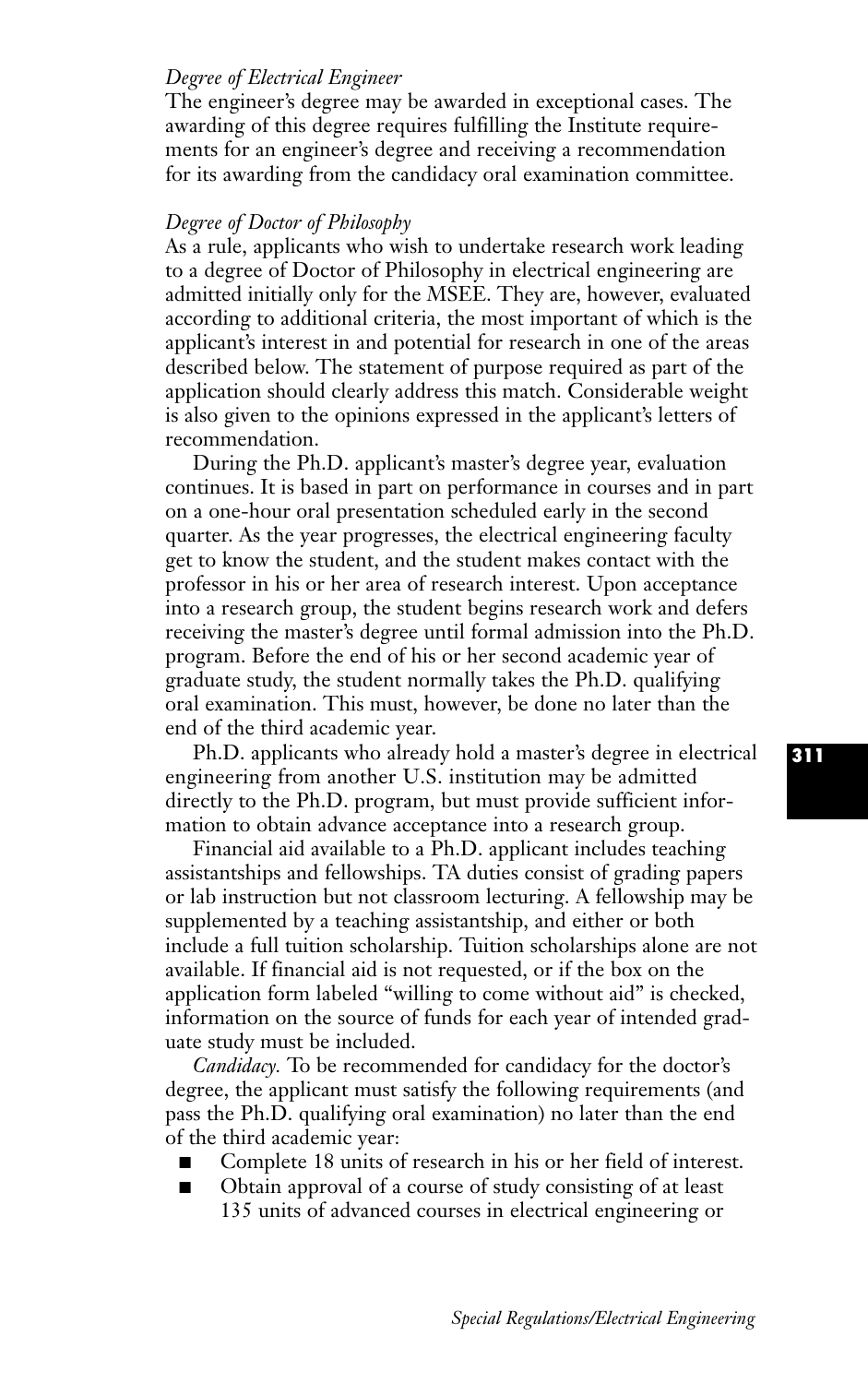the related subjects listed under the master's degree. Only up to 27 units in research (e.g., EE 291) may be counted in this total. No more than 30 units of pass/fail grades may be counted toward this requirement. The courses taken to satisfy the math requirement below and courses taken to fulfill the Master of Science degree requirement may be included to satisfy this requirement. Units toward this requirement are not transferable from other schools.

- Pass 27 units of mathematics courses, as approved by the student's research adviser, with letter grade no lower than C.
- Pass a qualifying oral examination covering broadly the major field. Students are strongly encouraged to do this before the end of the second year of residency.

*Ph.D. Committee.* The Ph.D. qualifying oral exam and the final defense exam are conducted by committees that are set up by the student and approved by the option representative. Members of these Ph.D. committees also serve as second or backup mentors in cases where such additional advising and problem solving are appropriate.

*Thesis and Final Examination.* The candidate is required to take a final oral examination covering the doctoral thesis and its significance in and its relation to his or her major field. This final examination will be given not less than two weeks after the doctoral thesis has been presented in final form, and before its approval. This examination must be taken at least four weeks before the commencement at which the degree is to be granted.

*Advising and Thesis Supervision.* Periodic meetings between the advising faculty and the graduate student are an integral part of the Ph.D. program. These meetings should be at sufficiently frequent intervals, as determined by the student and adviser. Students are also encouraged to meet with other members of the Ph.D. committee, the option representative, the executive officer, or Caltech's ombudsperson to discuss problems relating to satisfactory progress.

#### *Subject Minor*

A student majoring in another option at the Institute may elect a subject minor in electrical engineering. He or she must obtain approval from the electrical engineering faculty of a course of study containing at least 45 units (over the 100 level) of advanced courses with an EE listing (excluding EE 191 and 291). At least 36 of these should be for letter grades no lower than C. Freshman classes cannot be counted toward this.

# **Environmental Science and Engineering**

# *Aims and Scope of the Graduate Program*

The interdisciplinary problems posed by natural and humaninduced changes in the earth's environment are among the most interesting, difficult, and important facing today's scientists and

*Graduate Information*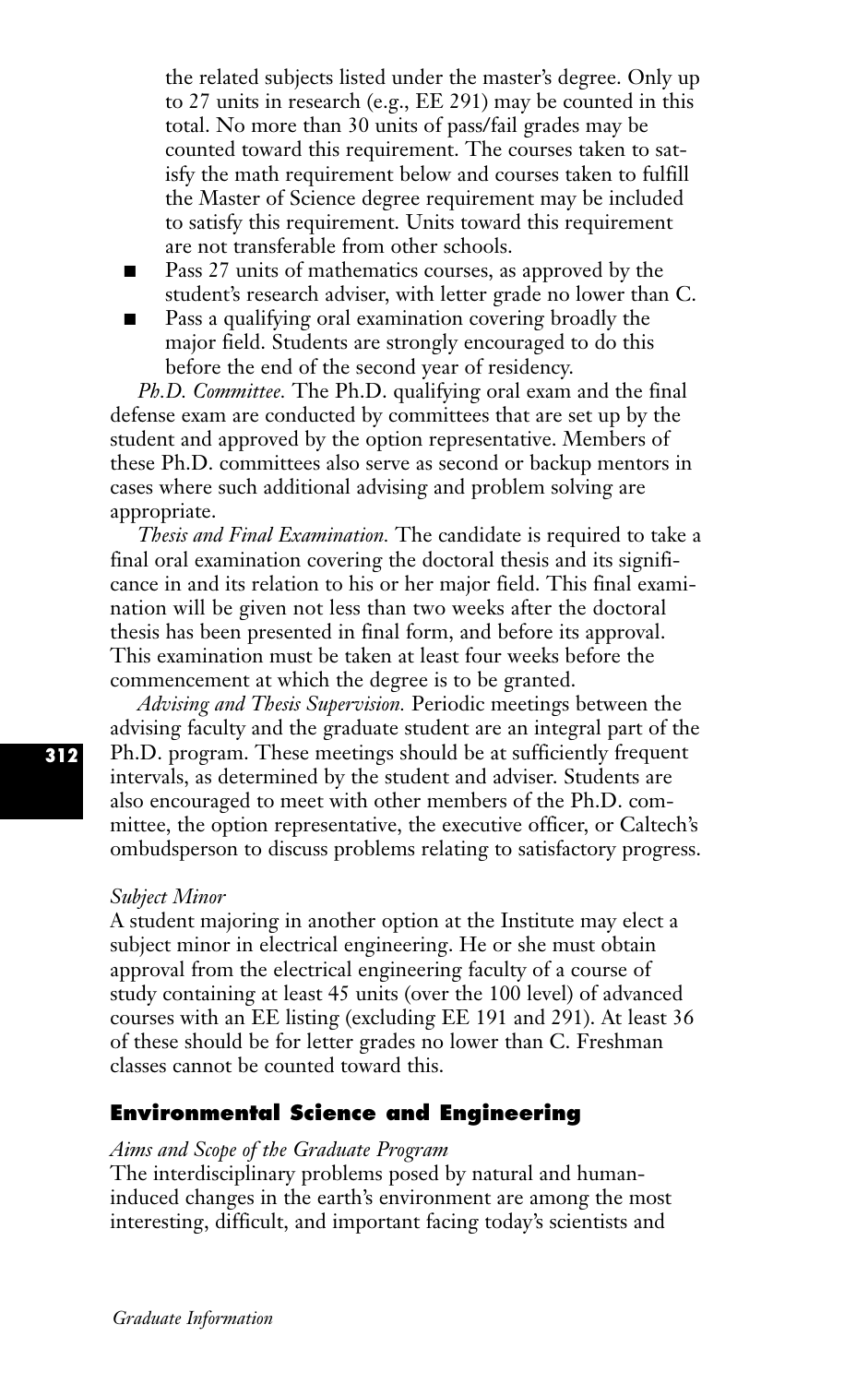engineers. The environmental science and engineering option is an interdivisional program of study by biologists, chemists, physicists, earth scientists, and engineers to investigate the functioning of and interactions among the atmosphere, hydrosphere, biosphere, and lithosphere. The ESE option is administered by the Division of Chemistry and Chemical Engineering, the Division of Engineering and Applied Science, and the Division of Geological and Planetary Sciences and promotes both broad knowledge of natural and engineered environmental systems and a detailed understanding of the application of basic science to environmental issues.

#### *Admission*

Applicants for admission to the option should have undergraduate preparation in science, engineering, or mathematics. Admission is limited to students intending to pursue the Ph.D. degree. Applicants are required to submit Graduate Record Examination (GRE) scores for the aptitude tests. Applicants from non-English-speaking nations are required to submit Test of English As a Foreign Language (TOEFL) scores.

# *Master's Degree*

Students enrolled in the Ph.D. program may be awarded a master's degree if they have satisfied the basic Institute requirement of 135 units of work in courses numbered 100 or higher. These courses must include those specifically required in the ESE Ph.D. program and satisfy the ESE core requirement.

#### *Advising*

An academic adviser is appointed for each incoming student to assist in design of his or her academic program. The research adviser will be chosen by mutual agreement of the student and adviser before the end of the student's third term of graduate study. The thesis advisory committee (TAC), consisting of four faculty including the research adviser, will be constituted and will meet with the student soon after the student successfully completes the Ph.D. qualifying examination, and should thereafter meet with the student yearly. Committee membership may change with the student's research interests. TAC members will generally serve to approve the student's advancement to candidacy and as the examining committee for the final thesis defense.

#### *Degree of Doctor of Philosophy*

For the Ph.D. degree, the student must (1) satisfy the course requirements, (2) pass the qualifying examination, (3) advance to candidacy, and (4) complete a thesis and successfully defend it in a final oral examination.

*Course Requirements.* The program of courses for the Ph.D. degree should be designed to educate students in the application of the basic sciences to environmental problems and to prepare them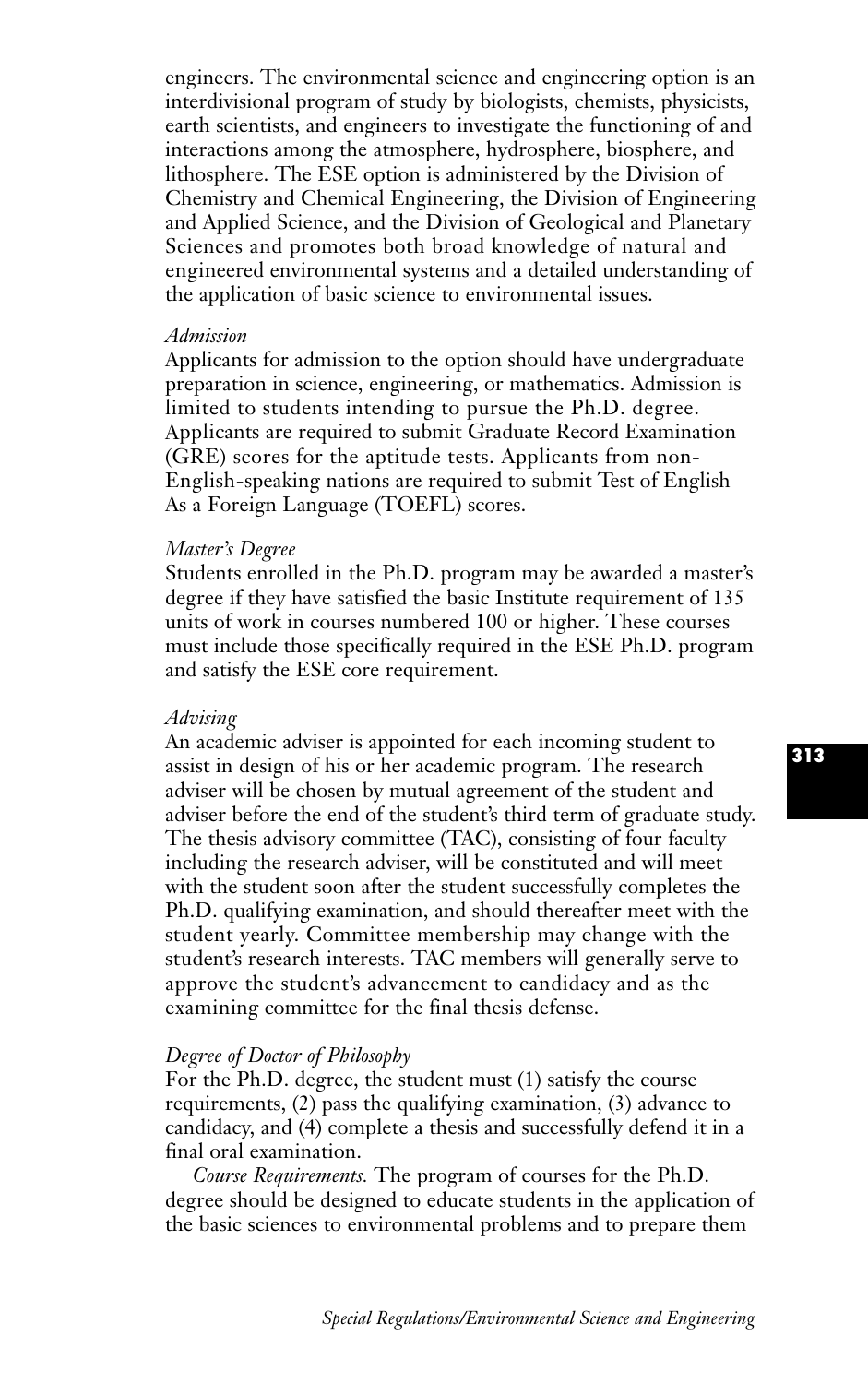for their research. During their first year, students, in consultation with their academic advisers, must design a program of graduate study that includes a minimum of 135 units of graduate work to be completed before the end of their third year. The Ph.D. program must include three units of ESE 150 abc and three units of ESE 101. Courses in mathematical physics, such as Ge 108, and in applied statistics and data analysis, such as ACM/ESE 118, are required for students lacking this preparation. Note that advanced courses in biology with a strong quantitative component may be substituted in appropriate cases upon petition by the student. Students are further required to take 18 units in each of the three core areas—environmental chemistry, biology, and physics—for a total of 54 units in the core courses. Courses satisfying the core requirements are

- **■** *Environmental Biology:* ESE/Ge 148 c, ESE/Bi 166, Ge/ESE  $170$
- **■** *Environmental Chemistry:* ESE 142, ESE/Ge/Ch 171, ESE/Ch/Ge 175 a;
- **■** *Environmental Physics:* ESE/Ge 148 ab.

In cases of unusual preparation, students may petition to substitute an advanced elective course for a core course, but the substituted courses must be in the same area as the courses replaced. The remaining units required are to be fulfilled by taking additional core courses (not used to satisfy the core requirement) or elective courses in ESE or related disciplines. In recognition that solutions to environmental problems are limited not only by technical but also by social, political, and economic issues, students are encouraged to include relevant courses in the social sciences in their program of study. For recommended elective courses, see http://www.ese.caltech.edu/courses/electives.html. Not more than 42 units may be in reading and/or research (ESE 100, 200, 300) courses (these units are in addition to the required six units of ESE 101 and ESE 150 abc). Of these reading and/or research units, not more than 27 units may be taken during the first year of graduate study. Exceptions may be granted by petition. Courses may be taken at the Scripps Institution of Oceanography under the exchange arrangement described on page 246.

*Ph.D. Qualifying Examination.* The Ph.D. qualifying examination must be taken during the first term of the student's second year of residency. This examination consists principally of oral and written defense of two research propositions, supplemented by a written description of one of them. Written abstracts must be submitted for both propositions. Fundamental questions derived from the ESE core courses may also be included in the qualifying examination. Students are encouraged to consult with others concerning their ideas on propositions, but the material submitted must be the work of the student. There must be a different faculty member associated with each of the two propositions. It is expected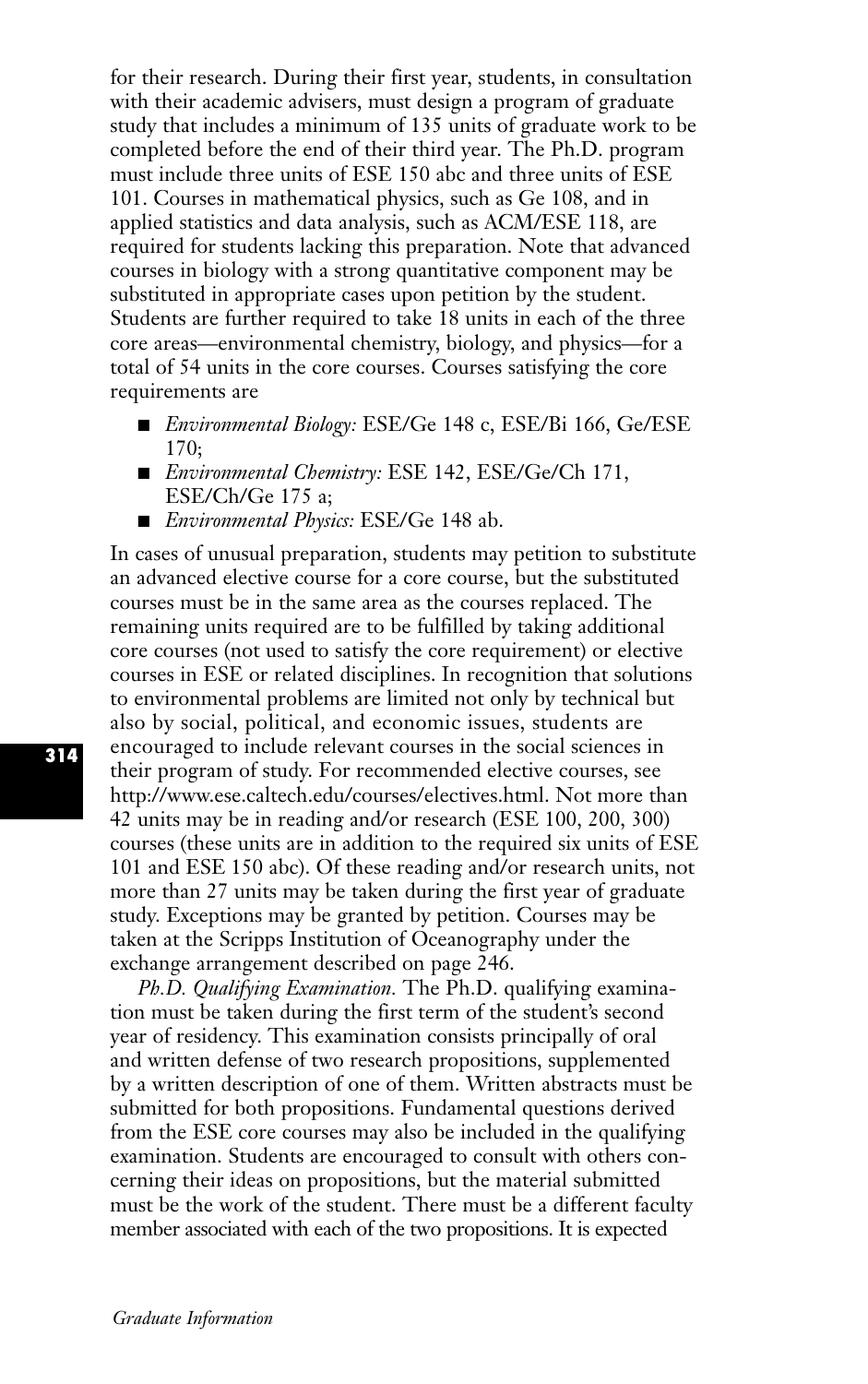that the student's research adviser will supervise the proposition for which the student prepares the written description. This written description will generally be in the form of a proposal, but the student may submit a research paper instead. In preparation for the qualifying examination, students are encouraged to register for nine units of research (ESE 100) in their second and third terms of residence.

*Advancement to Candidacy.* Students are expected to advance to candidacy before the end of the first term of their third year of residency.

*Thesis and Final Examination.* Copies of the completed thesis must be provided to the examining committee two weeks before the examination. The final oral examination focuses on the work of the thesis and, according to Institute regulations, must be held at least two weeks before the degree is conferred.

#### *Subject Minor*

Students majoring in another option at the Institute may elect a subject minor in environmental science and engineering. They must obtain approval from the ESE option representative for a course of study containing at least 45 units of advanced ESE courses.

# **Geological and Planetary Sciences**

# *Aims and Scope of the Graduate Program*

Students in the Division of Geological and Planetary Sciences study the earth and planets to understand their origin, constitution, and development, and the effect of the resulting physical and chemical characteristics on the history of life, on the environment, and on humanity. Broad training in the fundamental sciences enriched by more specialized course work within the division forms the basis of the educational program. Students are encouraged to work with complex and often incomplete data sets, to undertake research in natural settings such as in the field or at sea, and to use the many modern laboratory facilities available within the division. Programs of study and research are pursued in environmental science and engineering, geology, geobiology, geochemistry, geophysics, and planetary science. The curriculum is flexible so that students with diverse degrees in science and engineering may carry out graduate work within the division. Interdisciplinary studies are encouraged and students may carry out academic and research programs within and between different divisions. The objective is to train students for future employment in academic research, government, and industry.

### *Admission and Entrance Procedures*

Only students who intend to work full-time toward the Doctor of Philosophy (Ph.D.) degree are admitted. The admission process follows Institute regulations. Applicants are required to submit Graduate Record Examination (GRE) scores for the general test.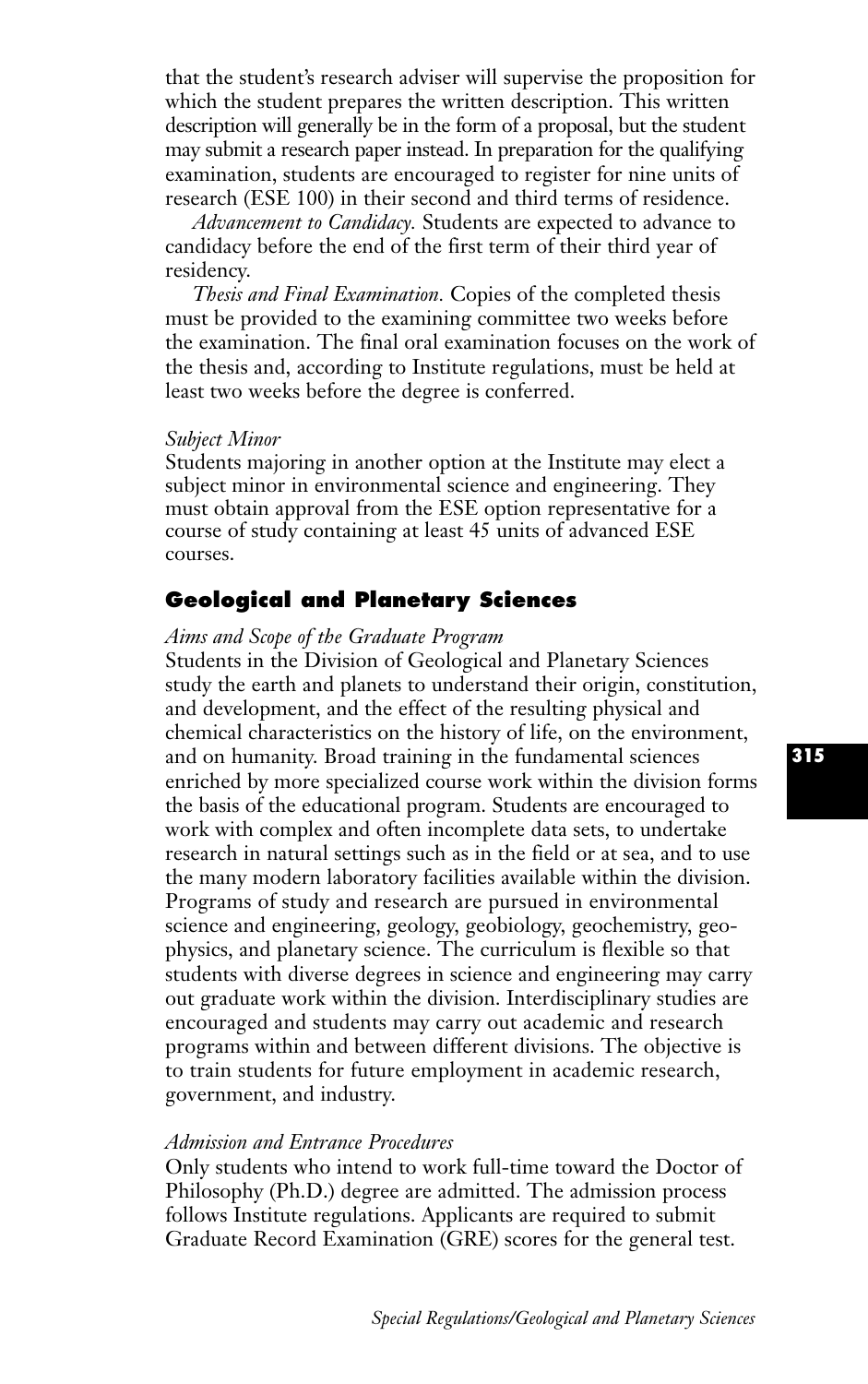Individual option requirements for GRE subject tests are specified below:

Environmental Science and Engineering—No. Geobiology—Submit the scores for any subject test. Geochemistry—Strongly recommended but not required. Geology—No. Geophysics—No. Planetary Science—Strongly recommended but not required.

Applicants from non-English-speaking nations are required to submit Test of English as a Foreign Language (TOEFL) scores.

Based on their applications and interests, students enter one of the major subject options of the division and are given an academic adviser who is a professorial faculty member associated with the option. The six options are environmental science and engineering, geobiology, geochemistry, geology, geophysics, and planetary science. Students may later change options, but must first obtain approval from the new option. Each student must plan to satisfy the requirements for the Ph.D. degree in one option.

Entering students in the week preceding the beginning of instruction for the first term meet with their option representatives to discuss their preparation in the basic sciences and select a series of courses that will best prepare them for research in their chosen field while meeting the requirements set forth below.

First-year graduate students are encouraged to register for at least nine units of research (Ge 297) in each term of residence. The primary objective is to communicate to the students the excitement of discovery based on original investigations and to provide a broad scope of research aims. An important byproduct can be the formulation of propositions for the Ph.D. qualifying oral examination or orientation toward Ph.D. research.

## *Advising and Thesis Supervision*

The academic adviser appointed after the first quarter for each incoming student continues as mentor with broad responsibility for a student's academic welfare throughout the graduate program. During the second year, after passing the qualifying examination, each student should identify a professor as thesis adviser, who will normally provide a graduate research assistantship and the opportunity for continuing research. In consultation with the two faculty advisers, each student then forms a thesis advisory committee composed of at least four Caltech professors (chaired by the academic adviser). External scientists closely involved in the student's research may also be appointed. Members of the committee serve as advisers, counselors, and resources. Committee membership may be changed if a student's research interests change.

The thesis advisory committee meets with the student at least once each year for a progress review, and informally whenever the student needs or requests assistance or guidance. In addition, the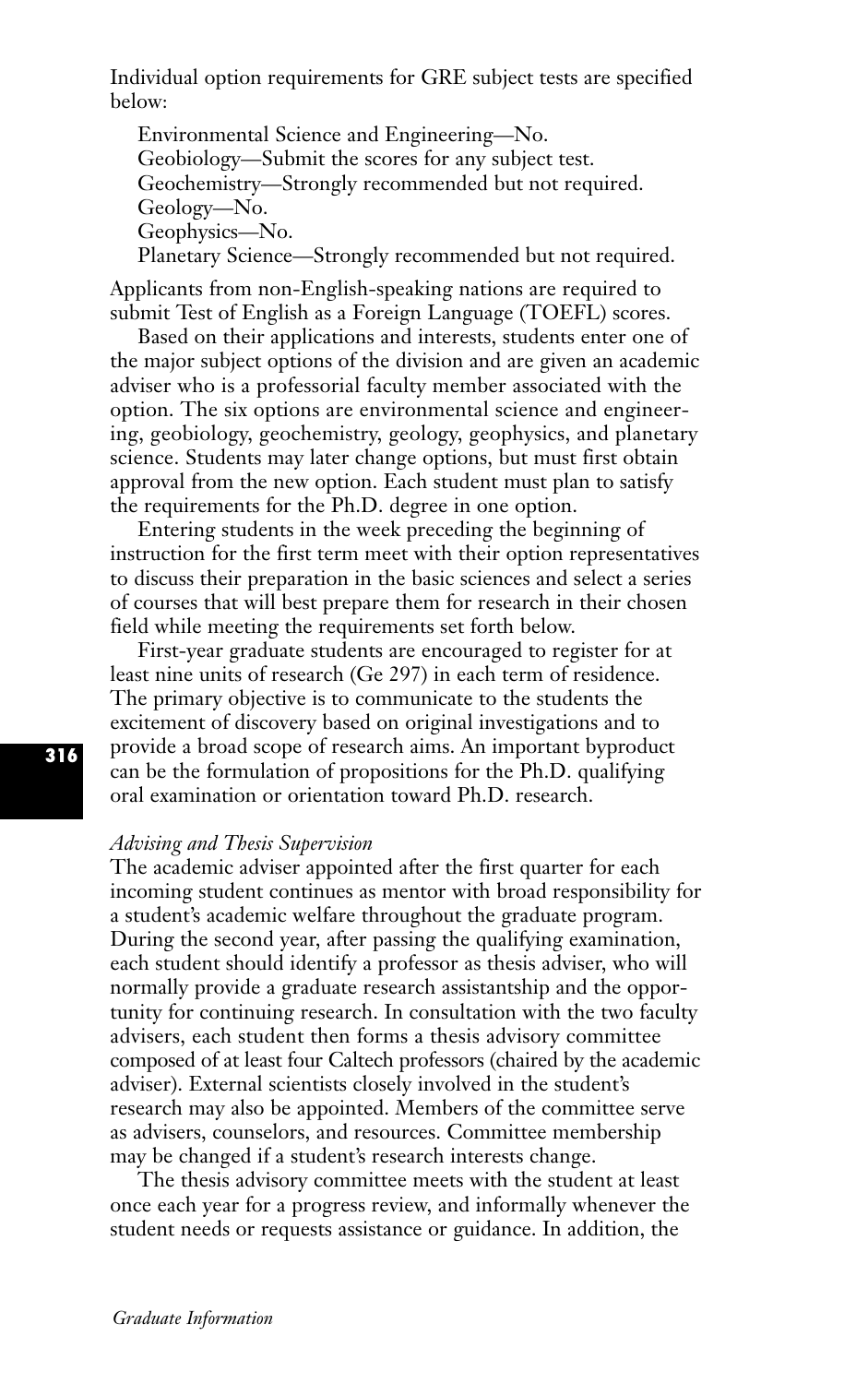faculty members in each option have their own systems for annual evaluations of student progress. A few months before completion of the thesis dissertation, the thesis examining committee will be chosen, usually including the members of the thesis advisory committee.

All students are urged to consult with division faculty in the following sequence if they have any problems: thesis and academic advisers, thesis advisory committee, option representative, academic officer, and division chair. If these division personnel cannot resolve a problem, then the student should turn to Institute offices.

### *Master's Degree*

Students enrolled in the Ph.D. program may be awarded a master's degree when they have satisfied the basic Institute requirement of 135 units. These courses must be numbered 100 or higher, and must be part of those used to satisfy the Ph.D. requirement in one of the options of the division. Specifically required are Ge 109 and two courses from the list Ge 101, Ge 102, Ge 103, Ge 104, or ESE/Ge 148 a.

An application for admission to candidacy for an M.S. degree must be submitted to the Graduate Office according to the academic calendar in the *Caltech Catalog* (see pages 4–5).

### *Doctoral Degree: Division Requirements*

For a Ph.D. degree, the student must 1) pass the qualifying oral examination, 2) satisfy course requirements of the division and of an option, and 3) complete a thesis and successfully defend it in a final oral examination. Admission to candidacy occurs after the student has satisfied the first two requirements and has been accepted for thesis research by a division faculty member, who then becomes the student's thesis adviser.

The qualifying examination consists of oral and written defense of two research propositions, supplemented by a written description of one of them. Students are encouraged to consult with various staff members concerning their ideas on propositions, but the material submitted must represent the work of the student. There must be a different faculty member associated with each of the two propositions. The exam is normally taken early in the first term of the second year of residence and is administered by the qualifying examination committee, which has members from the six options of the division. A more detailed outline of the qualifying examination is available on the division website.

Before the end of the second year, the thesis advisory committee will be selected, as outlined above.

The division encourages students to engage in research early in their graduate careers. Students making normal progress will submit to refereed journals papers that have been approved by a faculty member of the division. Doctoral candidates must complete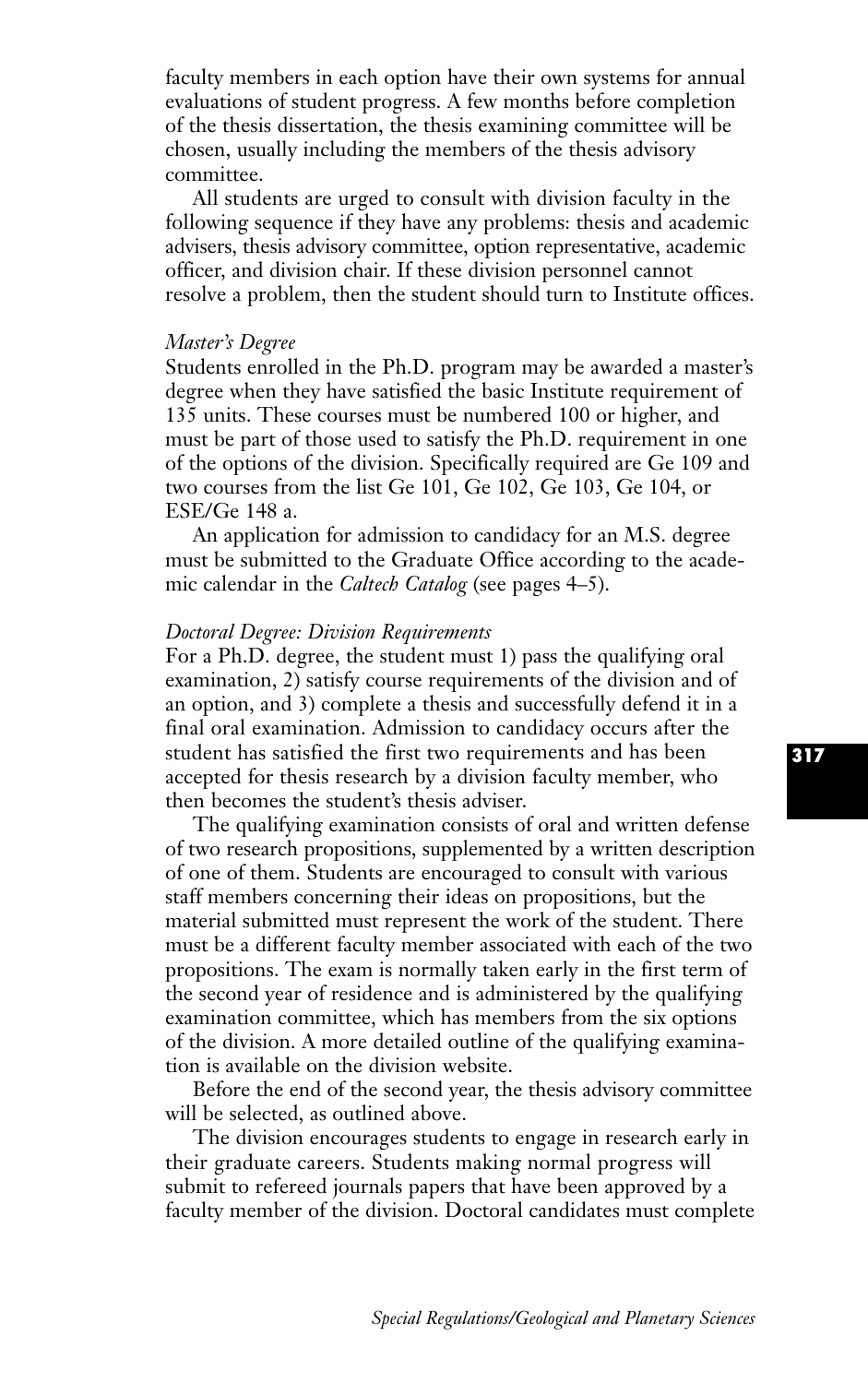a thesis and submit it in final form by May 10 of the year in which the degree is to be conferred. The final oral examination for the doctorate by the thesis examining committee will be scheduled no sooner than two weeks following submission of the thesis (approved by the thesis adviser) and, in conformity with Institute regulations, it must be scheduled at least two weeks before the degree is to be conferred.

Candidates are expected to publish the major results of their thesis work. The published papers should have a California Institute of Technology address. Published papers may be included in the thesis.

By the end of the first academic year (third term): submission by the student of (1) tentative titles of propositions for review by the qualifying examination committee and (2) a list of courses planned to satisfy the Ph.D. requirement, for review by the option.

By the end of the second academic year: (1) passage of oral exam; (2) approval by the option of courses planned to satisfy candidacy requirements; (3) submission of a tentative thesis topic and adviser, and thesis advisory committee.

By the end of the third academic year: (1) satisfactory completion of course requirements; (2) satisfactory completion of other requirements including selection of thesis topic and adviser, and thesis advisory committee; (3) admission to candidacy. A student who has not been admitted to candidacy by the end of the third year will need permission of the academic officer to register.

By the end of the fourth academic year: satisfactory progress toward completion of thesis.

After completing the fifth academic year, the student must formally petition to register for each subsequent year. Financial aid will normally not be extended beyond the sixth year.

The student's program and progress will be reviewed annually by his or her option and by the thesis advisory committee. In cases where, in the opinion of the faculty in the option, the student is clearly not showing adequate progress, they may recommend to the division chair that the student be denied permission to continue in the Ph.D. program based upon their overall assessment of the student's performance.

#### *Basic Division Course Requirement*

During the first year, every graduate student will take two of the five basic introductory courses Ge 101–104 and ESE/Ge 148 a, in areas in which the student has not had substantial training. Also required is one term of Ge 109. Throughout their graduate careers, students are expected to attend departmental seminars and seminar courses led by visiting scientists.

## *Requirements of the Major Subject Options*

*Geobiology.* In addition to the general Institute and basic division requirements, candidates for the Ph.D. degree in geobiology must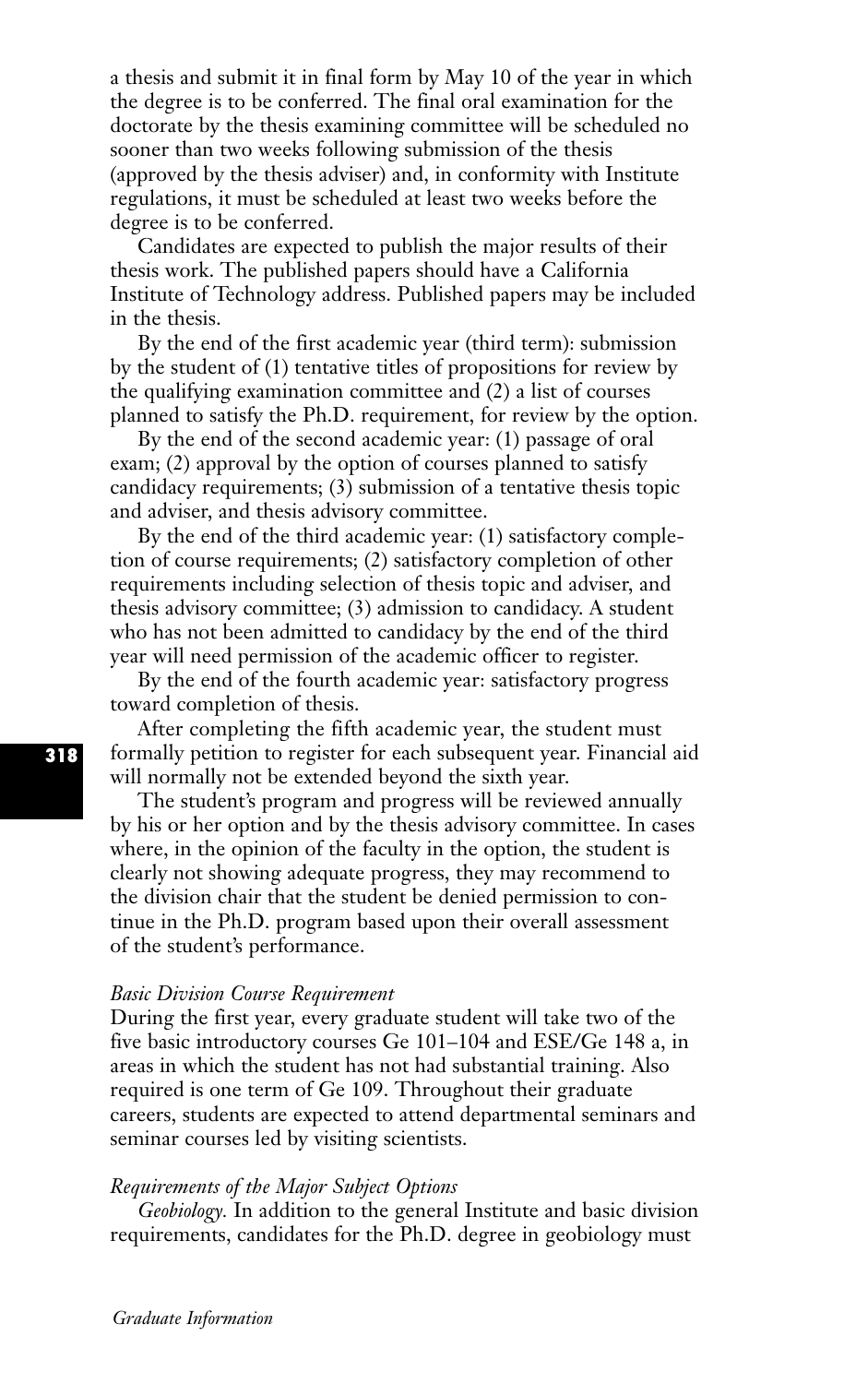successfully complete a minimum of 90 units at the 100 or greater level, including Ge 104; either Bi/Ch 110 or ACM/ESE 118; and two courses from each of the following three subject menus:

Geology: Ge 106 ab, 112, 114 ab, 124. Chemistry: ESE 142, Ge/ESE 143, 149, Ge 140, ESE/Ge/Ch 171, 172. Biology: ESE/Bi 166, 168, Ge/ESE 170, Bi 117, ESE/Ge 148 c.

Other classes may be substituted for these menu requirements with the approval of the option representative. A student with substantial prior experience in geobiology (e.g., an M.S. degree) may use prior course work to substitute up to 45 of these units with the approval of the geobiology option representative. All students must have a basic knowledge of organic chemistry at the level of Ch 41 a. This requirement may be met by previous course work or through successful completion of this class.

*Geochemistry.* In addition to general Institute and basic division requirements, candidates for the Ph.D. degree in geochemistry are required to demonstrate an understanding of the field through a total of 90 units of course work at the 100 level or higher spread over four of the subdisciplines offered in the option: petrology/ mineralogy, isotope geochemistry, cosmochemistry, water chemistry/oceans, atmospheres, and biogeochemistry. A student with substantial prior experience in some of the subdisciplines may use prior course work to substitute for up to 45 of these units with the approval of the geochemistry option representative. In the oral candidacy exam, the student will be subject to examination in all four of the chosen subdisciplines. All students must have a basic knowledge of chemistry at the level of Ch 21 and mathematics at the level of Ge 108.

*Geology.* The geology option requirements are (1) two of Ge 102, 103, 104, or ESE/Ge 148 a, which also satisfy the basic division requirement; (2) 36 units in 100-level science or engineering courses taken outside the GPS division, or in courses cross-listed with other divisions. Ch 21 abc may be included as part of these units, and other courses below the 100 level may be included at the discretion of the option representative. Students with a focus in planetary geology may use 100-level planetary science courses to fill this requirement; (3) 36 units of advanced field geology, in the form of three terms of Ge 121 abc taken from three different instructors; (4) an additional 18 units of 100- or 200-level courses within the GPS division. Courses that cannot be used to satisfy these requirements include research and reading courses, and certain courses constituting basic preparation in the field of geology, such as Ge 106, Ge 112, Ge 114 ab, and Ge 115 abc. A grade of C or better is required for all course work that satisfies these requirements. Knowledge of basic physics, mathematics, and data analysis at the level of Ge 108 and ACM/ESE 118 is required of all Ph.D. candidates in geology. Students entering the geology option with a master's degree in a science or mathematics may be exempt from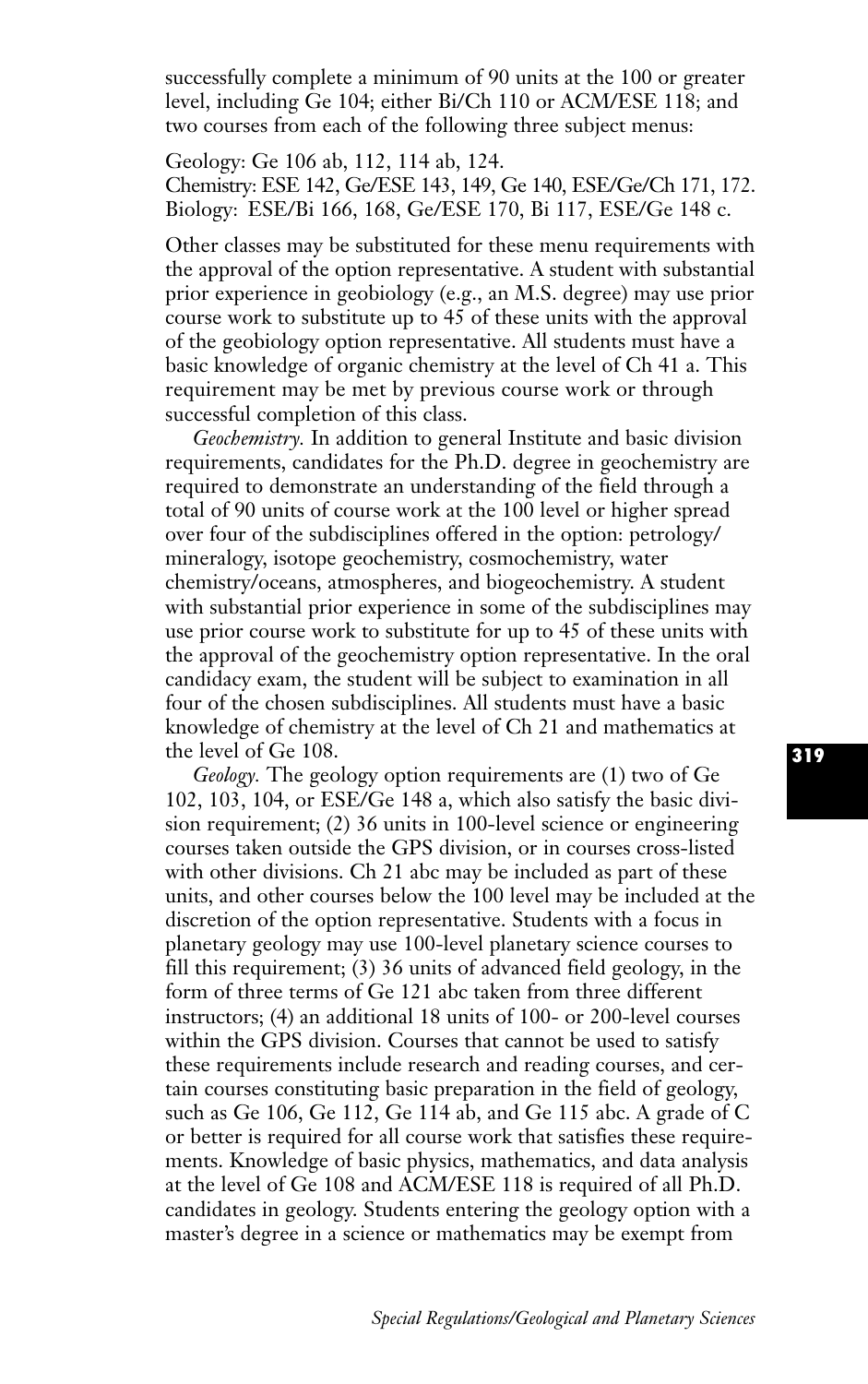up to 45 units at the discretion of the option representative (exemptions from advanced field geology must be granted by the GPS field committee).

*Geophysics.* In addition to general Institute and basic division requirements, candidates for the Ph.D. degree in geophysics must successfully complete the following course requirements: two of Ge 101, 103, 104, or ESE/Ge 148 a; either Ae/Ge/ME 160 ab, APh 105 ab, MS 115 ab or a subject equivalent; three of Ge 161, Ge 162, Ge 163, or Ge 164, and Ge 111 ab, and the choice between a minor in any field at Caltech or five additional 100- or 200-level science or mathematics courses. It is highly recommended that these courses be taken in the first year. Students may substitute another course for a required course if they can demonstrate to an option representative that they have already had the material in the required course.

*Planetary Science.* In addition to general Institute and basic division requirements, candidates for the Ph.D. degree in planetary science must satisfy the following course requirements: Ge 101, Ge 102, and courses in planetary formation and dynamics (Ge/Ay 133), planetary atmospheres (Ge 150), planetary interiors (Ge 131), and planetary surfaces (Ge 151). In addition, students shall successfully complete 45 units of 100-level or higher courses in a coherent field of specialization. This requirement may be satisfied by completion of a subject minor or through a set of courses chosen in consultation with and approved by the adviser and the option representative. All candidates are expected to possess knowledge of physics and mathematics at the level of Ph 106 and ACM 95. This requirement may be met by previous course work or through successful completion of these classes.

### *Subject Minor*

A student may, with the approval of the Division of Geological and Planetary Sciences, elect a minor in any one of the major subjects listed above. Such a subject minor will include at least 45 units in courses at the 100 level or higher. Normally, a member of the division faculty will participate in the student's oral thesis defense.

# **History**

The program for a subject minor in history must be approved by the executive officer for the humanities before the admission to candidacy. In addition to meeting general Institute requirements, the student must complete satisfactorily, with a grade of C or better, 45 units in advanced courses in history.

# **History and Philosophy of Science**

Graduate students in science, mathematics, or engineering may take a minor in history and philosophy of science (HPS). The graduate minor is devoted to the study of the historical evolution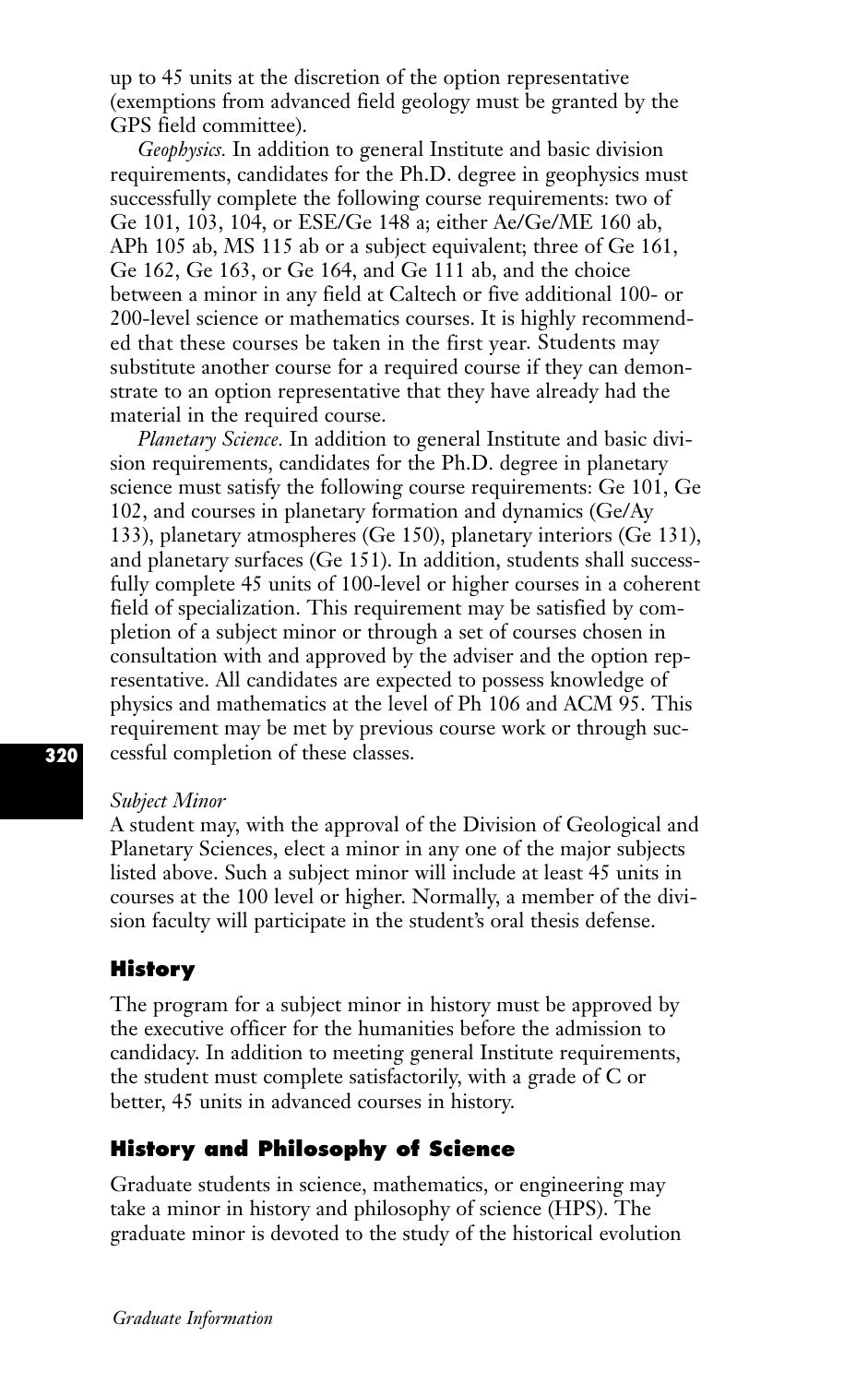and philosophical underpinnings of the physical and biological sciences. Historical work in the minor includes the origins of experimental practice, the social and institutional contexts of science, the origins and applications of quantitative methods, specific developments since antiquity in physics, biology, and chemistry, as well as biographical and comparative studies. Philosophical research deals with issues in causation, explanation, scientific inference, the foundations of probability and decision theory, philosophy of mind and psychology, philosophy of neuroscience, and scientific fraud and misconduct.

The minor thus fosters the acquisition of broad knowledge about the scientific enterprise and related foundational problems, as well as more detailed analysis of the progress of and philosophical problems in particular branches of science. It is a valuable supplement to a technical degree since it helps equip students to understand the nature of scientific progress and to grapple with the conceptual basis of science and its wider ramifications. Students who successfully complete the HPS minor will be recognized with official credit for the achievement on their transcripts.

#### *Requirements*

Graduate students who take an HPS minor are expected to complete Hum/H/HPS 10, HPS 102 ab, HPS/Pl 120, at least three units of HPS 103, and 18 units of additional work in HPS, to be completed by taking courses in HPS/H or HPS/Pl numbered 99 or higher. Students need not complete the requirements for the minor within the first two years of graduate study.

# **Materials Science**

# *Aims and Scope of the Graduate Program*

The graduate program is designed to give students an understanding of general phenomena in synthesis–structure–property relationships in all materials, plus a detailed understanding of phenomena for at least one particular class of materials. After completing the Ph.D. program, students will be qualified for careers in teaching and research at colleges and universities, in research for government and industry, in the operation and control of manufacturing processes, and in the management and development positions in the materials industry. Students may enter the graduate program in materials science with undergraduate preparation in physics, chemistry, engineering, or materials science. Students interested in terminating their graduate study at the master's level are not normally admitted. Students in the Ph.D. program are required to complete a set of core courses, pass an oral candidacy examination, complete a thesis describing original research in materials science or a related field, and publicly defend their thesis work.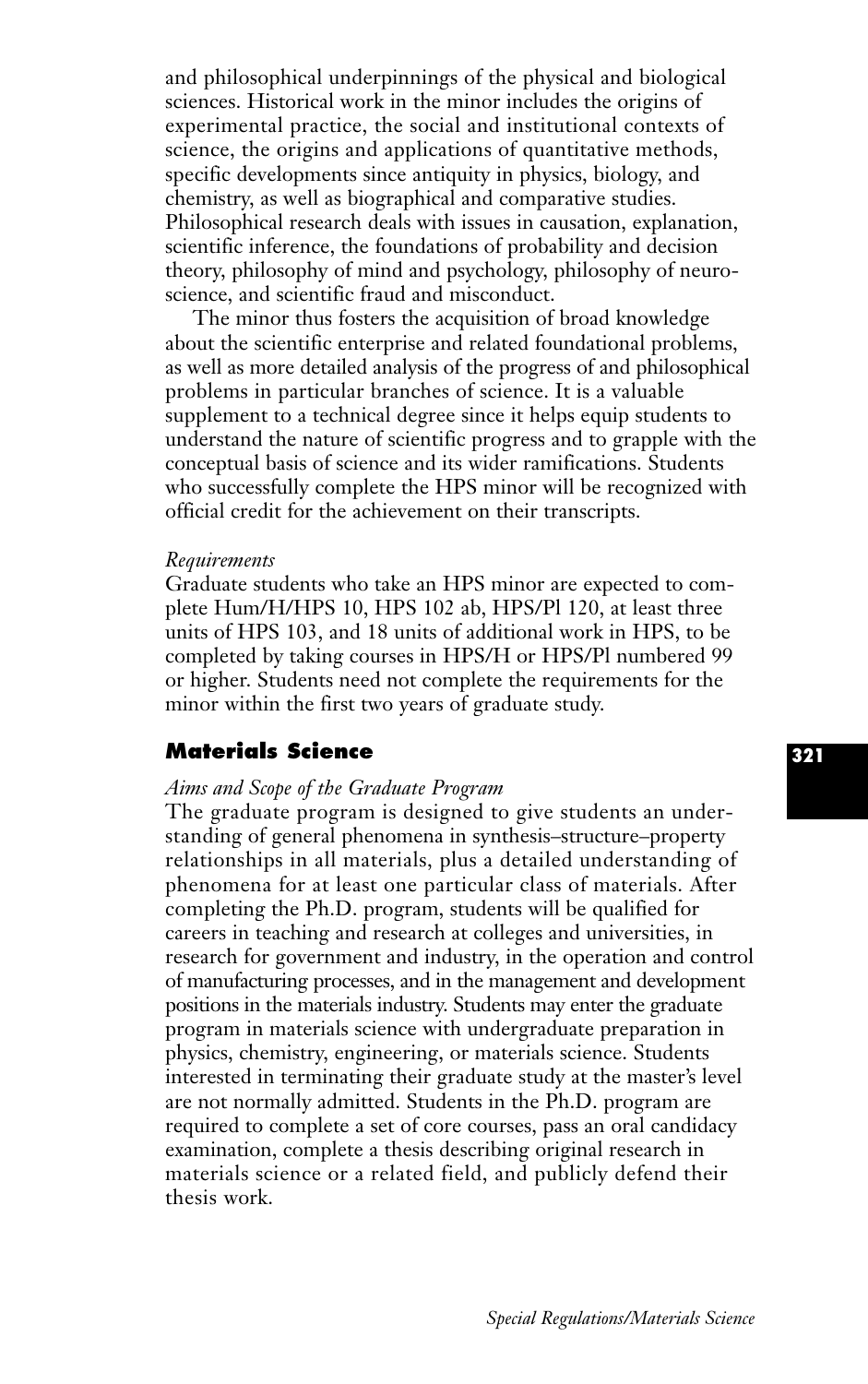# *Master's Degree*

Each student is assigned to a member of the faculty who will serve as the student's adviser. The adviser and option representative for materials science will approve his or her course of study.

Study for the degree of Master of Science in materials science will ordinarily require three terms of courses. The courses shall be chosen from the list of core courses below, although 27 units of research (MS 200 or equivalent) may be substituted for 27 units of lecture or laboratory courses. Completion of 138 units of these courses within two years with no grade less than a C constitutes the academic requirements for the M.S. degree.

## *Core Courses*

- 1. MS 131, MS 132, MS 133.
- 2. APh 105 a or ChE/Ch 165, APh 105 b or ChE/Ch 164, MS 105.
- 3. Two quarters of courses focused on specific materials, such as APh 114 ab; Ch/ChE 147, ChE/Ch 148; Ge 114, Ge 214.
- 4. Two quarters of courses focused on internal interactions in materials, such as Ph 125 ab, Ch 125 ab; Ae/AM/CE 102 abc or Ae/Ge/ME 160 ab; Ch 120 a; Ch 121 ab.
- 5. 18 units of courses comprising either the third terms of the sequences taken in 3 and 4 above, or other courses appropriate for the student's research interests, such as MS 125, 142, MS/EST 143, MS/ME 161, 162.
- 6. Mathematics at the level expected of research in the student's field. This may be satisfied by the courses ACM 100, or AM 125 abc, or ACM 101 abc, or Ph 129 abc, or may be waived at the discretion of the student's adviser and option representative.
- 7. MS 110 abc (3 units) or APh 110 (2 units) or E 150 abc (3 units), seminar.

# *Degree of Doctor of Philosophy*

*Residency.* Work toward the degree of Doctor of Philosophy in materials science requires a minimum of three years following the completion of the bachelor's degree or equivalent.

*Language Requirement.* There is no language requirement for the Ph.D. degree.

*Minor.* No minor is required for the Ph.D. degree. Students are, however, encouraged to take advanced courses appropriate to their particular interests.

*Advising and Thesis Supervision.* In the first year, each student must choose a research adviser who will have primary responsibility for supervising the student's course program and research. The important adviser–advisee relationship requires effort from both parties, and some general expectations are outlined earlier in this section of the catalog. In addition, each student who has passed the candidacy examination shall select a faculty mentor, who will review the student's progress at least annually.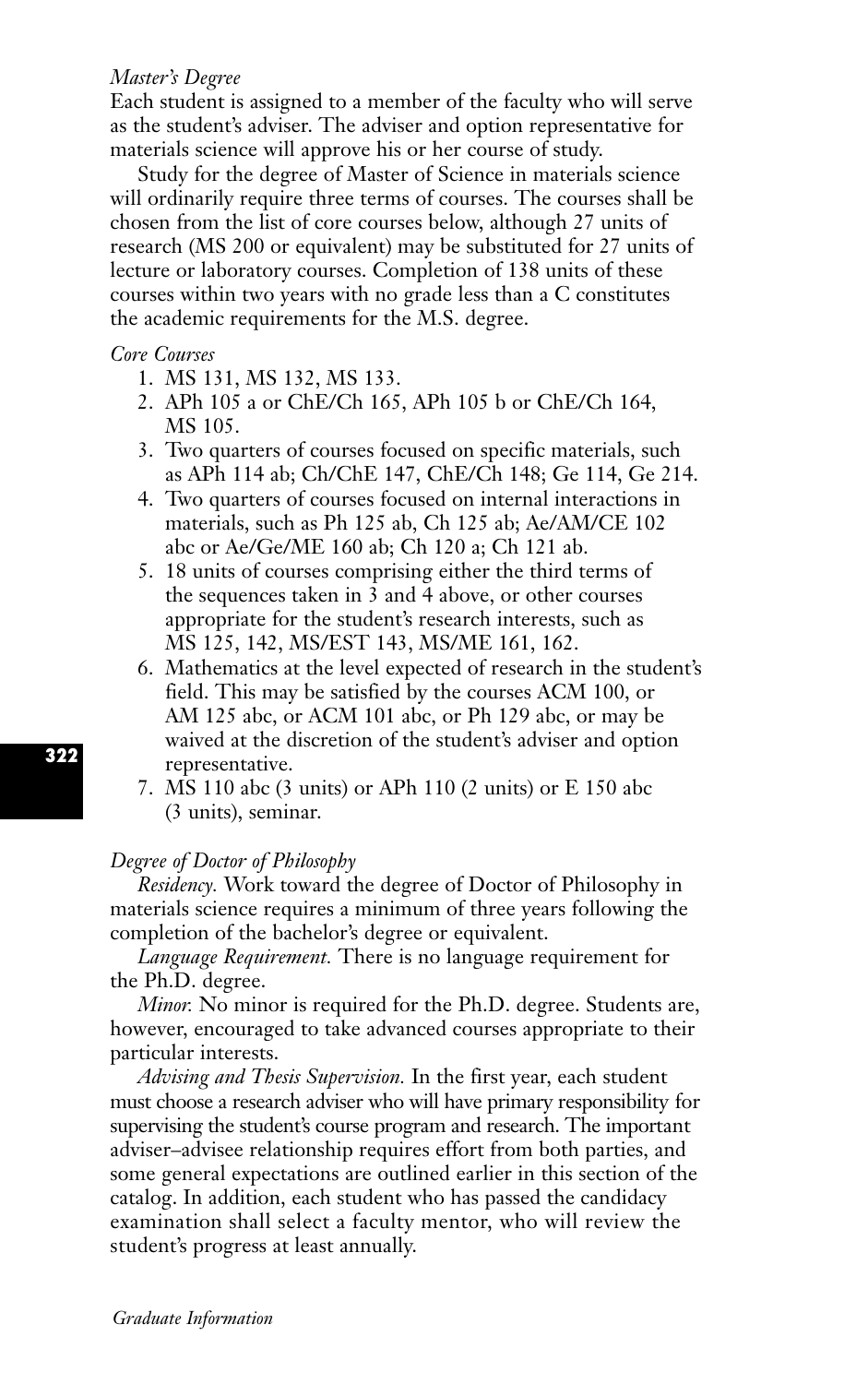*Admission to or Continuation in Ph.D. Status.* To be advanced to candidacy for the doctor's degree, the student must satisfy three requirements:

- a. *Courses.* To continue in the graduate program, the student must maintain a B– average for each term. Advancement to candidacy requires the successful completion of the program listed under "Core Courses" above. Alternatively, if the student has taken equivalent courses elsewhere, he or she must prove competency in these areas through an oral examination in each subject.
- b. *Oral Candidacy Examination.* The student will prepare a brief presentation on a topic in his or her proposed area of research. The core of the examination is based on the student's course work and how it is related to the topic of the presentation. This examination should be taken no later than the end of the student's second year of residence.
- c. *Research Competence.* The student must have a doctoral research adviser, and must have completed at least 18 units of MS 200.

*Thesis and Final Examination.* The candidate is required to take a final oral examination covering the doctoral thesis and its significance in and relation to his or her major field. It will consist of a public thesis seminar and an associated oral examination on the thesis and related fields. This examination will be held at least two weeks after the doctoral thesis has been presented in its final form, and prior to its approval. This examination must be taken at least four weeks before the commencement at which the degree is to be granted.

#### *Subject Minor*

A student majoring in another option at the Institute may elect a subject minor in materials science. He or she must obtain approval from the materials science faculty of a course of study containing at least 45 units of advanced courses. Normally a member of the materials science faculty will participate in the candidacy examination in the student's major department.

# **Mathematics**

#### *Aims and Scope of the Graduate Program*

The principal aim of the graduate program is to develop the student's ability to do original research in mathematics. Independent and critical thinking is fostered by direct contact with faculty members. (An indication of the current research interests of the faculty begins on pages 117–118.) Faculty advisers help students plan their programs of study leading to a Ph.D. in mathematics. Entering students are advised by the director of the Ph.D. program, who assists them in selecting appropriate courses, depending upon their previous studies.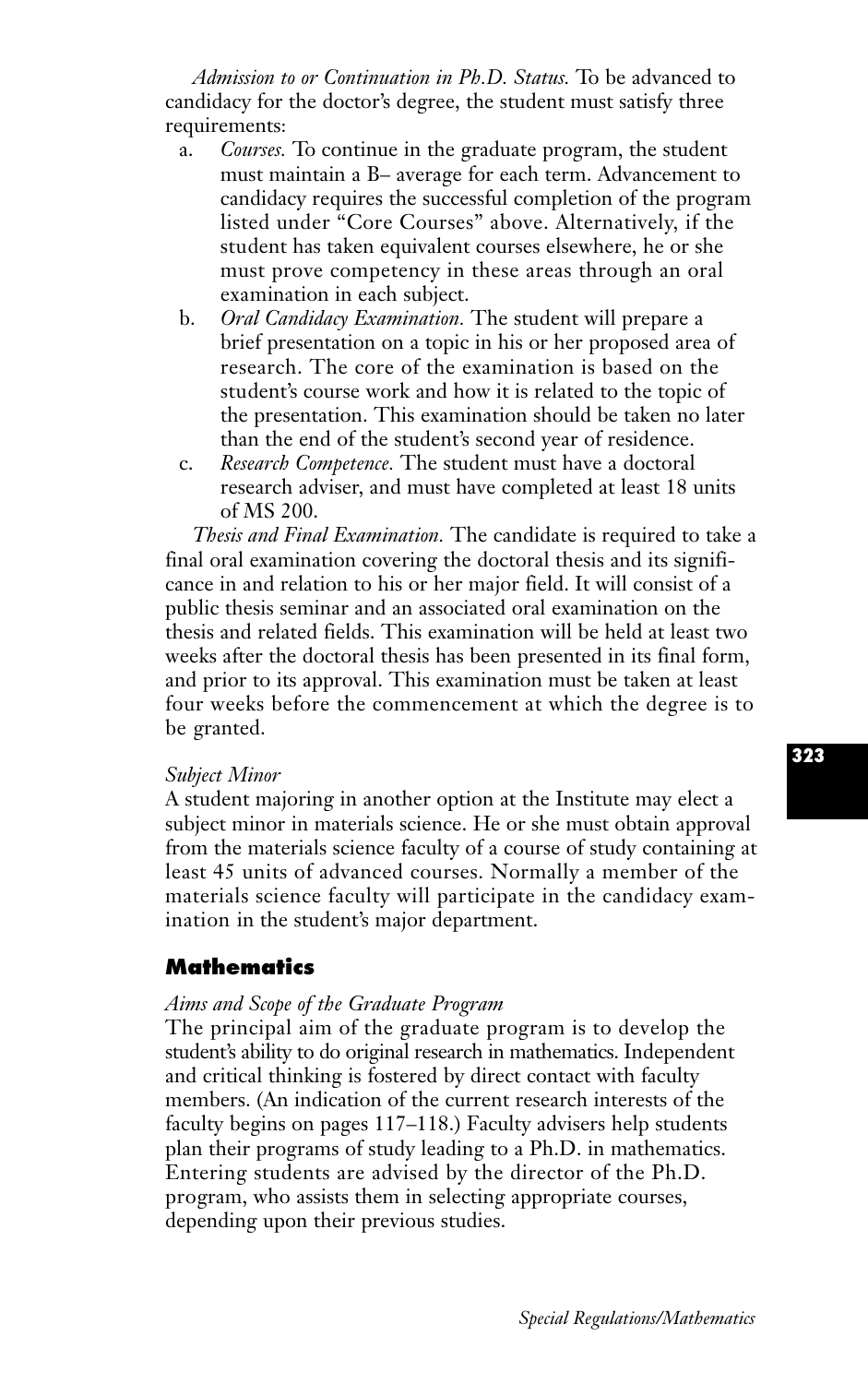## *Course Program*

The graduate courses are listed in section five. The three core courses—Ma 110 in analysis, Ma 120 in algebra, and Ma 151 in geometry and topology—are required of all graduate students unless excused by the director of the Ph.D. program. Students are expected to complete these core courses in preparation for the qualifying examinations (see below), usually in the first year. (Entering students are allowed to take a qualifying examination in September or October in order to demonstrate knowledge of one or more of the core areas. By passing the examination, they are excused from taking the corresponding course.) In addition, students are required to complete nine quarters of other advanced mathematics courses, at least two of which are in discrete mathematics: combinatorics, complexity, and computability, or logic and set theory. Under special circumstances (e.g., finishing the degree in three years), exceptions to these requirements may be granted by the director of the Ph.D. program.

Beginning no later than the second year, students will be expected to begin independent research work and will be strongly encouraged to participate in seminars.

#### *Master's Degree*

Entering graduate students are admitted directly to the Ph.D. program, since the Institute does not offer a regular program in mathematics leading to the master's degree. A master's degree may be awarded in exceptional circumstances either as a terminal degree or preliminary to the Ph.D. Sufficiently advanced undergraduates may be admitted to graduate standing to pursue a master's degree simultaneously with the bachelor's program.

The recipient of a master's degree will be expected to have acquired, in the course of studies as an undergraduate or graduate student, a comprehensive knowledge of the main fields of mathematics comparable to 180 units of work in mathematics with course numbers greater than 90.

The general Institute requirements specify that the recipient of a master's degree must have taken at least 135 units of graduate work as a graduate student at the Institute, including at least 81 units of advanced graduate work in mathematics. This advanced work is interpreted as work with a course number greater than 109 and may include a master's thesis.

#### *Degree of Doctor of Philosophy*

*Qualifying Examinations.* Qualifying examinations in the three core areas—analysis, algebra, and geometry/topology—are offered in October and June. These examinations emphasize mastery of the basic concepts and theorems and the ability to apply them to specific cases. Students are required to take and pass two of the three examinations, and for the one not taken, to complete the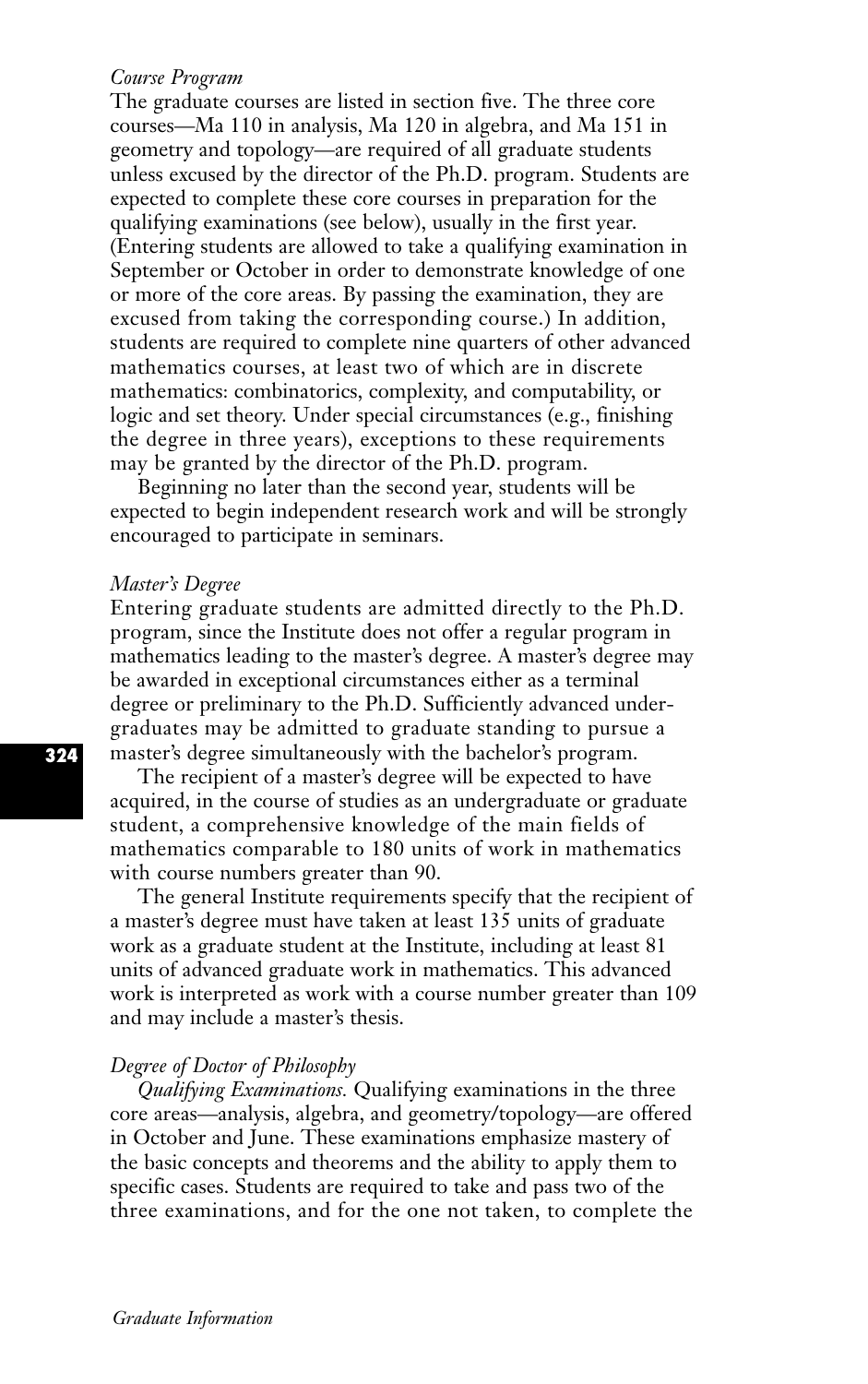corresponding core course with a grade of B of better. Normally, the examination requirements are completed at the end of the first year or the beginning of the second.

*Summer Study.* Although there are no courses given in the summer, graduate students are expected to carry out studies and research in their chosen area of mathematics. In the summer after the first year, they will work under the guidance of a faculty member to investigate a possible area for their thesis research.

*Thesis Adviser.* It is expected that by the fall quarter of the second year, students will find a member of the faculty who agrees to serve as their thesis adviser. The progress of all continuing students is assessed by the faculty each fall, and students will consult with their advisers about their progress and planning of their studies and research.

Students receive help and advice not only from their thesis adviser and other faculty mentors, but also whenever needed from the director of the Ph.D. program, the executive officer, and the faculty ombudsperson in mathematics. (See also the section with guidelines for graduate student advising on page 243.)

*Admission to Candidacy.* Before the end of their third year, students are expected to finish the process of applying for admission to candidacy for the Ph.D. degree. This formal step requires completion of the requirements for qualifying examinations and core courses, as well as a satisfactory oral presentation to a committee of faculty members. The presentation will describe both the general area of the student's proposed thesis research and the specific problem or problems to be addressed. A written summary of the presentation, typically 3–10 pages, must be given to the committee members at least one week before the presentation. The student and his or her adviser will arrange the formation of this committee, which will have three members, including the adviser.

*Thesis and Final Examination.* On or before the first Monday in May of the year in which the degree is to be conferred, candidates for the degree of Doctor of Philosophy must deliver copies of their theses to their advisers, to the Graduate Office, and to the members of the committee that will conduct the final oral examination on the thesis. The examination must be held at least three weeks before the date on which the degree will be conferred and at least two weeks after the delivery of the copies of the thesis.

#### *Subject Minor*

Students majoring in other fields may take a subject minor in mathematics. Minor programs must include 54 units of advanced work approved by a representative of the mathematics department, who will ensure that the work represents a concentrated study in one or more of the main fields of mathematics. A special oral examination in the subject minor will be given soon after completion of the minor program.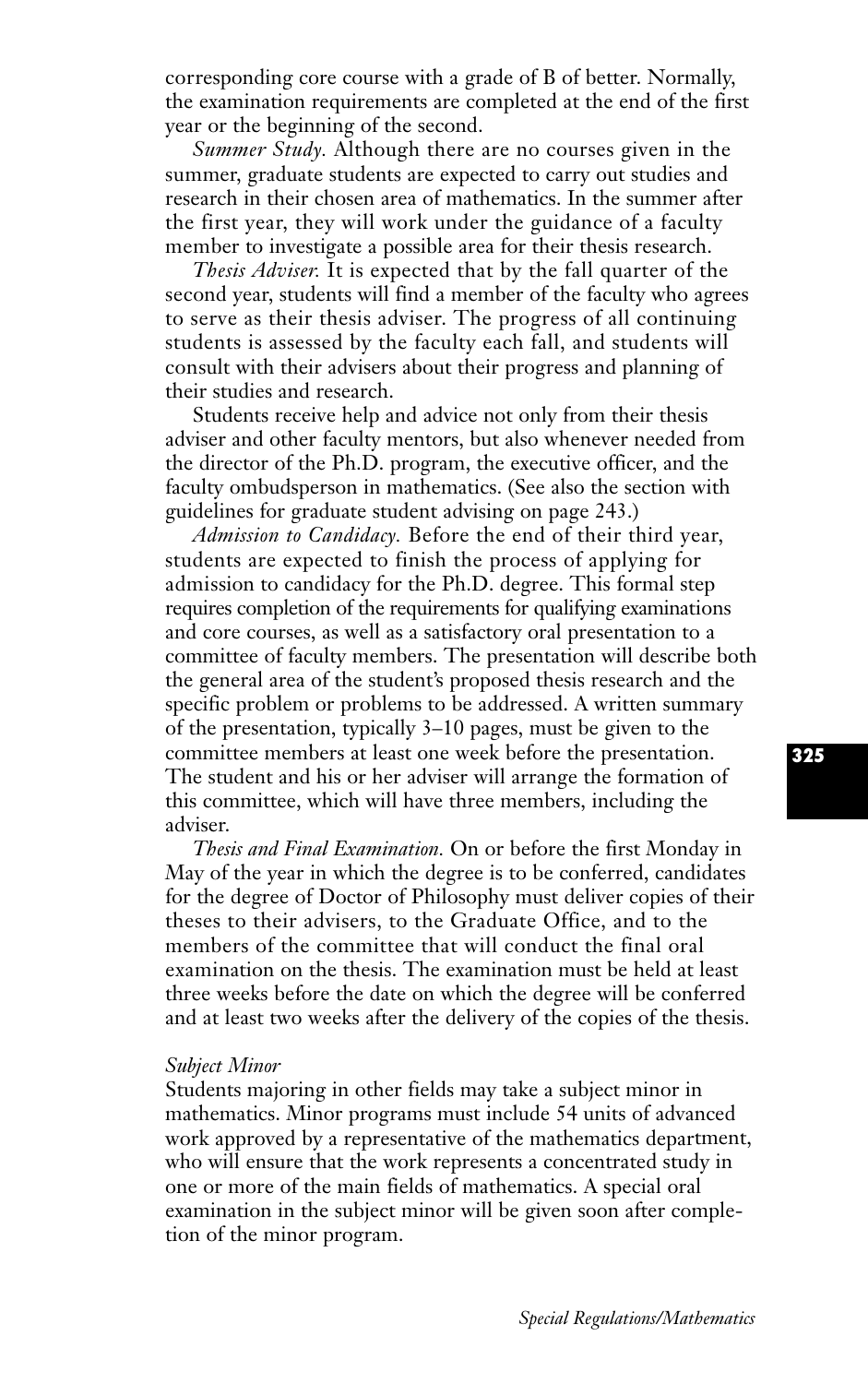# *Travel Grants*

Special funding is available to graduate students to attend conferences and workshops in the United States or abroad (see Bohnenblust Travel Grants on page 260).

# **Mechanical Engineering**

#### *Aims and Scope of the Graduate Program*

The aim of the graduate program in mechanical engineering at Caltech is to prepare students for research and professional practice in an era of rapidly advancing interdisciplinary technology. The program combines individual depth of experience and competence in a particular chosen major specialty, and a strong background in the basic and engineering sciences, with laboratory and design experience. It strives to develop professional independence, creativity, leadership, and the capacity for continuing professional and intellectual growth.

Original research in mechanical engineering is an essential component of the graduate program. Independent and critical thinking is encouraged by participation in seminars and by discussions with faculty members. Research groups in mechanical engineering are small, creating an environment where students work closely and collaboratively with the faculty.

The degrees of Master of Science, Mechanical Engineer, and Doctor of Philosophy are offered.

Research areas in mechanical engineering at Caltech include mechanics (including active materials, fracture mechanics, and mechanics of materials), mechanical systems (including control and analysis of dynamic systems, engineering design of electromechanical systems, design theory and methodology, kinematics, optimization, robotics, and structural design), and fluid and thermal systems (including acoustics, cavitation, chemical vapor deposition, combustion, fluid flow, heat and mass transport, multiphase and multicomponent flows, propulsion, and turbulence). Research in these areas is applied to a wide variety of problems including control of aircraft engines, design of vehicle structures, granular flows, hyperredundant robots, jet noise reduction, locomotion and grasping, medical applications of robotics, navigation algorithms, structured design of micro-electro-mechanical systems (MEMS), thin film deposition, transportation systems, propulsion systems, explosion dynamics including deflagrations, detonations, and shock waves, and rapid assessment of early designs.

# *Admission*

As preparation for advanced study and research, entering graduate students must have a thorough background in undergraduate mathematics, physics, and engineering. An outstanding four-year undergraduate program in mathematics and sciences may be substituted for an undergraduate engineering course, with the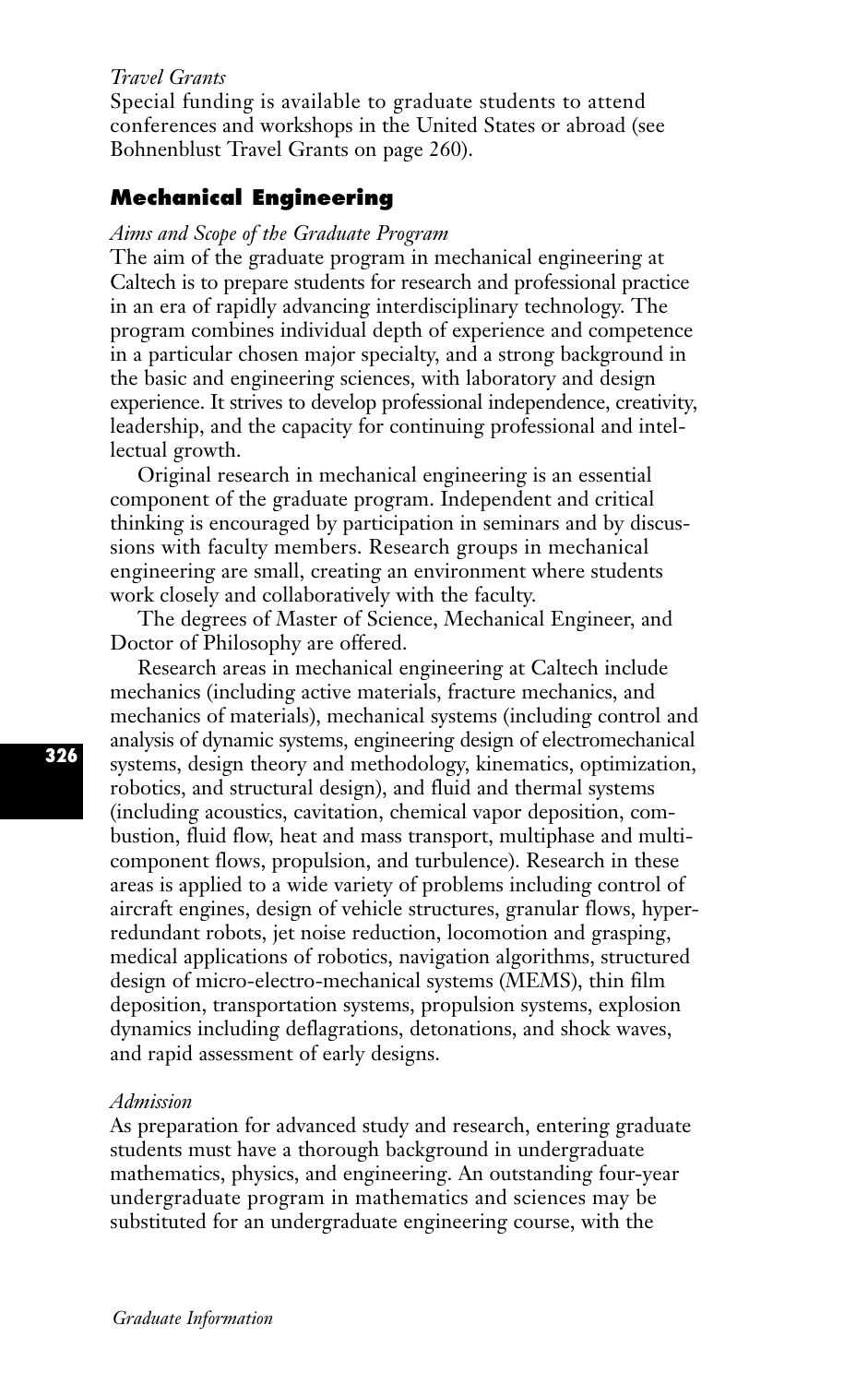approval of the faculty. The qualifications of each applicant will be considered individually, and, after being enrolled, the student will arrange his or her program in consultation with a member of the faculty. In some cases the student may be required to make up undergraduate deficiencies in engineering science courses. However, in every case the student will be urged to take some courses that will broaden his or her understanding of the overall field, as well as courses in the specialty. Most graduate students are also required to take further work in applied mathematics.

# *Master's Degree*

The degree of Master of Science in mechanical engineering provides the student with advanced training beyond the undergraduate fundamentals, and may include an introduction to research. A minimum of 138 units of courses numbered 100 or above, that meet the distribution requirements listed below, must be passed with a grade of at least C for completion of the master's degree in mechanical engineering. All units must be taken for grades, except for courses offered only on a pass/fail basis. Each student's program must be approved by the option representative in mechanical engineering.

# *Required Program*

- Graduate mechanical engineering core—54 units. These units should provide a solid base for the student's engineering interest. The courses may be selected from the following list: Ae/APh/CE/ME 101 abc, Ae/Ge/ME 160 ab, ME 118, ME 119 ab, Ae/ME 120 ab, Ae/AM/CE 102 abc, AM/CE 151 ab or CDS 140 ab, and CDS 110 ab.
- Mathematics, engineering, and research electives—54 units. Students who have not taken the equivalent of ACM 100 abc are required to take ACM 100 abc for 36 units. Mechanical engineering students are urged to consider taking 27 units of courses in automation and robotics (ME 115 ab, ME 131, ME/CS 132); multi-phase flows (ME 202 abc); propulsion (Ae 121 abc); experimental methods (Ae/APh 104 abc); or any additional courses listed in the graduate mechanical engineering courses. Other courses may also be taken in Ae, AM, ACM, ME, JP, MS, EE, ESE, APh, CDS, CS, ChE, and CNS. Students who are considering study beyond the master's degree are encouraged to take research units, ME 300, up to a maximum of 27.
- Free electives—27 units. These units may be selected from any course with a number of 100 or greater, except that research units may not be included.

Engineering seminar, ME 150 abc—3 units.

Students admitted for study toward a master's degree but interested in pursuing subsequent study toward a Ph.D. degree should also read the section below relating to this degree.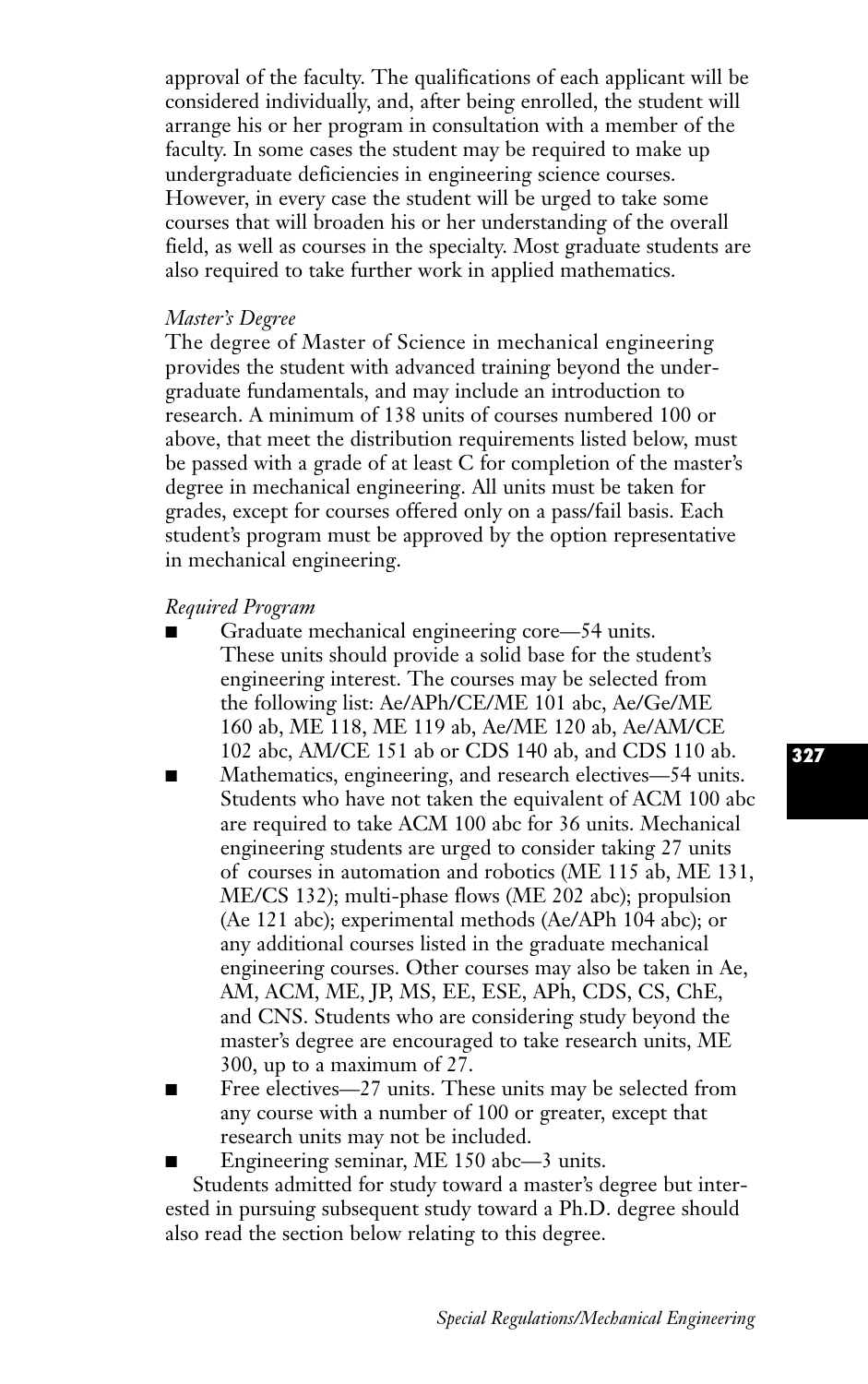# *Degree of Mechanical Engineer*

Greater specialization is provided by work for the engineer's degree than by work for the master's. The degree of Mechanical Engineer is considered to be a terminal degree for the student who desires more highly specialized advanced training with less emphasis on research than is appropriate to the degree of Doctor of Philosophy. However, research leading to a thesis is required for both degrees. The student should refer to Institute requirements for the engineer's degree.

Not less than 55 units of work shall be for research and thesis; the exact number shall be determined by a supervising committee, appointed by the dean of graduate studies. Courses should be closely related to mechanical engineering. The specific courses (to be taken and passed with a grade of C or better by the candidate) will be finally determined by the supervising committee. The courses must include an advanced course in mathematics or applied mathematics, such as AM 125 abc or ACM 101 abc, that is acceptable to the faculty in mechanical engineering. A suitable course program may usually be organized from the more advanced courses listed under Ae, AM, ACM, CDS, JP, ME, and MS.

# *Degree of Doctor of Philosophy*

The Ph.D. degree in mechanical engineering is focused on research, and prepares students to develop new understanding and advanced technology to address contemporary problems. Study and research programs for the Ph.D. degree are individually planned to fit the interests and background of the student. A comprehensive research project resulting in an original contribution to the field documented by a dissertation is required. Institute requirements for the Ph.D. degree are described in the section on degree requirements. Approximately two years of course work are required, and two or more additional years are usually needed for preparation of the dissertation.

*Advising and Thesis Supervision.* An interim adviser is appointed for each student upon admission to a graduate degree in mechanical engineering. The interim adviser will serve as the primary mentor until the student finds a research adviser.

It is the responsibility of the student to find an academic and research adviser within three terms of graduate residence at Caltech. In consultation with the adviser, the student must form a Ph.D. dissertation supervision committee within one year of graduate residence at Caltech. This committee shall consist of at least three members of the Caltech professorial faculty, with at least two members from the faculty in mechanical engineering. The adviser shall serve as chair of this committee. This committee shall meet as requested by the student. Further, this committee shall meet annually to review progress and to approve the registration of the student beyond the fifth year of graduate residence at Caltech.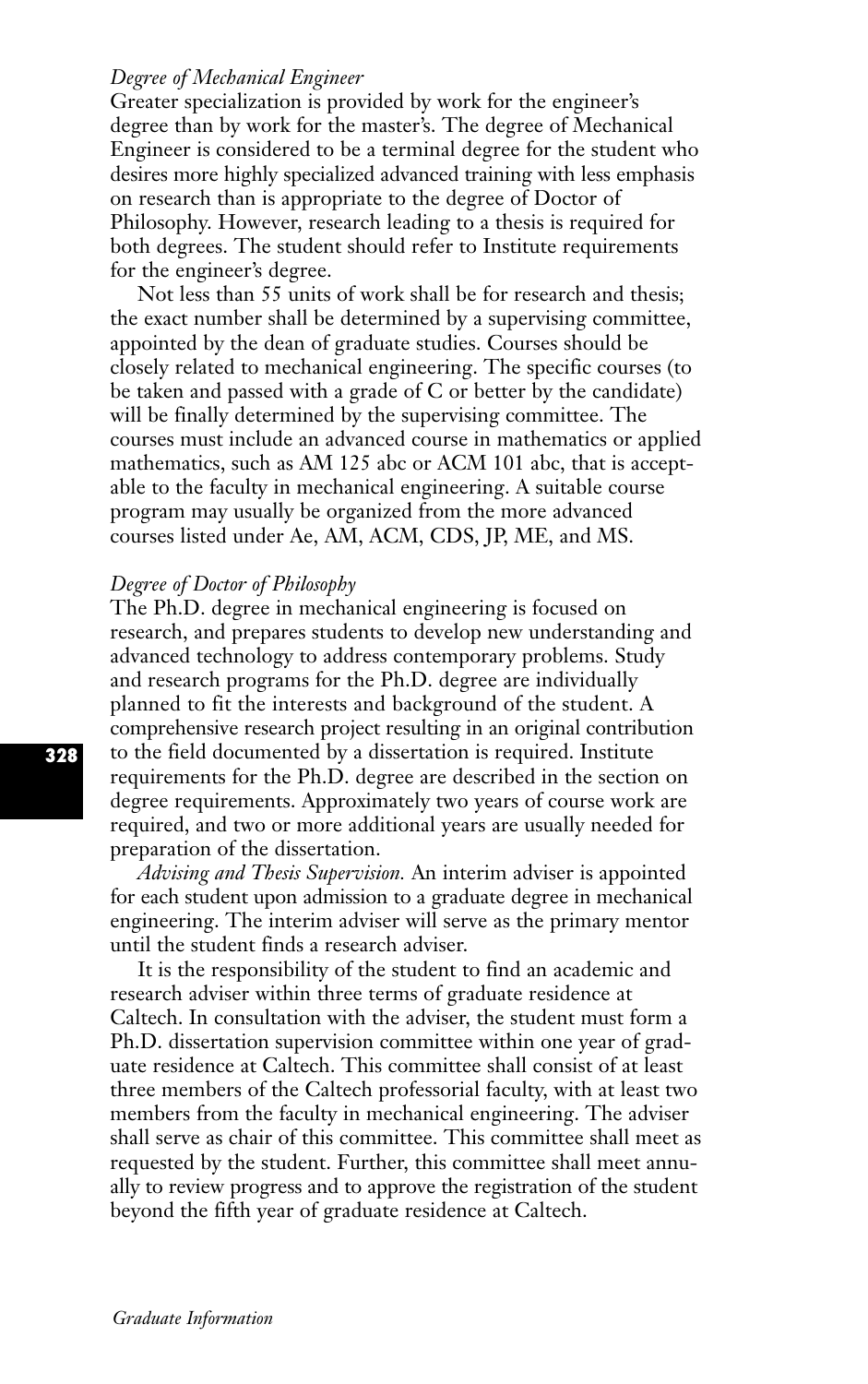The adviser and the thesis supervision committee provide the majority of mentoring to the student. In addition, the option representative and other members of the faculty are always available to provide advice and mentoring on any aspect of research, progress toward the Ph.D., future careers, and other aspects of life in graduate school and as a professional scientist.

*Admission to Candidacy.* To be recommended for candidacy for the Ph.D. degree in mechanical engineering, the student must, in addition to meeting the general Institute requirements, do the following:

- Obtain the agreement of a professorial faculty member to serve as his or her academic and research adviser and form a three-member dissertation supervision committee with the adviser as the chair.
- Successfully complete at least 54 units of research and demonstrate satisfactory research progress.
- Pass with a grade of at least C a minimum of 18 units of course work in any three core mechanical engineering subjects spanning at least two broad areas listed below. Examples of suitable courses are given in parentheses.

# *Area 1*

Fluid Mechanics (Ae/APh/CE/ME 101 abc) Mechanics of Structures and Solids (Ae/AM/CE/ME 102 abc) Continuum Mechanics of Solids and Fluids (Ae/Ge/ME 160 ab)

## *Area 2*

Thermodynamics and Statistical Mechanics (ME 118, APh 105, Ch/ChE 164, Ch 166) Heat and Mass Transfer (ME 119 ab) Combustion (ME 120 ab) Energy (EST/EE/ME 109 ab)

*Area 3*

Dynamical Systems (AM/CE 151 ab or CDS 140 ab) Mechanical Systems and Design (ME 115 ab) Controls (CDS 110 ab, CDS 212)

The student may petition the mechanical engineering faculty to accept alternate subjects or areas. These changes should retain core mechanical engineering knowledge and represent sufficient breadth. The petition must be submitted to the option representative and approved before the student registers for the course.

These 54 units may also be used in the student's program for the master's degree. Students must do the following:

Pass with a grade of at least C an additional 54 units (with a course number above 100) that pertain to the student's specialty and are approved by the dissertation supervision committee in engineering or science.

# **329**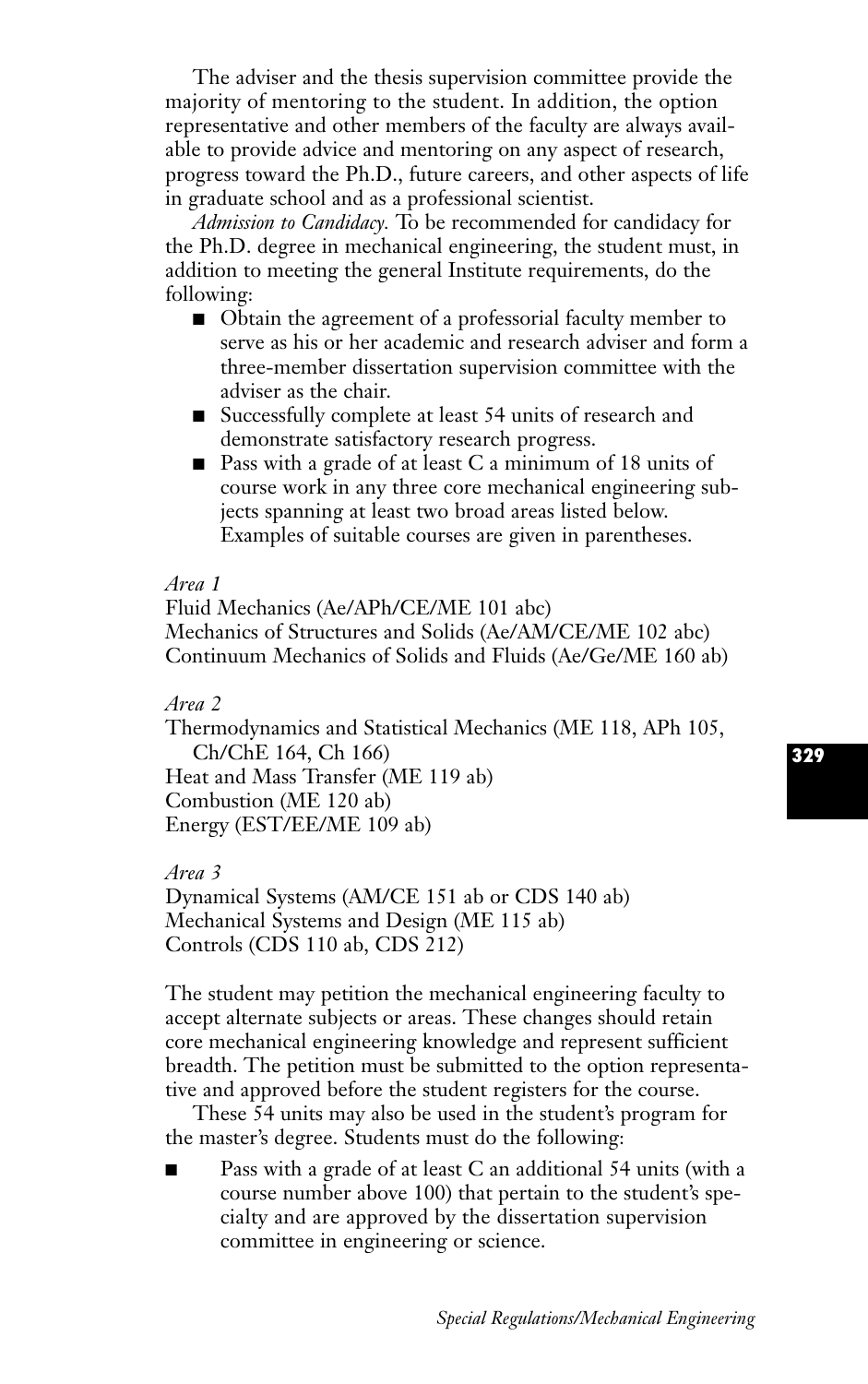- Pass with a grade of at least C 27 units of advanced courses in mathematics or applied mathematics chosen in consultation with their adviser from the following list: ACM 101 or higher, AM 125, CDS 201, CDS 202, Ma 108 or higher, Ph 129. The requirement in mathematics is in addition to the requirements above and cannot be counted toward a minor.
- Pass both subject and research components of the oral candidacy examination. If the student has chosen a subject minor, an examination on the subject of that program may be included at the request of the discipline offering the subject minor. The oral candidacy examination must be taken before the end of the second year of graduate academic residence at the Institute.

The requirement of a minimum grade of C will be waived for an advanced course which (i) lists one of the courses in Areas 1, 2, and 3 as a prerequisite, and (ii) is offered only pass/fail.

The faculty will evaluate the student's research progress, class performance, adviser's input, and oral candidacy exam results to determine whether a student will be admitted to candidacy for the Ph.D. degree.

*Registration Beyond Fifth Year of Graduate Residence.* The annual approval of the Ph.D. dissertation supervision committee is necessary for registration beyond the fifth year of graduate residence at Caltech.

*Thesis and Final Examination.* The thesis examination will be given after the thesis has been formally completed. This examination will be a defense of the doctoral thesis and a test of the candidate's knowledge in the specialized field of research. The format of the examination will be a public seminar presented by the candidate, with an open question period, followed by a private examination by the examining committee. The examining committee shall consist of at least four Caltech professorial faculty members, at least three of whom shall be from the Division of Engineering and Applied Science, and at least two of whom shall be mechanical engineering faculty members. One member of the committee shall be from outside the student's area of Ph.D. research. The student's adviser shall act as chair of the committee.

#### *Subject Minor*

A student majoring in another branch of engineering or another division of the Institute may, with the approval of the faculty in mechanical engineering and the faculty in his or her major field, elect mechanical engineering as a subject minor. The program of courses must differ markedly from the major subject of study or research, and must consist of at least 54 units of advanced work.

*Graduate Information*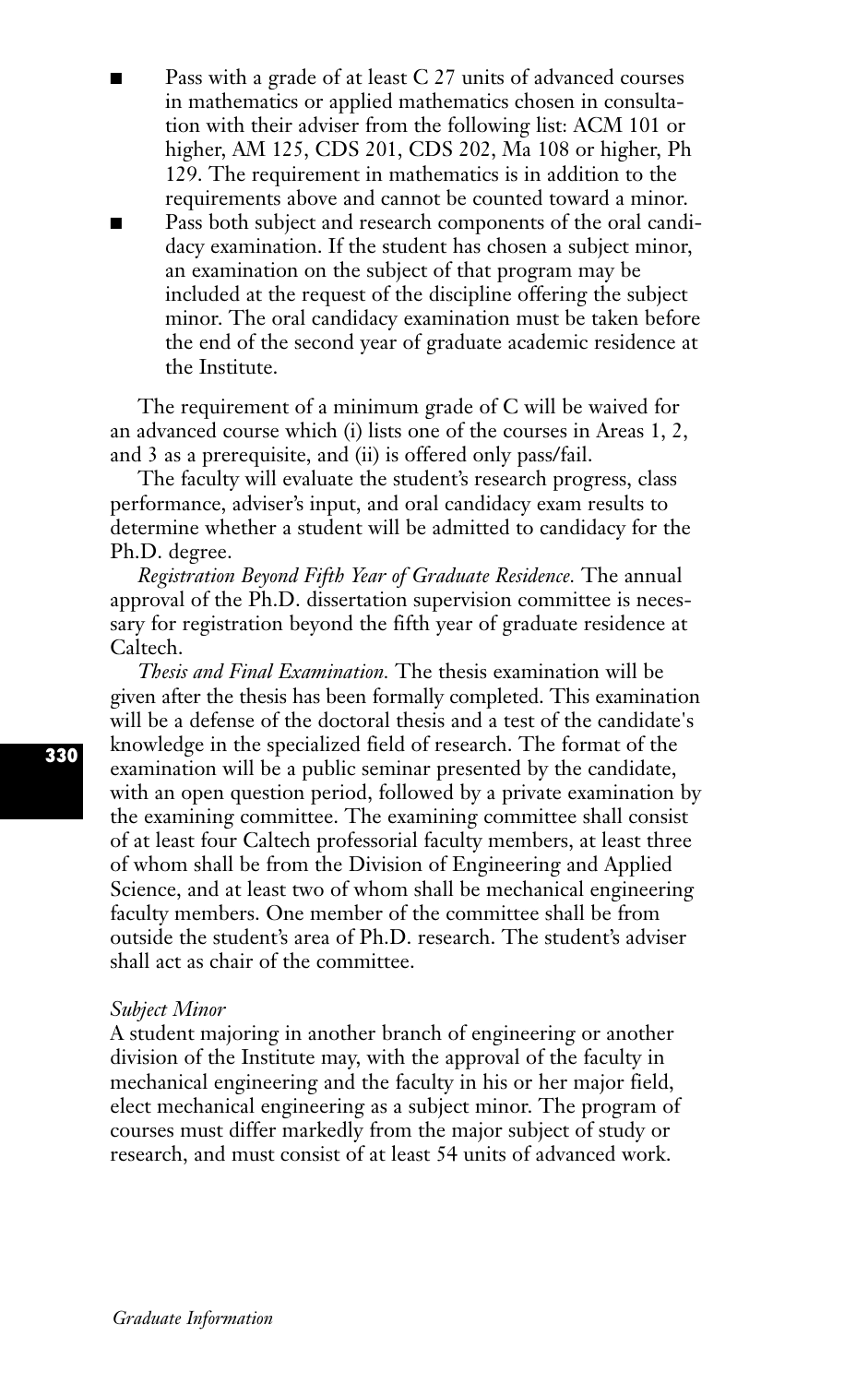# **Physics**

# *Aims and Scope of the Graduate Program*

The physics option offers a program leading to the degree of Doctor of Philosophy. This program prepares students for careers in scientific research or research combined with teaching, and so its most important part is independent research. Courses are offered that give a broad treatment of both fundamental physics and specialized physics research topics. These are intended both to help a beginning graduate student prepare for research and to broaden an advanced student's knowledge of physics. Caltech research opportunities include elementary particle physics, nuclear physics, cosmic-ray, gamma-ray, and X-ray astronomy, submillimeter astronomy, condensed-matter physics, atomic/molecular/optical physics, quantum optics, applied physics, gravitational physics, cosmology, astrophysics, mathematical physics, biophysics, and theoretical physics.

A Master of Science degree may be awarded upon completion of a program of courses. Students are not normally admitted to work toward the M.S. in physics unless they are also working toward a Ph.D.

#### *Admission*

Application forms for admission to graduate standing and for financial assistance can be obtained from the Office of the Dean of Graduate Studies, California Institute of Technology, Pasadena, CA 91125, or can be downloaded from http://www.gradoffice. caltech.edu. Completed applications should reach the Graduate Office by January 15. Applicants are strongly advised to take the Graduate Record Examination (GRE) and the Advanced Physics Test. Information can be obtained from the Educational Testing Service, 20 Nassau Street, Princeton, NJ 08540 (http://www. ets.org).

#### *Placement Examinations*

Students admitted to work for an advanced degree in physics are required to take placement examinations, typically given the Monday of general orientation week before the student's first term of graduate study. These informal exams are used as a guide in selecting the proper course of study. The exams cover material in classical mechanics, electromagnetism, quantum mechanics, statistical mechanics, and mathematical physics. In general, they will be designed to test whether the student possesses an understanding of general principles and the ability to apply these to concrete problems, rather than detailed informational knowledge. The results of the placement exams are not formally recorded as a part of the student's record. In cases in which there is a clear basis for ascertaining the status of the entering graduate student, the placement exams may be waived.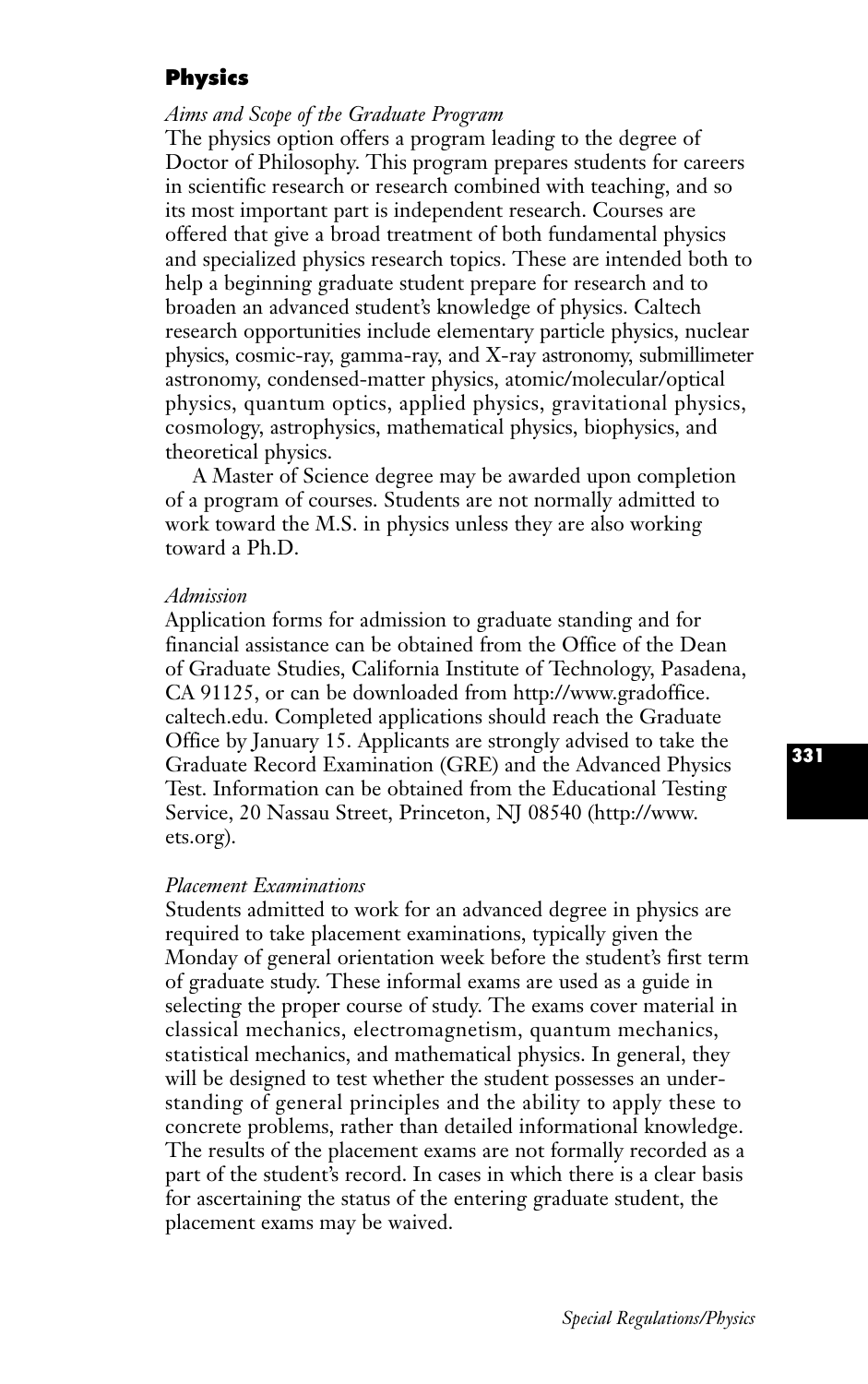# *Master's Degree*

A Master of Science degree in physics will be awarded, upon request, to physics Ph.D. students who have completed the oral and written candidacy examinations. Alternatively, a master's degree will be awarded to any Caltech graduate student in good standing upon satisfactory completion of a program approved by the option representative that fulfills the following requirements: Ph 125 abc 27 units

(If this course, or its equivalent, was taken as part of an undergraduate program, it may be replaced by 27 units of any quantum-mechanics–based course.) Physics electives 81 units These must be selected from Ph 103,

Ph 105, Ph 118, Ph 127, Ph 129,

Ph 135, Ph 136, or physics courses

numbered 200 or above.

Other electives 27 units

These must be graduate courses from physics or any other option, including the humanities.

Substitutions of other graduate courses in place of the above requirements must be approved by the option representative.

In exceptional cases, undergraduate students may receive concurrent B.S./M.S. degrees if the above requirements are met in addition to the relevant B.S. requirements, upon approval from the Physics Graduate Committee, the graduate admissions committee, and the physics executive officer. Such students must produce a detailed petition demonstrating accomplishments that would warrant normal admission to the physics graduate program.

# *Degree of Doctor of Philosophy*

In addition to the general Institute requirements for a Ph.D., the particular requirements for a doctorate in physics include admission to candidacy as described below, writing a thesis that describes the results of independent research, and passing a final oral examination based on this thesis and research. Physics graduate students may exercise the pass/fail option on any and all courses taken.

*Admission to Candidacy.* To be admitted as a candidate for a Ph.D., a student must pass two terms of Physics Seminar (Ph 242), pass written candidacy examinations covering basic physics, satisfy the Advanced Physics requirements described below, and pass an oral candidacy examination. These requirements are designed to ensure that students have an adequate preparation in the basic tools of physics, as well as a broad general knowledge of advanced physics.

*Basic Physics Requirement.* To be admitted to candidacy, physics students must demonstrate proficiency in all areas of basic physics, including classical mechanics (including continuum mechanics),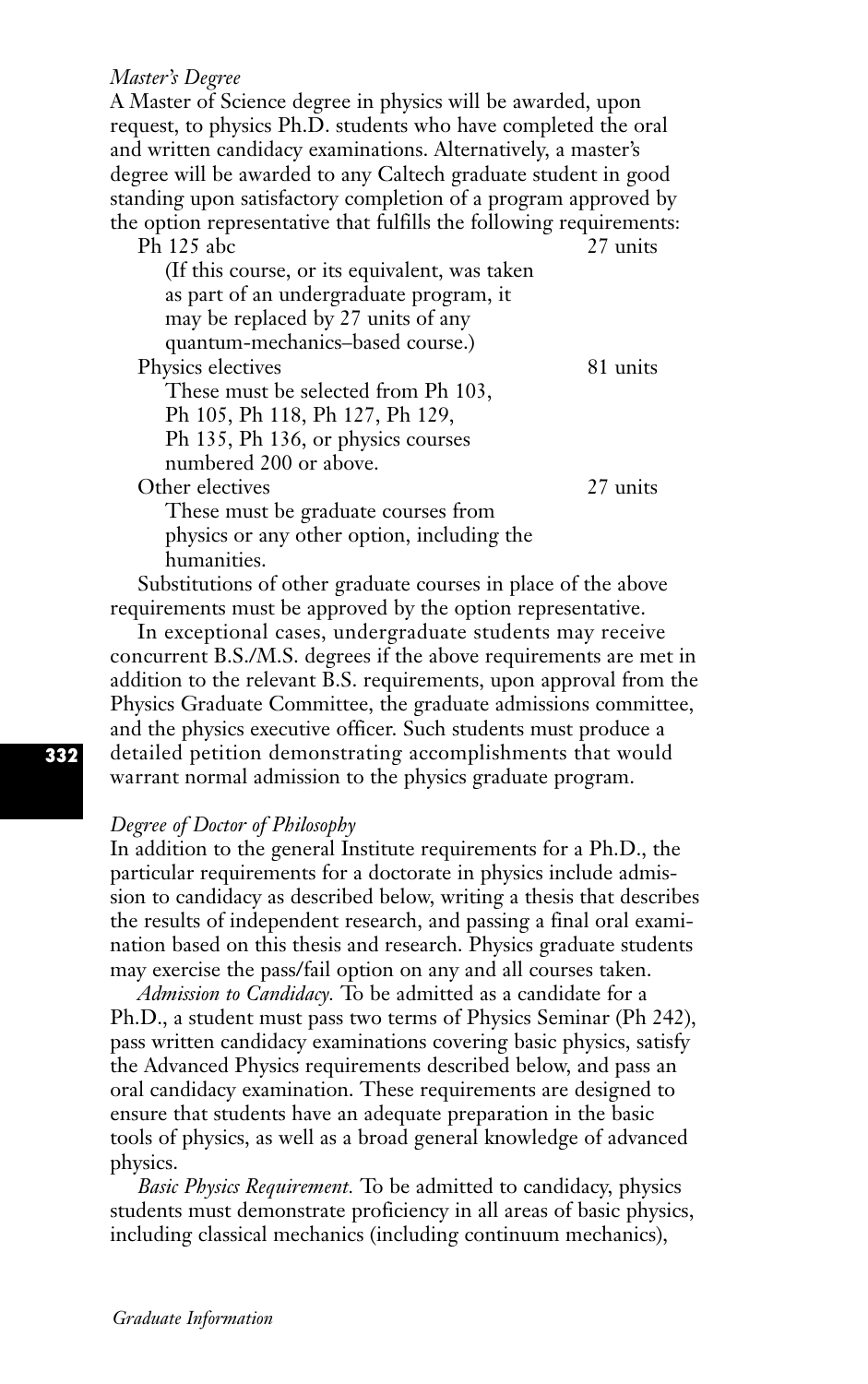electricity and magnetism, quantum mechanics, statistical physics, optics, basic mathematical methods of physics, and the physical origin of everyday phenomena. A solid understanding of these fundamental areas of physics is considered essential, so proficiency will be tested by written candidacy examinations.

No specific course work is required for the basic physics requirement, but some students may benefit from taking several of the basic graduate courses, such as Ph 106, Ph 125, and Ph 127. A syllabus describing the exam contents will be available, and students are encouraged to study independently for the exams, rather than taking a heavy load of basic physics courses.

The written exams are offered at frequent intervals, typically once per term, and the separate sections may be taken at different times. This flexible scheduling of the written exams allows students to prepare for the exams while simultaneously learning about research areas, either through advanced courses, reading courses, or participation in a research group.

*Advanced Physics Requirement.* In addition to demonstrating a proficiency in basic physics, students must also establish a broad understanding of modern physics through study in six of the following eight areas of advanced physics:

- 1. elementary particle physics
- 2. nuclear physics
- 3. atomic/molecular/optical physics
- 4. condensed-matter physics
- 5. gravitational physics
- 6. astrophysics
- 7. mathematical physics
- 8. interdisciplinary physics (e.g., biophysics, applied physics, chemical physics)

The advanced physics requirement can be fulfilled by passing exams in the separate areas, or by passing courses. Each area is meant to be covered by the equivalent of a one-term course. There will be a list of course substitutions for each of the areas, which will include courses outside of physics. Other courses may be substituted with permission from the Physics Graduate Committee.

*Oral Candidacy Exam.* This exam is primarily a test of the candidate's suitability for research in his or her chosen field. The chair of the examination committee will be the professor the student plans to do research with, and normally the student will have already begun research (Ph 172 or Ph 173) on a definite topic with that professor. The examination will cover the student's research work and its relation to the general field of specialization. Before being allowed to take this exam, a student must have satisfied all the other requirements for admission to candidacy.

*Research Requirements.* There are no specific research requirements, but in general a substantial effort is required to master the techniques in a given field and carry out a significant piece of original research. Students are strongly advised to start doing part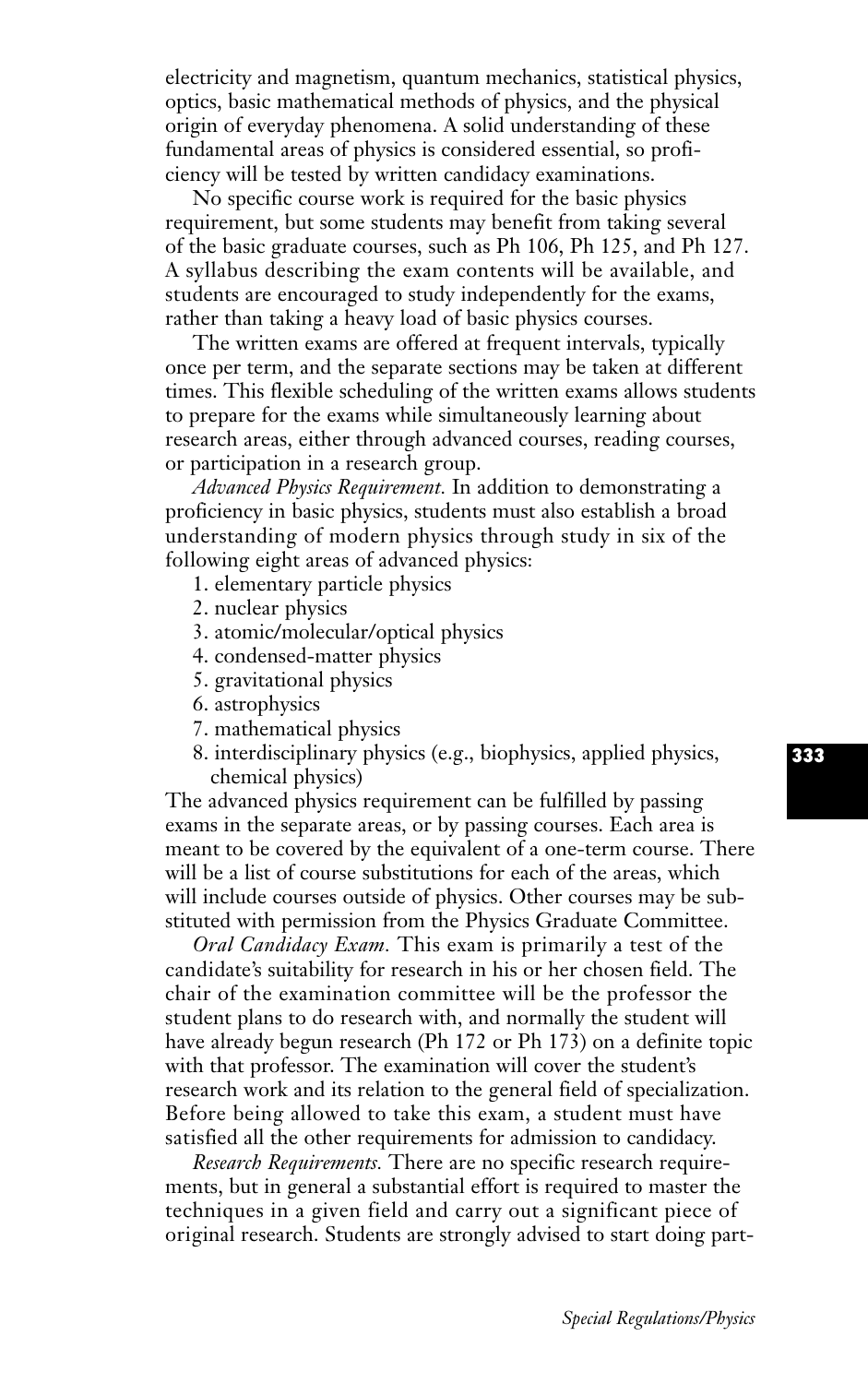time research as soon as possible, and to carry it on in parallel with formal course work, taking reading and research units (Ph 171–173) prior to being admitted to candidacy. Typically, students continue graduate study and research for about two years after admission to candidacy.

*Scheduling.* Although students are encouraged to begin doing research soon after arriving at Caltech, they should also try to complete the requirements for candidacy as quickly as possible before focusing completely on a particular research area. Thus Ph 242 should be taken by all students in their first year of graduate study. The written candidacy exams should be attempted by the end of a student's first year of study, and be passed by the end of the second year. The Advanced Physics requirements should also be completed by the end of the second year, but may be extended into the third year depending on the availability of specific courses. If these deadlines are not met, a student must petition the Physics Graduate Committee before registration for subsequent terms will be allowed.

*Advising and Thesis Supervision.* After taking the placement exams described above, physics graduate students meet with the chair of the admissions committee to decide on a first-year course schedule. At this time it is appropriate for students, especially those admitted with GRAs, to consult with the admissions chair, the option representative, the executive officer, and/or individual faculty members to select a tentative research group, if this hasn't already occurred over the summer. At any time, a student may consult with the option representative concerning such matters as advising and switching research groups. When the student is ready to form his or her candidacy committee, this is done in consultation with the executive officer. This committee, besides examining the student's knowledge of his or her chosen field, will consider the appropriateness and scope of the proposed thesis research. Supervision of the thesis research is the responsibility of the thesis adviser, and the student should maintain close contact with his or her adviser. In some circumstances, such as interdisciplinary work with an adviser from another department, a special committee may be formed to follow the progress of the research as well.

*The Minor.* A minor is not required, but a student may elect to pursue a minor in another option.

*Language Requirements.* There are no language requirements for a Ph.D. in physics.

*Thesis and Final Examination.* A final oral examination will be given not less than two weeks after the thesis has been presented in final form. This examination will cover the thesis topic and its relation to the general body of knowledge of physics. The candidate is responsible for completing the thesis early enough to allow the fulfillment of all division and Institute requirements, with due regard for possible scheduling conflicts.

*Graduate Information*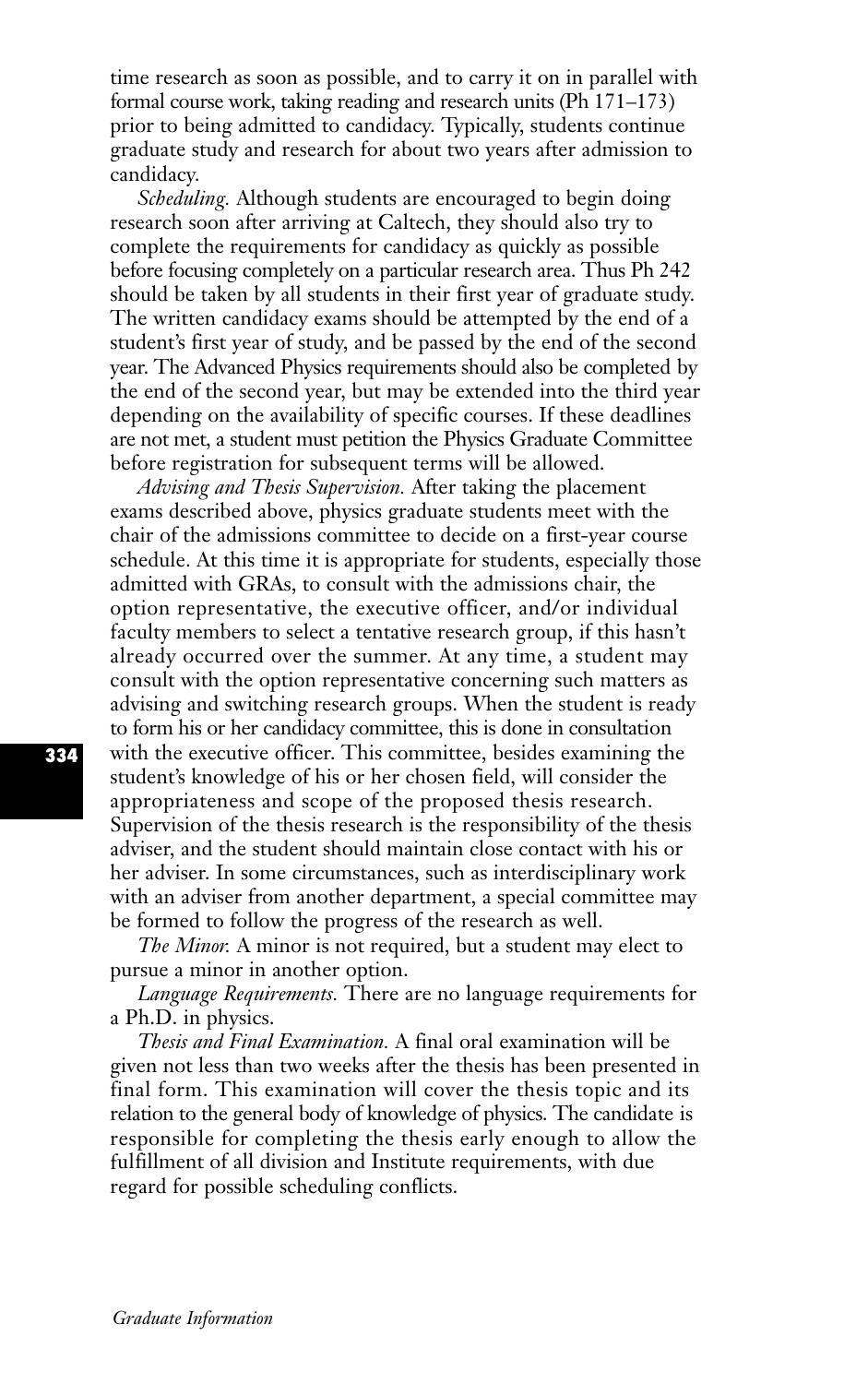# *Subject Minor*

Students desiring a subject minor in physics should discuss their proposed program with the chair of the Physics Graduate Committee. Forty-five units are required for approval of a subject minor in physics. Physics courses with numbers over 100 will be allowed for the subject minor. At least 18 of the 45 units must be chosen from the physics electives list (see list under *Master's Degree* in this section), excluding Ph 129 and any specific courses in physics required for the student's major program. An oral exam may be required by the Physics Graduate Committee. This exam will include both academic topics and topics on current physics research areas. The oral exam may be waived if at least one term of Ph 242 has been taken successfully, or if all 45 units are in lettergraded (*not* pass/fail) courses.

# **Social Science**

# *Aims and Scope of the Graduate Program*

The Caltech Ph.D. program in social science is designed to produce scholars who are well grounded in the theoretical perspectives, the quantitative techniques, and the experimental methods of economics and political science. Most graduates of the program work in departments of economics, political science, or public policy, or in business schools at major universities. Others have taken positions as economic analysts, program evaluators, and planners in both the public and private sectors. In addition, a special program enables students to obtain joint degrees in social science from Caltech and in law from other nearby universities. Graduates of this joint program teach in law schools, practice law, and hold other positions in academia and government.

### *Master's Degree*

Entering graduate students are admitted to the Ph.D. program, and will earn the M.S. degree after successful completion of 135 units of course work. The program does not admit students who plan to obtain an M.S. degree only, but a student who does not go on to achieve a Ph.D. may leave with a terminal master's degree.

# *Admission*

Admission to the Caltech Ph.D. program is highly competitive, and those who are admitted have excellent GRE scores, impressive academic records as undergraduates, and highly supportive letters of recommendation. Entering students are expected to have a strong background in mathematics, and to have completed courses in calculus at the levels of Ma 2, linear algebra, and mathematical statistics. A course in real analysis is also highly desirable. Students are expected to take additional mathematics courses when relevant to their research.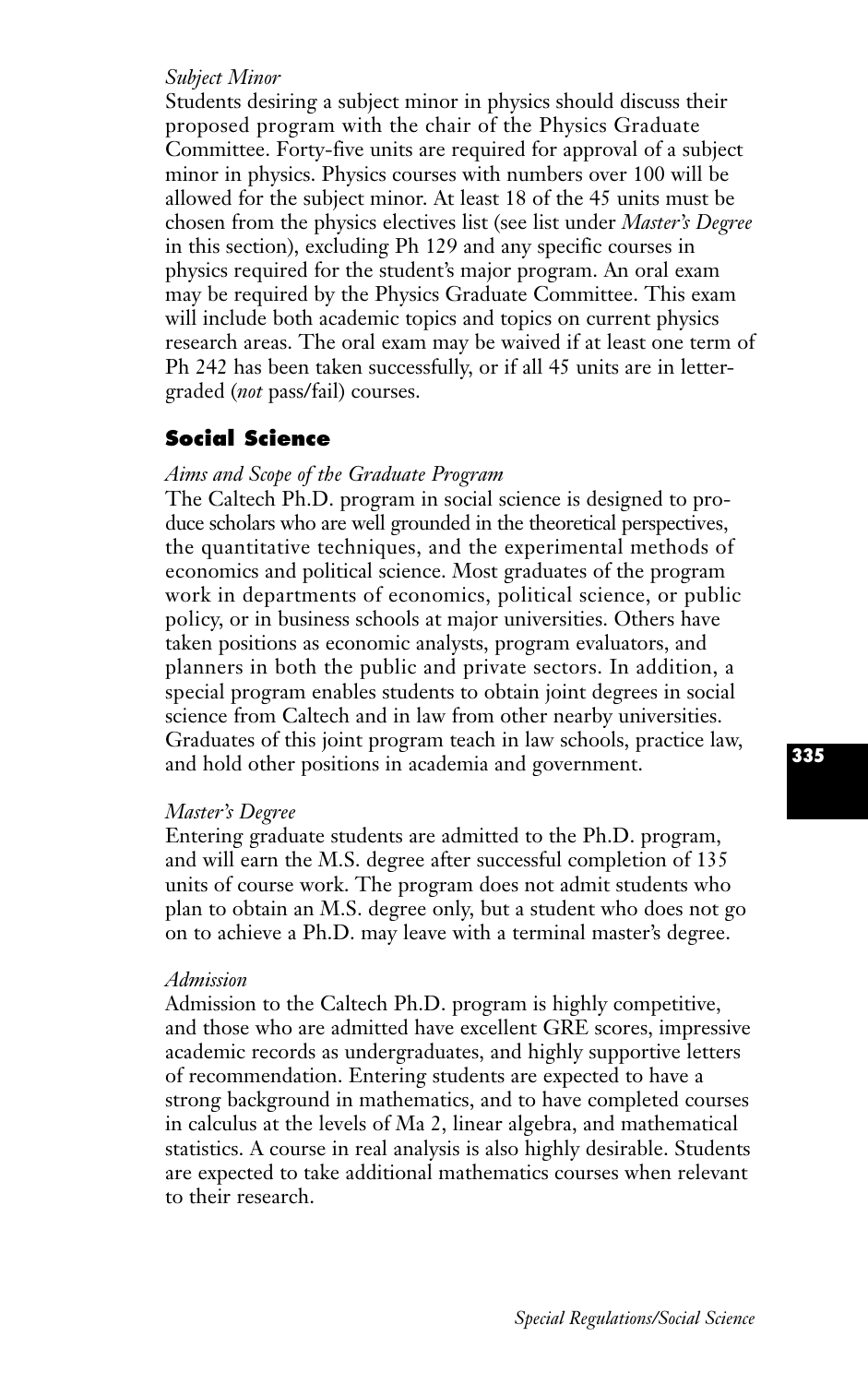## *Course Program*

The program is designed to enable students to earn their Ph.D. in five years, although it is sometimes possible to finish in four years. During their initial two years in the program, students are expected to acquire competence in the core areas of economics, analytical politics, and econometrics. In the third year, students are expected to begin their dissertation research while they continue to acquire skills. The fourth and fifth years are devoted to research and writing, culminating in the Ph.D. dissertation and the granting of a Ph.D.

The first-year curriculum consists of the following four threequarter course sequences: decision theory, game theory, and social choice (SS 201 abc); political institutions and political behavior (SS 202 abc); foundations of economics (SS 205 abc), and econometrics (SS 222 abc). All courses are nine units each, so students must register for at least 36 units each quarter. In order to make satisfactory progress, students must complete each class with a grade of B or better. The director of graduate studies (DGS) reviews each student's progress at the end of every quarter.

Second-year courses provide additional training in various subfields of social science and are designed to teach students how to conduct independent research. Many courses are designated as "workshop" courses, which are coordinated two- or three-quarter sequences in particular subfields. The sequential workshop courses are designed to provide the skills and knowledge that students need to conduct independent research and to effectively present their findings. In these courses, instructors may require a paper or project to be completed by the end of each quarter, but they may instead have students submit a more substantial paper at the end of the course sequence. Students are expected to take at least two workshop course sequences. These should be chosen in consultation with faculty members working in the area in which the student wishes to do thesis research. Workshop courses that are offered every year include Foundations of Political Economy (SS 210 abc), Advanced Economic Theory (SS 211 abc), Applications of Microeconomic Theory (SS 212 abc), Identification Problems in the Social Sciences (SS 227 abc), American Politics (SS 231 abc), and Experimental Methods of Political Economy (SS 260 abc). Courses that are offered frequently, but not necessarily every year, include Financial Economics (SS 213 abc), Advanced Topics in Econometric Theory (SS 223 abc), Theoretical and Quantitative Dimensions of Historical Development (SS 229 abc), and Historical and Comparative Perspectives in Political Analysis (SS 232 abc). Students who choose to pursue economic theory may fulfill workshop course requirements by taking a sequence of courses in mathematics, such as Classical Analysis (Ma 108), Analysis (Ma 110), Probability Theory (Ma 144), or Convex Analysis and Economics (Ec 181). As in the first year, all classes offered for grades must be completed with a grade of B or better.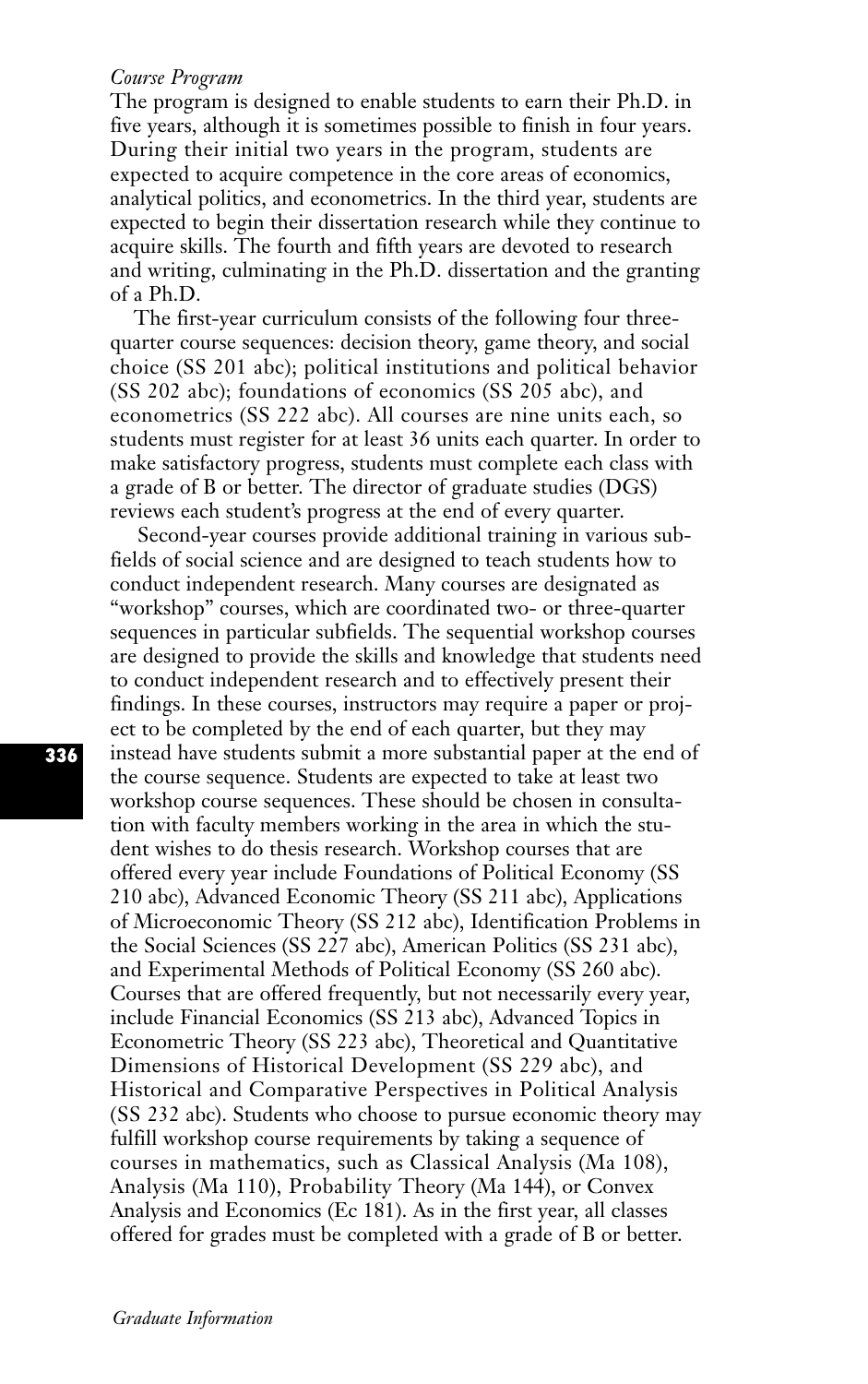SS 300 must be completed with a grade of pass. Students may take independent reading and study courses, but during the second year such courses do not count toward the 36-units-per-quarter requirement.

During the spring quarter of the second year, students should enroll in SS 300, a seminar devoted to work on their second-year paper, and the Graduate Social Science Writing Seminar (SS 281), which focuses on scholarly writing and presentation. SS 300 is taken on a pass/fail basis. By the end of their second year, each student is required to submit a research paper to the DGS. This paper must be approved by two members of the Caltech social science faculty.

During the first and second quarters of their third year, students take 15 units of Research in Social Science (SS 300), supervised by their primary adviser, and at least two other nine-unit courses. One of these courses is Modern Topics in Social Science (SS 280). This course exposes students to influential works in areas of social science that are not typically covered in the first- and second-year courses. In the third quarter, students must enroll in at least one nine-unit course along with 24 units of SS 300. Beginning in their third year and in all subsequent years, all students should also enroll in the three-unit graduate student seminar (SS 282) every quarter. Every student must make a presentation in this class at least once a year. SS 300, 280, and 282 are all taken on a pass/fail basis.

The fourth year is a yearlong thesis workshop, which means students need to register for 33 units of SS 300 and three units of the graduate student seminar SS 282, all on a pass/fail basis.

During their fifth and final year in the program, students focus on obtaining a job and on completing and defending their dissertation. Early in the first term, students need to complete a job-market paper, practice presenting that paper, and assemble and mail job applications.

### *Progress Review Leading to Candidacy*

At the end of the third quarter of the first year, students are required to take a written preliminary examination which has four components, each corresponding to one of the four course sequences of the first-year curriculum. The results given are honors, pass, and fail. Students must achieve at least a pass in all four parts of the exam. Failure to do so may lead to termination from the program, but the faculty may also decide to give students who fail the opportunity to retake any or all parts of the exam before the beginning of the second year.

Students must complete a research paper, which can be coauthored, by the end of the spring term of the second year. The DGS will appoint two faculty members, normally their primary adviser and second committee member, to monitor and evaluate progress on the second-year paper. If the two faculty reviewers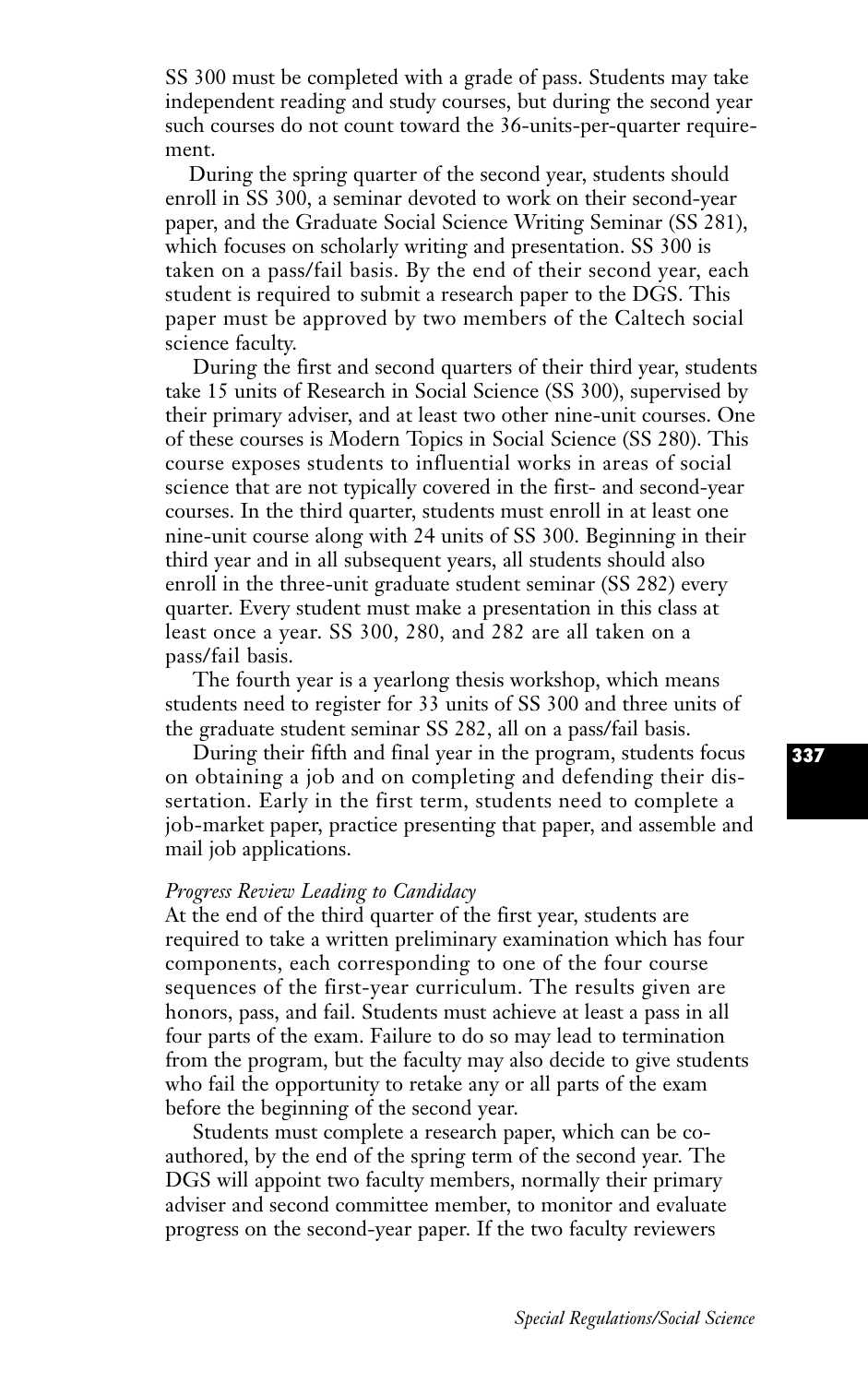find that a student's second-year paper is satisfactory, the student advances to the third year. If they do not, the social science faculty as a whole will decide whether or not the paper is satisfactory. If they decide it is not, they may also vote to terminate the student from the program.

Third-year students must write a research paper and present it to the faculty by the end of the third quarter. The paper cannot be coauthored, but should be worked on in consultation with and under the direction of the student's adviser. The paper and the presentation must demonstrate to the faculty that the student is capable of undertaking original research and presenting it to a scholarly audience. Ideally the third-year paper leads directly into dissertation research, but it is not a requirement that this be the case.

After the completion of the third-year paper presentation, the social science faculty evaluates the student's overall performance and research potential. This review is based primarily upon the third-year paper, but the faculty also verifies that the student has satisfactorily completed all previous requirements. If this evaluation is favorable, the student is admitted to candidacy for the Ph.D. At this point students need to file candidacy papers with the dean of graduate studies. If the evaluation is unfavorable, the student may be terminated from the program.

## *Organization of Thesis Committee*

By February 1 of their second year, students should have decided upon the general area of social science in which they intend to pursue research and should therefore select a primary adviser whose work is related to their research interests. The adviser must be a member of the social science faculty at Caltech. The primary adviser will serve as chair of their dissertation committee. It is possible to change advisers if a student's research interests change. A second committee member, who must also be a member of the social science faculty, should be chosen by June 1 of the second year.

By the end of the third year, all students, in consultation with their advisers, should select a third committee member. This choice should be based on the content of ongoing dissertation research. It is not necessary that the third member be responsible for the full breadth of research covered by the dissertation, and in many cases the third member is selected to provide specialized help, e.g., in econometrics. Committee members may be chosen from outside the social science faculty, but such choices must be approved by the DGS. Students who are close to completing their dissertation must notify the division chairman, who will select a fourth member of the committee. The fourth member may be a member of the social science faculty, but may also come from outside the division or from another university. If the fourth member of the committee is from another university, the division will cover the cost of travel to and from Caltech for the oral defense.